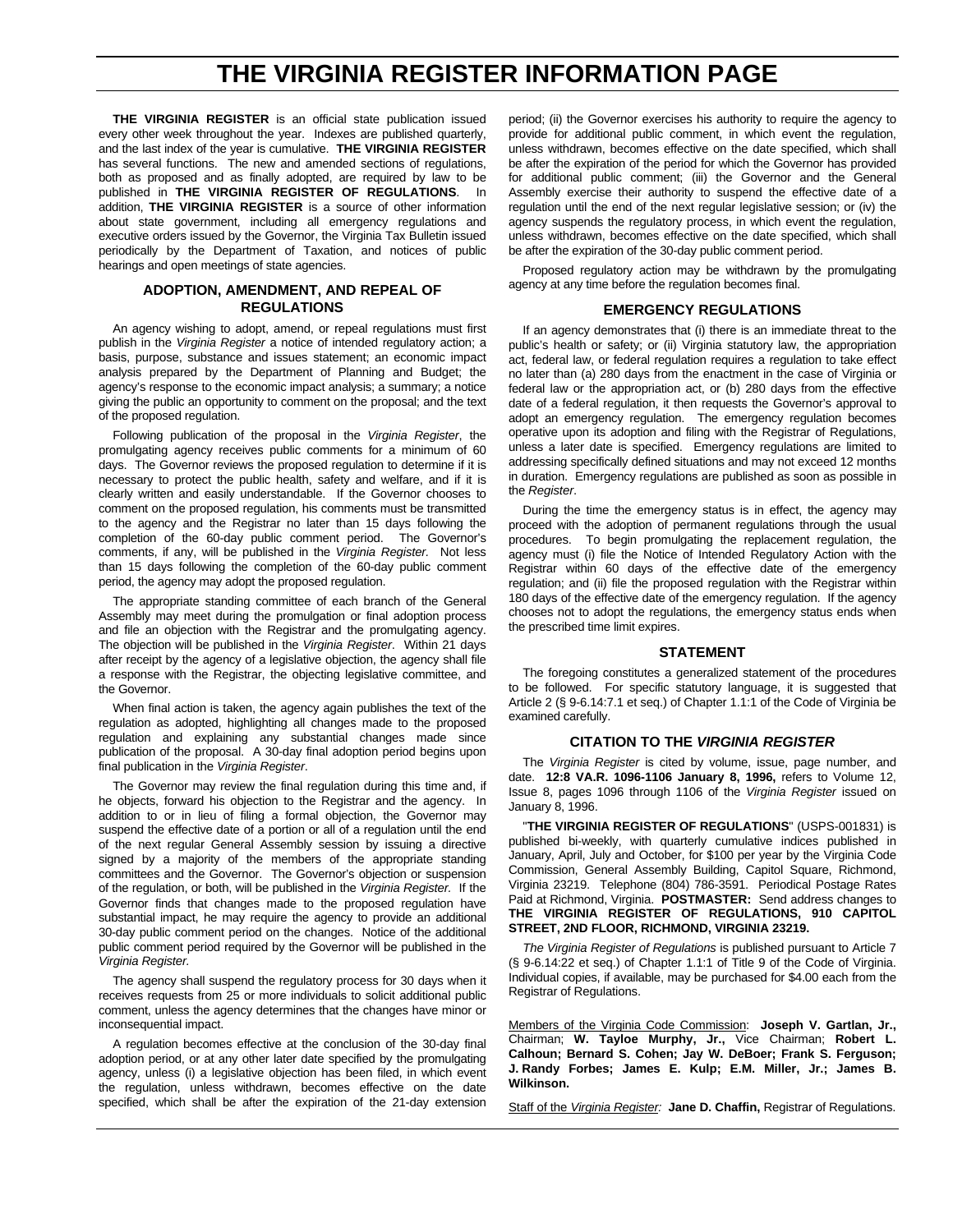# **PUBLICATION SCHEDULE AND DEADLINES**

This schedule is available on the *Register*'s Internet home page (http://legis.state.va.us/codecomm/register/regindex.htm).

## **April 1999 through March 2000**

| Volume: Issue                  | <b>Material Submitted By Noon*</b> | <b>Will Be Published On</b> |
|--------------------------------|------------------------------------|-----------------------------|
| 15:15                          | March 24, 1999                     | April 12, 1999              |
| 15:16                          | April 7, 1999                      | April 26, 1999              |
| 15:17                          | April 21, 1999                     | May 10, 1999                |
| 15:18                          | May 5, 1999                        | May 24, 1999                |
| 15:19                          | May 19, 1999                       | June 7, 1999                |
| 15:20                          | June 2, 1999                       | June 21, 1999               |
| <b>INDEX 3 - Volume 15</b>     |                                    | <b>July 1999</b>            |
| 15:21                          | June 16, 1999                      | July 5, 1999                |
| 15:22                          | June 30, 1999                      | July 19, 1999               |
| 15:23                          | July 14, 1999                      | August 2, 1999              |
| 15:24                          | July 28, 1999                      | August 16, 1999             |
| 15:25                          | August 11, 1999                    | August 30, 1999             |
| 15:26                          | August 25, 1999                    | September 13, 1999          |
| <b>FINAL INDEX - Volume 15</b> |                                    | October 1999                |
| 16:1                           | September 8, 1999                  | September 27, 1999          |
| 16:2                           | September 22, 1999                 | October 11, 1999            |
| 16:3                           | October 6, 1999                    | October 25, 1999            |
| 16:4                           | October 20, 1999                   | November 8, 1999            |
| 16:5                           | November 3, 1999                   | November 22, 1999           |
| 16:6                           | November 16, 1999 (Tuesday)        | December 6, 1999            |
| 16:7                           | December 1, 1999                   | December 20, 1999           |
| <b>INDEX 1 - Volume 16</b>     |                                    | January 2000                |
| 16:8                           | December 14, 1999 (Tuesday)        | January 3, 2000             |
| 16:9                           | December 28, 1999 (Tuesday)        | January 17, 2000            |
| 16:10                          | January 12, 2000                   | January 31, 2000            |
| 16:11                          | January 26, 2000                   | February 14, 2000           |
| 16:12                          | February 9, 2000                   | February 28, 2000           |
| 16:13                          | February 23, 2000                  | March 13, 2000              |
| 16:14                          | March 8, 2000                      | March 27, 2000              |
| <b>INDEX 2 - Volume 16</b>     |                                    | April 2000                  |

\*Filing deadlines are Wednesdays unless otherwise specified.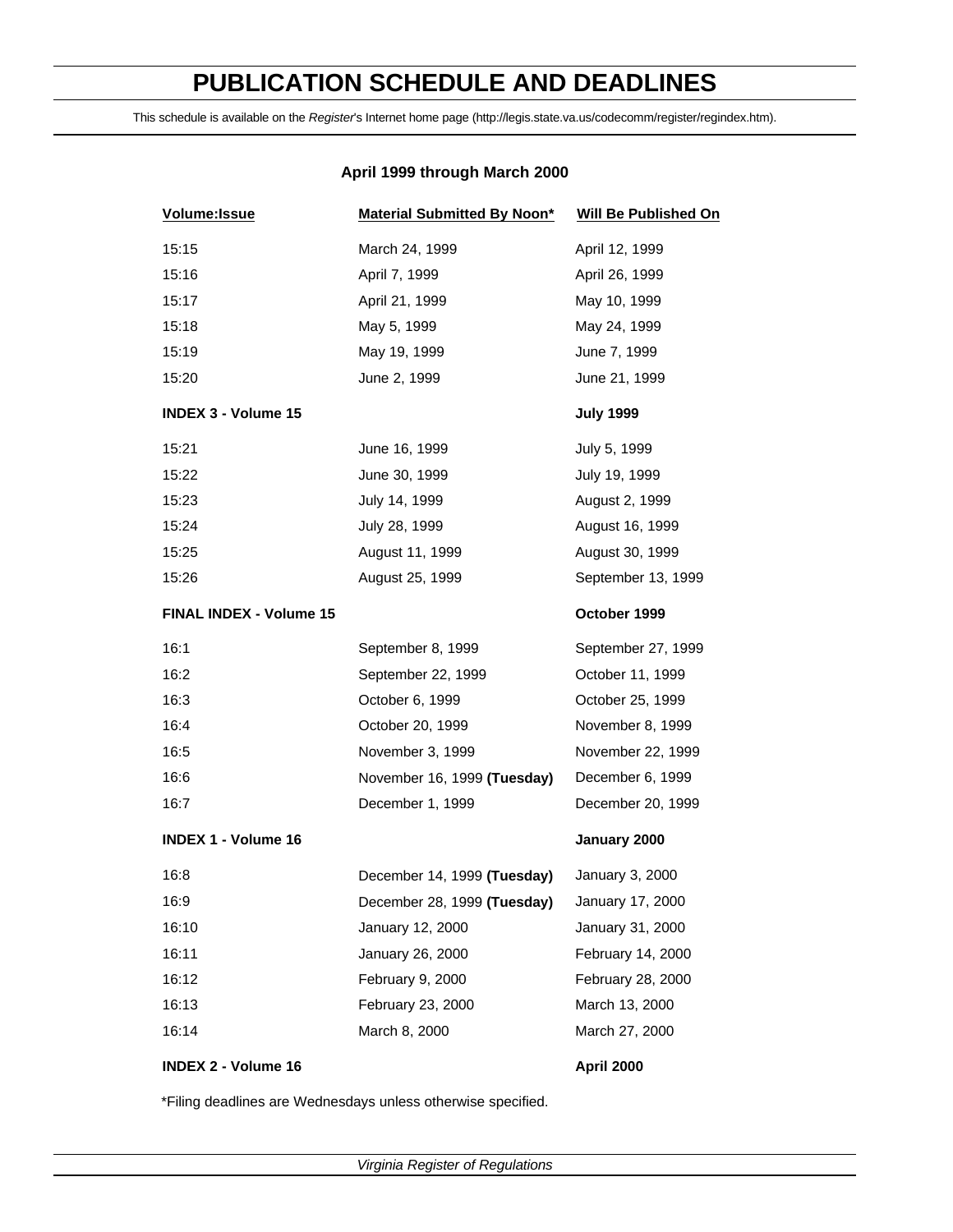## **TABLE OF CONTENTS**

## **CUMULATIVE TABLE OF VIRGINIA ADMINISTRATIVE CODE SECTIONS ADOPTED, AMENDED, OR REPEALED**

Cumulative Table ........................................................[..2101](#page-4-0)

## **NOTICES OF INTENDED REGULATORY ACTION**

#### TITLE 9. ENVIRONMENT

#### TITLE 12. HEALTH

Department of Medical Assistance Services.................[..2121](#page-24-0)

#### TITLE 18. PROFESSIONAL AND OCCUPATIONAL **LICENSING**

| Board of Licensed Professional Counselors, Marriage and<br>Family Therapists and Substance Abuse Treatment |  |
|------------------------------------------------------------------------------------------------------------|--|
|                                                                                                            |  |
|                                                                                                            |  |
|                                                                                                            |  |

## TITLE 23. TAXATION

|--|--|

## TITLE 24. TRANSPORTATION AND MOTOR VEHICLES

|--|--|--|

## **FINAL REGULATIONS**

## TITLE 4. CONSERVATION AND NATURAL RESOURCES

#### **MARINE RESOURCES COMMISSION**

Management Plan for the Ungranted State Lands in Accomack and Northampton Counties. (4 VAC 20-1030-10 et seq.).........................................................................[.2126](#page-29-0)

#### TITLE 12. HEALTH

## **STATE MENTAL HEALTH, MENTAL RETARDATION AND SUBSTANCE ABUSE SERVICES BOARD**

#### **Withdrawal**

Certification of the Qualification of Providers of Behavior Consultation Services. (12 VAC 35-210-10 et seq.) ...... 2135

## TITLE 14. INSURANCE

#### **STATE CORPORATION COMMISSION**

Rules Governing Minimum Standards for Medicare Supplement Policies (amending 14 VAC 5-170-20, 14 VAC 5-170-30, 14 VAC 5-170-40, 14 VAC 5-170-50, 14 VAC 5- 170-60, 14 VAC 5-170-70, 14 VAC 5-170-80, 14 VAC 5[-170-](#page-38-0) 90, 14 VAC 5-170-100, 14 VAC 5-170-110, 14 VAC 5-170- 120, 14 VAC 5-170-130, 14 VAC 5-170-140, 14 VAC 5-170- 150, 14 VAC 5-170-160, 14 VAC 5-170-170, 14 VAC 5-170- 180, Appendix A, Appendix B, and Appendix C; adding 14 VAC 5-170-105). ...................................................... 2135

## **GENERAL NOTICES/ERRATA**

## **STATE WATER CONTROL BOARD**

Proposed Consent Special Order - Stillwater, Inc........... [2137](#page-40-0)

#### **VIRGINIA CODE COMMISSION**

| Forms for Filing Material for Publication in The Virginia |  |
|-----------------------------------------------------------|--|
|                                                           |  |

## **CALENDAR OF EVENTS**

## EXECUTIVE

| LEGISLATIVE        |  |
|--------------------|--|
|                    |  |
| CHRONOLOGICAL LIST |  |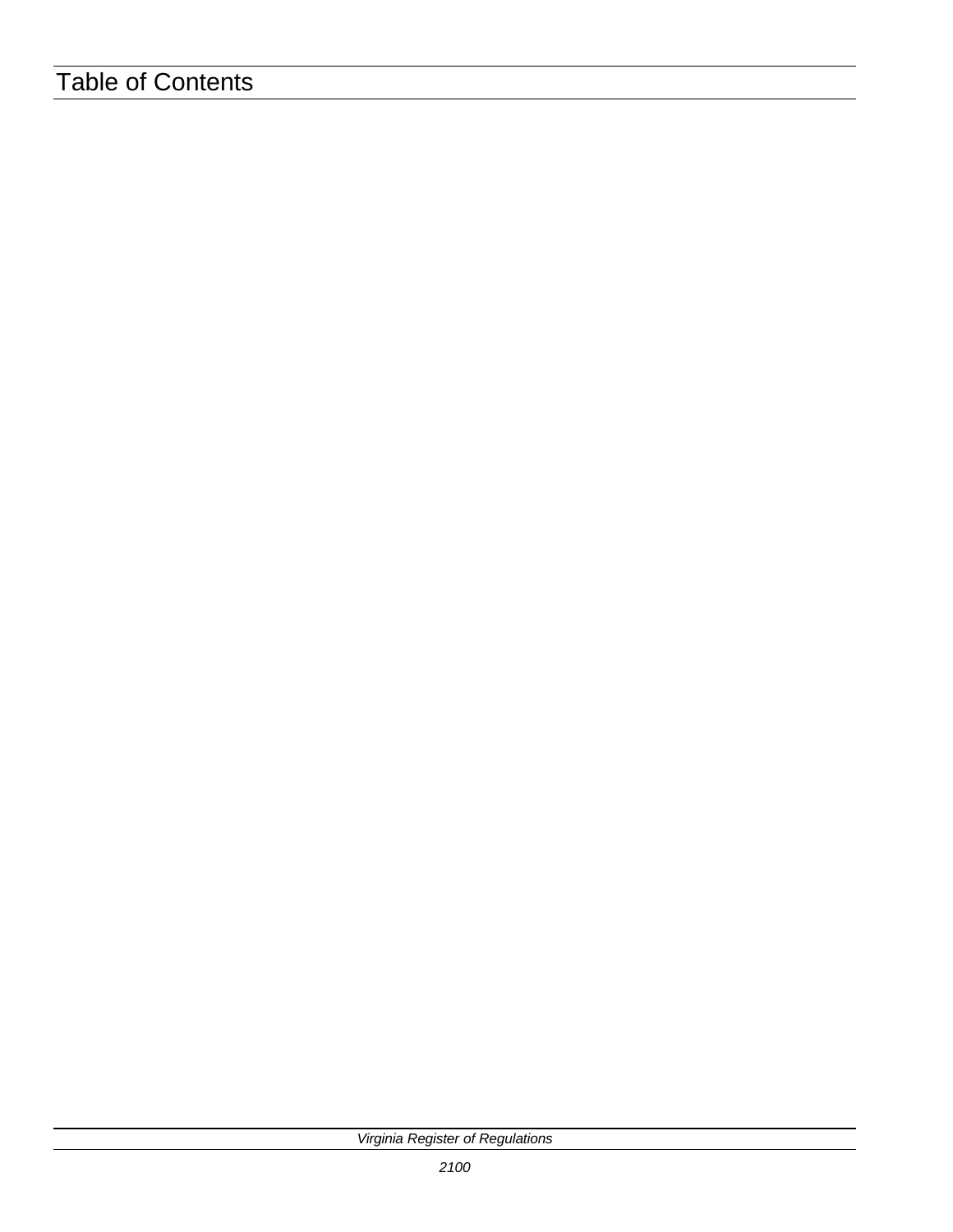## <span id="page-4-0"></span>**CUMULATIVE TABLE OF VIRGINIA ADMINISTRATIVE CODE SECTIONS ADOPTED, AMENDED, OR REPEALED**

The table printed below lists regulation sections, by Virginia Administrative Code (VAC) title, that have been amended, added or repealed in the *Virginia Register* since the regulations were originally published or last supplemented in VAC (the Fall 1998 VAC Supplement includes final regulations published through *Virginia Register* Volume 14, Issue 25, dated August 31, 1998). Emergency regulations, if any, are listed, followed by the designation "emer," and errata pertaining to final regulations are listed. Proposed regulations are not listed here. The table lists the sections in numerical order and shows action taken, the volume, issue and page number where the section appeared, and the effective date of the section.

| <b>SECTION NUMBER</b>                              | <b>ACTION</b> | <b>CITE</b>           | <b>EFFECTIVE DATE</b> |
|----------------------------------------------------|---------------|-----------------------|-----------------------|
| Title 1. Administration                            |               |                       |                       |
| 1 VAC 30-130-10                                    | Amended       | 15:1 VA.R. 44 (4390)  | 9/15/98               |
| 1 VAC 30-140-10                                    | Amended       | 15:7 VA.R. 978        | 12/1/98               |
| Title 2. Agriculture                               |               |                       |                       |
| 2 VAC 20-50-10 et seq.                             | Repealed      | 15:11 VA.R. 1692      | 3/17/99               |
| 2 VAC 20-51-10 through 2 VAC 20-51-210             | Added         | 15:11 VA.R. 1693-1700 | 3/17/99               |
| <b>Title 4. Conservation and Natural Resources</b> |               |                       |                       |
| 4 VAC 15-320-20                                    | Amended       | 15:5 VA.R. 574        | 1/1/99                |
| 4 VAC 15-320-30                                    | Amended       | 15:5 VA.R. 575        | 1/1/99                |
| 4 VAC 15-320-100                                   | Amended       | 15:5 VA.R. 575        | 1/1/99                |
| 4 VAC 15-320-120                                   | Amended       | 15:5 VA.R. 576        | 1/1/99                |
| 4 VAC 15-320-160                                   | Added         | 15:5 VA.R. 576        | 1/1/99                |
| 4 VAC 15-330-110                                   | Amended       | 15:5 VA.R. 577        | 1/1/99                |
| 4 VAC 15-330-120                                   | Amended       | 15:5 VA.R. 577        | 1/1/99                |
| 4 VAC 15-330-140                                   | Amended       | 15:5 VA.R. 577        | 1/1/99                |
| 4 VAC 15-330-150                                   | Amended       | 15:5 VA.R. 578        | 1/1/99                |
| 4 VAC 15-330-160                                   | Amended       | 15:5 VA.R. 578        | 1/1/99                |
| 4 VAC 15-340-60                                    | Amended       | 15:5 VA.R. 578        | 1/1/99                |
| 4 VAC 15-360-10                                    | Amended       | 15:5 VA.R. 579        | 1/1/99                |
| 4 VAC 20-20-10                                     | Amended       | 15:5 VA.R. 579        | 10/28/98              |
| 4 VAC 20-20-35                                     | Added         | 15:5 VA.R. 579        | 10/28/98              |
| 4 VAC 20-20-35                                     | Amended       | 15:14 VA.R. 2044      | 3/1/99                |
| 4 VAC 20-260-30                                    | Amended       | 15:3 VA.R. 320        | 10/1/98               |
| 4 VAC 20-260-40                                    | Amended       | 15:3 VA.R. 320        | 10/1/98               |
| 4 VAC 20-560-40                                    | Amended       | 15:7 VA.R. 978        | 12/1/98               |
| 4 VAC 20-560-50                                    | Amended       | 15:7 VA.R. 979        | 12/1/98               |
| 4 VAC 20-620-30                                    | Amended       | 15:9 VA.R. 1157       | 1/1/99                |
| 4 VAC 20-620-40                                    | Amended       | 15:5 VA.R. 580        | 10/28/98              |
| 4 VAC 20-620-40                                    | Amended       | 15:9 VA.R. 1157       | 1/1/99                |
| 4 VAC 20-620-42 emer                               | Added         | 15:5 VA.R. 718        | 10/30/98-11/17/98     |
| 4 VAC 20-620-50                                    | Amended       | 15:14 VA.R. 2044      | 3/1/99                |
| 4 VAC 20-620-70                                    | Amended       | 15:14 VA.R. 2045      | 3/1/99                |
| 4 VAC 20-720-40                                    | Amended       | 15:3 VA.R. 321        | 10/1/98               |
| 4 VAC 20-720-50                                    | Amended       | 15:3 VA.R. 321        | 10/1/98               |
| 4 VAC 20-720-60                                    | Amended       | 15:3 VA.R. 321        | 10/1/98               |
| 4 VAC 20-720-70                                    | Amended       | 15:3 VA.R. 322        | 10/1/98               |
| 4 VAC 20-720-70                                    | Amended       | 15:7 VA.R. 979        | 12/1/98               |
| 4 VAC 20-720-80                                    | Amended       | 15:3 VA.R. 322        | 10/1/98               |
| 4 VAC 20-720-80                                    | Amended       | 15:12 VA.R. 1790      | 2/1/99                |
| 4 VAC 20-720-90                                    | Amended       | 15:3 VA.R. 322        | 10/1/98               |
| 4 VAC 20-720-105                                   | Amended       | 15:7 VA.R. 979        | 12/1/98               |
| 4 VAC 20-720-106 emer                              | Added         | 15:12 VA.R. 1845      | 2/1/99-2/12/99        |
| 4 VAC 20-900-10                                    | Amended       | 15:14 VA.R. 2045      | 3/1/99                |
| 4 VAC 20-900-25                                    | Added         | 15:14 VA.R. 2045      | 3/1/99                |
|                                                    |               |                       |                       |

*Volume 15, Issue 15 Monday, April 12, 1999*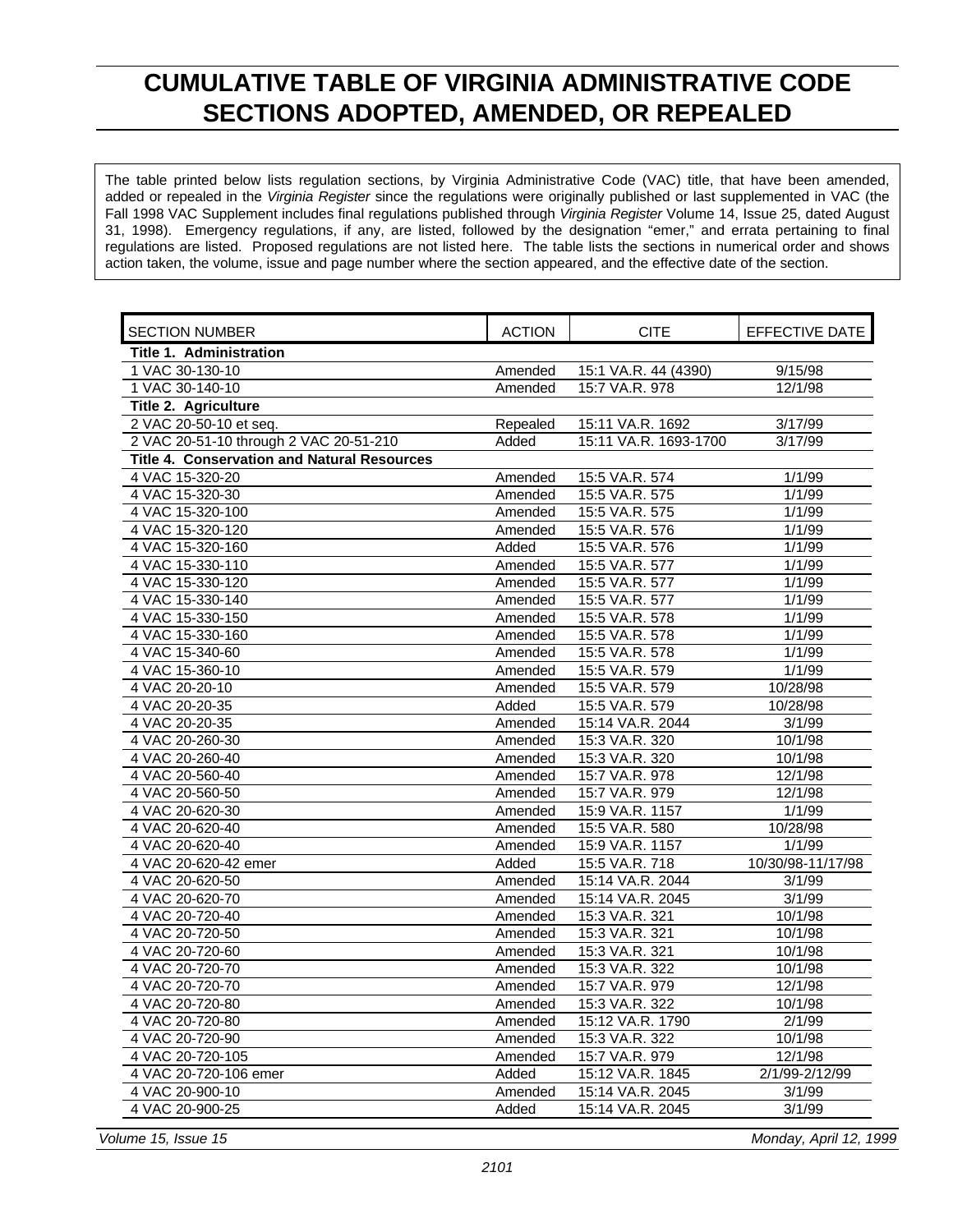| <b>SECTION NUMBER</b>                     | <b>ACTION</b> | <b>CITE</b>           | EFFECTIVE DATE |
|-------------------------------------------|---------------|-----------------------|----------------|
| 4 VAC 20-900-35                           | Added         | 15:14 VA.R. 2045      | 3/1/99         |
| 4 VAC 20-960-45                           | Amended       | 15:7 VA.R. 982        | 1/1/99         |
| 4 VAC 20-1020-10 through 4 VAC 20-1020-40 | Added         | 15:12 VA.R. 1790      | 2/2/99         |
| 4 VAC 25-30 (Forms)                       | Amended       | 15:7 VA.R. 1020       | --             |
| 4 VAC 25-30 (Forms)                       | Amended       | 15:10 VA.R. 1351      | $-$            |
| 4 VAC 25-35 (Forms)                       | Amended       | 15:1 VA.R. 46 (4392)  | --             |
| 4 VAC 25-35 (Forms)                       | Amended       | 15:14 VA.R. 2075-2077 | $-$            |
| 4 VAC 25-40 (Forms)                       | Amended       | 15:7 VA.R. 1020       |                |
| 4 VAC 25-130-700.5                        | Amended       | 15:6 VA.R. 811        | 1/6/99         |
| 4 VAC 25-130-779.22                       | Repealed      | 15:6 VA.R. 823        | 1/6/99         |
| 4 VAC 25-130-779.25                       | Amended       | 15:6 VA.R. 824        | 1/6/99         |
| 4 VAC 25-130-780.23                       | Amended       | 15:6 VA.R. 824        | 1/6/99         |
| 4 VAC 25-130-780.25                       | Amended       | 15:6 VA.R. 825        | 1/6/99         |
| 4 VAC 25-130-780.35                       | Amended       | 15:6 VA.R. 826        | 1/6/99         |
| 4 VAC 25-130-783.25                       | Amended       | 15:6 VA.R. 827        | 1/6/99         |
| 4 VAC 25-130-784.15                       | Amended       | 15:6 VA.R. 827        | 1/6/99         |
| 4 VAC 25-130-784.16                       | Amended       | 15:6 VA.R. 828        | 1/6/99         |
| 4 VAC 25-130-784.23                       | Amended       | 15:6 VA.R. 830        | 1/6/99         |
| 4 VAC 25-130-800.40                       | Amended       | 15:6 VA.R. 830        | 1/6/99         |
| 4 VAC 25-130-816.46                       | Amended       | 15:6 VA.R. 832        | 1/6/99         |
| 4 VAC 25-130-816.49                       | Amended       | 15:6 VA.R. 834        | 1/6/99         |
| 4 VAC 25-130-816.74                       | Amended       | 15:6 VA.R. 836        | 1/6/99         |
| 4 VAC 25-130-816.81                       | Amended       | 15:6 VA.R. 837        | 1/6/99         |
| 4 VAC 25-130-816.89                       | Amended       | 15:6 VA.R. 837        | 1/6/99         |
| 4 VAC 25-130-816.104                      | Amended       | 15:6 VA.R. 838        | 1/6/99         |
| 4 VAC 25-130-816.105                      | Amended       | 15:6 VA.R. 838        | 1/6/99         |
| 4 VAC 25-130-817.46                       | Amended       | 15:6 VA.R. 838        | 1/6/99         |
| 4 VAC 25-130-817.49                       | Amended       | 15:6 VA.R. 840        | 1/6/99         |
| 4 VAC 25-130-817.74                       | Amended       | 15:6 VA.R. 842        | 1/6/99         |
| 4 VAC 25-130-817.81                       | Amended       | 15:6 VA.R. 843        | 1/6/99         |
| 4 VAC 25-130-817.89                       | Amended       | 15:6 VA.R. 844        | 1/6/99         |
| 4 VAC 25-130-840.11                       | Amended       | 15:6 VA.R. 844        | 1/6/99         |
| 4 VAC 25-130-843.14                       | Amended       | 15:6 VA.R. 845        | 1/6/99         |
| 4 VAC 25-130-845.17                       | Amended       | 15:6 VA.R. 846        | 1/6/99         |
| 4 VAC 25-130-845.18                       | Amended       | 15:6 VA.R. 846        | 1/6/99         |
| 4 VAC 25-130-845.19                       | Amended       | 15:6 VA.R. 847        | 1/6/99         |
| 4 VAC 25-130-846.17                       | Amended       | 15:6 VA.R. 847        | 1/6/99         |
| 4 VAC 25-130 (Forms)                      | Amended       | 15:11 VA.R. 1736      |                |
| 4 VAC 25-150-10                           | Amended       | 15:2 VA.R. 135        | 11/11/98       |
| 4 VAC 25-150-50                           | Amended       | 15:2 VA.R. 138        | 11/11/98       |
| 4 VAC 25-150-60                           | Amended       | 15:2 VA.R. 138        | 11/11/98       |
| 4 VAC 25-150-70                           | Repealed      | 15:2 VA.R. 139        | 11/11/98       |
| 4 VAC 25-150-80 through 4 VAC 25-150-130  | Amended       | 15:2 VA.R. 139-143    | 11/11/98       |
| 4 VAC 25-150-90                           | Erratum       | 15:6 VA.R. 938        |                |
| 4 VAC 25-150-135                          | Added         | 15:2 VA.R. 143        | 11/11/98       |
| 4 VAC 25-150-160 through 4 VAC 25-150-360 | Amended       | 15:2 VA.R. 143-156    | 11/11/98       |
| 4 VAC 25-150-380 through 4 VAC 25-150-430 | Amended       | 15:2 VA.R. 156-159    | 11/11/98       |
| 4 VAC 25-150-435                          | Added         | 15:2 VA.R. 159        | 11/11/98       |
| 4 VAC 25-150-440 through 4 VAC 25-150-460 | Amended       | 15:2 VA.R. 161-162    | 11/11/98       |
| 4 VAC 25-150-500 through 4 VAC 25-150-530 | Amended       | 15:2 VA.R. 162-163    | 11/11/98       |
| 4 VAC 25-150-500                          | Erratum       | 15:6 VA.R. 938        | $\overline{a}$ |
| 4 VAC 25-150-540                          | Repealed      | 15:2 VA.R. 165        | 11/11/98       |
| 4 VAC 25-150-560                          | Amended       | 15:2 VA.R. 167        | 11/11/98       |
| 4 VAC 25-150-560                          | Erratum       | 15:6 VA.R. 938        |                |
| 4 VAC 25-150-570                          | Repealed      | 15:2 VA.R. 167        | 11/11/98       |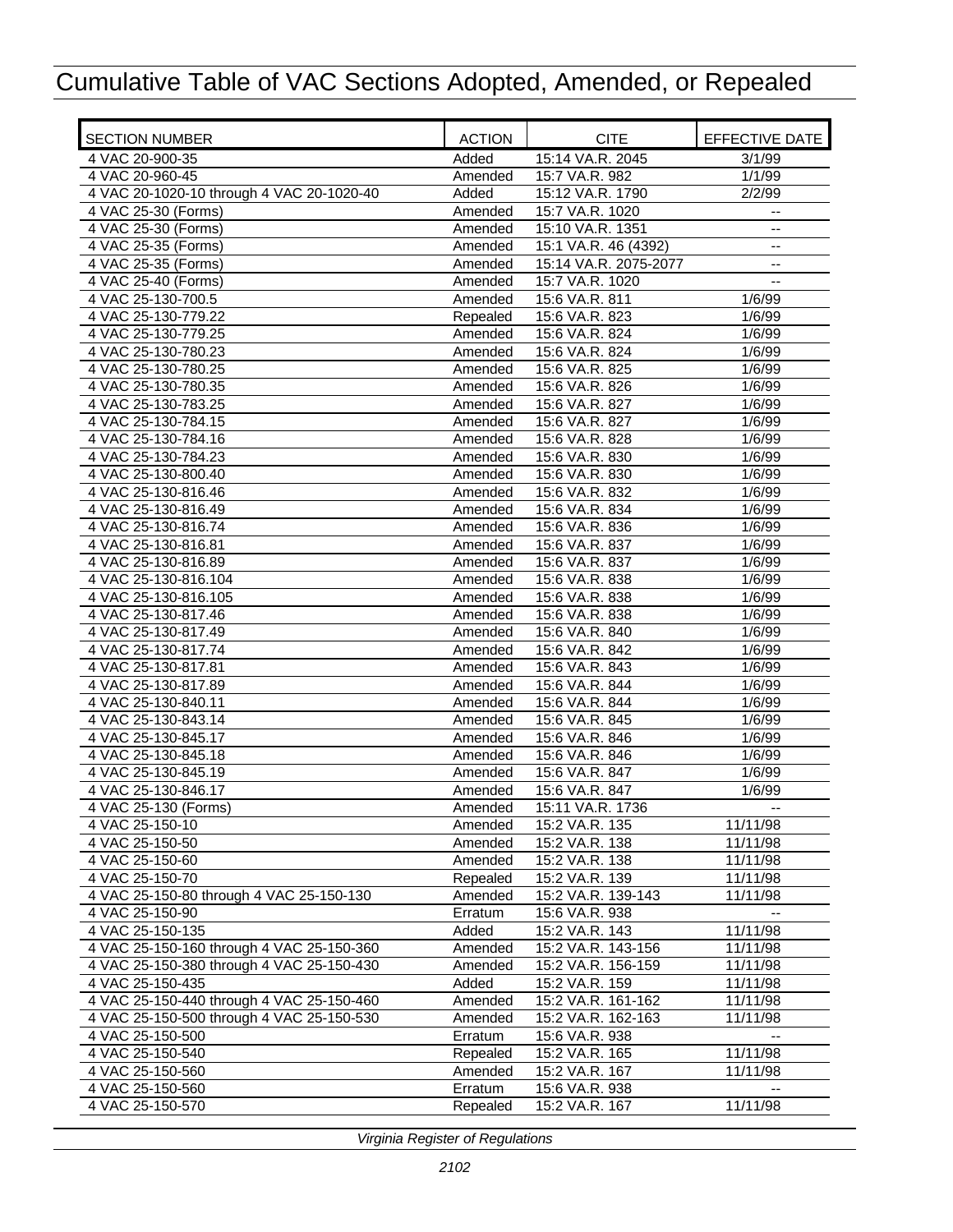| <b>SECTION NUMBER</b>                     | <b>ACTION</b> | <b>CITE</b>           | EFFECTIVE DATE           |
|-------------------------------------------|---------------|-----------------------|--------------------------|
| 4 VAC 25-150-580 through 4 VAC 25-150-610 | Amended       | 15:2 VA.R. 168-169    | 11/11/98                 |
| 4 VAC 25-150-610                          | Erratum       | 15:6 VA.R. 938        |                          |
| 4 VAC 25-150-640                          | Repealed      | 15:2 VA.R. 171        | 11/11/98                 |
| 4 VAC 25-150-650 through 4 VAC 25-150-700 | Amended       | 15:2 VA.R. 171-172    | 11/11/98                 |
| 4 VAC 25-150-690                          | Erratum       | 15:6 VA.R. 938        | $-1$                     |
| 4 VAC 25-150-710                          | Repealed      | 15:2 VA.R. 172        | 11/11/98                 |
| 4 VAC 25-150-711                          | Added         | 15:2 VA.R. 172        | 11/11/98                 |
| 4 VAC 25-150-720 through 4 VAC 25-150-740 | Amended       | 15:2 VA.R. 173        | 11/11/98                 |
| 4 VAC 25-150 (Forms)                      | Erratum       | 15:6 VA.R. 938        | $\overline{\phantom{a}}$ |
| 4 VAC 25-150 (Forms)                      | Amended       | 15:14 VA.R. 2077-2078 | $\overline{\phantom{a}}$ |
| <b>Title 8. Education</b>                 |               |                       |                          |
| 8 VAC 35-30-30                            | Amended       | 15:11 VA.R. 1706      | 1/18/99                  |
| 8 VAC 35-30-50                            | Amended       | 15:11 VA.R. 1707      | 1/18/99                  |
| 8 VAC 35-30-160                           | Amended       | 15:11 VA.R. 1707      | 1/18/99                  |
| 8 VAC 35-30-200                           | Amended       | 15:11 VA.R. 1707      | 1/18/99                  |
| 8 VAC 35-30-210                           | Amended       | 15:11 VA.R. 1707      | 1/18/99                  |
| 8 VAC 35-30-220                           | Amended       | 15:11 VA.R. 1708      | 1/18/99                  |
| 8 VAC 35-30-230                           | Amended       | 15:11 VA.R. 1708      | $\frac{1}{1}$ 18/99      |
| 8 VAC 35-30-240                           | Amended       | 15:11 VA.R. 1709      | 1/18/99                  |
| <b>Title 9. Environment</b>               |               |                       |                          |
| 9 VAC 5-20-21                             | Amended       | 15:12 VA.R. 1799      | 4/1/99                   |
| 9 VAC 5-20-204                            | Amended       | 15:2 VA.R. 174        | 1/1/99                   |
| 9 VAC 5-20-205                            | Amended       | 15:2 VA.R. 175        | 1/1/99                   |
| 9 VAC 5-30-20                             | Repealed      | 15:12 VA.R. 1791      | 4/1/99                   |
| 9 VAC 5-40-880                            | Amended       | 15:12 VA.R. 1794      | 4/1/99                   |
| 9 VAC 5-40-890                            | Amended       | 15:12 VA.R. 1794      | 4/1/99                   |
| 9 VAC 5-40-900                            | Amended       | 15:12 VA.R. 1795      | 4/1/99                   |
| 9 VAC 5-40-940                            | Amended       | 15:12 VA.R. 1795      | 4/1/99                   |
| 9 VAC 5-40-1040                           | Amended       | 15:12 VA.R. 1796      | 4/1/99                   |
| 9 VAC 5-40-1660                           | Amended       | 15:12 VA.R. 1796      | 4/1/99                   |
| 9 VAC 5-40-1670                           | Amended       | 15:12 VA.R. 1796      | 4/1/99                   |
| 9 VAC 5-40-1690                           | Amended       | 15:12 VA.R. 1797      | 4/1/99                   |
| 9 VAC 5-40-1750                           | Amended       | 15:12 VA.R. 1798      | 4/1/99                   |
| 9 VAC 5-40-1770                           | Amended       | 15:12 VA.R. 1798      | 4/1/99                   |
| 9 VAC 5-40-1780                           | Amended       | 15:12 VA.R. 1798      | 4/1/99                   |
| 9 VAC 5-40-1810                           | Amended       | 15:12 VA.R. 1799      | 4/1/99                   |
| 9 VAC 5-40-5350 through 9 VAC 5-40-5480   | Repealed      | 15:12 VA.R. 1793-1794 | 4/1/99                   |
| 9 VAC 5-40-5800                           | Amended       | 15:12 VA.R. 1801      | 4/1/99                   |
| 9 VAC 5-40-5810                           | Amended       | 15:12 VA.R. 1802      | 4/1/99                   |
| 9 VAC 5-40-5820                           | Amended       | 15:12 VA.R. 1804      | 4/1/99                   |
| 9 VAC 5-40-5822                           | Added         | 15:12 VA.R. 1806      | 4/1/99                   |
| 9 VAC 5-40-5824                           | Added         | 15:12 VA.R. 1807      | 4/1/99                   |
| 9 VAC 5-40-5850                           | Amended       | 15:12 VA.R. 1808      | 4/1/99                   |
| 9 VAC 5-40-5855                           | Added         | 15:12 VA.R. 1811      | 4/1/99                   |
| 9 VAC 5-40-5860                           | Amended       | 15:12 VA.R. 1812      | 4/1/99                   |
| 9 VAC 5-40-5870                           | Amended       | 15:12 VA.R. 1815      | 4/1/99                   |
| 9 VAC 5-40-5880                           | Amended       | 15:12 VA.R. 1816      | 4/1/99                   |
| 9 VAC 5-40-5890                           | Amended       | 15:12 VA.R. 1820      | 4/1/99                   |
| 9 VAC 5-40-5920                           | Amended       | 15:12 VA.R. 1822      | 4/1/99                   |
| 9 VAC 5-40-5930                           | Repealed      | 15:12 VA.R. 1822      | 4/1/99                   |
| 9 VAC 5-50-400                            | Amended       | 15:12 VA.R. 1822      | 4/1/99                   |
| 9 VAC 5-50-400                            | Amended       | 15:13 VA.R. 1918      | 4/14/99                  |
| 9 VAC 5-50-410                            | Amended       | 15:12 VA.R. 1823      | 4/1/99                   |
| 9 VAC 5-50-410                            | Amended       | 15:13 VA.R. 1918      | 4/14/99                  |
| 9 VAC 5-50-420                            | Amended       | 15:12 VA.R. 1828      | 4/1/99                   |

*Volume 15, Issue 15 Monday, April 12, 1999*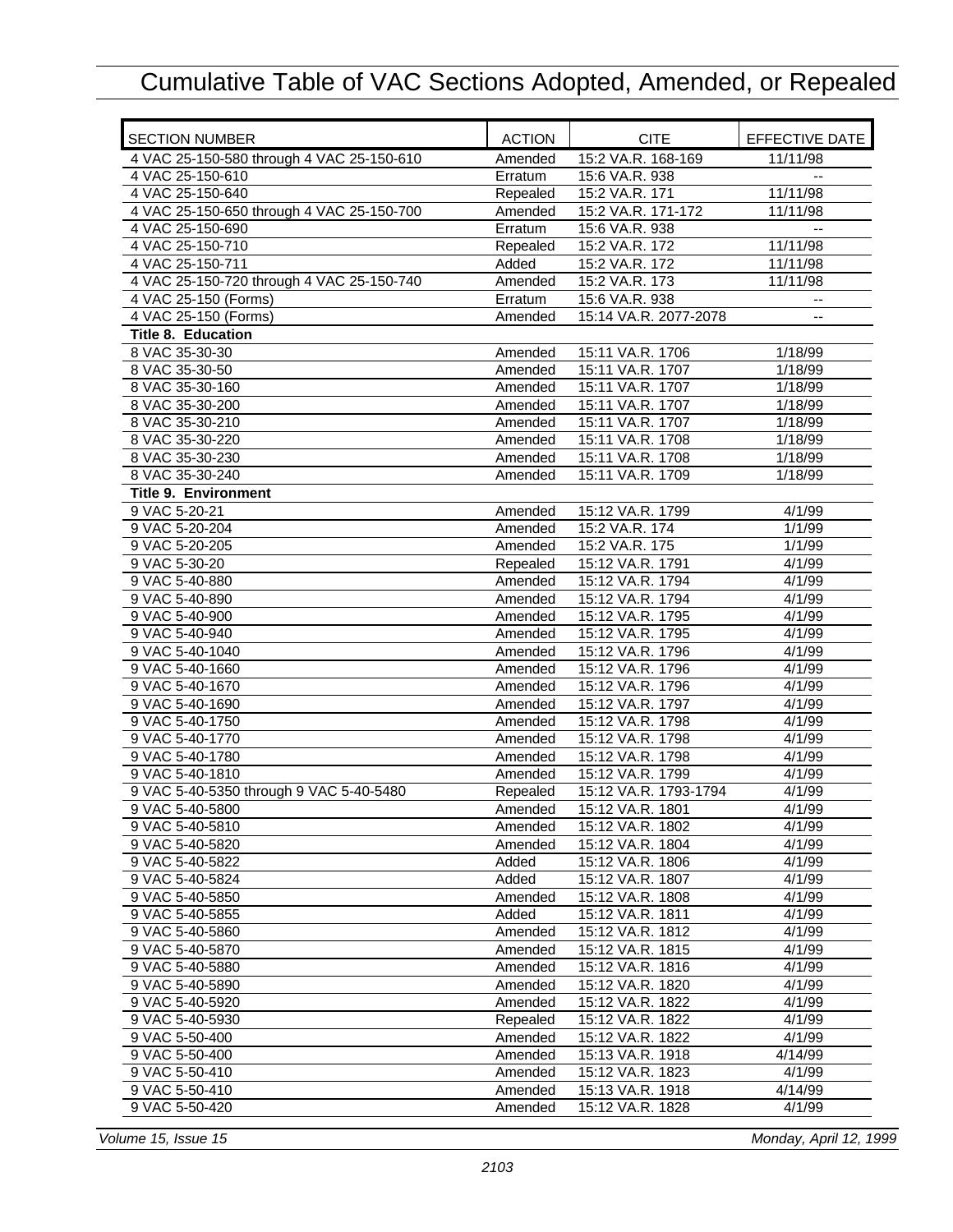| <b>SECTION NUMBER</b>                   | <b>ACTION</b>        | <b>CITE</b>                        | EFFECTIVE DATE       |
|-----------------------------------------|----------------------|------------------------------------|----------------------|
| 9 VAC 5-50-420                          | Amended              | 15:13 VA.R. 1924                   | 4/14/99              |
| 9 VAC 5-60-60                           | Amended              | 15:13 VA.R. 1924                   | 4/14/99              |
| 9 VAC 5-60-70                           | Amended              | 15:13 VA.R. 1925                   | 4/14/99              |
| 9 VAC 5-60-80                           | Amended              | 15:13 VA.R. 1926                   | 4/14/99              |
| 9 VAC 5-60-90                           | Amended              | 15:13 VA.R. 1927                   | 4/14/99              |
| 9 VAC 5-60-100                          | Amended              | 15:13 VA.R. 1927                   | 4/14/99              |
| 9 VAC 5-70-40                           | Amended              | 15:12 VA.R. 1791                   | 4/1/99               |
| 9 VAC 5-80-30                           | Repealed             | 15:11 VA.R. 1717                   | 4/1/99               |
| 9 VAC 5-80-2000 through 9 VAC 5-80-2190 | Added                | 15:11 VA.R. 1717-1728              | 4/1/99               |
| 9 VAC 5-80-2010                         | Erratum              | 15:13 VA.R. 1955                   |                      |
| 9 VAC 5-200-10                          | Added                | 15:13 VA.R. 1931                   | 4/14/99              |
| 9 VAC 5-200-20                          | Added                | 15:13 VA.R. 1931                   | 4/14/99              |
| 9 VAC 5-200-30                          | Added                | 15:13 VA.R. 1931                   | 4/14/99              |
| 9 VAC 20-60-10                          | Repealed             | 15:9 VA.R. 1158                    | 2/17/99              |
| 9 VAC 20-60-12                          | Added                | 15:9 VA.R. 1158                    | 2/17/99              |
| 9 VAC 20-60-14                          | Added                | 15:9 VA.R. 1158                    | 2/17/99              |
| 9 VAC 20-60-17                          | Added                | 15:9 VA.R. 1158                    | 2/17/99              |
| 9 VAC 20-60-18                          | Added                | 15:9 VA.R. 1158                    | 2/17/99              |
| 9 VAC 20-60-60                          | Amended              | 15:9 VA.R. 1158                    | 2/17/99              |
| 9 VAC 20-60-70                          | Amended              | 15:9 VA.R. 1158                    | 2/17/99              |
| 9 VAC 20-60-100                         | Repealed             | 15:9 VA.R. 1158                    | $\overline{2}/17/99$ |
| 9 VAC 20-60-110                         | Repealed             | 15:9 VA.R. 1159                    | 2/17/99              |
| 9 VAC 20-60-120                         | Repealed             | 15:9 VA.R. 1159                    | 2/17/99              |
| 9 VAC 20-60-124                         | Added                | 15:9 VA.R. 1158                    | 2/17/99              |
| 9 VAC 20-60-130                         | Repealed             | 15:9 VA.R. 1159                    | 2/17/99              |
| 9 VAC 20-60-140                         | Repealed             | 15:9 VA.R. 1159                    | 2/17/99              |
| 9 VAC 20-60-150                         | Repealed             | 15:9 VA.R. 1159                    | 2/17/99              |
| 9 VAC 20-60-160                         | Repealed             | 15:9 VA.R. 1159                    | 2/17/99              |
| 9 VAC 20-60-170                         | Repealed             | 15:9 VA.R. 1159                    | 2/17/99              |
| 9 VAC 20-60-180                         | Repealed             | 15:9 VA.R. 1159                    | 2/17/99              |
| 9 VAC 20-60-190                         | Repealed             | 15:9 VA.R. 1159                    | 2/17/99              |
| 9 VAC 20-60-200                         | Repealed             | 15:9 VA.R. 1159                    | 2/17/99              |
| 9 VAC 20-60-210<br>9 VAC 20-60-220      | Repealed             | 15:9 VA.R. 1159                    | 2/17/99<br>2/17/99   |
|                                         | Repealed             | 15:9 VA.R. 1159                    |                      |
| 9 VAC 20-60-230<br>9 VAC 20-60-240      | Repealed<br>Repealed | 15:9 VA.R. 1159<br>15:9 VA.R. 1159 | 2/17/99<br>2/17/99   |
| 9 VAC 20-60-250                         |                      | 15:9 VA.R. 1159                    |                      |
| 9 VAC 20-60-260                         | Repealed             | 15:9 VA.R. 1158                    | 2/17/99<br>2/17/99   |
| 9 VAC 20-60-261                         | Amended<br>Added     | 15:9 VA.R. 1158                    | 2/17/99              |
| 9 VAC 20-60-262                         | Added                | 15:9 VA.R. 1158                    | 2/17/99              |
| 9 VAC 20-60-263                         | Added                | 15:9 VA.R. 1158                    | 2/17/99              |
| 9 VAC 20-60-264                         | Added                | 15:9 VA.R. 1158                    | 2/17/99              |
| 9 VAC 20-60-265                         | Added                | 15:9 VA.R. 1158                    | 2/17/99              |
| 9 VAC 20-60-266                         | Added                | 15:9 VA.R. 1158                    | 2/17/99              |
| 9 VAC 20-60-268                         | Added                | 15:9 VA.R. 1158                    | 2/17/99              |
| 9 VAC 20-60-270                         | Amended              | 15:9 VA.R. 1158                    | 2/17/99              |
| 9 VAC 20-60-273                         | Added                | 15:9 VA.R. 1158                    | 2/17/99              |
| 9 VAC 20-60-279                         | Added                | 15:9 VA.R. 1158                    | 2/17/99              |
| 9 VAC 20-60-280                         | Repealed             | 15:9 VA.R. 1159                    | 2/17/99              |
| 9 VAC 20-60-290                         | Repealed             | 15:9 VA.R. 1159                    | 2/17/99              |
| 9 VAC 20-60-300                         | Repealed             | 15:9 VA.R. 1159                    | 2/17/99              |
| 9 VAC 20-60-305                         | Added                | 15:9 VA.R. 1158                    | $\overline{2}/17/99$ |
| 9 VAC 20-60-310                         | Repealed             | 15:9 VA.R. 1159                    | 2/17/99              |
| 9 VAC 20-60-315                         | Added                | 15:9 VA.R. 1158                    | 2/17/99              |
| 9 VAC 20-60-320                         | Repealed             | 15:9 VA.R. 1159                    | 2/17/99              |
|                                         |                      |                                    |                      |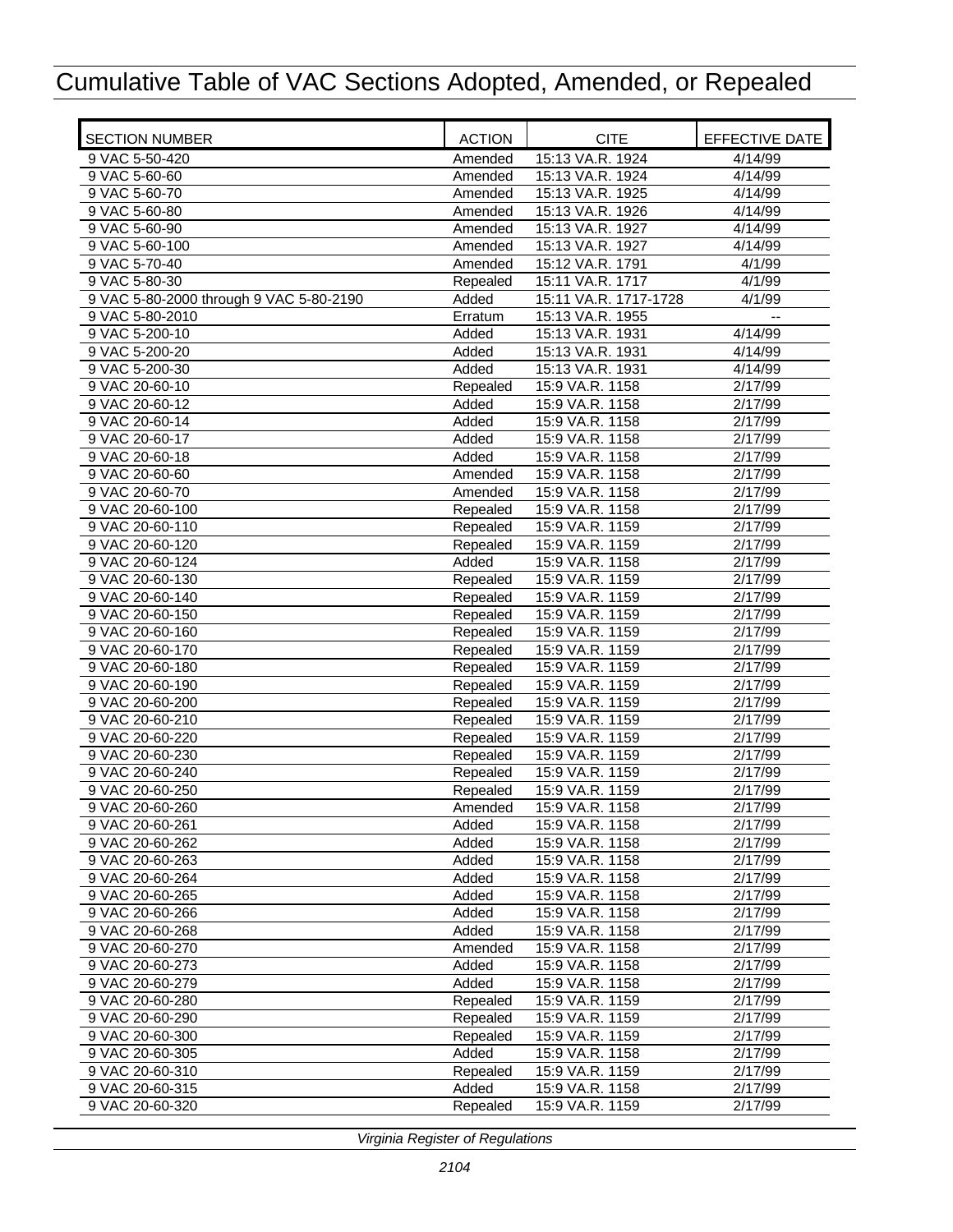| <b>SECTION NUMBER</b>              | <b>ACTION</b>        | <b>CITE</b>                        | EFFECTIVE DATE       |
|------------------------------------|----------------------|------------------------------------|----------------------|
| 9 VAC 20-60-325                    | Added                | 15:9 VA.R. 1158                    | 2/17/99              |
| 9 VAC 20-60-330                    | Repealed             | 15:9 VA.R. 1159                    | 2/17/99              |
| 9 VAC 20-60-340                    | Repealed             | 15:9 VA.R. 1159                    | 2/17/99              |
| 9 VAC 20-60-350                    | Repealed             | 15:9 VA.R. 1159                    | 2/17/99              |
| 9 VAC 20-60-360                    | Repealed             | 15:9 VA.R. 1159                    | 2/17/99              |
| 9 VAC 20-60-370                    | Repealed             | 15:9 VA.R. 1159                    | 2/17/99              |
| 9 VAC 20-60-380                    | Repealed             | 15:9 VA.R. 1159                    | 2/17/99              |
| 9 VAC 20-60-390                    | Repealed             | 15:9 VA.R. 1159                    | 2/17/99              |
| 9 VAC 20-60-400                    | Repealed             | 15:9 VA.R. 1159                    | 2/17/99              |
| 9 VAC 20-60-410                    | Repealed             | 15:9 VA.R. 1159                    | 2/17/99              |
| 9 VAC 20-60-420                    | Amended              | 15:9 VA.R. 1158                    | 2/17/99              |
| 9 VAC 20-60-430                    | Amended              | 15:9 VA.R. 1158                    | 2/17/99              |
| 9 VAC 20-60-440                    | Amended              | 15:9 VA.R. 1158                    | 2/17/99              |
| 9 VAC 20-60-450                    | Amended              | 15:9 VA.R. 1158                    | 2/17/99              |
| 9 VAC 20-60-460                    | Amended              | 15:9 VA.R. 1158                    | 2/17/99              |
| 9 VAC 20-60-470                    | Amended              | 15:9 VA.R. 1158                    | 2/17/99              |
| 9 VAC 20-60-480                    | Amended              | 15:9 VA.R. 1158                    | 2/17/99              |
| 9 VAC 20-60-490                    | Amended              | 15:9 VA.R. 1158                    | 2/17/99              |
| 9 VAC 20-60-500                    | Amended              | 15:9 VA.R. 1158                    | 2/17/99              |
| 9 VAC 20-60-510                    | Repealed             | 15:9 VA.R. 1159                    | 2/17/99              |
| 9 VAC 20-60-520                    | Repealed             | 15:9 VA.R. 1159                    | 2/17/99              |
| 9 VAC 20-60-530                    | Repealed             | 15:9 VA.R. 1159                    | 2/17/99              |
| 9 VAC 20-60-540                    | Repealed             | 15:9 VA.R. 1159                    | 2/17/99              |
| 9 VAC 20-60-550                    | Repealed             | 15:9 VA.R. 1159                    | 2/17/99              |
| 9 VAC 20-60-560                    | Repealed             | 15:9 VA.R. 1159                    | $\overline{2}/17/99$ |
| 9 VAC 20-60-570                    | Repealed             | 15:9 VA.R. 1159                    | 2/17/99              |
| 9 VAC 20-60-580                    | Repealed             | 15:9 VA.R. 1159                    | 2/17/99              |
| 9 VAC 20-60-590                    | Repealed             | 15:9 VA.R. 1159                    | 2/17/99              |
| 9 VAC 20-60-600                    | Repealed             | 15:9 VA.R. 1159                    | 2/17/99              |
| 9 VAC 20-60-610                    | Repealed             | 15:9 VA.R. 1159                    | 2/17/99              |
| 9 VAC 20-60-620                    | Repealed             | 15:9 VA.R. 1159                    | 2/17/99              |
| 9 VAC 20-60-630                    | Repealed             | 15:9 VA.R. 1159                    | 2/17/99              |
| 9 VAC 20-60-640<br>9 VAC 20-60-650 | Repealed<br>Repealed | 15:9 VA.R. 1159<br>15:9 VA.R. 1159 | 2/17/99<br>2/17/99   |
| 9 VAC 20-60-660                    | Repealed             | 15:9 VA.R. 1159                    | 2/17/99              |
| 9 VAC 20-60-670                    | Repealed             | 15:9 VA.R. 1159                    | 2/17/99              |
| 9 VAC 20-60-680                    | Repealed             | 15:9 VA.R. 1159                    | 2/17/99              |
| 9 VAC 20-60-710                    | Repealed             | 15:9 VA.R. 1159                    | 2/17/99              |
| 9 VAC 20-60-720                    | Repealed             | 15:9 VA.R. 1159                    | 2/17/99              |
| 9 VAC 20-60-730                    | Repealed             | 15:9 VA.R. 1159                    | 2/17/99              |
| 9 VAC 20-60-740                    | Repealed             | 15:9 VA.R. 1159                    | 2/17/99              |
| 9 VAC 20-60-750                    | Repealed             | 15:9 VA.R. 1159                    | 2/17/99              |
| 9 VAC 20-60-760                    | Repealed             | 15:9 VA.R. 1159                    | 2/17/99              |
| 9 VAC 20-60-770                    | Repealed             | 15:9 VA.R. 1159                    | 2/17/99              |
| 9 VAC 20-60-780                    | Repealed             | 15:9 VA.R. 1159                    | 2/17/99              |
| 9 VAC 20-60-790                    | Repealed             | 15:9 VA.R. 1159                    | 2/17/99              |
| 9 VAC 20-60-800                    | Repealed             | 15:9 VA.R. 1159                    | 2/17/99              |
| 9 VAC 20-60-810                    | Repealed             | 15:9 VA.R. 1159                    | 2/17/99              |
| 9 VAC 20-60-820                    | Repealed             | 15:9 VA.R. 1159                    | 2/17/99              |
| 9 VAC 20-60-830                    | Repealed             | 15:9 VA.R. 1159                    | 2/17/99              |
| 9 VAC 20-60-840                    | Repealed             | 15:9 VA.R. 1159                    | 2/17/99              |
| 9 VAC 20-60-850                    | Repealed             | 15:9 VA.R. 1159                    | 2/17/99              |
| 9 VAC 20-60-860                    | Repealed             | 15:9 VA.R. 1159                    | 2/17/99              |
| 9 VAC 20-60-870                    | Repealed             | 15:9 VA.R. 1159                    | 2/17/99              |
| 9 VAC 20-60-880                    | Repealed             | 15:9 VA.R. 1159                    | 2/17/99              |

*Volume 15, Issue 15 Monday, April 12, 1999*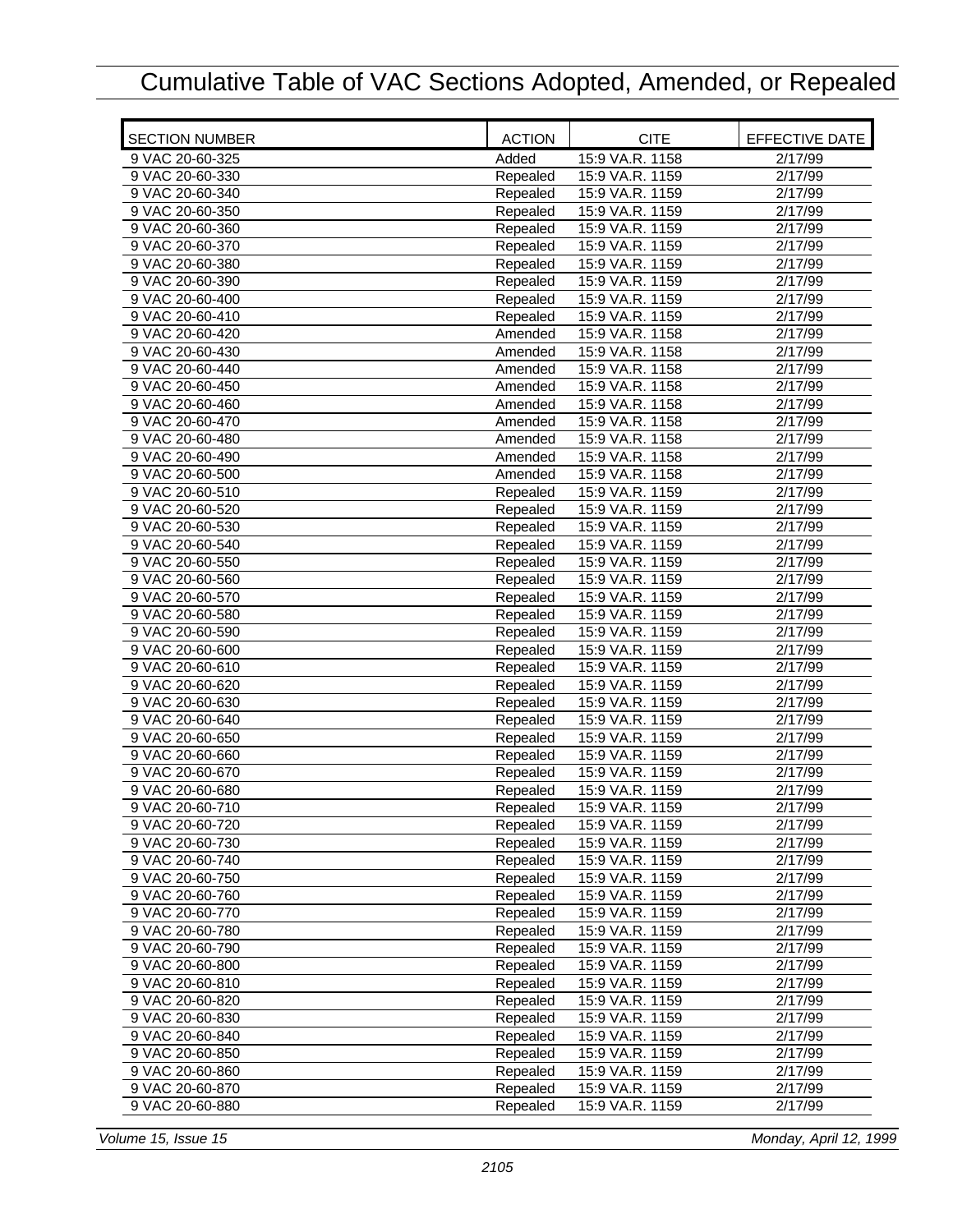| <b>SECTION NUMBER</b>   | <b>ACTION</b> | <b>CITE</b>          | EFFECTIVE DATE       |
|-------------------------|---------------|----------------------|----------------------|
| 9 VAC 20-60-890         | Repealed      | 15:9 VA.R. 1159      | 2/17/99              |
| 9 VAC 20-60-930         | Repealed      | 15:9 VA.R. 1159      | 2/17/99              |
| 9 VAC 20-60-940         | Repealed      | 15:9 VA.R. 1159      | 2/17/99              |
| 9 VAC 20-60-950         | Repealed      | 15:9 VA.R. 1159      | 2/17/99              |
| 9 VAC 20-60-970         | Amended       | 15:9 VA.R. 1158      | 2/17/99              |
| 9 VAC 20-60-980         | Amended       | 15:9 VA.R. 1158      | 2/17/99              |
| 9 VAC 20-60-990         | Amended       | 15:9 VA.R. 1158      | 2/17/99              |
| 9 VAC 20-60-1000        | Amended       | 15:9 VA.R. 1158      | 2/17/99              |
| 9 VAC 20-60-1010        | Amended       | 15:9 VA.R. 1158      | 2/17/99              |
| 9 VAC 20-60-1030        | Amended       | 15:9 VA.R. 1158      | 2/17/99              |
| 9 VAC 20-60-1040        | Amended       | 15:9 VA.R. 1158      | 2/17/99              |
| 9 VAC 20-60-1050        | Amended       | 15:9 VA.R. 1158      | 2/17/99              |
| 9 VAC 20-60-1060        | Amended       | 15:9 VA.R. 1158      | 2/17/99              |
| 9 VAC 20-60-1080        | Amended       | 15:9 VA.R. 1158      | 2/17/99              |
| 9 VAC 20-60-1090        | Amended       | 15:9 VA.R. 1158      | 2/17/99              |
| 9 VAC 20-60-1100        | Amended       | 15:9 VA.R. 1158      | 2/17/99              |
| 9 VAC 20-60-1110        | Amended       | 15:9 VA.R. 1158      | 2/17/99              |
| 9 VAC 20-60-1120        | Amended       | 15:9 VA.R. 1158      | 2/17/99              |
| 9 VAC 20-60-1130        | Amended       | 15:9 VA.R. 1158      | 2/17/99              |
| 9 VAC 20-60-1140        | Amended       | 15:9 VA.R. 1158      | 2/17/99              |
| 9 VAC 20-60-1150        | Amended       | 15:9 VA.R. 1158      | 2/17/99              |
| 9 VAC 20-60-1160        | Amended       | 15:9 VA.R. 1158      | 2/17/99              |
| 9 VAC 20-60-1170        | Amended       | 15:9 VA.R. 1158      | 2/17/99              |
| 9 VAC 20-60-1180        | Amended       | 15:9 VA.R. 1158      | 2/17/99              |
|                         |               | 15:9 VA.R. 1158      |                      |
| 9 VAC 20-60-1200        | Amended       |                      | 2/17/99              |
| 9 VAC 20-60-1250        | Amended       | 15:9 VA.R. 1158      | 2/17/99              |
| 9 VAC 20-60-1260        | Amended       | 15:9 VA.R. 1158      | 2/17/99              |
| 9 VAC 20-60-1270        | Amended       | 15:9 VA.R. 1158      | 2/17/99              |
| 9 VAC 20-60-1280        | Amended       | 15:9 VA.R. 1158      | $\overline{2}/17/99$ |
| 9 VAC 20-60-1310        | Repealed      | 15:9 VA.R. 1159      | 2/17/99              |
| 9 VAC 20-60-1330        | Repealed      | 15:9 VA.R. 1159      | 2/17/99              |
| 9 VAC 20-60-1340        | Repealed      | 15:9 VA.R. 1159      | 2/17/99              |
| 9 VAC 20-60-1350        | Repealed      | 15:9 VA.R. 1159      | 2/17/99              |
| 9 VAC 20-60-1360        | Repealed      | 15:9 VA.R. 1159      | 2/17/99              |
| 9 VAC 20-60-1370        | Amended       | 15:9 VA.R. 1158      | 2/17/99              |
| 9 VAC 20-60-1380        | Amended       | 15:9 VA.R. 1158      | 2/17/99              |
| 9 VAC 20-60-1390        | Amended       | 15:9 VA.R. 1158      | 2/17/99              |
| 9 VAC 20-60-1400        | Amended       | 15:9 VA.R. 1158      | 2/17/99              |
| 9 VAC 20-60-1410        | Amended       | 15:9 VA.R. 1158      | 2/17/99              |
| 9 VAC 20-60-1420        | Amended       | 15:9 VA.R. 1158      | 2/17/99              |
| 9 VAC 20-60-1430        | Amended       | 15:9 VA.R. 1158      | 2/17/99              |
| 9 VAC 20-60-1440        | Repealed      | 15:9 VA.R. 1159      | 2/17/99              |
| 9 VAC 20-60-1450        | Repealed      | 15:9 VA.R. 1159      | 2/17/99              |
| 9 VAC 20-60-1460        | Repealed      | 15:9 VA.R. 1159      | 2/17/99              |
| 9 VAC 20-60-1470        | Repealed      | 15:9 VA.R. 1159      | 2/17/99              |
| 9 VAC 20-60-1480        | Repealed      | 15:9 VA.R. 1159      | 2/17/99              |
| 9 VAC 20-60-1495        | Added         | 15:9 VA.R. 1158      | 2/17/99              |
| 9 VAC 20-60-1505        | Added         | 15:9 VA.R. 1158      | 2/17/99              |
| 9 VAC 25-150-10 et seq. | Repealed      | 15:9 VA.R. 1159      | 6/30/99              |
| 9 VAC 25-151-10 et seq. | Added         | 15:9 VA.R. 1160-1224 | 6/30/99              |
| 9 VAC 25-151 (Forms)    | Added         | 15:9 VA.R. 1224      |                      |
| 9 VAC 25-160-10 et seq. | Repealed      | 15:9 VA.R. 1224      | 6/30/99              |
| 9 VAC 25-170-10 et seq. | Repealed      | 15:9 VA.R. 1224      | 6/30/99              |
| 9 VAC 25-180-10         | Amended       | 15:9 VA.R. 1225      | 6/30/99              |
| 9 VAC 25-180-20         | Amended       | 15:9 VA.R. 1227      | 6/30/99              |
|                         |               |                      |                      |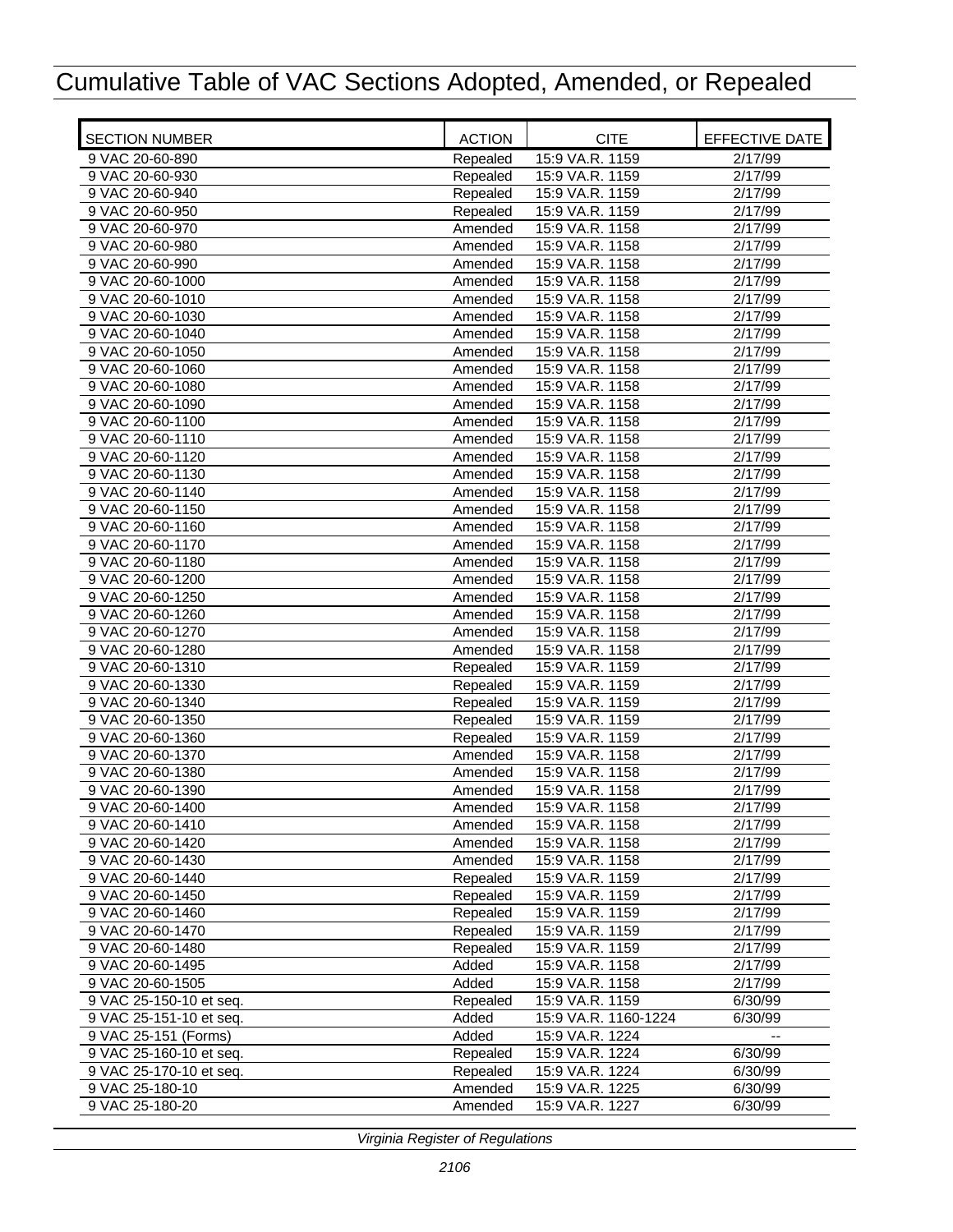| <b>SECTION NUMBER</b> | <b>ACTION</b> | <b>CITE</b>          | EFFECTIVE DATE           |
|-----------------------|---------------|----------------------|--------------------------|
| 9 VAC 25-180-30       | Amended       | 15:9 VA.R. 1228      | 6/30/99                  |
| 9 VAC 25-180-40       | Amended       | 15:9 VA.R. 1228      | 6/30/99                  |
| 9 VAC 25-180-50       | Amended       | 15:9 VA.R. 1228      | 6/30/99                  |
| 9 VAC 25-180-60       | Amended       | 15:9 VA.R. 1229      | 6/30/99                  |
| 9 VAC 25-180-70       | Amended       | 15:9 VA.R. 1231      | 6/30/99                  |
| 9 VAC 25-180 (Forms)  | Amended       | 15:9 VA.R. 1247-1250 |                          |
| 9 VAC 25-192 (Forms)  | Added         | 15:3 VA.R. 331       | Ξ.                       |
| 9 VAC 25-192 (Forms)  | Amended       | 15:12 VA.R. 1854     | $\overline{a}$           |
| 9 VAC 25-192-40       | Amended       | 15:3 VA.R. 323       | 12/1/98                  |
| 9 VAC 25-192-50       | Amended       | 15:3 VA.R. 323       | 12/1/98                  |
| 9 VAC 25-192-60       | Amended       | 15:3 VA.R. 323       | 12/1/98                  |
| 9 VAC 25-192-70       | Amended       | 15:3 VA.R. 324       | 12/1/98                  |
| 9 VAC 25-193-70       | Erratum       | 15:2 VA.R. 241       | $-$                      |
| 9 VAC 25-430-20       | Amended       | 15:6 VA.R. 849       | 1/6/99                   |
| 9 VAC 25-430-30       | Amended       | 15:6 VA.R. 853       | 1/6/99                   |
| 9 VAC 25-430-40       | Amended       | 15:6 VA.R. 861       | 1/6/99                   |
| 9 VAC 25-430-60       | Amended       | 15:6 VA.R. 864       | 1/6/99                   |
| 9 VAC 25-440-150      | Amended       | 15:6 VA.R. 872       | 1/6/99                   |
| 9 VAC 25-440-151      | Added         | 15:6 VA.R. 880       | 1/6/99                   |
| 9 VAC 25-610-10       | Amended       | 15:5 VA.R. 581       | 1/1/99                   |
| 9 VAC 25-610-30       | Repealed      | 15:5 VA.R. 582       | 1/1/99                   |
| 9 VAC 25-610-90       | Amended       | 15:5 VA.R. 582       | 1/1/99                   |
| 9 VAC 25-610-110      | Amended       | 15:5 VA.R. 586       | 1/1/99                   |
| 9 VAC 25-610-130      | Amended       | 15:5 VA.R. 589       | 1/1/99                   |
| 9 VAC 25-610-140      | Amended       | 15:5 VA.R. 590       | 1/1/99                   |
| 9 VAC 25-610-160      | Amended       | 15:5 VA.R. 591       | 1/1/99                   |
| 9 VAC 25-610-250      | Amended       | 15:5 VA.R. 591       | 1/1/99                   |
| 9 VAC 25-610-330      | Amended       | 15:5 VA.R. 592       | 1/1/99                   |
| 9 VAC 25-610-400      | Added         | 15:5 VA.R. 592       | 1/1/99                   |
| Title 12. Health      |               |                      |                          |
| 12 VAC 5-90-10        | Amended       | 15:6 VA.R. 880       | 1/6/99                   |
| 12 VAC 5-90-10        | Erratum       | 15:8 VA.R. 1099      |                          |
| 12 VAC 5-90-40        | Amended       | 15:6 VA.R. 882       | 1/6/99                   |
| 12 VAC 5-90-50        | Amended       | 15:6 VA.R. 883       | 1/6/99                   |
| 12 VAC 5-90-60        | Repealed      | 15:6 VA.R. 883       | 1/6/99                   |
| 12 VAC 5-90-70        | Amended       | 15:6 VA.R. 883       | 1/6/99                   |
| 12 VAC 5-90-80        | Amended       | 15:6 VA.R. 883       | 1/6/99                   |
| 12 VAC 5-90-90        | Amended       | 15:6 VA.R. 885       | 1/6/99                   |
| 12 VAC 5-90-90        | Erratum       | 15:8 VA.R. 1099      | $\overline{\phantom{m}}$ |
| 12 VAC 5-90-100       | Amended       | 15:6 VA.R. 888       | 1/6/99                   |
| 12 VAC 5-90-110       | Amended       | 15:6 VA.R. 888       | 1/6/99                   |
| 12 VAC 5-90-120       | Repealed      | 15:6 VA.R. 888       | 1/6/99                   |
| 12 VAC 5-90-130       | Amended       | 15:6 VA.R. 888       | 1/6/99                   |
| 12 VAC 5-90-150       | Amended       | 15:6 VA.R. 888       | 1/6/99                   |
| 12 VAC 5-90-160       | Amended       | 15:6 VA.R. 888       | 1/6/99                   |
| 12 VAC 5-90-170       | Amended       | 15:6 VA.R. 888       | 1/6/99                   |
| 12 VAC 5-90-180       | Amended       | 15:6 VA.R. 889       | 1/6/99                   |
| 12 VAC 5-90-190       | Repealed      | 15:6 VA.R. 889       | 1/6/99                   |
| 12 VAC 5-90-210       | Repealed      | 15:6 VA.R. 889       | 1/6/99                   |
| 12 VAC 5-90-220       | Repealed      | 15:6 VA.R. 889       | 1/6/99                   |
| 12 VAC 5-90-230       | Added         | 14:26 VA.R. 4250     | 10/14/98                 |
| 12 VAC 5-90-240       | Added         | 14:26 VA.R. 4250     | 10/14/98                 |
| 12 VAC 5-90-250       | Added         | 14:26 VA.R. 4251     | 10/14/98                 |
| 12 VAC 5-90-260       | Added         | 14:26 VA.R. 4251     | 10/14/98                 |
| 12 VAC 5-90-270       | Added         | 14:26 VA.R. 4251     | 10/14/98                 |

*Volume 15, Issue 15 Monday, April 12, 1999*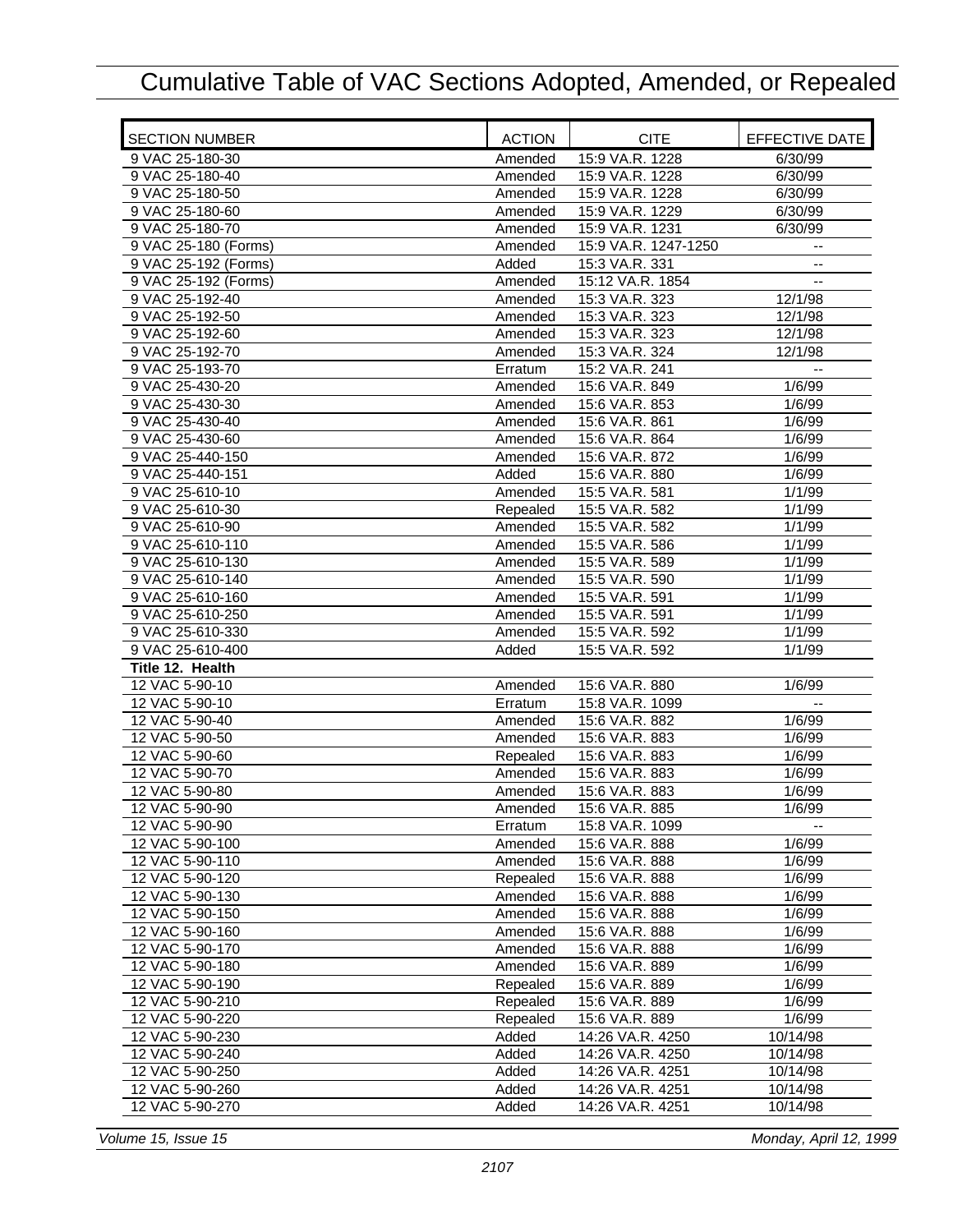| <b>SECTION NUMBER</b>                           | <b>ACTION</b>    | <b>CITE</b>                          | EFFECTIVE DATE                   |
|-------------------------------------------------|------------------|--------------------------------------|----------------------------------|
| 12 VAC 30-10-140 emer                           | Amended          | 15:13 VA.R. 1942                     | 7/1/99-6/30/00                   |
| 12 VAC 30-10-150 emer                           | Amended          | 15:13 VA.R. 1943                     | 7/1/99-6/30/00                   |
| 12 VAC 30-20-170                                | Amended          | 14:26 VA.R. 4252                     | 1/1/99                           |
| 12 VAC 30-50-30 emer                            | Amended          | 15:13 VA.R. 1943                     | 7/1/99-6/30/00                   |
| 12 VAC 30-50-70 emer                            | Amended          | 15:13 VA.R. 1944                     | 7/1/99-6/30/00                   |
| 12 VAC 30-50-110                                | Amended          | 15:5 VA.R. 593                       | 1/1/99                           |
| 12 VAC 30-50-140                                | Amended          | 15:5 VA.R. 593                       | 1/1/99                           |
| 12 VAC 30-50-140                                | Amended          | 15:6 VA.R. 893                       | 1/6/99                           |
| 12 VAC 30-50-150                                | Amended          | 15:6 VA.R. 894                       | 1/6/99                           |
| 12 VAC 30-50-160                                | Amended          | 14:26 VA.R. 4252                     | 1/1/99                           |
| 12 VAC 30-50-210                                | Amended          | 15:5 VA.R. 595                       | 1/1/99                           |
| 12 VAC 30-50-270 emer                           | Amended          | 15:10 VA.R. 1342                     | 1/1/99-12/31/99                  |
| 12 VAC 30-50-320 emer                           | Added            | 15:13 VA.R. 1944                     | 7/1/99-6/30/00                   |
| 12 VAC 30-60-40                                 | Amended          | 14:26 VA.R. 4254                     | 1/1/99                           |
| 12 VAC 30-60-40                                 | Amended          | 15:6 VA.R. 895                       | 1/6/99                           |
| 12 VAC 30-60-120                                | Amended          | 15:6 VA.R. 896                       | 1/6/99                           |
| 12 VAC 30-60-130 emer                           | Amended          | 15:10 VA.R. 1343                     | 1/1/99-12/31/99                  |
| 12 VAC 30-60-320                                | Amended          | 14:26 VA.R. 4257                     | 1/1/99                           |
| 12 VAC 30-60-340                                | Amended          | 14:26 VA.R. 4259                     | 1/1/99                           |
| 12 VAC 30-80-30                                 | Amended          | 15:6 VA.R. 900                       | 1/6/99                           |
| 12 VAC 30-80-30 emer                            | Amended          | 15:10 VA.R. 1345                     | 1/1/99-12/31/99                  |
| 12 VAC 30-90-264                                | Amended          | 14:26 VA.R. 4261                     | 1/1/99                           |
| 12 VAC 30-90-290                                | Amended          | 14:26 VA.R. 4264                     | 1/1/99                           |
| 12 VAC 30-120-61 through 12 VAC 30-120-69 emer  | Added            | 15:13 VA.R. 1944-1947                | 7/1/99-6/30/00                   |
| 12 VAC 30-130-480 emer                          | Amended          | 15:10 VA.R. 1346                     | 1/1/99-12/31/99                  |
| 12 VAC 30-130-490 emer                          | Amended          | 15:10 VA.R. 1346                     | 1/1/99-12/31/99                  |
| 12 VAC 30-130-530 emer                          | Amended          | 15:10 VA.R. 1347                     | 1/1/99-12/31/99                  |
| 12 VAC 30-140-10 through 12 VAC 30-140-50 emer  | Added            | 15:4 VA.R. 478-480                   | 10/23/98-10/22/99                |
| 12 VAC 30-150-10 and 12 VAC 30-150-20 emer      | Added            | 15:4 VA.R. 481-483                   | 10/23/98-10/22/99                |
| 12 VAC 30-160-00 through 12 VAC 30-160-299 emer | Added            | 15:4 VA.R. 483-486                   | 10/23/98-10/22/99                |
| 12 VAC 30-170-10 and 12 VAC 30-170-20 emer      | Added            | 15:4 VA.R. 487                       | 10/23/98-10/22/99                |
| Title 13. Housing<br>13 VAC 5-51-20 emer        |                  |                                      |                                  |
| 13 VAC 5-51-130 emer                            | Amended          | 15:14 VA.R. 2069<br>15:14 VA.R. 2070 | 3/10/99-3/9/00                   |
| 13 VAC 5-51-135 emer                            | Amended<br>Added | 15:14 VA.R. 2070                     | 3/10/99-3/9/00                   |
| 13 VAC 5-51-136 emer                            |                  | 15:14 VA.R. 2070                     | 3/10/99-3/9/00                   |
| 13 VAC 5-61-200 emer                            | Added            | 15:14 VA.R. 2071                     | 3/10/99-3/9/00<br>3/10/99-3/9/00 |
| 13 VAC 5-61-440 emer                            | Amended          | 15:14 VA.R. 2072                     | 3/10/99-3/9/00                   |
| 13 VAC 5-100-10 emer                            | Amended<br>Added | 15:10 VA.R. 1349                     | 1/6/99-1/5/00                    |
| 13 VAC 5-100-20 emer                            | Added            | 15:10 VA.R. 1350                     | 1/6/99-1/5/00                    |
| 13 VAC 10-40-20                                 | Amended          | 15:12 VA.R. 1829                     | 1/28/99                          |
| 13 VAC 10-40-130                                | Amended          | 15:12 VA.R. 1832                     | 1/28/99                          |
| 13 VAC 10-40-160                                | Amended          | 15:12 VA.R. 1834                     | 1/28/99                          |
| 13 VAC 10-40-210                                | Amended          | 15:12 VA.R. 1835                     | 1/28/99                          |
| 13 VAC 10-40-220                                | Amended          | 15:12 VA.R. 1835                     | 1/28/99                          |
| 13 VAC 10-40-230                                | Amended          | 15:4 VA.R. 424                       | 10/21/98                         |
| 13 VAC 10-40-230                                | Amended          | 15:12 VA.R. 1835                     | 1/28/99                          |
| 13 VAC 10-180-10                                | Amended          | 15:14 VA.R. 2050                     | 3/10/99                          |
| 13 VAC 10-180-50                                | Amended          | 15:14 VA.R. 2051                     | 3/10/99                          |
| 13 VAC 10-180-60                                | Amended          | 15:14 VA.R. 2053                     | 3/10/99                          |
| 13 VAC 10-180-70                                | Amended          | 15:14 VA.R. 2061                     | 3/10/99                          |
| 13 VAC 10-180-90                                | Amended          | 15:14 VA.R. 2063                     | 3/10/99                          |
| Title 14. Insurance                             |                  |                                      |                                  |
| 14 VAC 5-395-10                                 | Amended          | 14:26 VA.R. 4266                     | 8/20/98                          |
| 14 VAC 5-395-30                                 | Amended          | 14:26 VA.R. 4266                     | 8/20/98                          |
|                                                 |                  |                                      |                                  |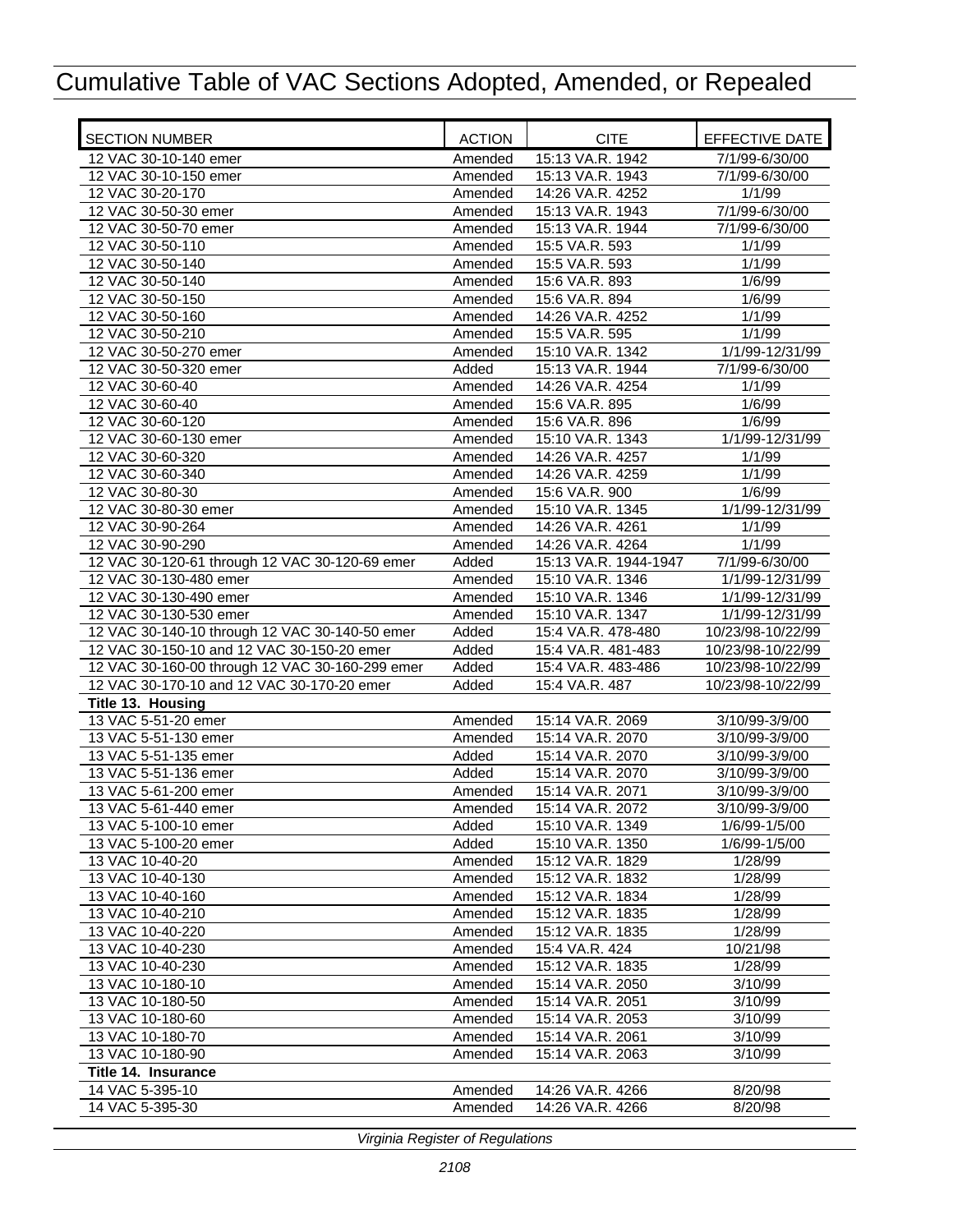| <b>SECTION NUMBER</b>                             | <b>ACTION</b> | <b>CITE</b>      | EFFECTIVE DATE |
|---------------------------------------------------|---------------|------------------|----------------|
| 14 VAC 5-395-50                                   | Amended       | 14:26 VA.R. 4267 | 8/20/98        |
| Title 16. Labor and Employment                    |               |                  |                |
| 16 VAC 25-50-10                                   | Amended       | 15:5 VA.R. 600   | 1/1/99         |
| 16 VAC 25-50-15                                   | Added         | 15:5 VA.R. 603   | 1/1/99         |
| 16 VAC 25-50-20                                   | Amended       | 15:5 VA.R. 603   | 1/1/99         |
| 16 VAC 25-50-50                                   | Amended       | 15:5 VA.R. 604   | 1/1/99         |
| 16 VAC 25-50-70                                   | Amended       | 15:5 VA.R. 605   | 1/1/99         |
| 16 VAC 25-50-80                                   | Amended       | 15:5 VA.R. 606   | 1/1/99         |
| 16 VAC 25-50-90                                   | Amended       | 15:5 VA.R. 606   | 1/1/99         |
| 16 VAC 25-50-120                                  | Amended       | 15:5 VA.R. 606   | 1/1/99         |
| 16 VAC 25-50-150                                  | Amended       | 15:5 VA.R. 607   | 1/1/99         |
| 16 VAC 25-50-190                                  | Amended       | 15:5 VA.R. 608   | 1/1/99         |
| 16 VAC 25-50-240                                  | Amended       | 15:5 VA.R. 608   | 1/1/99         |
| 16 VAC 25-50-250                                  | Amended       | 15:5 VA.R. 608   | 1/1/99         |
| 16 VAC 25-50-270                                  | Amended       | 15:5 VA.R. 608   | 1/1/99         |
| 16 VAC 25-50-290                                  | Amended       | 15:5 VA.R. 608   | 1/1/99         |
| 16 VAC 25-50-350                                  | Amended       | 15:5 VA.R. 608   | 1/1/99         |
| 16 VAC 25-50-360                                  | Amended       | 15:5 VA.R. 608   | 1/1/99         |
| 16 VAC 25-50-370                                  | Amended       | 15:5 VA.R. 612   | 1/1/99         |
| 16 VAC 25-50-380                                  | Amended       | 15:5 VA.R. 615   | 1/1/99         |
| 16 VAC 25-50-390                                  | Amended       | 15:5 VA.R. 616   | 1/1/99         |
| 16 VAC 25-50-430                                  | Amended       | 15:5 VA.R. 616   | 1/1/99         |
| 16 VAC 25-50-440                                  | Amended       | 15:5 VA.R. 617   | 1/1/99         |
| 16 VAC 25-50-480                                  | Amended       | 15:5 VA.R. 617   | 1/1/99         |
| 16 VAC 25-90-1910.109                             | Amended       | 15:5 VA.R. 631   | 1/1/99         |
| 16 VAC 25-90-1910.110                             | Amended       | 15:5 VA.R. 631   | 1/1/99         |
| 16 VAC 25-90-1910.111                             | Amended       | 15:5 VA.R. 631   | 1/1/99         |
| 16 VAC 25-90-1910.141                             | Amended       | 15:5 VA.R. 631   | 1/1/99         |
| 16 VAC 25-90-1910.142                             | Amended       | 15:5 VA.R. 631   | 1/1/99         |
| 16 VAC 25-90-1910.151                             | Amended       | 15:5 VA.R. 631   | 1/1/99         |
| 16 VAC 25-90-1910.156                             | Amended       | 15:5 VA.R. 631   | 1/1/99         |
| 16 VAC 25-90-1910.183                             | Amended       | 15:5 VA.R. 631   | 1/1/99         |
| 16 VAC 25-90-1910.261                             | Amended       | 15:5 VA.R. 631   | 1/1/99         |
| 16 VAC 25-90-1910.262                             | Amended       | 15:5 VA.R. 631   | 1/1/99         |
| 16 VAC 25-90-1910.265                             | Amended       | 15:5 VA.R. 631   | 1/1/99         |
| 16 VAC 25-90-1910.267                             | Repealed      | 15:5 VA.R. 631   | 1/1/99         |
| 16 VAC 25-90-1910.268                             | Amended       | 15:5 VA.R. 631   | 1/1/99         |
| 16 VAC 25-90-1910.1017                            | Amended       | 15:5 VA.R. 631   | 1/1/99         |
| 16 VAC 25-90-1910.1018                            | Amended       | 15:5 VA.R. 631   | 1/1/99         |
| 16 VAC 25-90-1910.1029                            | Amended       | 15:5 VA.R. 631   | 1/1/99         |
| 16 VAC 25-90-1910.1052                            | Amended       | 15:5 VA.R. 628   | 1/1/99         |
| 16 VAC 25-100-1915.1001                           | Amended       | 15:5 VA.R. 633   | 1/1/99         |
| 16 VAC 25-175-1926.31                             | Amended       | 15:5 VA.R. 631   | 1/1/99         |
| 16 VAC 25-175-1926.50                             | Amended       | 15:5 VA.R. 631   | 1/1/99         |
| 16 VAC 25-175-1926.152                            | Amended       | 15:5 VA.R. 631   | 1/1/99         |
| 16 VAC 25-175-1926.906                            | Amended       | 15:5 VA.R. 631   | 1/1/99         |
| 16 VAC 25-175-1926.1101                           | Amended       | 15:5 VA.R. 633   | 1/1/99         |
| Title 18. Professional and Occupational Licensing |               |                  |                |
| 18 VAC 40-20-20                                   | Amended       | 15:10 VA.R. 1313 | 3/3/99         |
| 18 VAC 40-20-110                                  | Amended       | 15:10 VA.R. 1313 | 3/3/99         |
| 18 VAC 40-20-120                                  | Amended       | 15:10 VA.R. 1313 | 3/3/99         |
| 18 VAC 40-20-130                                  | Amended       | 15:10 VA.R. 1313 | 3/3/99         |
| 18 VAC 40-20-140                                  | Amended       | 15:10 VA.R. 1313 | 3/3/99         |
| 18 VAC 40-20-150                                  | Amended       | 15:10 VA.R. 1314 | 3/3/99         |
| 18 VAC 40-20-170                                  | Amended       | 15:10 VA.R. 1314 | 3/3/99         |

*Volume 15, Issue 15 Monday, April 12, 1999*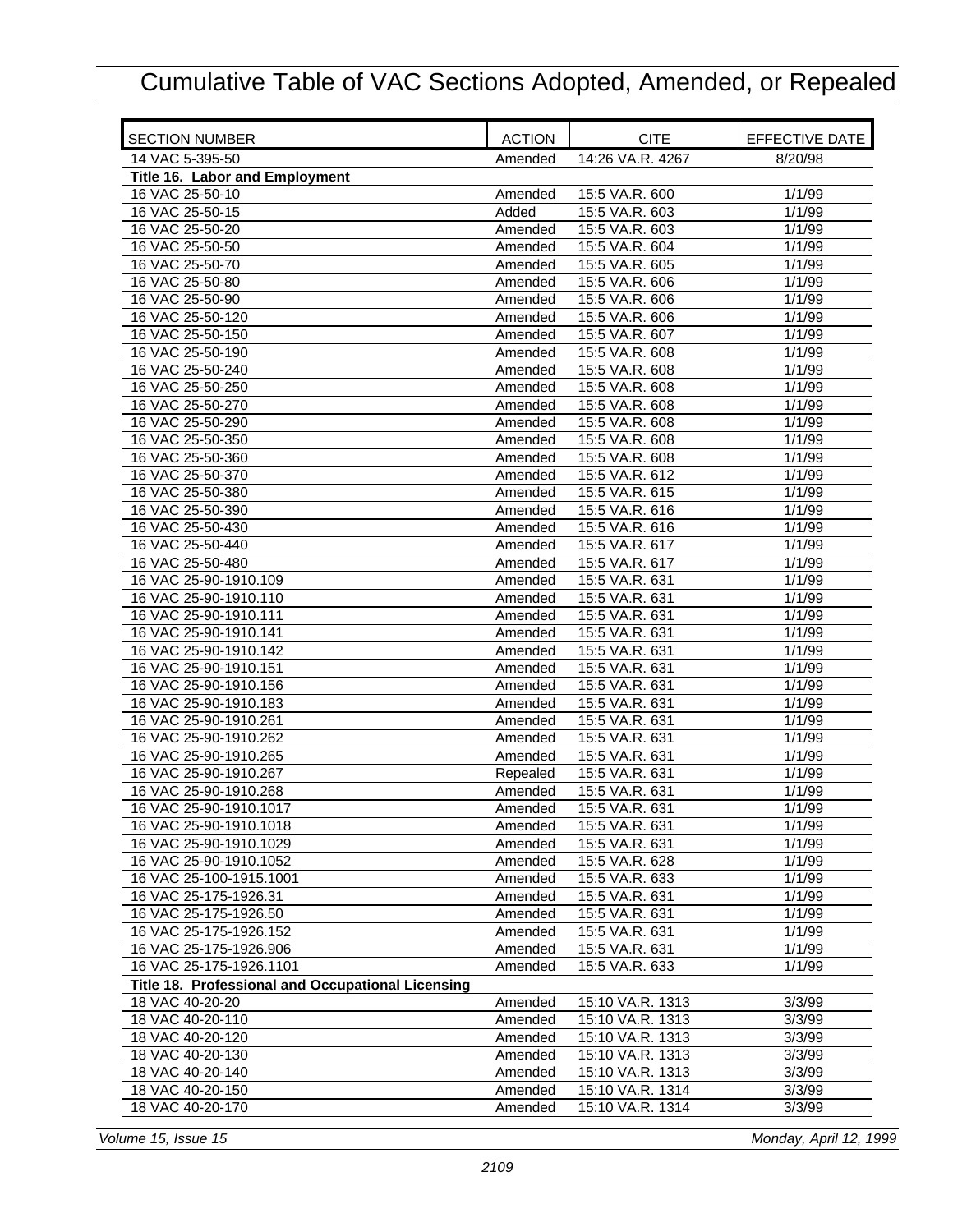| <b>SECTION NUMBER</b>                     | <b>ACTION</b>      | <b>CITE</b>                      | EFFECTIVE DATE      |
|-------------------------------------------|--------------------|----------------------------------|---------------------|
| 18 VAC 45-20-10                           | Amended            | 15:9 VA.R. 1251                  | 3/1/99              |
| 18 VAC 45-20-20                           | Amended            | 15:9 VA.R. 1251                  | 3/1/99              |
| 18 VAC 45-20 (Forms)                      | Added              | 15:9 VA.R. 1252-1253             | $-$                 |
| 18 VAC 50-22-100                          | Amended            | 15:12 VA.R. 1837                 | 5/1/99              |
| 18 VAC 50-22-140                          | Amended            | 15:12 VA.R. 1837                 | 5/1/99              |
| 18 VAC 50-30-90                           | Amended            | 15:12 VA.R. 1838                 | 5/1/99              |
| 18 VAC 60-20-10                           | Amended            | 15:5 VA.R. 636                   | 12/23/98            |
| 18 VAC 60-20-15                           | Added              | 15:5 VA.R. 637                   | 12/23/98            |
| 18 VAC 60-20-16                           | Added              | 15:5 VA.R. 637                   | 12/23/98            |
| 18 VAC 60-20-20                           | Amended            | 15:5 VA.R. 637                   | 12/23/98            |
| 18 VAC 60-20-20                           | Amended            | 15:5 VA.R. 646                   | 12/23/98            |
| 18 VAC 60-20-20 emer                      | Amended            | 15:11 VA.R. 1729                 | 1/21/99-1/20/00     |
| 18 VAC 60-20-30                           | Amended            | 15:5 VA.R. 638                   | 12/23/98            |
| 18 VAC 60-20-30                           | Amended            | 15:5 VA.R. 647                   | 12/23/98            |
| 18 VAC 60-20-30 emer                      | Amended            | 15:11 VA.R. 1729                 | 1/21/99-1/20/00     |
| 18 VAC 60-20-50                           | Amended            | 15:5 VA.R. 638                   | 12/23/98            |
| 18 VAC 60-20-60                           | Amended            | 15:5 VA.R. 639                   | 12/23/98            |
| 18 VAC 60-20-70                           | Amended            | 15:5 VA.R. 639                   | 12/23/98            |
| 18 VAC 60-20-80                           | Amended            | 15:5 VA.R. 640                   | 12/23/98            |
| 18 VAC 60-20-90                           | Amended            | 15:5 VA.R. 640                   | 12/23/98            |
| 18 VAC 60-20-110                          | Amended            | 15:5 VA.R. 641                   | 12/23/98            |
| 18 VAC 60-20-120                          | Amended            | 15:5 VA.R. 641                   | 12/23/98            |
| 18 VAC 60-20-130                          | Amended            | 15:5 VA.R. 641                   | 12/23/98            |
| 18 VAC 60-20-140                          | Amended            | 15:5 VA.R. 641                   | 12/23/98            |
| 18 VAC 60-20-150                          | Repealed           | 15:5 VA.R. 642                   | 12/23/98            |
| 18 VAC 60-20-160                          | Repealed           | 15:5 VA.R. 642                   | 12/23/98            |
| 18 VAC 60-20-170                          | Amended            | 15:5 VA.R. 642                   | 12/23/98            |
| 18 VAC 60-20-180                          | Amended            | 15:5 VA.R. 642                   | 12/23/98            |
| 18 VAC 60-20-190                          | Amended            | 15:5 VA.R. 643                   | 12/23/98            |
| 18 VAC 60-20-195                          | Added              | 15:5 VA.R. 644                   | 12/23/98            |
| 18 VAC 60-20-220                          | Amended            | 15:5 VA.R. 644<br>15:5 VA.R. 644 | 12/23/98            |
| 18 VAC 60-20-230<br>18 VAC 60-20-240      | Amended            | 15:5 VA.R. 645                   | 12/23/98            |
| 18 VAC 65-20-10                           | Amended<br>Amended | 15:7 VA.R. 982                   | 12/23/98<br>1/20/99 |
| 18 VAC 65-20-20                           | Repealed           | 15:7 VA.R. 984                   | 1/20/99             |
| 18 VAC 65-20-30                           | Repealed           | 15:7 VA.R. 984                   | 1/20/99             |
| 18 VAC 65-20-40                           | Repealed           | 15:7 VA.R. 984                   | 1/20/99             |
| 18 VAC 65-20-50                           | Amended            | 15:7 VA.R. 984                   | 1/20/99             |
| 18 VAC 65-20-60                           | Amended            | 15:7 VA.R. 984                   | 1/20/99             |
| 18 VAC 65-20-70                           | Amended            | 15:4 VA.R. 426                   | 12/9/98             |
| 18 VAC 65-20-70 emer                      | Amended            | 15:12 VA.R. 1846                 | 2/2/99-2/1/00       |
| 18 VAC 65-20-80                           | Repealed           | 15:4 VA.R. 426                   | 12/9/98             |
| 18 VAC 65-20-90                           | Repealed           | 15:4 VA.R. 427                   | 12/9/98             |
| 18 VAC 65-20-100                          | Repealed           | 15:4 VA.R. 427                   | 12/9/98             |
| 18 VAC 65-20-110                          | Amended            | 15:7 VA.R. 984                   | 1/20/99             |
| 18 VAC 65-20-120                          | Amended            | 15:7 VA.R. 985                   | 1/20/99             |
| 18 VAC 65-20-120 emer                     | Amended            | 15:12 VA.R. 1846                 | 2/2/99-2/1/00       |
| 18 VAC 65-20-130                          | Amended            | 15:7 VA.R. 985                   | 1/20/99             |
| 18 VAC 65-20-130 emer                     | Amended            | 15:12 VA.R. 1846                 | 2/2/99-2/1/00       |
| 18 VAC 65-20-140                          | Amended            | 15:7 VA.R. 985                   | 1/20/99             |
| 18 VAC 65-20-150                          | Amended            | 15:7 VA.R. 985                   | 1/20/99             |
| 18 VAC 65-20-160                          | Repealed           | 15:7 VA.R. 985                   | 1/20/99             |
| 18 VAC 65-20-170                          | Amended            | 15:7 VA.R. 985                   | 1/20/99             |
| 18 VAC 65-20-180 through 18 VAC 65-20-230 | Repealed           | 15:7 VA.R. 986                   | 1/20/99             |
| 18 VAC 65-20-235                          | Added              | 15:7 VA.R. 986                   | 1/20/99             |
|                                           |                    |                                  |                     |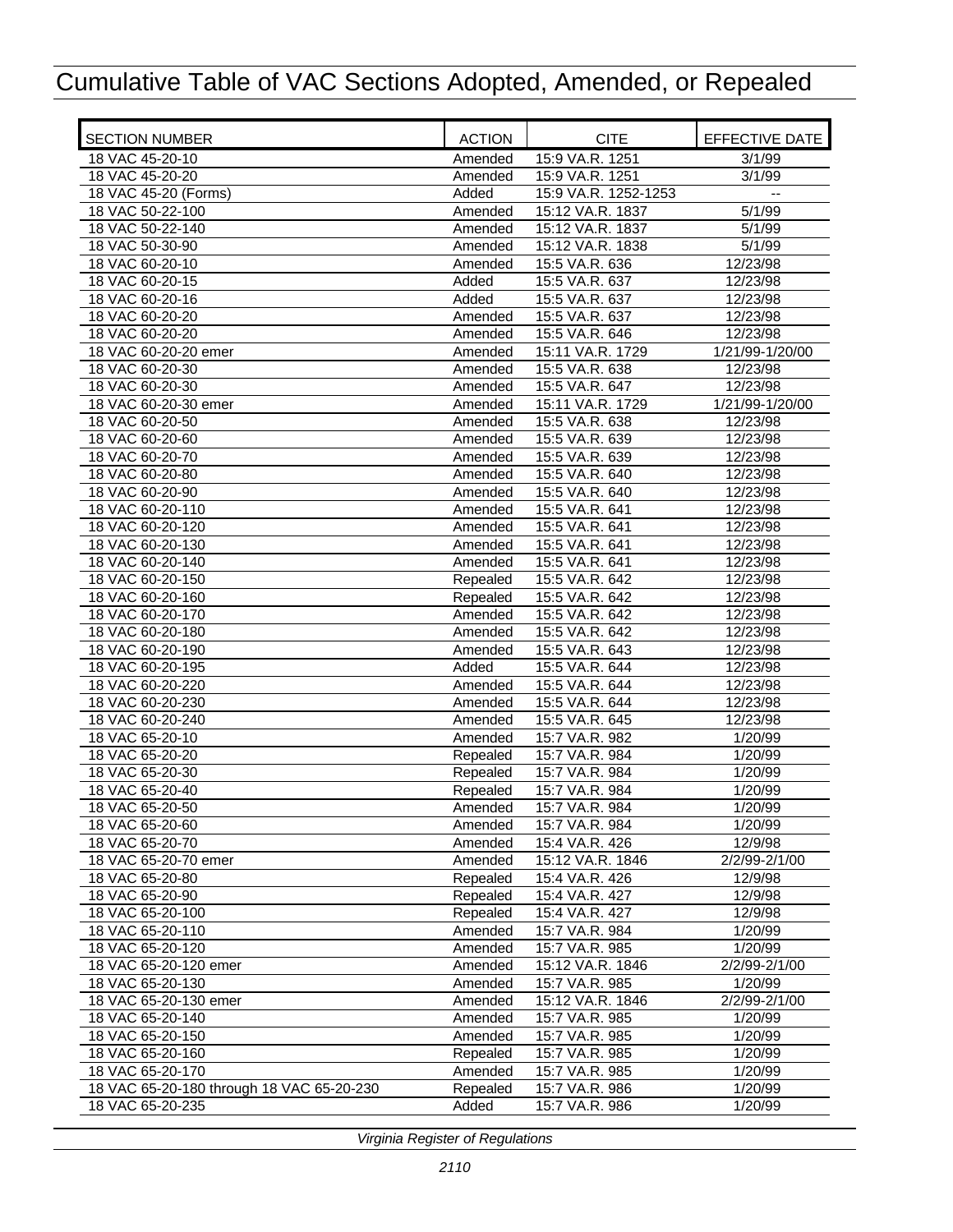| <b>SECTION NUMBER</b>                     | <b>ACTION</b> | <b>CITE</b>        | EFFECTIVE DATE |
|-------------------------------------------|---------------|--------------------|----------------|
| 18 VAC 65-20-240                          | Amended       | 15:7 VA.R. 986     | 1/20/99        |
| 18 VAC 65-20-250 through 18 VAC 65-20-340 | Repealed      | 15:7 VA.R. 987     | 1/20/99        |
| 18 VAC 65-20-350                          | Amended       | 15:7 VA.R. 987     | 1/20/99        |
| 18 VAC 65-20-360 through 18 VAC 65-20-390 | Repealed      | 15:7 VA.R. 988     | 1/20/99        |
| 18 VAC 65-20-400                          | Amended       | 15:7 VA.R. 988     | 1/20/99        |
| 18 VAC 65-20-410                          | Repealed      | 15:7 VA.R. 988     | 1/20/99        |
| 18 VAC 65-20-430                          | Repealed      | 15:7 VA.R. 988     | 1/20/99        |
| 18 VAC 65-20-435 emer                     | Added         | 15:12 VA.R. 1846   | 2/2/99-2/1/00  |
| 18 VAC 65-20-440                          | Amended       | 15:7 VA.R. 988     | 1/20/99        |
| 18 VAC 65-20-450 through 18 VAC 65-20-490 | Repealed      | 15:7 VA.R. 988-989 | 1/20/99        |
| 18 VAC 65-20-500                          | Amended       | 15:7 VA.R. 989     | 1/20/99        |
| 18 VAC 65-20-510                          | Amended       | 15:7 VA.R. 990     | 1/20/99        |
| 18 VAC 65-20-520                          | Repealed      | 15:7 VA.R. 990     | 1/20/99        |
| 18 VAC 65-20-530                          | Amended       | 15:7 VA.R. 990     | 1/20/99        |
| 18 VAC 65-20-540                          | Amended       | 15:7 VA.R. 990     | 1/20/99        |
| 18 VAC 65-20-550                          | Amended       | 15:7 VA.R. 990     | 1/20/99        |
| 18 VAC 65-20-560                          | Amended       | 15:7 VA.R. 990     | 1/20/99        |
| 18 VAC 65-20-580                          | Amended       | 15:7 VA.R. 990     | 1/20/99        |
| 18 VAC 65-20-590                          | Amended       | 15:7 VA.R. 991     | 1/20/99        |
| 18 VAC 65-20-600                          | Repealed      | 15:7 VA.R. 991     | 1/20/99        |
| 18 VAC 65-20-610                          | Repealed      | 15:7 VA.R. 991     | 1/20/99        |
| 18 VAC 65-20-620                          | Repealed      | 15:7 VA.R. 991     | 1/20/99        |
| 18 VAC 65-20-630                          | Amended       | 15:7 VA.R. 991     | 1/20/99        |
| 18 VAC 65-20-640 through 18 VAC 65-20-690 | Repealed      | 15:7 VA.R. 992-994 | 1/20/99        |
| 18 VAC 65-20-700                          | Amended       | 15:7 VA.R. 994     | 1/20/99        |
| 18 VAC 65-30-10                           | Amended       | 15:7 VA.R. 995     | 1/20/99        |
| 18 VAC 65-30-20                           | Repealed      | 15:7 VA.R. 997     | 1/20/99        |
| 18 VAC 65-30-30                           | Repealed      | 15:7 VA.R. 997     | 1/20/99        |
| 18 VAC 65-30-40                           | Repealed      | 15:7 VA.R. 997     | 1/20/99        |
| 18 VAC 65-30-50                           | Amended       | 15:7 VA.R. 997     | 1/20/99        |
| 18 VAC 65-30-60                           | Amended       | 15:7 VA.R. 997     | 1/20/99        |
| 18 VAC 65-30-70                           | Amended       | 15:7 VA.R. 997     | 1/20/99        |
| 18 VAC 65-30-80                           | Amended       | 15:7 VA.R. 997     | 1/20/99        |
| 18 VAC 65-30-90                           | Amended       | 15:7 VA.R. 998     | 1/20/99        |
| 18 VAC 65-30-110                          | Amended       | 15:7 VA.R. 998     | 1/20/99        |
| 18 VAC 65-30-120                          | Amended       | 15:7 VA.R. 999     | 1/20/99        |
| 18 VAC 65-30-140                          | Amended       | 15:7 VA.R. 999     | 1/20/99        |
| 18 VAC 65-30-150                          | Repealed      | 15:7 VA.R. 999     | 1/20/99        |
| 18 VAC 65-30-160                          | Repealed      | 15:7 VA.R. 999     | 1/20/99        |
| 18 VAC 65-30-170                          | Amended       | 15:7 VA.R. 999     | 1/20/99        |
| 18 VAC 65-30-180                          | Amended       | 15:7 VA.R. 999     | 1/20/99        |
| 18 VAC 65-30-190                          | Repealed      | 15:7 VA.R. 1000    | 1/20/99        |
| 18 VAC 65-30-200                          | Amended       | 15:7 VA.R. 1000    | 1/20/99        |
| 18 VAC 65-30-210                          | Repealed      | 15:7 VA.R. 1001    | 1/20/99        |
| 18 VAC 65-30-220                          | Added         | 15:7 VA.R. 1001    | 1/20/99        |
| 18 VAC 65-30-230                          | Added         | 15:7 VA.R. 1003    | 1/20/99        |
| 18 VAC 65-40-10                           | Amended       | 15:7 VA.R. 1008    | 1/20/99        |
| 18 VAC 65-40-20                           | Repealed      | 15:7 VA.R. 1008    | 1/20/99        |
| 18 VAC 65-40-30                           | Repealed      | 15:7 VA.R. 1008    | 1/20/99        |
| 18 VAC 65-40-40                           | Amended       | 15:4 VA.R. 433     | 12/9/98        |
| 18 VAC 65-40-50                           | Repealed      | 15:4 VA.R. 433     | 12/9/98        |
| 18 VAC 65-40-60                           | Repealed      | 15:4 VA.R. 433     | 12/9/98        |
| 18 VAC 65-40-70                           | Repealed      | 15:4 VA.R. 433     | 12/9/98        |
| 18 VAC 65-40-80                           | Repealed      | 15:4 VA.R. 433     | 12/9/98        |
| 18 VAC 65-40-90                           | Amended       | 15:7 VA.R. 1008    | 1/20/99        |

*Volume 15, Issue 15 Monday, April 12, 1999*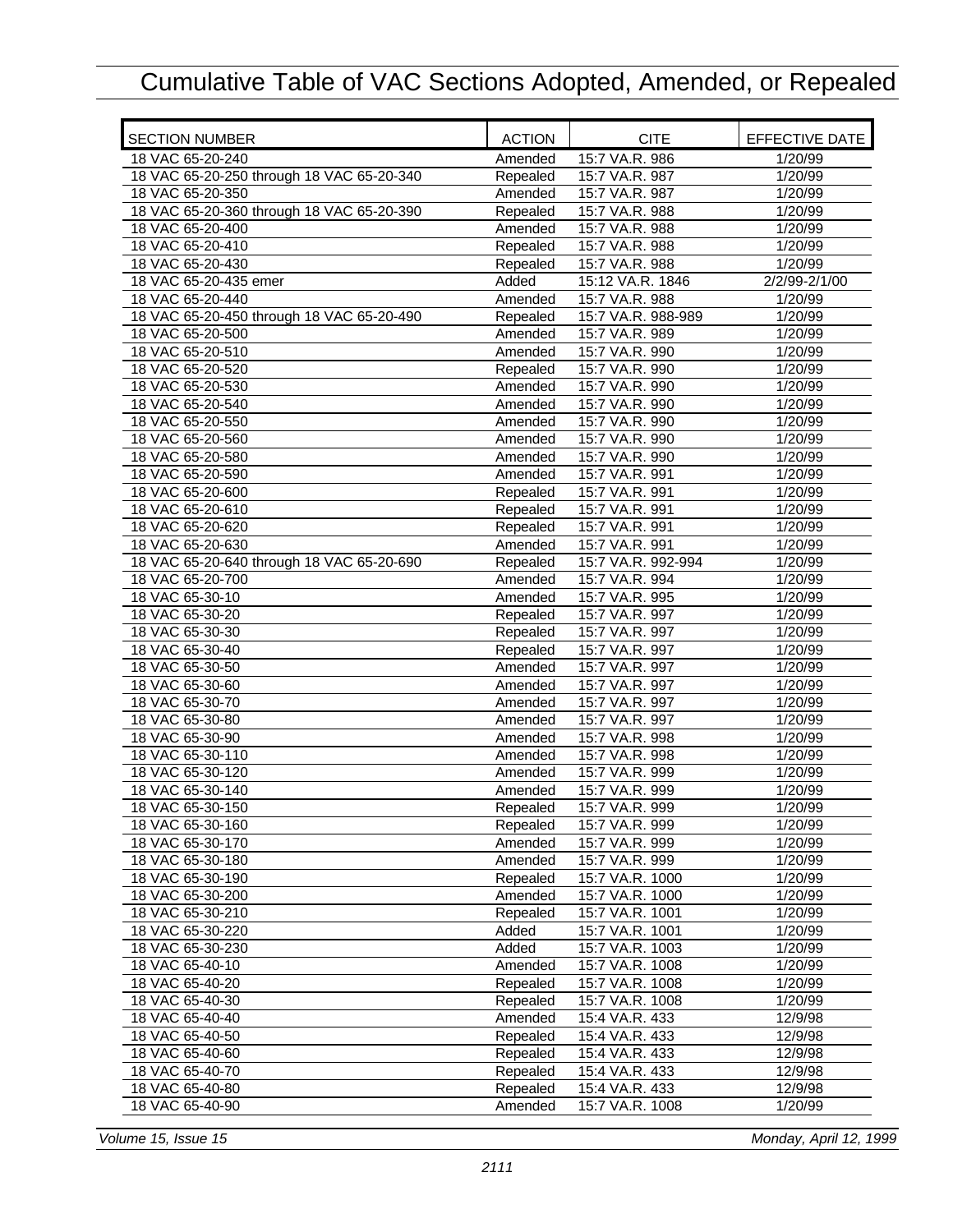| <b>SECTION NUMBER</b>                        | <b>ACTION</b> | <b>CITE</b>           | EFFECTIVE DATE     |
|----------------------------------------------|---------------|-----------------------|--------------------|
| 18 VAC 65-40-100                             | Repealed      | 15:7 VA.R. 1008       | 1/20/99            |
| 18 VAC 65-40-110                             | Amended       | 15:7 VA.R. 1008       | 1/20/99            |
| 18 VAC 65-40-120                             | Repealed      | 15:7 VA.R. 1008       | 1/20/99            |
| 18 VAC 65-40-130                             | Amended       | 15:7 VA.R. 1009       | 1/20/99            |
| 18 VAC 65-40-140                             | Repealed      | 15:7 VA.R. 1009       | 1/20/99            |
| 18 VAC 65-40-150                             | Repealed      | 15:7 VA.R. 1009       | 1/20/99            |
| 18 VAC 65-40-160                             | Amended       | 15:7 VA.R. 1009       | 1/20/99            |
| 18 VAC 65-40-170                             | Repealed      | 15:7 VA.R. 1009       | 1/20/99            |
| 18 VAC 65-40-180                             | Amended       | 15:7 VA.R. 1009       | $\frac{1}{20/99}$  |
| 18 VAC 65-40-190                             | Repealed      | 15:7 VA.R. 1009       | 1/20/99            |
| 18 VAC 65-40-200                             | Repealed      | 15:7 VA.R. 1009       | 1/20/99            |
| 18 VAC 65-40-201                             | Added         | 15:7 VA.R. 1009       | 1/20/99            |
| 18 VAC 65-40-210                             | Amended       | 15:7 VA.R. 1009       | 1/20/99            |
| 18 VAC 65-40-220                             | Amended       | 15:7 VA.R. 1010       | $\frac{1}{20/99}$  |
| 18 VAC 65-40-230                             | Repealed      | 15:7 VA.R. 1010       | 1/20/99            |
| 18 VAC 65-40-240                             | Repealed      | 15:7 VA.R. 1010       | 1/20/99            |
| 18 VAC 65-40-250                             | Amended       | 15:7 VA.R. 1010       | 1/20/99            |
| 18 VAC 65-40-260                             | Repealed      | 15:7 VA.R. 1010       | 1/20/99            |
| 18 VAC 65-40-270                             | Repealed      | 15:7 VA.R. 1010       | 1/20/99            |
| 18 VAC 65-40-280                             | Amended       | 15:7 VA.R. 1010       | 1/20/99            |
| 18 VAC 65-40-290                             | Repealed      | 15:7 VA.R. 1010       | 1/20/99            |
| 18 VAC 65-40-300                             | Amended       | 15:7 VA.R. 1010       | 1/20/99            |
| 18 VAC 65-40-310                             | Repealed      | 15:7 VA.R. 1010       | $\frac{1}{20/99}$  |
| 18 VAC 65-40-320                             | Amended       | 15:7 VA.R. 1010       | 1/20/99            |
| 18 VAC 65-40-330                             | Amended       | 15:7 VA.R. 1011       | 1/20/99            |
| 18 VAC 65-40-340                             | Amended       | 15:7 VA.R. 1011       | 1/20/99            |
| 18 VAC 65-40-350 through 18 VAC 65-40-630    | Repealed      | 15:7 VA.R. 1011-1014  | 1/20/99            |
| 18 VAC 65-40-640                             | Amended       | 15:7 VA.R. 1014       | 1/20/99            |
| 18 VAC 85-40-10 emer                         | Amended       | 15:11 VA.R. 1730      | 1/21/99-1/20/00    |
| 18 VAC 85-40-25 emer                         | Added         | 15:11 VA.R. 1731      | 1/21/99-1/20/00    |
| 18 VAC 85-40-40 emer                         | Amended       | 15:11 VA.R. 1731      | 1/21/99-1/20/00    |
| 18 VAC 85-40-45 emer                         | Added         | 15:11 VA.R. 1731      | 1/21/99-1/20/00    |
| 18 VAC 85-40-50 emer                         | Amended       | 15:11 VA.R. 1731      | 1/21/99-1/20/00    |
| 18 VAC 85-40-60 emer                         | Amended       | 15:11 VA.R. 1731      | 1/21/99-1/20/00    |
| 18 VAC 85-40-65 emer                         | Added         | 15:11 VA.R. 1731      | 1/21/99-1/20/00    |
| 18 VAC 85-40-70 emer                         | Amended       | 15:11 VA.R. 1731      | 1/21/99-1/20/00    |
| 18 VAC 85-40-80 emer                         | Amended       | 15:11 VA.R. 1732      | 1/21/99-1/20/00    |
| 18 VAC 85-80-10 emer                         | Amended       | 15:12 VA.R. 1847      | 1/29/99-1/28/00    |
| 18 VAC 85-80-11 emer                         | Added         | 15:12 VA.R. 1848      | 1/29/99-1/28/00    |
| 18 VAC 85-80-12 emer                         | Added         | 15:12 VA.R. 1848      | 1/29/99-1/28/00    |
| 18 VAC 85-80-35 emer                         | Added         | 15:12 VA.R. 1848      | 1/29/99-1/28/00    |
| 18 VAC 85-80-40 through 18 VAC 85-80-90 emer | Amended       | 15:12 VA.R. 1848-1849 | 1/29/99-1/28/00    |
| 18 VAC 85-110-10                             | Amended       | 15:4 VA.R. 436        | 12/9/98            |
| 18 VAC 85-110-20                             | Amended       | 15:4 VA.R. 437        | 12/9/98            |
| 18 VAC 85-110-30                             | Amended       | 15:4 VA.R. 437        | 12/9/98            |
| 18 VAC 85-110-35                             | Added         | 15:4 VA.R. 437        | 12/9/98            |
| 18 VAC 85-110-40                             | Repealed      | 15:4 VA.R. 438        | 12/9/98            |
| 18 VAC 85-110-50                             | Amended       | 15:4 VA.R. 438        | 12/9/98            |
| 18 VAC 85-110-60                             | Amended       | 15:4 VA.R. 438        | 12/9/98            |
| 18 VAC 85-110-70                             | Amended       | 15:4 VA.R. 439        | $\frac{1}{2}/9/98$ |
| 18 VAC 85-110-80                             | Amended       | 15:4 VA.R. 439        | 12/9/98            |
| 18 VAC 85-110-90                             | Amended       | 15:4 VA.R. 439        | 12/9/98            |
| 18 VAC 85-110-100                            | Amended       | 15:4 VA.R. 439        | 12/9/98            |
| 18 VAC 85-110-120                            | Repealed      | 15:4 VA.R. 439        | 12/9/98            |
| 18 VAC 85-110-150                            | Amended       | 15:4 VA.R. 439        | 12/9/98            |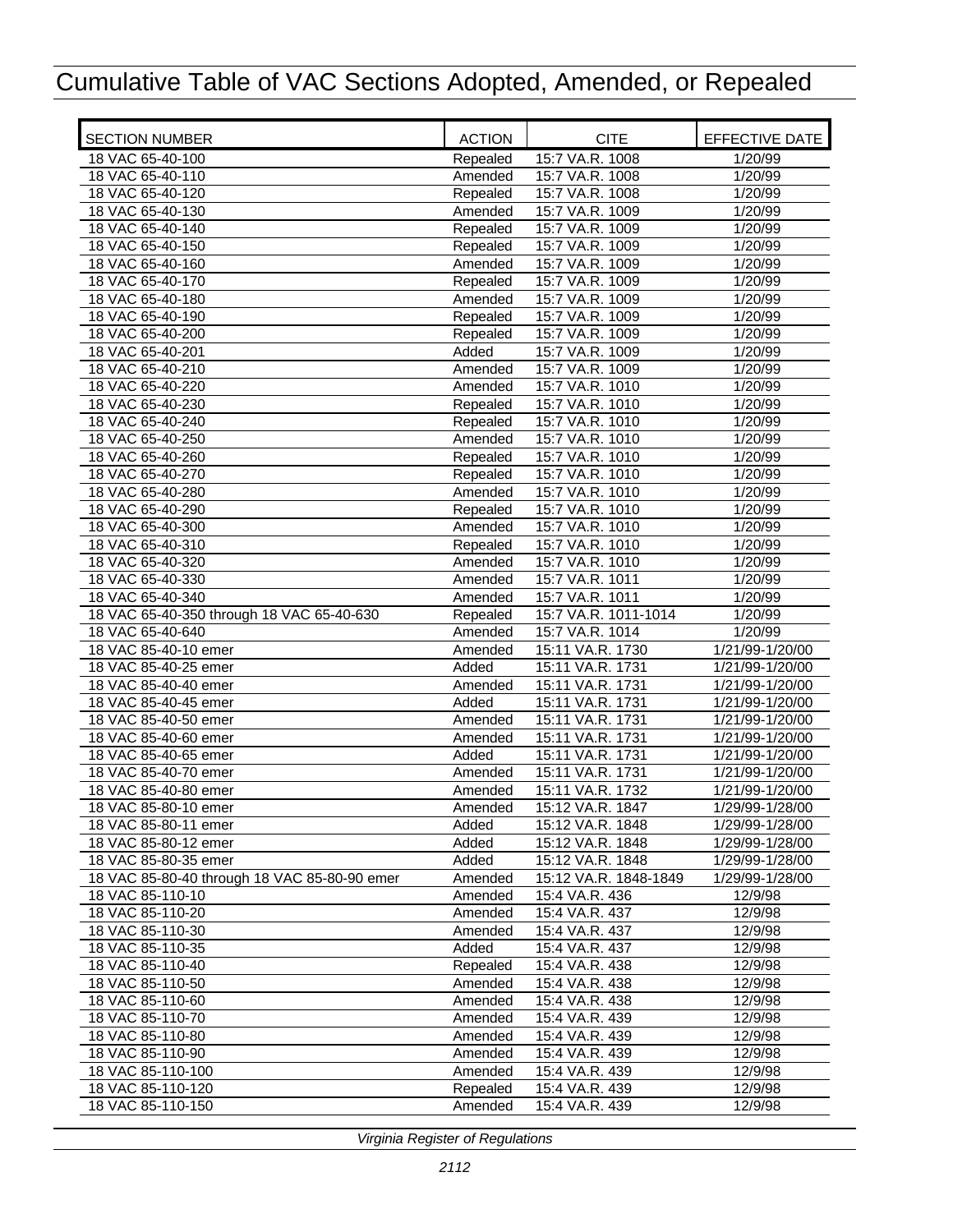| <b>SECTION NUMBER</b>                          | <b>ACTION</b> | <b>CITE</b>           | EFFECTIVE DATE  |
|------------------------------------------------|---------------|-----------------------|-----------------|
| 18 VAC 85-110-160                              | Amended       | 15:4 VA.R. 439        | 12/9/98         |
| 18 VAC 85-110-170                              | Repealed      | 15:4 VA.R. 440        | 12/9/98         |
| 18 VAC 90-20-10                                | Amended       | 15:3 VA.R. 333        | 12/3/98         |
| 18 VAC 90-20-20                                | Amended       | 15:3 VA.R. 334        | 12/3/98         |
| 18 VAC 90-20-35                                | Added         | 15:3 VA.R. 334        | 12/3/98         |
| 18 VAC 90-20-40                                | Amended       | 15:3 VA.R. 334        | 12/3/98         |
| 18 VAC 90-20-50                                | Amended       | 15:3 VA.R. 335        | 12/3/98         |
| 18 VAC 90-20-60                                | Amended       | 15:3 VA.R. 335        | 12/3/98         |
| 18 VAC 90-20-70                                | Amended       | 15:3 VA.R. 335        | 12/3/98         |
| 18 VAC 90-20-80                                | Amended       | 15:3 VA.R. 335        | 12/3/98         |
| 18 VAC 90-20-90                                | Amended       | 15:3 VA.R. 336        | 12/3/98         |
| 18 VAC 90-20-95                                | Added         | 15:3 VA.R. 337        | 12/3/98         |
| 18 VAC 90-20-100                               | Amended       | 15:3 VA.R. 337        | 12/3/98         |
| 18 VAC 90-20-110                               | Amended       | 15:3 VA.R. 337        | 12/3/98         |
| 18 VAC 90-20-120                               | Amended       | 15:3 VA.R. 338        | 12/3/98         |
| 18 VAC 90-20-130                               | Amended       | 15:3 VA.R. 338        | 12/3/98         |
| 18 VAC 90-20-140                               | Amended       | 15:3 VA.R. 339        | 12/3/98         |
| 18 VAC 90-20-150                               | Repealed      | 15:3 VA.R. 339        | 12/3/98         |
| 18 VAC 90-20-160                               | Amended       | 15:3 VA.R. 339        | 12/3/98         |
| 18 VAC 90-20-170                               | Amended       | 15:3 VA.R. 339        | 12/3/98         |
| 18 VAC 90-20-180                               | Repealed      | 15:3 VA.R. 340        | 12/3/98         |
| 18 VAC 90-20-190                               | Amended       | 15:3 VA.R. 340        | 12/3/98         |
| 18 VAC 90-20-210                               | Amended       | 15:3 VA.R. 341        | 12/3/98         |
| 18 VAC 90-20-250                               | Repealed      | 15:3 VA.R. 341        | 12/3/98         |
| 18 VAC 90-20-260                               | Repealed      | 15:3 VA.R. 341        | 12/3/98         |
| 18 VAC 90-20-275                               | Added         | 15:3 VA.R. 341        | 12/3/98         |
| 18 VAC 90-20-280                               | Amended       | 15:3 VA.R. 341        | 12/3/98         |
| 18 VAC 90-20-290                               | Amended       | 15:3 VA.R. 342        | 12/3/98         |
| 18 VAC 90-20-300                               | Amended       | 15:3 VA.R. 342        | 12/3/98         |
| 18 VAC 90-20-300 emer                          | Amended       | 15:11 VA.R. 1733      | 1/26/99-1/25/00 |
| 18 VAC 90-20-310                               | Amended       | 15:3 VA.R. 342        | 12/3/98         |
| 18 VAC 90-20-330                               | Amended       | 15:3 VA.R. 342        | 12/3/98         |
| 18 VAC 90-20-340                               | Amended       | 15:3 VA.R. 346        | 12/3/98         |
| 18 VAC 90-20-350                               | Amended       | 15:3 VA.R. 346        | 12/3/98         |
| 18 VAC 90-20-400                               | Added         | 15:3 VA.R. 347        | 12/3/98         |
| 18 VAC 90-20-410                               | Added         | 15:3 VA.R. 347        | 12/3/98         |
| 18 VAC 90-20-420 through 18 VAC 90-20-460 emer | Added         | 15:11 VA.R. 1733-1735 | 1/26/99-1/25/00 |
| 18 VAC 90-30-10                                | Amended       | 15:7 VA.R. 1015       | 1/20/99         |
| 18 VAC 90-30-30                                | Amended       | 15:7 VA.R. 1015       | 1/20/99         |
| 18 VAC 90-30-40                                | Repealed      | 15:7 VA.R. 1015       | 1/20/99         |
| 18 VAC 90-30-70                                | Amended       | 15:7 VA.R. 1016       | 1/20/99         |
| 18 VAC 90-30-80                                | Amended       | 15:7 VA.R. 1016       | 1/20/99         |
| 18 VAC 90-30-90                                | Amended       | 15:7 VA.R. 1016       | 1/20/99         |
| 18 VAC 90-30-120                               | Amended       | 15:7 VA.R. 1016       | 1/20/99         |
| 18 VAC 90-30-140                               | Repealed      | 15:7 VA.R. 1016       | 1/20/99         |
| 18 VAC 90-30-150                               | Repealed      | 15:7 VA.R. 1016       | 1/20/99         |
| 18 VAC 90-30-160                               | Amended       | 15:7 VA.R. 1016       | 1/20/99         |
| 18 VAC 90-30-170 through 18 VAC 90-30-210      | Repealed      | 15:7 VA.R. 1017       | 1/20/99         |
| 18 VAC 95-20-10                                | Amended       | 15:4 VA.R. 452        | 12/9/98         |
| 18 VAC 95-20-20                                | Repealed      | 15:4 VA.R. 453        | 12/9/98         |
| 18 VAC 95-20-30                                | Repealed      | 15:4 VA.R. 453        | 12/9/98         |
| 18 VAC 95-20-40                                | Repealed      | 15:4 VA.R. 453        | 12/9/98         |
| 18 VAC 95-20-50                                | Repealed      | 15:4 VA.R. 453        | 12/9/98         |
| 18 VAC 95-20-70                                | Amended       | 15:4 VA.R. 454        | 12/9/98         |
| 18 VAC 95-20-80                                | Amended       | 15:4 VA.R. 454        | 12/9/98         |

*Volume 15, Issue 15 Monday, April 12, 1999*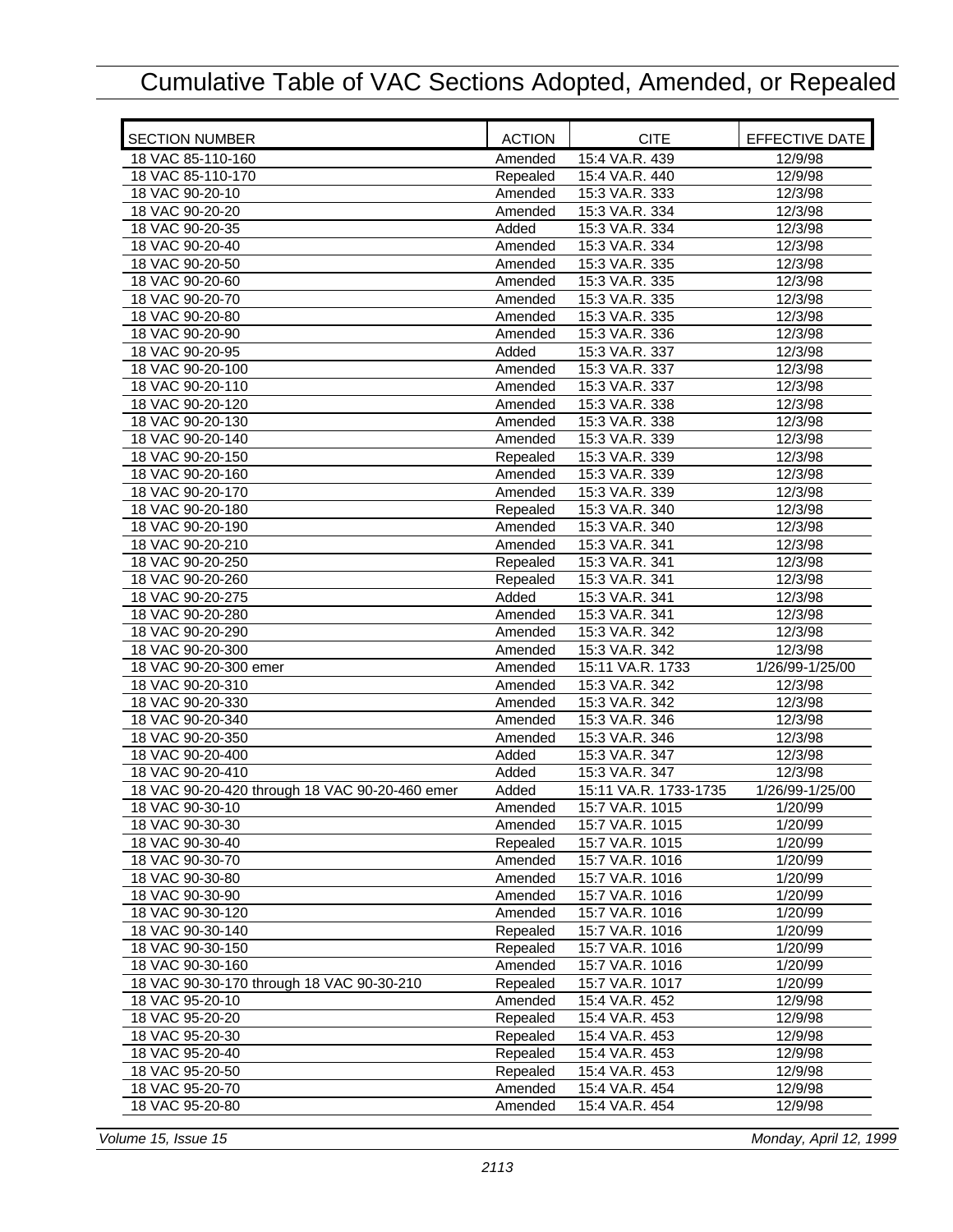| <b>SECTION NUMBER</b>                     | <b>ACTION</b> | <b>CITE</b>        | EFFECTIVE DATE |
|-------------------------------------------|---------------|--------------------|----------------|
| 18 VAC 95-20-90                           | Repealed      | 15:4 VA.R. 454     | 12/9/98        |
| 18 VAC 95-20-100                          | Repealed      | 15:4 VA.R. 454     | 12/9/98        |
| 18 VAC 95-20-110                          | Repealed      | 15:4 VA.R. 454     | 12/9/98        |
| 18 VAC 95-20-120                          | Repealed      | 15:4 VA.R. 454     | 12/9/98        |
| 18 VAC 95-20-130                          | Amended       | 15:4 VA.R. 454     | 12/9/98        |
| 18 VAC 95-20-140                          | Repealed      | 15:4 VA.R. 455     | 12/9/98        |
| 18 VAC 95-20-150                          | Repealed      | 15:4 VA.R. 455     | 12/9/98        |
| 18 VAC 95-20-160                          | Repealed      | 15:4 VA.R. 455     | 12/9/98        |
| 18 VAC 95-20-170                          | Amended       | 15:4 VA.R. 455     | 12/9/98        |
| 18 VAC 95-20-175                          | Added         | 15:4 VA.R. 455     | 12/9/98        |
| 18 VAC 95-20-180                          | Amended       | 15:4 VA.R. 455     | 12/9/98        |
| 18 VAC 95-20-190                          | Repealed      | 15:4 VA.R. 456     | 12/9/98        |
| 18 VAC 95-20-200                          | Amended       | 15:4 VA.R. 456     | 12/9/98        |
| 18 VAC 95-20-210                          | Repealed      | 15:4 VA.R. 456     | 12/9/98        |
| 18 VAC 95-20-220                          | Amended       | 15:4 VA.R. 456     | 12/9/98        |
| 18 VAC 95-20-225                          | Added         | 15:4 VA.R. 457     | 12/9/98        |
| 18 VAC 95-20-230                          | Amended       | 15:4 VA.R. 457     | 12/9/98        |
| 18 VAC 95-20-240                          | Repealed      | 15:4 VA.R. 457     | 12/9/98        |
| 18 VAC 95-20-250                          | Repealed      | 15:4 VA.R. 457     | 12/9/98        |
| 18 VAC 95-20-260                          | Repealed      | 15:4 VA.R. 457     | 12/9/98        |
| 18 VAC 95-20-270                          | Repealed      | 15:4 VA.R. 458     | 12/9/98        |
| 18 VAC 95-20-280                          | Repealed      | 15:4 VA.R. 458     | 12/9/98        |
| 18 VAC 95-20-290                          | Amended       | 15:4 VA.R. 458     | 12/9/98        |
| 18 VAC 95-20-300                          | Amended       | 15:4 VA.R. 458     | 12/9/98        |
| 18 VAC 95-20-310                          | Amended       | 15:4 VA.R. 458     | 12/9/98        |
| 18 VAC 95-20-320                          | Repealed      | 15:4 VA.R. 458     | 12/9/98        |
| 18 VAC 95-20-330                          | Amended       | 15:4 VA.R. 459     | 12/9/98        |
| 18 VAC 95-20-340                          | Amended       | 15:4 VA.R. 459     | 12/9/98        |
| 18 VAC 95-20-350                          | Repealed      | 15:4 VA.R. 459     | 12/9/98        |
| 18 VAC 95-20-360                          | Repealed      | 15:4 VA.R. 459     | 12/9/98        |
| 18 VAC 95-20-370                          | Repealed      | 15:4 VA.R. 459     | 12/9/98        |
| 18 VAC 95-20-380                          | Amended       | 15:4 VA.R. 459     | 12/9/98        |
| 18 VAC 95-20-390                          | Amended       | 15:4 VA.R. 459     | 12/9/98        |
| 18 VAC 95-20-400                          | Amended       | 15:4 VA.R. 459     | 12/9/98        |
| 18 VAC 95-20-410                          | Repealed      | 15:4 VA.R. 460     | 12/9/98        |
| 18 VAC 95-20-420                          | Repealed      | 15:4 VA.R. 460     | 12/9/98        |
| 18 VAC 95-20-430                          | Amended       | 15:4 VA.R. 460     | 12/9/98        |
| 18 VAC 95-20-440                          | Amended       | 15:4 VA.R. 460     | 12/9/98        |
| 18 VAC 95-20-450                          | Repealed      | 15:4 VA.R. 460     | 12/9/98        |
| 18 VAC 95-20-460                          | Repealed      | 15:4 VA.R. 460     | 12/9/98        |
| 18 VAC 95-20-470                          | Amended       | 15:4 VA.R. 460     | 12/9/98        |
| 18 VAC 95-20-480 through 18 VAC 95-20-740 | Repealed      | 15:4 VA.R. 460-463 | 12/9/98        |
| 18 VAC 95-20; Appendices I, II and III    | Repealed      | 15:4 VA.R. 463-464 | 12/9/98        |
| 18 VAC 105-20-10                          | Amended       | 15:6 VA.R. 902     | 1/6/99         |
| 18 VAC 105-20-15                          | Added         | 15:6 VA.R. 902     | 1/6/99         |
| 18 VAC 105-20-20                          | Amended       | 15:6 VA.R. 903     | 1/6/99         |
| 18 VAC 105-20-30                          | Repealed      | 15:6 VA.R. 903     | 1/6/99         |
| 18 VAC 105-20-40                          | Amended       | 15:6 VA.R. 903     | 1/6/99         |
| 18 VAC 105-20-45                          | Added         | 15:6 VA.R. 904     | 1/6/99         |
| 18 VAC 105-20-50                          | Amended       | 15:6 VA.R. 905     | 1/6/99         |
| 18 VAC 105-20-60                          | Amended       | 15:6 VA.R. 906     | 1/6/99         |
| 18 VAC 105-20-70                          | Amended       | 15:6 VA.R. 906     | 1/6/99         |
| 18 VAC 105-30-10                          | Amended       | 15:12 VA.R. 1839   | 3/31/99        |
| 18 VAC 105-30-20                          | Amended       | 15:12 VA.R. 1839   | 3/31/99        |
| 18 VAC 105-30-30                          | Amended       | 15:12 VA.R. 1839   | 3/31/99        |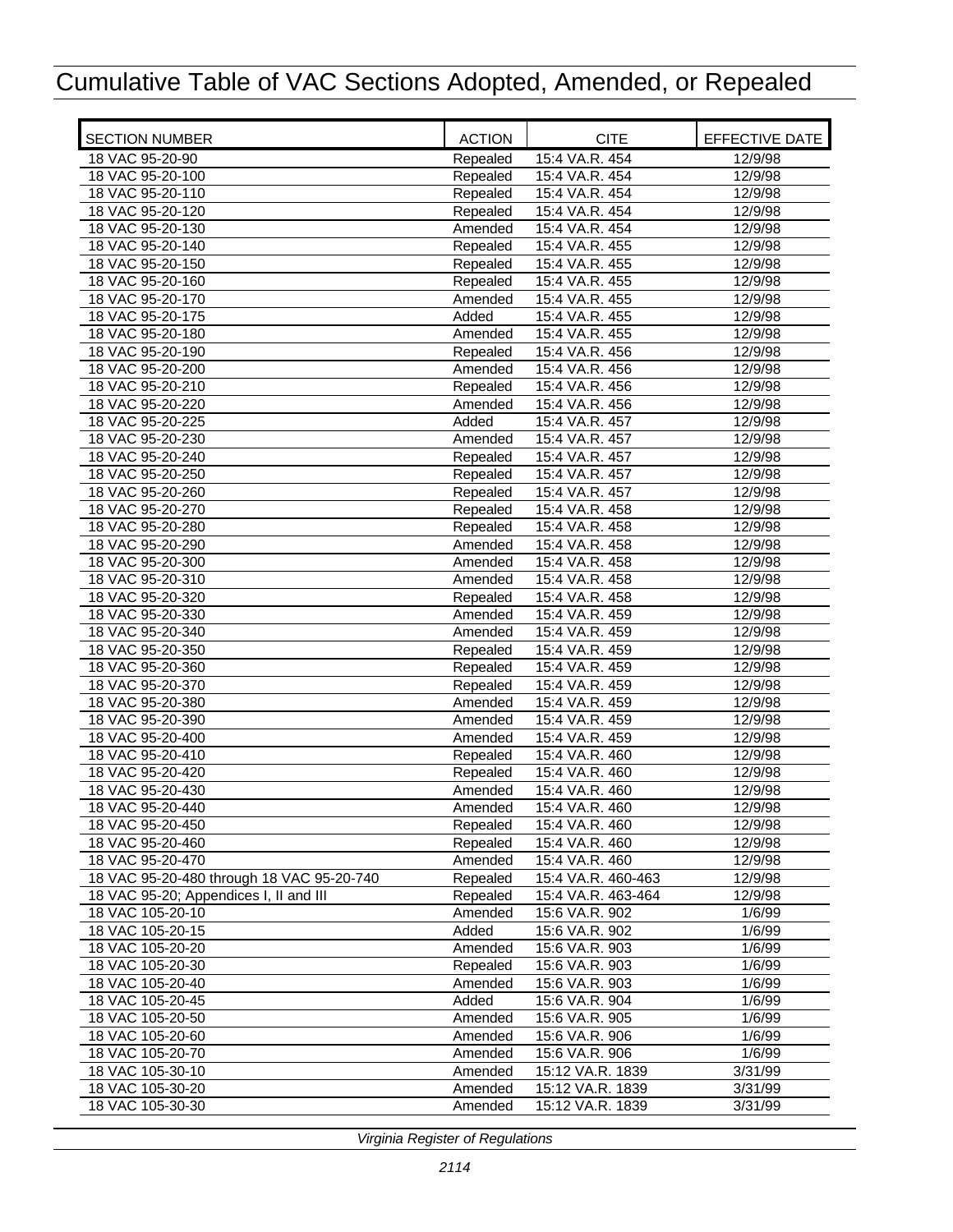| <b>SECTION NUMBER</b>                  | <b>ACTION</b>       | <b>CITE</b>                        | EFFECTIVE DATE   |
|----------------------------------------|---------------------|------------------------------------|------------------|
| 18 VAC 105-30-35                       | Added               | 15:12 VA.R. 1839                   | 3/31/99          |
| 18 VAC 105-30-40                       | Amended             | 15:12 VA.R. 1840                   | 3/31/99          |
| 18 VAC 105-30-50                       | Repealed            | 15:12 VA.R. 1840                   | 3/31/99          |
| 18 VAC 105-30-60                       | Amended             | 15:12 VA.R. 1840                   | 3/31/99          |
| 18 VAC 105-30-70                       | Amended             | 15:12 VA.R. 1840                   | 3/31/99          |
| 18 VAC 105-30-90                       | Amended             | 15:12 VA.R. 1841                   | 3/31/99          |
| 18 VAC 105-30-100                      | Amended             | 15:12 VA.R. 1841                   | 3/31/99          |
| 18 VAC 105-30-110                      | Repealed            | 15:12 VA.R. 1841                   | 3/31/99          |
| 18 VAC 105-30-120                      | Amended             | 15:12 VA.R. 1841                   | 3/31/99          |
| 18 VAC 110-20-10 emer                  | Amended             | 15:6 VA.R. 926                     | 11/5/98-11/4/99  |
| 18 VAC 110-20-10                       | Amended             | 15:8 VA.R. 1070                    | 2/3/99           |
| 18 VAC 110-20-20                       | Amended             | 15:8 VA.R. 1073                    | 2/3/99           |
| 18 VAC 110-20-30                       | Amended             | 15:8 VA.R. 1074                    | 2/3/99           |
| 18 VAC 110-20-40                       | Amended             | 15:8 VA.R. 1074                    | 2/3/99           |
| 18 VAC 110-20-50                       | Amended             | 15:8 VA.R. 1074                    | 2/3/99           |
| 18 VAC 110-20-60                       | Amended             | 15:8 VA.R. 1075                    | 2/3/99           |
| 18 VAC 110-20-70                       | Amended             | 15:8 VA.R. 1075                    | 2/3/99           |
| 18 VAC 110-20-90                       | Amended             | 15:8 VA.R. 1075                    | 2/3/99           |
| 18 VAC 110-20-100                      | Amended             | 15:8 VA.R. 1076                    | 2/3/99           |
| 18 VAC 110-20-110                      | Amended             | 15:8 VA.R. 1077                    | 2/3/99           |
| 18 VAC 110-20-130 emer                 | Amended             | 15:6 VA.R. 928                     | 11/5/98-11/4/99  |
| 18 VAC 110-20-130                      | Amended             | 15:8 VA.R. 1077                    | 2/3/99           |
| 18 VAC 110-20-130                      | Erratum             | 15:12 VA.R. 1865                   |                  |
| 18 VAC 110-20-135 emer                 | Added               | 15:6 VA.R. 928                     | 11/5/98-11/4/99  |
| 18 VAC 110-20-140 emer                 |                     | 15:6 VA.R. 929                     | 11/5/98-11/4/99  |
| 18 VAC 110-20-170                      | Amended             |                                    | 2/3/99           |
| 18 VAC 110-20-190                      | Amended             | 15:8 VA.R. 1077                    | 2/3/99           |
|                                        | Amended             | 15:8 VA.R. 1077                    |                  |
| 18 VAC 110-20-200                      | Amended             | 15:8 VA.R. 1078                    | 2/3/99           |
| 18 VAC 110-20-210                      | Amended             | 15:8 VA.R. 1078                    | 2/3/99           |
| 18 VAC 110-20-220                      | Amended             | 15:8 VA.R. 1079                    | 2/3/99           |
| 18 VAC 110-20-230<br>18 VAC 110-20-240 | Amended             | 15:8 VA.R. 1079<br>15:8 VA.R. 1079 | 2/3/99           |
| 18 VAC 110-20-260                      | Amended             | 15:8 VA.R. 1080                    | 2/3/99<br>2/3/99 |
| 18 VAC 110-20-270                      | Repealed<br>Amended | 15:8 VA.R. 1080                    | 2/3/99           |
| 18 VAC 110-20-280                      | Amended             | 15:8 VA.R. 1081                    | 2/3/99           |
| 18 VAC 110-20-290                      |                     | 15:8 VA.R. 1081                    |                  |
| 18 VAC 110-20-330                      | Amended<br>Amended  | 15:8 VA.R. 1082                    | 2/3/99<br>2/3/99 |
|                                        |                     | 15:8 VA.R. 1082                    | 2/3/99           |
| 18 VAC 110-20-350<br>18 VAC 110-20-355 | Amended             |                                    | 2/3/99           |
|                                        | Added               | 15:8 VA.R. 1082<br>15:8 VA.R. 1082 |                  |
| 18 VAC 110-20-360<br>18 VAC 110-20-395 | Amended<br>Added    |                                    | 2/3/99           |
|                                        |                     | 15:8 VA.R. 1083<br>15:8 VA.R. 1083 | 2/3/99<br>2/3/99 |
| 18 VAC 110-20-400                      | Amended             |                                    |                  |
| 18 VAC 110-20-420                      | Amended             | 15:8 VA.R. 1083                    | 2/3/99           |
| 18 VAC 110-20-470                      | Amended             | 15:8 VA.R. 1084                    | 2/3/99           |
| 18 VAC 110-20-500                      | Amended             | 15:8 VA.R. 1084                    | 2/3/99           |
| 18 VAC 110-20-540                      | Amended             | 15:8 VA.R. 1085                    | 2/3/99           |
| 18 VAC 110-20-550                      | Amended             | 15:8 VA.R. 1085                    | 2/3/99           |
| 18 VAC 110-20-555                      | Added               | 15:8 VA.R. 1085                    | 2/3/99           |
| 18 VAC 110-20-570                      | Amended             | 15:8 VA.R. 1086                    | 2/3/99           |
| 18 VAC 110-20-580                      | Amended             | 15:8 VA.R. 1087                    | 2/3/99           |
| 18 VAC 110-20-590                      | Amended             | 15:8 VA.R. 1087                    | 2/3/99           |
| 18 VAC 110-20-620                      | Amended             | 15:8 VA.R. 1087                    | 2/3/99           |
| 18 VAC 110-20-621                      | Added               | 15:8 VA.R. 1087                    | 2/3/99           |
| 18 VAC 110-20-622                      | Added               | 15:8 VA.R. 1087                    | 2/3/99           |
| 18 VAC 110-20-640                      | Amended             | 15:8 VA.R. 1088                    | 2/3/99           |

*Volume 15, Issue 15 Monday, April 12, 1999*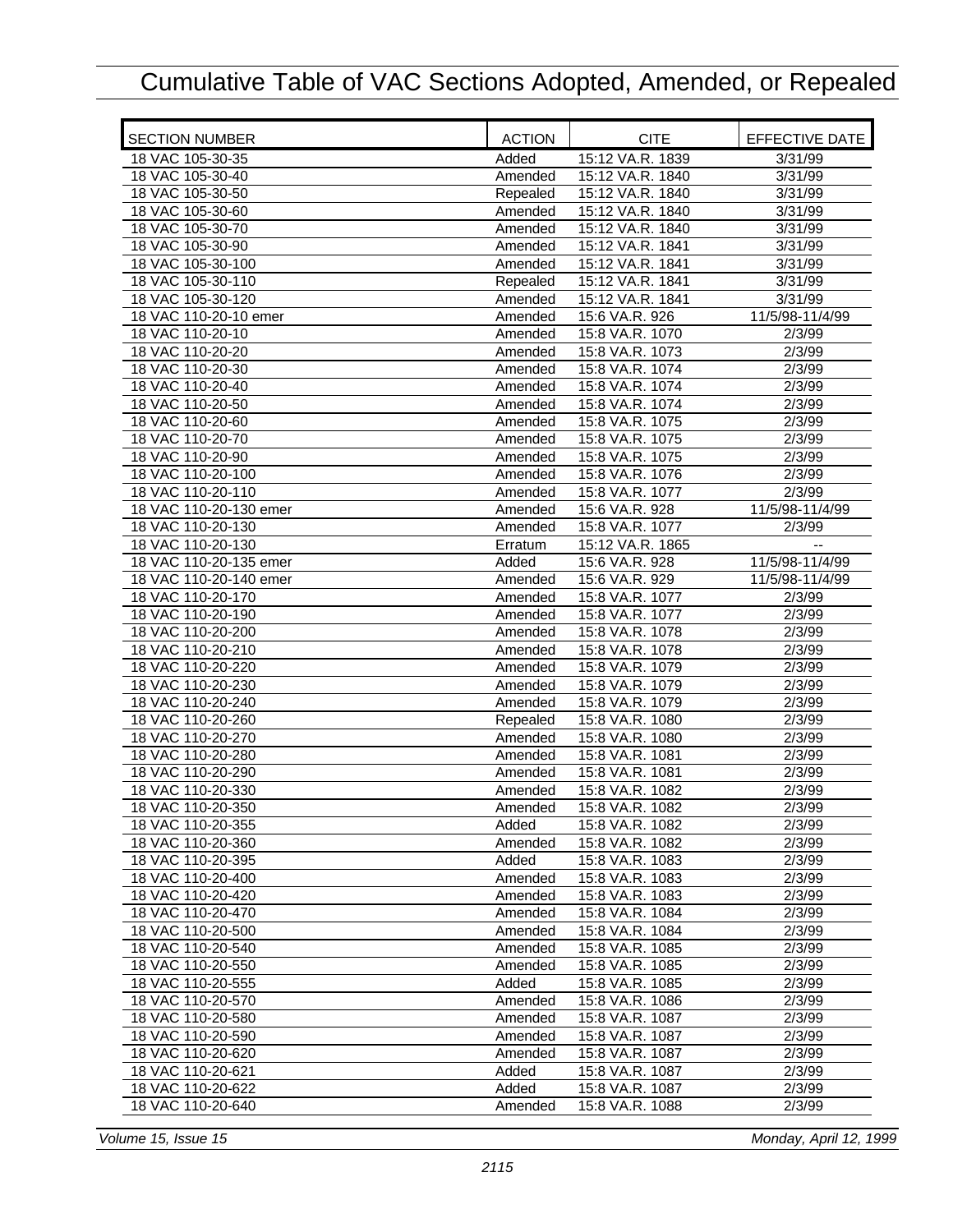| <b>SECTION NUMBER</b>                | <b>ACTION</b>    | <b>CITE</b>                      | EFFECTIVE DATE       |
|--------------------------------------|------------------|----------------------------------|----------------------|
| 18 VAC 110-20-650                    | Repealed         | 15:8 VA.R. 1088                  | 2/3/99               |
| 18 VAC 110-20-680                    | Amended          | 15:8 VA.R. 1088                  | 2/3/99               |
| 18 VAC 110-20-690 emer               | Added            | 15:6 VA.R. 929                   | 11/5/98-11/4/99      |
| 18 VAC 110-20-700 emer               | Added            | 15:6 VA.R. 929                   | 11/5/98-11/4/99      |
| 18 VAC 110-20-710 emer               | Added            | 15:6 VA.R. 930                   | 11/5/98-11/4/99      |
| 18 VAC 110-20-720 emer               | Added            | 15:6 VA.R. 930                   | 11/5/98-11/4/99      |
| 18 VAC 130-20-130                    | Amended          | 15:14 VA.R. 2066                 | 5/1/99               |
| 18 VAC 135-20-10                     | Amended          | 15:5 VA.R. 648                   | 1/1/99               |
| 18 VAC 135-20-20                     | Amended          | 15:5 VA.R. 649                   | 1/1/99               |
| 18 VAC 135-20-30                     | Amended          | 15:5 VA.R. 650                   | 1/1/99               |
| 18 VAC 135-20-40                     | Amended          | 15:5 VA.R. 650                   | 1/1/99               |
| 18 VAC 135-20-45                     | Added            | 15:5 VA.R. 650                   | 1/1/99               |
| 18 VAC 135-20-50                     | Amended          | 15:5 VA.R. 651                   | 1/1/99               |
| 18 VAC 135-20-60                     | Amended          | 15:5 VA.R. 651                   | 1/1/99               |
| 18 VAC 135-20-80                     | Amended          | 15:5 VA.R. 652                   | 1/1/99               |
| 18 VAC 135-20-90                     | Amended          | 15:5 VA.R. 652                   | 1/1/99               |
| 18 VAC 135-20-100                    | Amended          | 15:5 VA.R. 652                   | 1/1/99               |
| 18 VAC 135-20-110                    | Amended          | 15:5 VA.R. 653                   | 1/1/99               |
| 18 VAC 135-20-120                    | Amended          | 15:5 VA.R. 654                   | 1/1/99               |
| 18 VAC 135-20-150                    | Amended          | 15:5 VA.R. 654                   | 1/1/99               |
| 18 VAC 135-20-160                    | Amended          | 15:5 VA.R. 654                   | 1/1/99               |
| 18 VAC 135-20-170                    | Amended          | 15:5 VA.R. 654                   | 1/1/99               |
| 18 VAC 135-20-180                    | Amended          | 15:5 VA.R. 655                   | 1/1/99               |
| 18 VAC 135-20-190                    | Amended          | 15:5 VA.R. 656                   | 1/1/99               |
| 18 VAC 135-20-200                    | Amended          | 15:5 VA.R. 657                   | 1/1/99               |
| 18 VAC 135-20-210                    | Amended          | 15:5 VA.R. 657                   | 1/1/99               |
| 18 VAC 135-20-220                    | Amended          | 15:5 VA.R. 657                   | 1/1/99               |
| 18 VAC 135-20-240                    | Amended          | 15:5 VA.R. 658                   | 1/1/99               |
| 18 VAC 135-20-250                    | Amended          | 15:5 VA.R. 658                   | 1/1/99               |
| 18 VAC 135-20-260                    | Amended          | 15:5 VA.R. 658                   | 1/1/99               |
| 18 VAC 135-20-270                    | Amended          | 15:5 VA.R. 658                   | 1/1/99               |
| 18 VAC 135-20-280                    | Amended          | 15:5 VA.R. 658                   | 1/1/99               |
| 18 VAC 135-20-290                    | Amended          | 15:5 VA.R. 659                   | $\frac{1}{1/1}/99$   |
| 18 VAC 135-20-300                    | Amended          | 15:5 VA.R. 659                   | 1/1/99               |
| 18 VAC 135-20-310                    | Amended          | 15:5 VA.R. 660                   | 1/1/99               |
| 18 VAC 135-20-320                    | Amended          | 15:5 VA.R. 660                   | 1/1/99               |
| 18 VAC 135-20-350                    | Amended          | 15:5 VA.R. 660                   | 1/1/99               |
| 18 VAC 135-20-360                    | Amended          | 15:5 VA.R. 661                   | 1/1/99               |
| 18 VAC 135-20-370                    | Amended          | 15:5 VA.R. 662                   | 1/1/99               |
| 18 VAC 135-20-380                    | Amended          | 15:5 VA.R. 662                   | 1/1/99               |
| 18 VAC 135-20-390                    | Amended          | 15:5 VA.R. 662                   | 1/1/99               |
| 18 VAC 135-20-400                    | Amended          | 15:5 VA.R. 662                   | 1/1/99               |
| 18 VAC 135-20-410                    | Amended          | 15:5 VA.R. 662                   | 1/1/99               |
| 18 VAC 135-20-420                    | Repealed         | 15:5 VA.R. 663                   | 1/1/99               |
| 18 VAC 135-20-430                    | Repealed         | 15:5 VA.R. 663                   | 1/1/99               |
| 18 VAC 135-20-440                    | Repealed         | 15:5 VA.R. 663                   | 1/1/99               |
| 18 VAC 140-20-10                     | Amended          | 15:5 VA.R. 663                   | 12/23/98             |
| 18 VAC 140-20-30<br>18 VAC 140-20-35 | Amended          | 15:5 VA.R. 664                   | 12/23/98             |
|                                      | Added            | 15:5 VA.R. 664<br>15:5 VA.R. 664 | 12/23/98             |
| 18 VAC 140-20-37<br>18 VAC 140-20-40 | Added            | 15:5 VA.R. 664                   | 12/23/98<br>12/23/98 |
| 18 VAC 140-20-45                     | Amended<br>Added | 15:5 VA.R. 665                   | 12/23/98             |
| 18 VAC 140-20-50                     | Amended          | 15:5 VA.R. 665                   | 12/23/98             |
| 18 VAC 140-20-60                     | Amended          | 15:5 VA.R. 667                   | 12/23/98             |
| 18 VAC 140-20-70                     | Amended          | 15:5 VA.R. 668                   | 12/23/98             |
|                                      |                  |                                  |                      |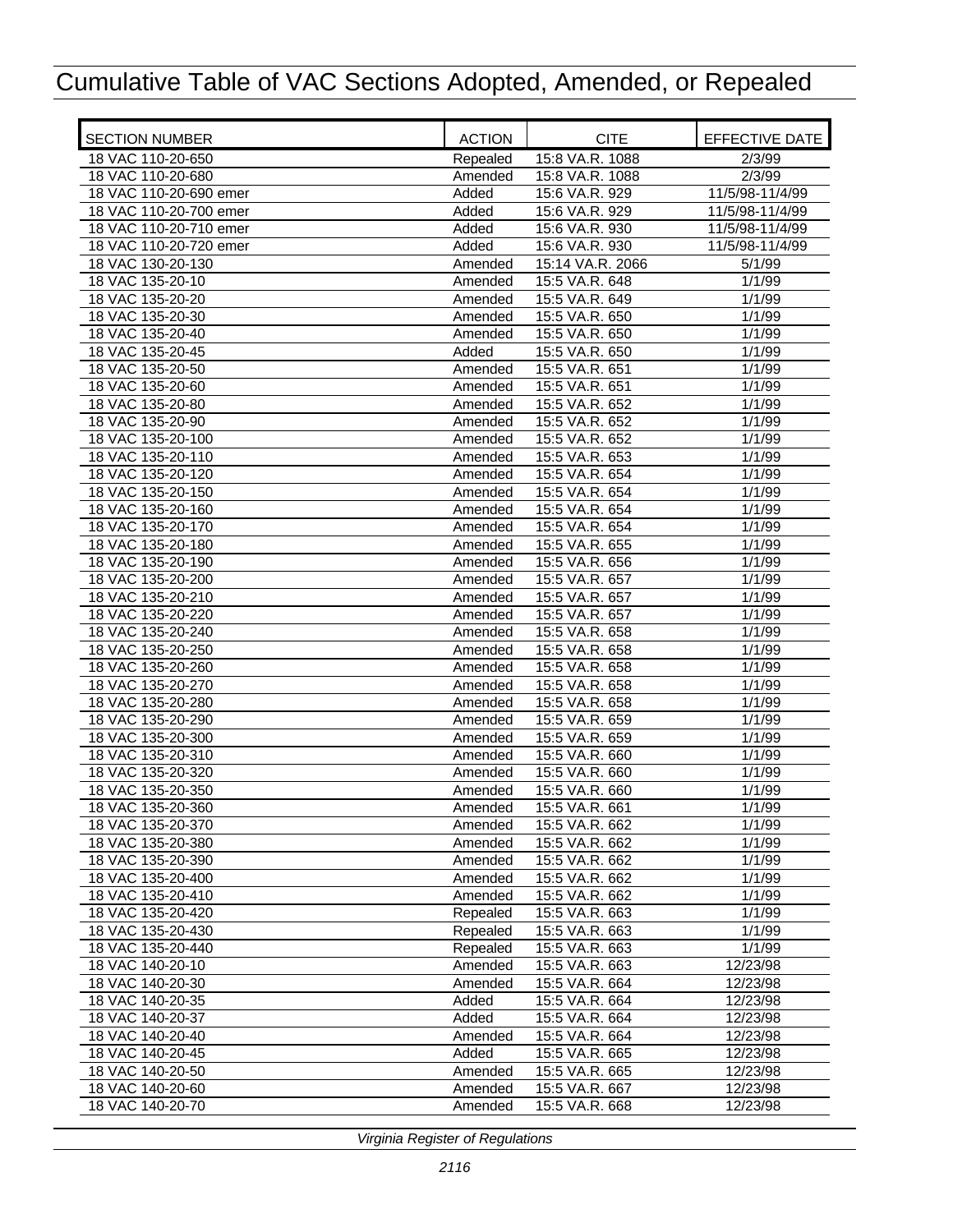| <b>SECTION NUMBER</b>                             | <b>ACTION</b> | <b>CITE</b>           | EFFECTIVE DATE           |
|---------------------------------------------------|---------------|-----------------------|--------------------------|
| 18 VAC 140-20-80                                  | Repealed      | 15:5 VA.R. 668        | 12/23/98                 |
| 18 VAC 140-20-90                                  | Repealed      | 15:5 VA.R. 668        | 12/23/98                 |
| 18 VAC 140-20-110                                 | Amended       | 15:5 VA.R. 668        | 12/23/98                 |
| 18 VAC 140-20-150                                 | Amended       | 15:5 VA.R. 669        | 12/23/98                 |
| 18 VAC 150-20-10                                  | Amended       | 15:5 VA.R. 687        | 12/23/98                 |
| 18 VAC 150-20-30                                  | Amended       | 15:5 VA.R. 688        | 12/23/98                 |
| 18 VAC 150-20-40                                  | Repealed      | 15:5 VA.R. 688        | 12/23/98                 |
| 18 VAC 150-20-50                                  | Repealed      | 15:5 VA.R. 688        | 12/23/98                 |
| 18 VAC 150-20-60                                  | Repealed      | 15:5 VA.R. 688        | 12/23/98                 |
| 18 VAC 150-20-70                                  | Amended       | 15:5 VA.R. 688        | 12/23/98                 |
| 18 VAC 150-20-75                                  | Added         | 15:5 VA.R. 690        | 12/23/98                 |
| 18 VAC 150-20-80                                  | Repealed      | 15:5 VA.R. 690        | 12/23/98                 |
| 18 VAC 150-20-90                                  | Repealed      | 15:5 VA.R. 690        | 12/23/98                 |
| 18 VAC 150-20-100                                 | Amended       | 15:5 VA.R. 690        | 12/23/98                 |
| 18 VAC 150-20-110                                 | Amended       | 15:5 VA.R. 691        | 12/23/98                 |
| 18 VAC 150-20-115                                 | Added         | 15:5 VA.R. 691        | 12/23/98                 |
| 18 VAC 150-20-120                                 | Amended       | 15:5 VA.R. 692        | 12/23/98                 |
| 18 VAC 150-20-130                                 | Amended       | 15:5 VA.R. 692        | 12/23/98                 |
| 18 VAC 150-20-140                                 | Amended       | 15:5 VA.R. 692        | 12/23/98                 |
| 18 VAC 150-20-150                                 | Repealed      | 15:5 VA.R. 693        | 12/23/98                 |
| 18 VAC 150-20-160                                 | Repealed      | 15:5 VA.R. 693        | 12/23/98                 |
| 18 VAC 150-20-170                                 | Repealed      | 15:5 VA.R. 693        | 12/23/98                 |
| 18 VAC 150-20-180                                 | Amended       | 15:5 VA.R. 694        | 12/23/98                 |
| 18 VAC 150-20-185                                 | Added         | 15:5 VA.R. 694        | 12/23/98                 |
| 18 VAC 150-20-190                                 | Amended       | 15:5 VA.R. 694        | 12/23/98                 |
| 18 VAC 150-20-190                                 | Erratum       | 15:9 VA.R. 1276       |                          |
| 18 VAC 150-20-195                                 | Added         | 15:5 VA.R. 696        | 12/23/98                 |
| 18 VAC 150-20-200                                 | Amended       | 15:5 VA.R. 696        | 12/23/98                 |
| 18 VAC 150-20-200                                 | Erratum       | 15:9 VA.R. 1276       | $\overline{\phantom{a}}$ |
| 18 VAC 150-20-205                                 | Added         | 15:5 VA.R. 701        | 12/23/98                 |
| 18 VAC 150-20-210                                 | Amended       | 15:5 VA.R. 701        | 12/23/98                 |
| 18 VAC 155-20-40                                  | Amended       | 15:13 VA.R. 1938      | 5/1/99                   |
| Title 19. Public Safety                           |               |                       |                          |
| 19 VAC 30-20-80                                   |               | 15:9 VA.R. 1254       | 3/17/99                  |
| 19 VAC 30-20-220                                  | Amended       |                       |                          |
| 19 VAC 30-20-250                                  | Amended       | 15:9 VA.R. 1254       | 3/17/99                  |
|                                                   | Amended       | 15:9 VA.R. 1254       | 3/17/99                  |
| 19 VAC 30-20 (Forms)                              | Added         | 15:14 VA.R. 2078-2079 | $\overline{a}$           |
| 19 VAC 30-70-5                                    | Amended       | 15:2 VA.R. 177        | 11/11/98                 |
| 19 VAC 30-70-7                                    | Amended       | 15:2 VA.R. 178        | 11/11/98                 |
| 19 VAC 30-70-10                                   | Amended       | 15:2 VA.R. 178        | 11/11/98                 |
| 19 VAC 30-70-50                                   | Amended       | 15:2 VA.R. 180        | 11/11/98                 |
| 19 VAC 30-70-70 through 19 VAC 30-70-100          | Amended       | 15:2 VA.R. 181-184    | 11/11/98                 |
| 19 VAC 30-70-140                                  | Amended       | 15:2 VA.R. 185        | 11/11/98                 |
| 19 VAC 30-70-160                                  | Amended       | 15:2 VA.R. 187        | 11/11/98                 |
| 19 VAC 30-70-180                                  | Amended       | 15:2 VA.R. 190        | 11/11/98                 |
| 19 VAC 30-70-180                                  | Erratum       | 15:8 VA.R. 1099       |                          |
| 19 VAC 30-70-200                                  | Amended       | 15:2 VA.R. 192        | 11/11/98                 |
| 19 VAC 30-70-440 through 19 VAC 30-70-500         | Amended       | 15:2 VA.R. 192-203    | 11/11/98                 |
| 19 VAC 30-70-550                                  | Amended       | 15:2 VA.R. 207        | 11/11/98                 |
| 19 VAC 30-70-570                                  | Amended       | 15:2 VA.R. 208        | 11/11/98                 |
| 19 VAC 30-70-580                                  | Amended       | 15:2 VA.R. 209        | 11/11/98                 |
| 19 VAC 30-70-680                                  | Amended       | 15:2 VA.R. 211        | 11/11/98                 |
| Title 20. Public Utilities and Telecommunications |               |                       |                          |
| 20 VAC 5-400-151                                  | Added         | 15:14 VA.R. 2068      | 7/1/99                   |

*Volume 15, Issue 15 Monday, April 12, 1999*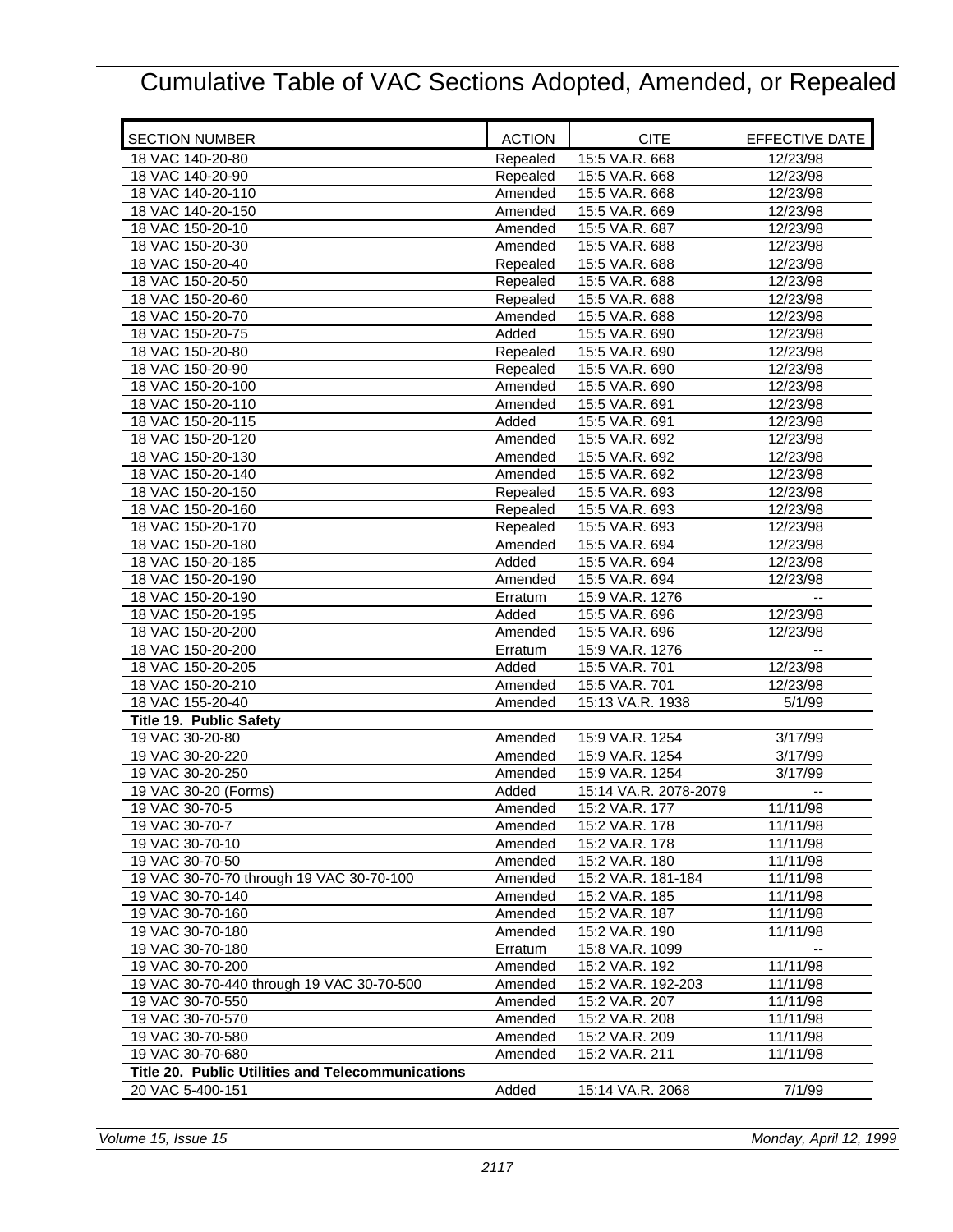| <b>SECTION NUMBER</b>                            | <b>ACTION</b> | <b>CITE</b>           | EFFECTIVE DATE |
|--------------------------------------------------|---------------|-----------------------|----------------|
| <b>Title 22. Social Services</b>                 |               |                       |                |
| 22 VAC 40-35-10                                  | Amended       | 15:6 VA.R. 922        | 1/6/99         |
| 22 VAC 40-35-125                                 | Added         | 15:6 VA.R. 924        | 1/6/99         |
| 22 VAC 40-40-10 et seq.                          | Repealed      | 15:9 VA.R. 1256       | 2/17/99        |
| 22 VAC 40-41-10 et seq.                          | Added         | 15:9 VA.R. 1256-1258  | 2/17/99        |
| 22 VAC 40-41 (Forms)                             | Added         | 15:9 VA.R. 1258       |                |
| 22 VAC 40-71-10                                  | Amended       | 15:9 VA.R. 1259       | 2/18/99        |
| 22 VAC 40-71-490                                 | Amended       | 15:9 VA.R. 1262       | 2/18/99        |
| 22 VAC 40-140-10 et seq.                         | Repealed      | 15:10 VA.R. 1323      | 3/3/99         |
| 22 VAC 40-141-10 through 22 VAC 40-141-210       | Added         | 15:10 VA.R. 1323-1331 | 3/3/99         |
| 22 VAC 40-141 (Forms)                            | Added         | 15:10 VA.R. 1331-1338 |                |
| 22 VAC 40-325-10 and 22 VAC 40-325-20 emer       | Added         | 15:12 VA.R. 1849-1850 | 4/1/99-3/31/00 |
| Title 23. Taxation                               |               |                       |                |
| 23 VAC 10-110-225 through 23 VAC 10-110-229 emer | Added         | 15:12 VA.R. 1851-1853 | 2/4/99-2/3/00  |
| 23 VAC 10-110-228                                | Erratum       | 15:14 VA.R. 2081      |                |
| Title 24. Transportation and Motor Vehicles      |               |                       |                |
| 24 VAC 30-200-10                                 | Amended       | 14:26 VA.R. 4267      | 10/14/98       |
| 24 VAC 30-200-10                                 | Erratum       | 15:1 VA.R. 50 (4396)  |                |
| 24 VAC 30-200-20                                 | Amended       | 14:26 VA.R. 4268      | 10/14/98       |
| 24 VAC 30-200-30                                 | Amended       | 14:26 VA.R. 4269      | 10/14/98       |
| 24 VAC 30-200-40                                 | Added         | 14:26 VA.R. 4270      | 10/14/98       |
| 24 VAC 30-200-40                                 | Erratum       | 15:1 VA.R. 50         |                |
| 24 VAC 30-350-10                                 | Amended       | 15:13 VA.R. 1939      | 2/22/99        |
| 24 VAC 30-470-10                                 | Amended       | 15:10 VA.R. 1339      | 1/11/99        |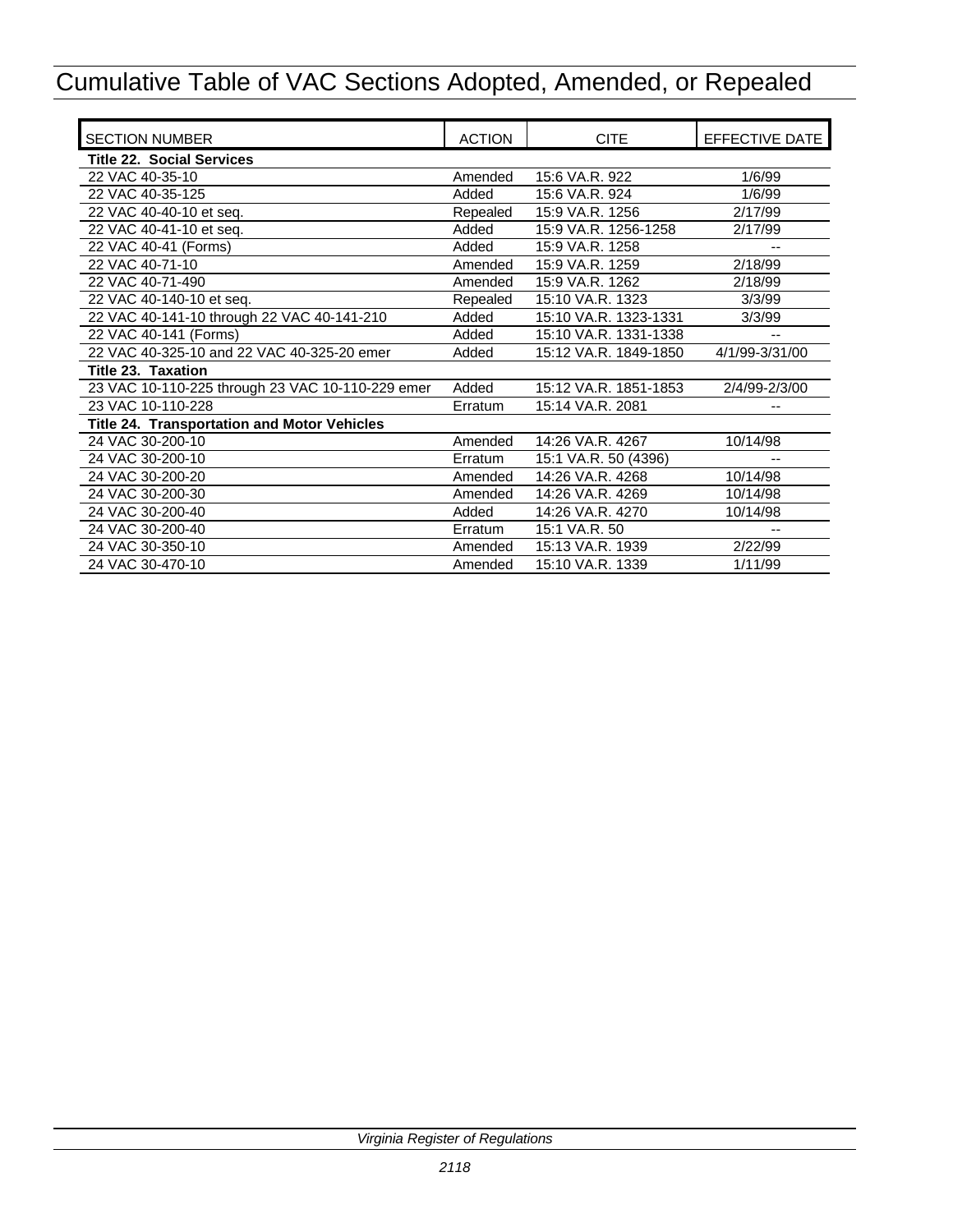## <span id="page-22-0"></span>**NOTICES OF INTENDED REGULATORY ACTION**

**Symbol Key**

† Indicates entries since last publication of the *Virginia Register*

## **TITLE 9. ENVIRONMENT**

## **VIRGINIA WASTE MANAGEMENT BOARD**

## **Notice of Intended Regulatory Action**

Notice is hereby given in accordance with § 9-6.14:7.1 of the Code of Virginia that the Virginia Waste Management Board intends to consider amending regulations entitled: **9 VAC 20-60-12 et seq. Virginia Hazardous Waste Management Regulations (Amendment 15).** The purpose of the proposed action is to update the regulations regarding transportation, treatment, storage, and disposal of hazardous waste so as to protect the public health, natural resources and environment; maintain consistency with federal requirements; and maintain authorization. By maintaining the equivalence of its regulations with those issued by the United States Environmental Protection Agency (USEPA) under the Resource Conservation and Recovery Act of 1976 (RCRA) and the Hazardous and Solid Waste Amendments of 1984 (HSWA), the Commonwealth remains eligible to carry out its own hazardous waste management program and be an authorized state under the federal acts.

Amendment 15 will consider incorporation of changes in the federal regulations in Title 40 of the Code of Federal Regulations occurring since Amendment 14 through July 1, 1998, including amendments promulgated in the Federal Register on, at least, the following dates: January 3, 1995, December 6, 1994, January 13, 1995, February 9, 1995, April 17, 1995, May 12, 1995, April 4, 1995, May 19, 1995, June 29, 1995, July 11, 1995, September 29, 1995, October 30, 1995, December 11, 1995, February 9, 1996, March 26,1996, April 8, 1996 (2), April 30, 1996, June 28, 1996, July 10, 1996, August 26, 1996, February 17, 1997, April 12, 1996, July 1, 1996, December 6, 1994, May 19, 1995, September 29, 1995, November 13, 1995, February 9, 1996, June 5, 1996, November 23, 1996, January 14, 1997, February 12, 1997, May 12, 1997, June 13, 1997, June 17, 1997, July 14, 1997, August 28, 1997, December 5, 1997, December 8, 1997, April 15, 1998, May 4, 1998, June 29, 1998, May 6, 1998, July 14, 1998, May 26, 1998, June 8, 1998, and June 19,1998. These amendments of the federal regulations address, at least, the following items:

1. Revisions of the Universal Treatment Standards regarding land disposal restrictions or related changes;

2. Revisions to listings and exemptions of certain carbamate chemicals production wastes (U and K listings);

3. Housekeeping changes related to adoption errors and obsolete provisions;

4. Adoption of additional test methods related to rules that prohibit liquids in landfills;

5. New rules about the public participation process in the permitting of storage, treatment and disposal facilities and for test burns at incinerators and combustion facilities;

6. Correction of adoption errors in the exclusion rules for recovered oil which is recycled;

7. Addition of rules related to Phase III of the land disposal restriction and treatment standards concerning carbamate pesticide production wastes, primary aluminum production wastes, characteristic wastes, listed wastes, and wastes that are diluted;

8. Identification of import and export wastes subject to the graduated system of controls under the Organization for Economic Cooperation and Development;

9. Revisions of rules for disposal of wastes from conditionally exempt small quantity generators;

10. Adoption of additional air standards for the control of organic emissions from tanks, surface impoundments, containers and miscellaneous units, including during accumulation of waste on-site;

11. Extensions of the national capacity variance (under Phase III of the Land Disposal Restrictions) for spent potliners for primary aluminum production;

12. Adoption of Military Munitions Rule, which identifies when conventional and chemical military munitions become a hazardous waste, provides rules for the safe storage and transport of such waste, changes rules regarding emergency responses involving munitions and explosives, and exempts generators and transporters from manifest requirements on right-of-ways that are on or along the border of contiguous properties under the control of the same person;

13. Adoption of land disposal restrictions - Phase IV, which establishes treatment standards under the land disposal restrictions for waste from wood preserving operations, revises record keeping related to land disposal restrictions, regulates polymerizations as a treatment alternative, clarifies de minimis amounts exemption of characteristic wastewaters, and excludes processed circuit boards and scrap metal from regulation as hazardous wastes;

14. Update the incorporation by reference citation of SW-846, Third Edition, "Test Methods for Evaluation Solid Waste, Physical/Chemical Methods," to include changes through January 13, 1997 (through Update III);

15. Revisions and withdrawals of certain rules related to listing of carbamate wastes;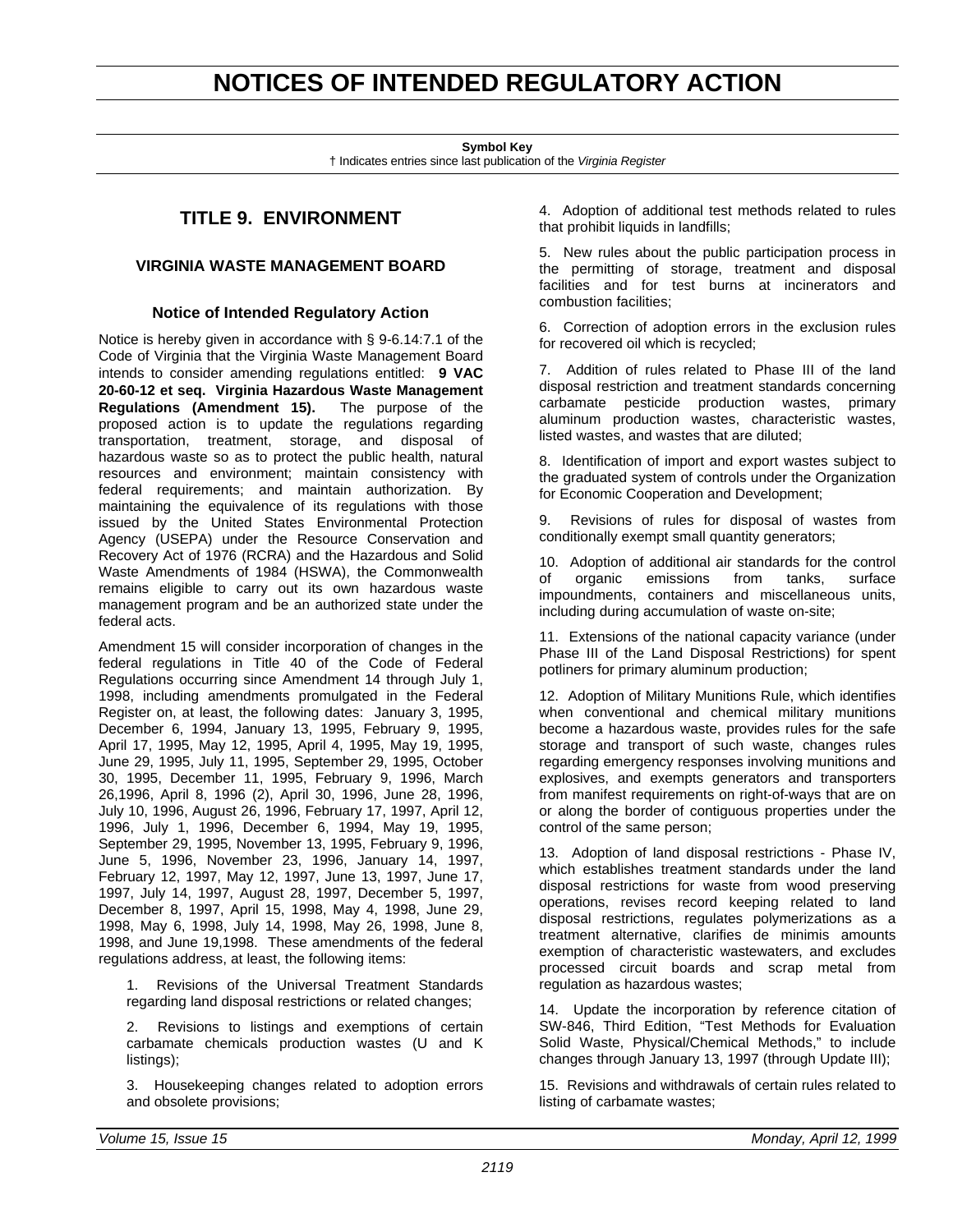<span id="page-23-0"></span>16. Extension of alternate treatment standard for carbamate under the land disposal restrictions (Aug. 26, 1997, to Aug. 26, 1998);

17. Clarifications of the rules for authorization of variances from the treatment standards of the land disposal restriction regulations, and incorporation of rules requiring public participation in site specific variance considerations;

18. Amendments and clarifications of the air standards for the control of organic emissions from tanks, surface impoundments, and container;

19. Exclusions from regulation as hazardous waste of the condensates derived from the overhead gases from kraft mill steam strippers under specificed conditions;

20. Additions of specific organobromine production wastes to the list of hazardous wastes and listings of land disposal treatment standards for those wastes;

21. Correction and adoption of rules related to the management standards of used oil contaminated with PCB's and other used oil;

22. Adoption of treatment standards under the land disposal restrictions for metal wastes, mineral processing waste and 12 metal constituents; adoption of land disposal prohibition and treatment standards for mineral processing waste that are ignitable, corrosive or reactive; amendment of the definition of when secondary materials being recycled are solid waste so as to exclude certain mineral processing waste; amendment of the definition of which wastes fall under the Bevill exemption; adoption of treatment standards under the land disposal restrictions for contaminated soils as waste; and adoption of corrections and clarifying provisions to the land disposal restrictions;

23. Exclusion from regulation as solid waste those fuels produced from a hazardous waste which is comparable to some currently used fossil fuels, and addition of provisions to make it easier for existing facilities to make changes to their existing permit.

In addition to the promulgated amendments of federal regulations, Amendment 15 may consider the following items:

1. Errors and omissions resulting from previous amendments of the regulations, including the change in the format of the regulations effected by Amendment 14;

2. Several amendments to the requirements for the transportation of hazardous waste, including insurance requirements; financial assurance requirements for waste management facilities; and documentation demonstrating compliance with financial assurance requirements which were recommended by commenters regarding Amendment 14, but which could not be addressed in Amendment 14 for procedural reasons;

3. Revision of the schedule of permit application fees to reflect increased cost of permit reviews;

4. Further use or expansion of the format of incorporation by reference of federal regulations;

5. Inclusion of additional waste streams as listed Universal Wastes;

6. Alterations or clarifications of the regulations concerning transfer stations and the definition of transfer stations to prevent inappropriate siting of the transfer station and abusive practices; and

7. Alterations or clarifications of the regulations concerning receipt of waste from conditionally exempt small quantity generators to prevent threats caused by amassing such waste from several generators in an inappropriate manner.

A technical advisory committee will advise the Department of Environmental Quality on what amended regulatory text to recommend to the board as proposed regulations. This panel will advise the department on less intrusive and less burdensome alternatives, where such exist, and during the public participation process, the general public will also be asked to suggest less intrusive and burdensome alternatives. The vast majority of changes to be considered will be the direct result of incorporation of federal regulatory text into Commonwealth regulations, and consistency with federal regulations is required by the Act and necessary for authorization of the Commonwealth's program by USEPA. Many of the changes to federal regulations that would be incorporated are themselves a reduction in intrusion and burden on the regulated community from prior federal requirement currently incorporated into the Commonwealth regulations. The agency intends to hold a public hearing on the proposed regulation after publication.

Statutory Authority: § 10.1-1402 of the Code of Virginia.

Public comments may be submitted until June 1, 1999.

**Contact:** Robert G. Wickline, Department of Environmental Quality, P.O. Box 10009, Richmond, VA 23240-0009, telephone (804) 698-4213, FAX (804) 698-4327 or (804) 698-4021/TTY <sup>1</sup>

VA.R. Doc. No. R99-127; Filed March 10, 1999, 10:26 a.m.

## **STATE WATER CONTROL BOARD**

## **Notice of Intended Regulatory Action**

Notice is hereby given in accordance with § 9-6.14:7.1 of the Code of Virginia that the State Water Control Board intends to consider promulgating regulations entitled: **9 VAC 25- 630-10 et seq. General Virginia Pollution Abatement Permit Regulation for Confined Poultry Feeding Operations.** This rulemaking is proposed in order to implement the requirements of § 62.1-44.17:1.1 of the Code of Virginia. The general permit will establish requirements for the storage, treatment and management of poultry waste,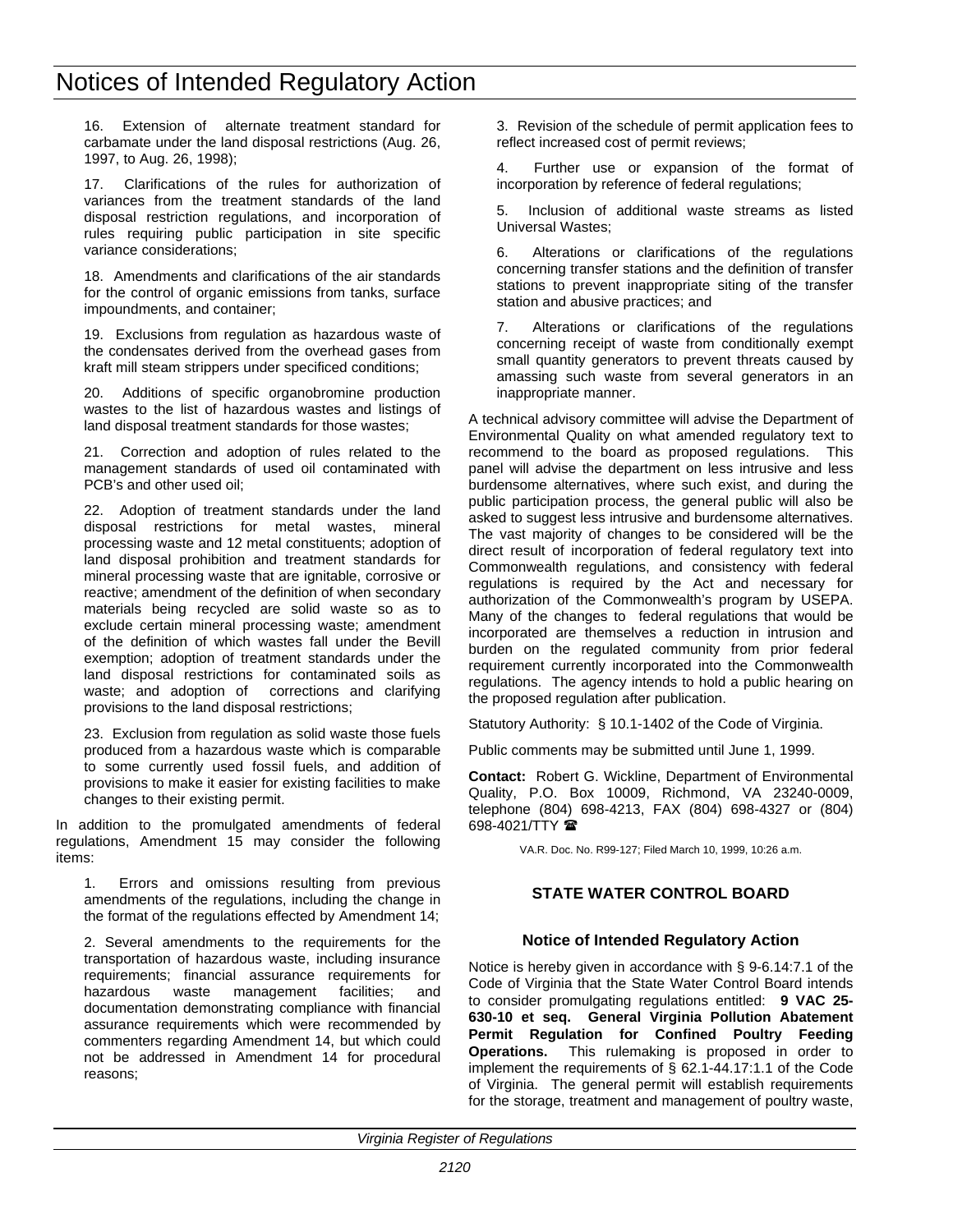<span id="page-24-0"></span>including dry litter. Owners or operators of confined poultry feeding operations will be required to develop and implement a nutrient management plan, track and account for poultry waste and ensure proper waste storage. The statute requires that the board adopt this general permit regulation no later than October 1, 2000, and that after October 1, 2001, all persons owning or operating confined poultry feeding operations shall operate in compliance with its provisions.

A technical advisory committee will be formed to assist in the development of the regulations. The statute that mandates the development of this general permit regulation also stipulates that membership on this advisory committee shall be balanced among organizations and persons expressing an interest in the program and shall include a minimum of three representatives of poultry growers, three representatives of commercial poultry processors and three representatives of environmental organizations. The primary function of the committee will be to develop recommendations to the board on the content of the general permit through a process of negotiation and consensus. Persons who desire to be on the committee should notify the agency contact person in writing by 4:30 p.m. on Friday, April 16, 1999, and provide name, address, telephone number and organization represented (if any). Notification of the composition of the technical advisory committee will be sent to all applicants. Following publication of the draft general permit regulation in the Virginia Register, the board will hold at least one public hearing to provide opportunity for public comment. The agency intends to hold a public hearing on the proposed regulation after publication.

Statutory Authority: §§ 62.1-44.15(10) and 62.1-44.17:1.1 of the Code of Virginia.

Public comments may be submitted until 4:30 p.m. on Friday, April 16, 1999.

**Contact:** Richard Ayers, Technical Services Administrator, Department of Environmental Quality, P.O. Box 10009, Richmond, VA, 23240, telephone (804) 698-4075 or FAX (804) 698-4032.

VA.R. Doc. No. R99-113; Filed February 24, 1999, 9:20 a.m.

w **––––––––––––––––––** w

## **TITLE 12. HEALTH**

## **DEPARTMENT OF MEDICAL ASSISTANCE SERVICES**

## **Notice of Intended Regulatory Action**

Notice is hereby given that the Department of Medical Assistance Services intends to consider promulgating regulations entitled: **Program for All-Inclusive Care for the Elderly (PACE): 12 VAC 30-10-10 et seq. State Plan under Title XIX of the Social Security Act Medical** **Assistance Program; General Provisions, 12 VAC 30-50- 10 et seq. Amount, Duration and Scope of Medical and Remedial Care Services, and 12 VAC 30-120-10 et seq. Waivered Services.** The purpose of the proposed action is to promulgate permanent regulations, essentially like the existing emergency regulations that provide for the administration of the Program of All-Inclusive Care for the Elderly (PACE). The agency does not intend to hold a public hearing on the proposed regulation after publication.

Statutory Authority: § 32.1-325 of the Code of Virginia.

Public comments may be submitted until April 14, 1999, to Diana Thorpe, Appeals Division, Department of Medical Assistance Services, 600 East Broad Street, Suite 1300, Richmond, VA 23219.

**Contact:** Victoria P. Simmons, Regulatory Coordinator, Department of Medical Assistance Services, 600 E. Broad St., Suite 1300, Richmond, VA 23219, telephone (804) 371- 8850.

VA.R. Doc. No. R99-112; Filed February 24, 1999, 11:27 a.m. w **––––––––––––––––––** w

## **TITLE 18. PROFESSIONAL AND OCCUPATIONAL LICENSING**

## **BOARD OF MEDICINE**

## **† Notice of Intended Regulatory Action**

Notice is hereby given in accordance with § 9-6.14:7.1 of the Code of Virginia that the Board of Medicine intends to consider amending regulations entitled: **18 VAC 85-20-10 et seq. Regulations Governing the Practice of Medicine, Osteopathy, Podiatry, Chiropractic, and Physician Acupuncture.** The purpose of the proposed action is to consider an increase in certain fees for practitioners regulated by the Board of Medicine in order to comply with statutory requirements for revenues to be sufficient to cover the expenditures of the board. The agency intends to hold a public hearing on the proposed regulation after publication.

Statutory Authority: §§ 54.1-113 and 54.1-2400 of the Code of Virginia.

Public comments may be submitted until May 12, 1999.

**Contact:** Warren W. Koontz, M.D., Executive Director, Board of Medicine, 6606 W. Broad St., 4th Floor, Richmond, VA 23230-1717, telephone (804) 662-9908 or FAX (804) 662-9943.

VA.R. Doc. No. R99-130; Filed March 23, 1999, 11:48 a.m.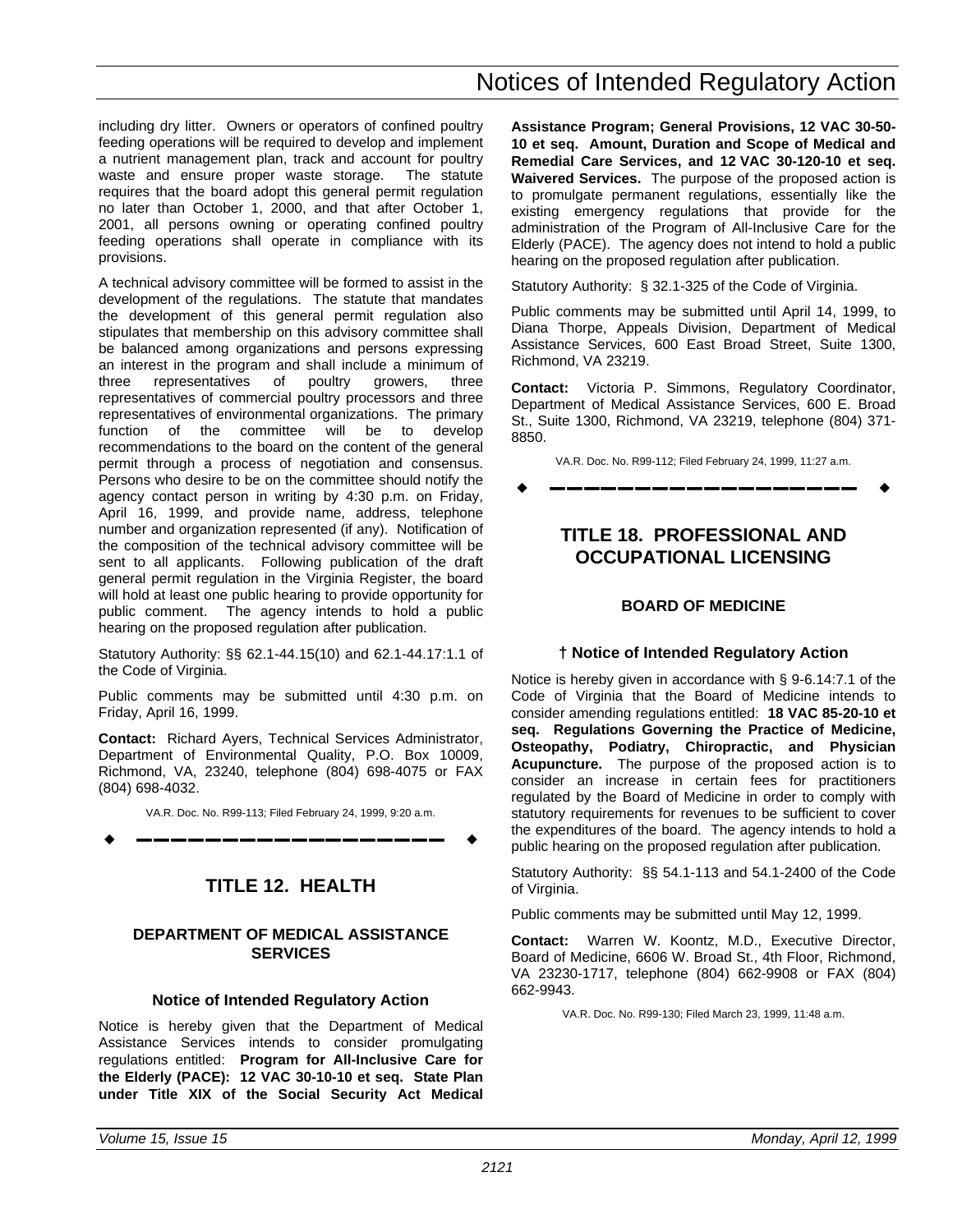## Notices of Intended Regulatory Action

## **† Notice of Intended Regulatory Action**

Notice is hereby given in accordance with § 9-6.14:7.1 of the Code of Virginia that the Board of Medicine intends to consider amending regulations entitled: **18 VAC 85-31-10 et seq. Regulations Governing the Practice of Physical Therapy.** The purpose of the proposed action is to consider an increase in certain fees for practitioners regulated by the Board of Medicine in order to comply with statutory requirements for revenues to be sufficient to cover the expenditures of the board. The agency intends to hold a public hearing on the proposed regulation after publication.

Statutory Authority: §§ 54.1-113 and 54.1-2400 of the Code of Virginia.

Public comments may be submitted until May 12, 1999.

**Contact:** Warren W. Koontz, M.D., Executive Director, Board of Medicine, 6606 W. Broad St., 4th Floor, Richmond, VA 23230-1717, telephone (804) 662-9908 or FAX (804) 662-9943.

VA.R. Doc. No. R99-131; Filed March 23, 1999, 11:48 a.m.

## **† Notice of Intended Regulatory Action**

Notice is hereby given in accordance with § 9-6.14:7.1 of the Code of Virginia that the Board of Medicine intends to consider amending regulations entitled: **18 VAC 85-40-10 et seq. Regulations Governing the Practice of Respiratory Care Practitioners.** The purpose of the proposed action is to consider an increase in certain fees for practitioners regulated by the Board of Medicine in order to comply with statutory requirements for revenues to be sufficient to cover the expenditures of the board. The agency intends to hold a public hearing on the proposed regulation after publication.

Statutory Authority: §§ 54.1-113 and 54.1-2400 of the Code of Virginia.

Public comments may be submitted until May 12, 1999.

**Contact:** Warren W. Koontz, M.D., Executive Director, Board of Medicine, 6606 W. Broad St., 4th Floor, Richmond, VA 23230-1717, telephone (804) 662-9908 or FAX (804) 662-9943.

VA.R. Doc. No. R99-132; Filed March 23, 1999, 11:47 a.m.

## **† Notice of Intended Regulatory Action**

Notice is hereby given in accordance with § 9-6.14:7.1 of the Code of Virginia that the Board of Medicine intends to consider amending regulations entitled: **18 VAC 85-50-10 et seq. Regulations Governing the Practice of Physician Assistants.** The purpose of the proposed action is to consider an increase in certain fees for practitioners regulated by the Board of Medicine in order to comply with statutory requirements for revenues to be sufficient to cover the expenditures of the board. The agency intends to hold a public hearing on the proposed regulation after publication.

Statutory Authority: §§ 54.1-113 and 54.1-2400 of the Code of Virginia.

Public comments may be submitted until May 12, 1999.

**Contact:** Warren W. Koontz, M.D., Executive Director, Board of Medicine, 6606 W. Broad St., 4th Floor, Richmond, VA 23230-1717, telephone (804) 662-9908 or FAX (804) 662-9943.

VA.R. Doc. No. R99-133; Filed March 23, 1999, 11:48 a.m.

## **† Notice of Intended Regulatory Action**

Notice is hereby given in accordance with § 9-6.14:7.1 of the Code of Virginia that the Board of Medicine intends to consider amending regulations entitled: **18 VAC 85-80-10 et seq. Regulations for Licensure of Occupational Therapists.** The purpose of the proposed action is to consider an increase in certain fees for practitioners regulated by the Board of Medicine in order to comply with statutory requirements for revenues to be sufficient to cover the expenditures of the board. The agency intends to hold a public hearing on the proposed regulation after publication.

Statutory Authority: §§ 54.1-113 and 54.1-2400 of the Code of Virginia.

Public comments may be submitted until May 12, 1999.

**Contact:** Warren W. Koontz, M.D., Executive Director, Board of Medicine, 6606 W. Broad St., 4th Floor, Richmond, VA 23230-1717, telephone (804) 662-9908 or FAX (804) 662-9943.

VA.R. Doc. No. R99-134; Filed March 23, 1999, 11:48 a.m.

## **† Notice of Intended Regulatory Action**

Notice is hereby given in accordance with § 9-6.14:7.1 of the Code of Virginia that the Board of Medicine intends to consider amending regulations entitled: **18 VAC 85-101-10 et seq. Regulations Governing the Licensure of Radiologic Technologists and Radiologic Technologists-Limited.** The purpose of the proposed action is to consider an increase in certain fees for practitioners regulated by the Board of Medicine in order to comply with statutory requirements for revenues to be sufficient to cover the expenditures of the board. The agency intends to hold a public hearing on the proposed regulation after publication.

Statutory Authority: §§ 54.1-113 and 54.1-2400 of the Code of Virginia.

Public comments may be submitted until May 12, 1999.

**Contact:** Warren W. Koontz, M.D., Executive Director, Board of Medicine, 6606 W. Broad St., 4th Floor, Richmond, VA 23230-1717, telephone (804) 662-9908 or FAX (804) 662-9943.

VA.R. Doc. No. R99-135; Filed March 23, 1999, 11:48 a.m.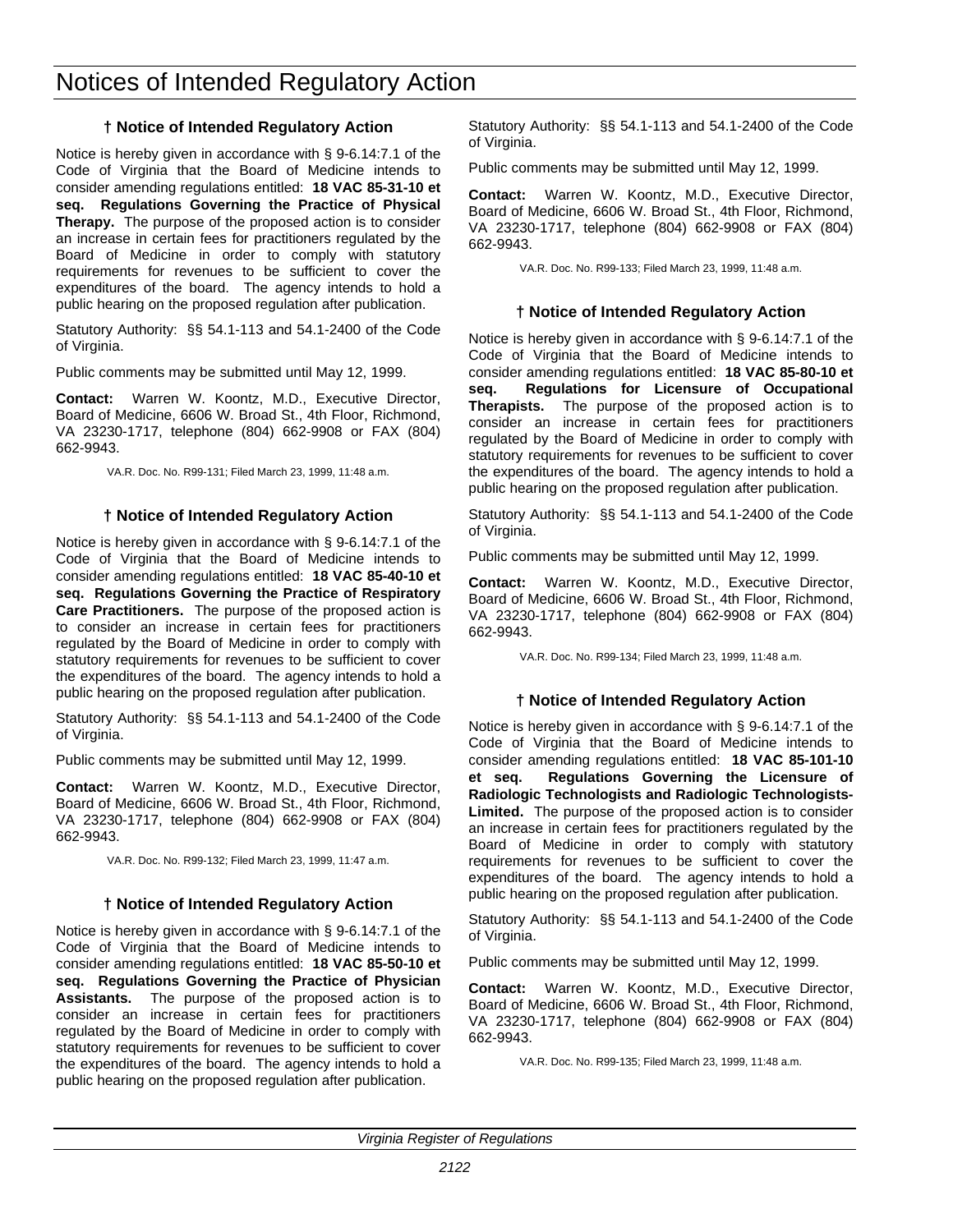## **† Notice of Intended Regulatory Action**

<span id="page-26-0"></span>Notice is hereby given in accordance with § 9-6.14:7.1 of the Code of Virginia that the Board of Medicine intends to consider amending regulations entitled: **18 VAC 85-110-10 et seq. Regulations Governing the Practice of Licensed Acupuncturists.** The purpose of the proposed action is to consider an increase in certain fees for practitioners regulated by the Board of Medicine in order to comply with statutory requirements for revenues to be sufficient to cover the expenditures of the board. The agency intends to hold a public hearing on the proposed regulation after publication.

Statutory Authority: §§ 54.1-113 and 54.1-2400 of the Code of Virginia.

Public comments may be submitted until May 12, 1999.

**Contact:** Warren W. Koontz, M.D., Executive Director, Board of Medicine, 6606 W. Broad St., 4th Floor, Richmond, VA 23230-1717, telephone (804) 662-9908 or FAX (804) 662-9943.

VA.R. Doc. No. R99-136; Filed March 23, 1999, 11:48 a.m.

#### **BOARD OF NURSING**

#### **† Notice of Intended Regulatory Action**

Notice is hereby given in accordance with § 9-6.14:7.1 of the Code of Virginia that the Board of Nursing intends to consider amending regulations entitled: **18 VAC 90-20-10 et seq. Regulations of the Board of Nursing.** The purpose of the proposed action is to consider an increase in certain fees for nurses and nurse aides regulated by the Board of Nursing in order to comply with statutory requirements for revenues to be sufficient to cover the expenditures of the board. The agency intends to hold a public hearing on the proposed regulation after publication.

Statutory Authority: §§ 54.1-113 and 54.1-2400 of the Code of Virginia.

Public comments may be submitted until May 12, 1999.

**Contact:** Nancy K. Durrett, R.N., Executive Director, Board of Nursing, 6606 W. Broad St., 4th Floor, Richmond, VA 23230-1717, telephone (804) 662-9909 or FAX (804) 662- 9943.

VA.R. Doc. No. R99-137; Filed March 23, 1999, 11:47 a.m.

## **BOARD OF PHARMACY**

#### **† Notice of Intended Regulatory Action**

Notice is hereby given in accordance with § 9-6.14:7.1 of the Code of Virginia that the Board of Pharmacy intends to consider amending regulations entitled: **18 VAC 110-20-10 et seq. Virginia Board of Pharmacy Regulations.** The purpose of the proposed action is to consider an increase in certain fees for practitioners and facilities regulated by the

Board of Pharmacy in order to comply with statutory requirements for revenues to be sufficient to cover the expenditures of the board. The agency intends to hold a public hearing on the proposed regulation after publication.

Statutory Authority: §§ 54.1-113 and 54.1-2400 of the Code of Virginia.

Public comments may be submitted until May 12, 1999.

**Contact:** Elizabeth Scott Russell, Executive Director, Board of Pharmacy, 6606 W. Broad St., 4th Floor, Richmond, VA 23230-1717, telephone (804) 662-9911 or FAX (804) 662- 9943.

VA.R. Doc. No. R99-139; Filed March 23, 1999, 11:48 a.m.

#### **† Notice of Intended Regulatory Action**

Notice is hereby given in accordance with § 9-6.14:7.1 of the Code of Virginia that the Board of Pharmacy intends to consider amending regulations entitled: **18 VAC 110-30-10 et seq. Regulations for Practitioners of the Healing Arts to Sell Controlled Substances.** The purpose of the proposed action is to consider an increase in renewal fees for physicians licensed to sell drugs by the Board of Pharmacy in order to comply with statutory requirements for revenues to be sufficient to cover the expenditures of the board. The agency intends to hold a public hearing on the proposed regulation after publication.

Statutory Authority: §§ 54.1-113 and 54.1-2400 of the Code of Virginia.

Public comments may be submitted until May 12, 1999.

**Contact:** Elizabeth Scott Russell, Executive Director, Board of Pharmacy, 6606 W. Broad St., 4th Floor, Richmond, VA 23230-1717, telephone (804) 662-9911 or FAX (804) 662- 9943.

VA.R. Doc. No. R99-138; Filed March 23, 1999, 11:48 a.m.

## **BOARD OF LICENSED PROFESSIONAL COUNSELORS, MARRIAGE AND FAMILY THERAPISTS AND SUBSTANCE ABUSE TREATMENT PROFESSIONALS**

#### **† Notice of Intended Regulatory Action**

Notice is hereby given in accordance with § 9-6.14:7.1 of the Code of Virginia that the Board of Licensed Professional Counselors, Marriage and Family Therapists and Substance Abuse Treatment Professionals intends to consider amending regulations entitled: **18 VAC 115-20-10 et seq. Regulations Governing the Practice of Licensed Professional Counseling.** The purpose of the proposed action is to consider an increase in certain fees for practitioners regulated by the Board of Licensed Professional Counselors, Marriage and Family Therapists and Substance Abuse Treatment Professionals in order to comply with statutory requirements for revenues to be sufficient to cover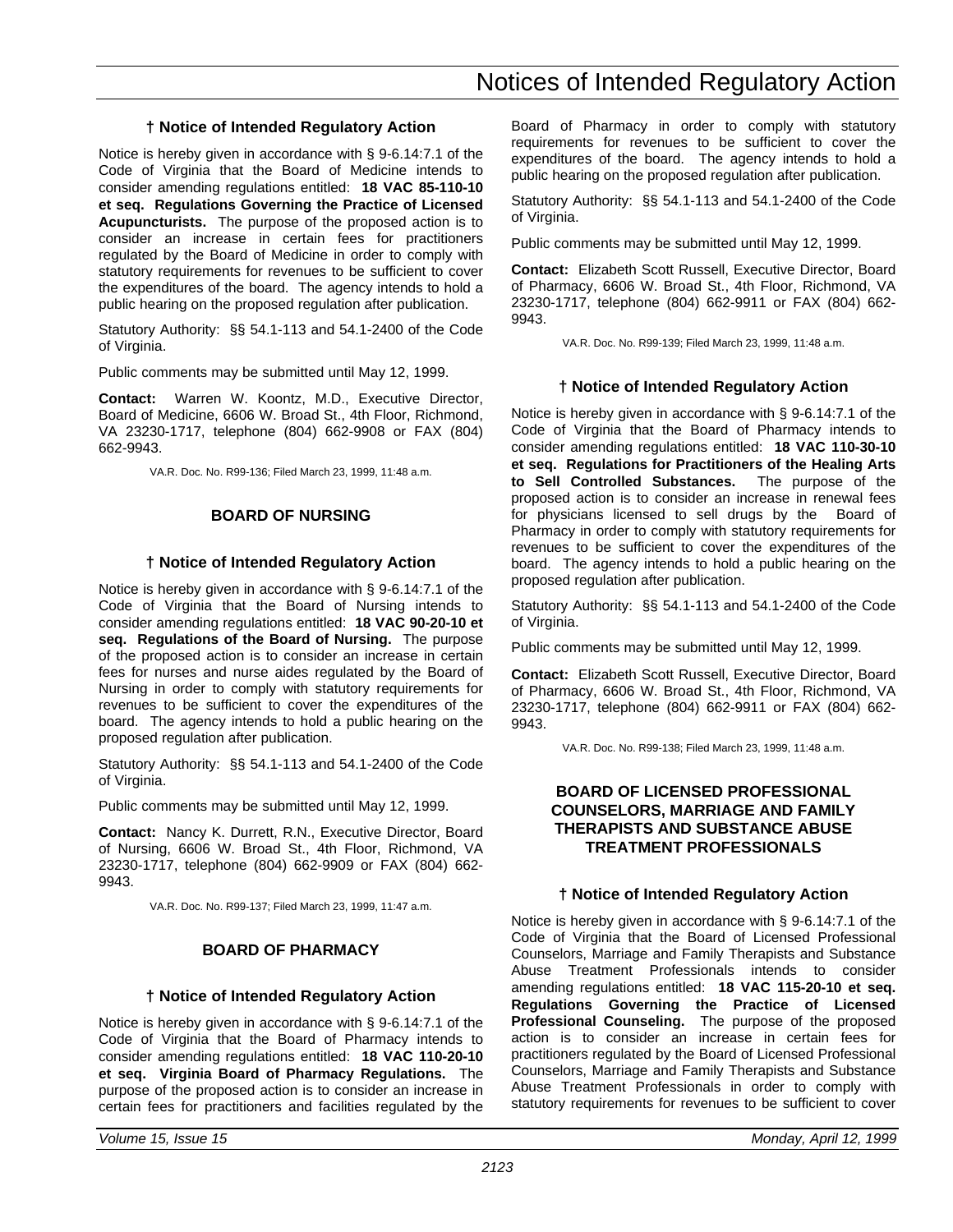## <span id="page-27-0"></span>Notices of Intended Regulatory Action

the expenditures of the board. The agency intends to hold a public hearing on the proposed regulation after publication.

Statutory Authority: §§ 54.1-113 and 54.1-2400 of the Code of Virginia.

Public comments may be submitted until May 12, 1999.

**Contact:** Evelyn B. Brown, Executive Director, Board of Licensed Professional Counselors, Marriage and Family Therapists and Substance Abuse Treatment Professionals, 6606 W. Broad St., 4th Floor, Richmond, VA 23230-1717, telephone (804) 662-9933 or FAX (804) 662-9943.

VA.R. Doc. No. R99-140; Filed March 23, 1999, 11:48 a.m.

#### **† Notice of Intended Regulatory Action**

Notice is hereby given in accordance with § 9-6.14:7.1 of the Code of Virginia that the Board of Licensed Professional Counselors, Marriage and Family Therapists and Substance Abuse Treatment Professionals intends to consider amending regulations entitled: **18 VAC 115-30-10 et seq. Regulations Governing the Certification of Substance Abuse Counselors.** The purpose of the proposed action is to consider an increase in certain fees for practitioners regulated by the Board of Licensed Professional Counselors, Marriage and Family Therapists and Substance Abuse Treatment Professionals in order to comply with statutory requirements for revenues to be sufficient to cover the expenditures of the board. The agency intends to hold a public hearing on the proposed regulation after publication.

Statutory Authority: §§ 54.1-113 and 54.1-2400 of the Code of Virginia.

Public comments may be submitted until May 12, 1999.

**Contact:** Evelyn B. Brown, Executive Director, Board of Licensed Professional Counselors, Marriage and Family Therapists and Substance Abuse Treatment Professionals, 6606 W. Broad St., 4th Floor, Richmond, VA 23230-1717, telephone (804) 662-9933 or FAX (804) 662-9943.

VA.R. Doc. No. R99-141; Filed March 23, 1999, 11:47 a.m.

#### **† Notice of Intended Regulatory Action**

Notice is hereby given in accordance with § 9-6.14:7.1 of the Code of Virginia that the Board of Licensed Professional Counselors, Marriage and Family Therapists and Substance Abuse Treatment Professionals intends to consider amending regulations entitled: **18 VAC 115-40-10 et seq. Regulations Governing the Certification of Rehabilitation Providers.** The purpose of the proposed action is to consider an increase in certain fees for practitioners regulated by the Board of Licensed Professional Counselors, Marriage and Family Therapists and Substance Abuse Treatment Professionals in order to comply with statutory requirements for revenues to be sufficient to cover the expenditures of the board. The agency intends to hold a public hearing on the proposed regulation after publication.

Statutory Authority: §§ 54.1-113 and 54.1-2400 of the Code of Virginia.

Public comments may be submitted until May 12, 1999.

**Contact:** Evelyn B. Brown, Executive Director, Board of Licensed Professional Counselors, Marriage and Family Therapists and Substance Abuse Treatment Professionals, 6606 W. Broad St., 4th Floor, Richmond, VA 23230-1717, telephone (804) 662-9933 or FAX (804) 662-9943.

VA.R. Doc. No. R99-142; Filed March 23, 1999, 11:48 a.m.

#### **† Notice of Intended Regulatory Action**

Notice is hereby given in accordance with § 9-6.14:7.1 of the Code of Virginia that the Board of Licensed Professional Counselors, Marriage and Family Therapists and Substance Abuse Treatment Professionals intends to consider amending regulations entitled: **18 VAC 115-50-10 et seq. Regulations Governing the Practice of Marriage and Family Therapists.** The purpose of the proposed action is to consider an increase in certain fees for practitioners regulated by the Board of Licensed Professional Counselors, Marriage and Family Therapists and Substance Abuse Treatment Professionals in order to comply with statutory requirements for revenues to be sufficient to cover the expenditures of the board. The agency intends to hold a public hearing on the proposed regulation after publication.

Statutory Authority: §§ 54.1-113 and 54.1-2400 of the Code of Virginia.

Public comments may be submitted until May 12, 1999.

**Contact:** Evelyn B. Brown, Executive Director, Board of Licensed Professional Counselors, Marriage and Family Therapists and Substance Abuse Treatment Professionals, 6606 W. Broad St., 4th Floor, Richmond, VA 23230-1717, telephone (804) 662-9933 or FAX (804) 662-9943.

VA.R. Doc. No. R99-143; Filed March 23, 1999, 11:48 a.m.

#### **BOARD OF PSYCHOLOGY**

#### **† Notice of Intended Regulatory Action**

Notice is hereby given in accordance with § 9-6.14:7.1 of the Code of Virginia that the Board of Psychology intends to consider amending regulations entitled: **18 VAC 125-20-10 et seq. Regulations Governing the Practice of Psychology.** The purpose of the proposed action is to consider an increase in certain fees for practitioners regulated by the Board of Medicine in order to comply with statutory requirements for revenues to be sufficient to cover the expenditures of the board. The agency intends to hold a public hearing on the proposed regulation after publication.

Statutory Authority: §§ 54.1-113 and 54.1-2400 of the Code of Virginia.

Public comments may be submitted until May 12, 1999.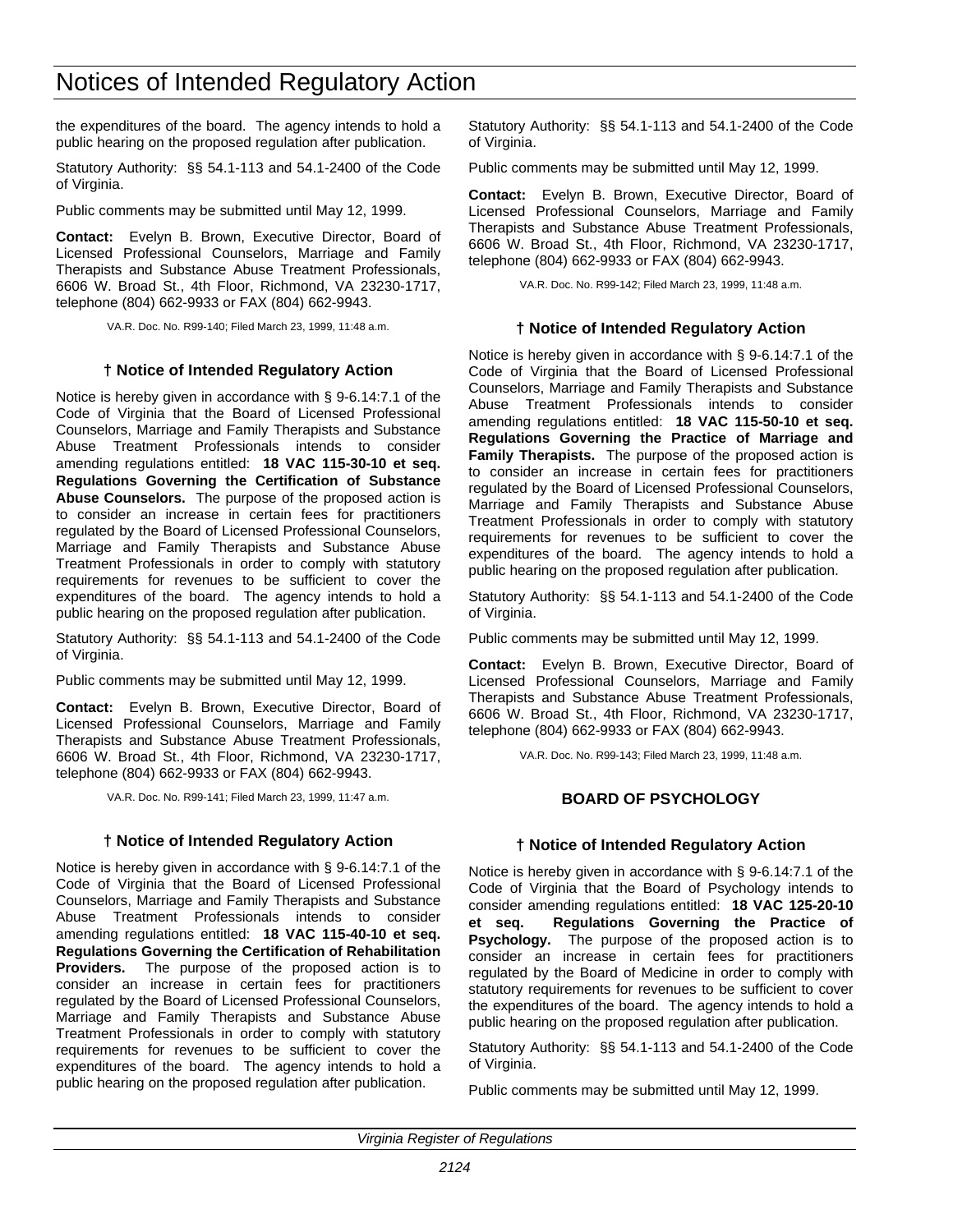<span id="page-28-0"></span>**Contact:** Evelyn B. Brown, Executive Director, Board of Psychology, 6606 W. Broad St., 4th Floor, Richmond, VA 23230-1717, telephone (804) 662-9933 or FAX (804) 662- 9943.

VA.R. Doc. No. R99-144; Filed March 23, 1999, 11:48 a.m.

## **BOARD OF VETERINARY MEDICINE**

### **† Notice of Intended Regulatory Action**

Notice is hereby given in accordance with § 9-6.14:7.1 of the Code of Virginia that the Board of Veterinary Medicine intends to consider amending regulations entitled: **18 VAC 150-20-10 et seq. Regulations Governing the Practice of Veterinary Medicine.** The purpose of the proposed action is to consider an increase in certain fees for practitioners regulated by the Board of Medicine in order to comply with statutory requirements for revenues to be sufficient to cover the expenditures of the board. The agency intends to hold a public hearing on the proposed regulation after publication.

Statutory Authority: §§ 54.1-113 and 54.1-2400 of the Code of Virginia.

Public comments may be submitted until May 12, 1999.

**Contact:** Elizabeth A. Carter, Ph.D., Executive Director, Board of Veterinary Medicine, 6606 W. Broad St., 4th Floor, Richmond, VA 23230-1717, telephone (804) 662-9915 or FAX (804) 662-9943.

VA.R. Doc. No. R99-145; Filed March 23, 1999, 11:48 a.m.

w **––––––––––––––––––** w

## **TITLE 23. TAXATION**

## **DEPARTMENT OF TAXATION**

## **† Notice of Intended Regulatory Action**

Notice is hereby given in accordance with § 9-6.14:7.1 of the Code of Virginia that the Department of Taxation intends to consider amending regulations entitled: **23 VAC 10-110-10 et seq. Individual Income Tax: Qualified Equity and Subordinated Debt Investments Tax Credit.** The purpose of the proposed action is to prescribe procedures for claiming the Qualified Equity and Subordinated Debt Investments Tax Credit and the process for the allocation of tax credits among taxpayers when requests for the credit exceed \$5 million in a calendar year. The result of this action will replace emergency regulations with permanent regulations. The agency intends to hold a public hearing on the proposed regulation after publication.

Statutory Authority: §§ 58.1-203 and 58.1-339.4 of the Code of Virginia.

Public comments may be submitted until May 12, 1999, to David T. Mason, Department of Taxation, Office of Tax Policy, P.O. Box 1880, Richmond, VA 23220-1880, or e-mail dmason@tax.state.va.us.

**Contact:** Michael M. Melson, Executive Assistant for Tax Policy, Department of Taxation, Office of Tax Policy, P.O. Box 1880, Richmond, VA 23220-1880, telephone (804) 367- 8010 or FAX (804) 367-0045.

VA.R. Doc. No. R99-146; Filed March 24, 1999, 9:39 a.m.

w **––––––––––––––––––** w

## **TITLE 24. TRANSPORTATION AND MOTOR VEHICLES**

## **DEPARTMENT OF MOTOR VEHICLES**

## **† Withdrawal of Notice of Intended Regulatory Action**

Notice is hereby given that the Department of Motor Vehicles has **WITHDRAWN** the Notice of Intended Regulatory Action for promulgating **24 VAC 20-120-10 et seq. Virginia Commercial Driver Training School Regulations**, which was published in 12:18 VA.R. 2368 May 27, 1996. The Joint Legislative Audit and Review Commission review resulted in changes to the initial draft of the proposed regulations. Based on the two-year delay in processing and the changes made to the proposed regulation, the agency is withdrawing this regulatory action and intends to begin this regulatory action again in the near future.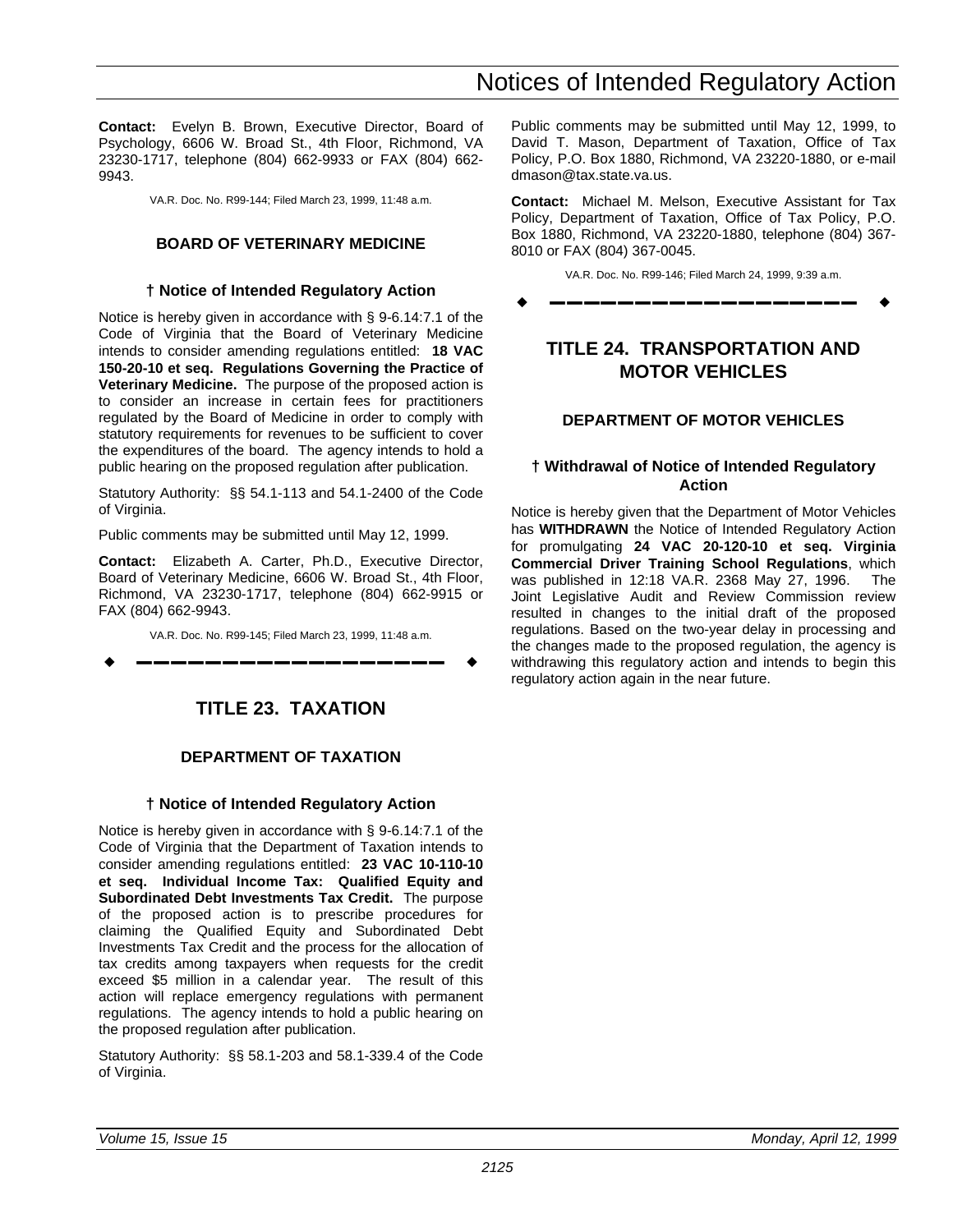## **FINAL REGULATIONS**

For information concerning Final Regulations, see Information Page.

**Symbol Key**

<span id="page-29-0"></span>Roman type indicates existing text of regulations. *Italic type* indicates new text. Language which has been stricken indicates text to be deleted. [Bracketed language] indicates a change from the proposed text of the regulation.

## **TITLE 4. CONSERVATION AND NATURAL RESOURCES**

#### **MARINE RESOURCES COMMISSION**

REGISTRAR'S NOTICE: The following regulations filed by the Marine Resources Commission are exempt from the Administrative Process Act in accordance with § 9-6.14:4.1 F of the Code of Virginia; however, the commission is required to publish the full text of final regulations.

Title of Regulation: **4 VAC 20-1030-10 et seq. Management Plan for the Ungranted State Lands in Accomack and Northampton Counties.**

Statutory Authority: §§ 28.2-103 and 28.2-1504 of the Code of Virginia.

Effective Date: March 15, 1999.

#### Summary:

*The management plan was developed with the assistance of the Virginia Coastal Lands Management Advisory Council to fulfill the requirements of § 28.2- 1504 of the Code of Virginia. The first part of the plan is devoted to a description of the lands involved, their features and their surroundings. The second part contains a description of the important natural resources which are contained thereon or are directly supported by these lands. The final section is devoted to 12 key management issues.*

Agency Contact: Copies of the regulation may be obtained from Robert W. Grabb, Chief, Habitat Management, Marine Resources Commission, P.O. Box 756, Newport News, VA 23607-0756, telephone (757) 247-2252.

#### *CHAPTER 1030.*

#### *MANAGEMENT PLAN FOR THE UNGRANTED STATE LANDS IN ACCOMACK AND NORTHAMPTON COUNTIES.*

#### *4 VAC 20-1030-10. Purpose.*

*To date 28,507 acres of ungranted state lands have been identified in Accomack and Northampton Counties. These ungranted state lands, which include state-owned beaches, marshes, meadowlands, commons, and other coastal lands, constitute a fragile and dynamic natural coastal resource of the Commonwealth of Virginia. As set forth in § 28.2-1504 of the Code of Virginia, the goal of this management plan shall be to conserve and protect the shores of the sea, marsh and meadowlands, and the natural values and natural processes associated therewith. To the extent not inconsistent with that goal, the management plan shall also consider the traditional* *uses of such properties and the promotion of tourism and commerce.*

*The purpose of this plan is the development of a comprehensive conservation and management strategy whereby these lands may be managed in such a manner as to conserve and protect the natural values associated with those lands (habitats, food webs, plant and animal species) while accommodating compatible traditional uses. This plan envisions single agency management with involvement of local interests and state natural resource agencies in the conservation and management of these lands, and provides a mechanism for the resolution of conflicting uses. These lands, and their management, do not stand alone. They are, especially on the Eastern Shore seaside, an essential and integral part of a large and complex working ecosystem which is subject to regulation and management by numerous agencies, government and nongovernment, at many different levels.*

#### *4 VAC 20-1030-20. Description of ungranted state lands.*

*A. Location and boundaries. This management plan covers 28,507 acres of ungranted state lands on Virginia's Eastern Shore. 27,722 acres are located on the seaside between the barrier islands and the mainland. 785 acres are located on the bayside. Although most of these lands are marsh, there are some uplands and fringe marsh included in the acreage identified as being state owned. The state lands covered by this plan have been surveyed by the Virginia Marine Resources Commission (VMRC) which produced a series of maps depicting the state lands. The maps have been recorded in the clerks' offices of Accomack and Northampton Counties and can be found at the Accomack County Courthouse in Accomac and at the Northampton County Courthouse in Eastville.*

#### *B. Surrounding demographic features.*

*1. Northampton County. Northampton County is located on the southern half of the Delmarva Peninsula in Virginia, known as Virginia's Eastern Shore. The southern tip of the Eastern Shore is connected to the Virginia mainland by the Chesapeake Bay Bridge-Tunnel.*

*Northampton County is approximately 35 miles in length with an average width of six miles. The county extends from the Accomack County line in the north to Fisherman Island at the southern tip of the peninsula. The county encompasses about 360 square miles or 229,947 acres of land, tidal marshes, bayside creeks and barrier islands.*

*More than half of the total acres in Northampton County are marshes, bayside creeks, and barrier islands. Twenty-five percent of the land is in agricultural and*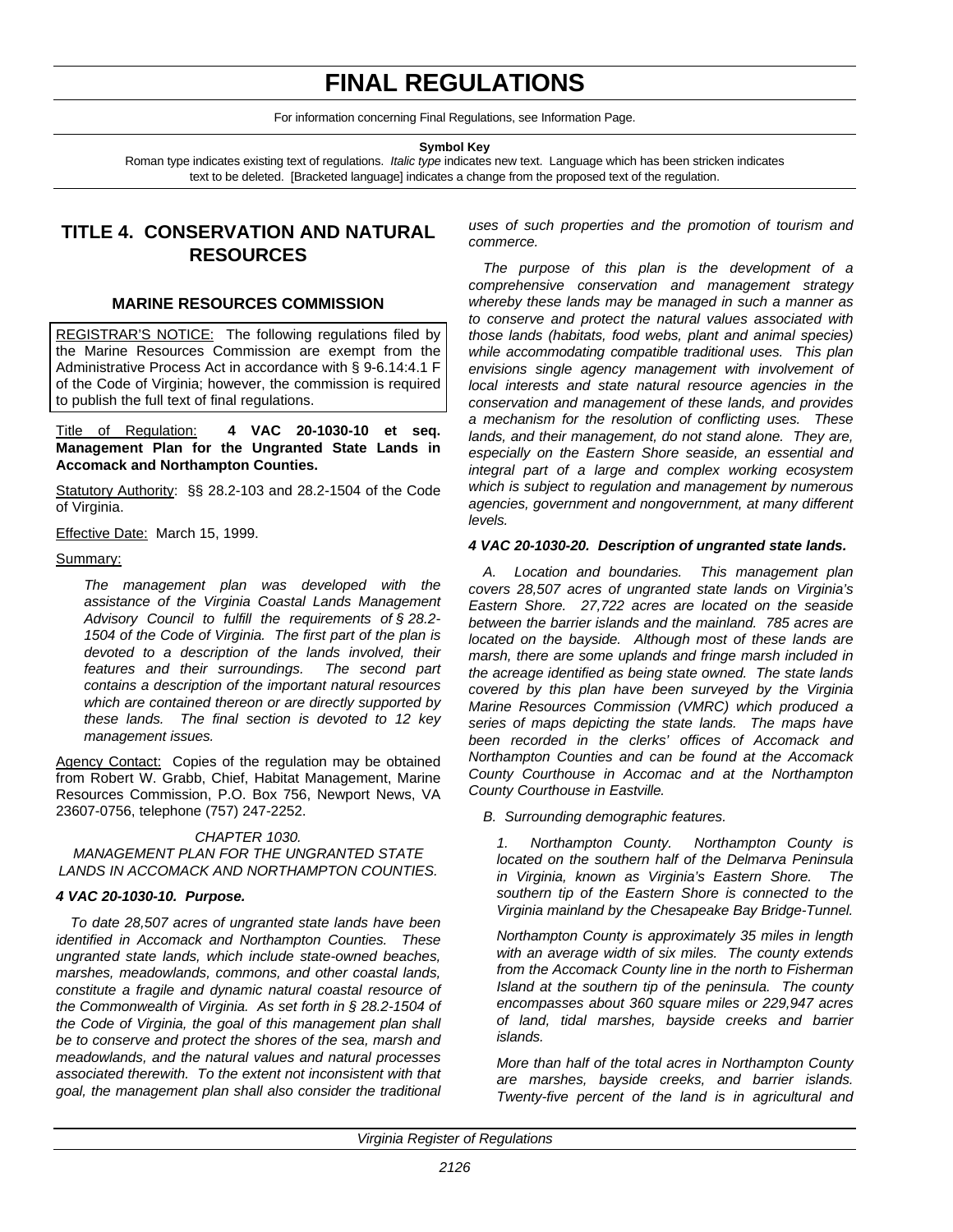*forest use. Only 3.0% of the land is developed for residential and commercial use. The remaining portion is undeveloped.*

*Northampton County is governed by a Board of Supervisors. The county seat is in Eastville. According to statistics published in the 1990 census, the population of Northampton County is 13,061. The county is predominantly rural with occasional small residential centers. The basis of the economy is agriculture and seafood. The main occupations are in retail trade; the agriculture, forestry and fishing industries; manufacturing; construction; tourism; and health/education services.*

*2. Accomack County. Accomack County is located on the northern half of Virginia's Eastern Shore. Accomack County is approximately 45 miles long with an average width of 15 miles. The county stretches from the Northampton County line at the south to the Maryland state line at the north, and out to Tangier and Smith Islands in the Chesapeake Bay.*

*Accomack County encompasses approximately 476 square miles, or 300,649 acres of mainland, marsh and barrier islands. Sixty-six percent of the mainland is in agricultural and forest use. Twenty-three percent of the land is tidal marshes and barrier islands, and the remaining 11% is developed for residential and commercial use.*

*Accomack County is governed by a Board of Supervisors. The county seat is in Accomac. According to statistics published in the 1990 census, the population of Accomack County is 31,703. The main occupations are in retail trade; manufacturing; health/education; tourism; and the agriculture, farming and fishing industries.*

*C. Climate. The climate of the Eastern Shore is coastal with mild winters and warm, humid summers.*

*D. Land use.*

*1. Historic uses. The ungranted state lands covered by this management plan have historically been open to the public for traditional subsistence and recreational uses. Open access to beaches, marshes and meadowlands has been allowed in the past for recreational activities such as hunting, fishing, fowling, trapping, camping, salvaging, and egging. In addition, commercial harvest of fowl, furbearers, finfish, shellfish, and terrapin has been allowed historically subject to state and federal regulations and, for personal and family use, by local citizens for centuries. These rights are intrinsic to the commons concept recognized in Virginia statutes and such uses are supported by historical precedent and general usage.*

*2. Current uses. Ungranted state lands are currently used for recreational and commercial activities, subject to state and federal regulations. It should be noted that certain historical uses, such as egging, are no longer*

*permissible under current legislation. This plan does not change existing laws and regulations concerning recreational and commercial activities or other traditional uses of the ungranted state lands. If it is, however, found that these activities threaten the natural integrity of these lands, it may be necessary to revise existing laws and regulations or to establish new guidelines or policies. Such changes would be in accordance with established procedures.*

*3. Surrounding land holdings.*

*a. Accomack County. The land surrounding the ungranted state lands in Accomack County fall into two categories of the Accomack zoning ordinance: (i) the agriculture district which covers portions of the county occupied by various open uses such as marsh lands, beaches, forests, parks and farms; and (ii) the Barrier Island District. In addition, Accomack County has a wetlands ordinance and a Chesapeake Bay preservation ordinance which overlay the zoning ordinance. Any development in these zoning districts is subject to the restrictions and regulations of the Accomack zoning ordinance. The county's future land use plans are detailed in the Accomack Comprehensive Plan, Section 5.*

*b. Northampton County. The land surrounding the ungranted state lands in Northampton County is currently zoned as an agriculture/residential district. There are, however, several ordinances that overlay the agriculture district. These are the Chesapeake Bay/Atlantic Ocean Preservation Area, the wetlands ordinance, and the primary sand dune ordinance. The future land use plan for Northampton County is detailed in Part II of the Northampton Comprehensive Plan.*

*4. The Nature Conservancy land holdings. The Nature Conservancy, a private, nonprofit conservation organization, owns and manages 14 islands, saltmarsh tracts, and adjacent mainland sites totaling 40,000 acres on Virginia's Eastern Shore. This area is called the Virginia Coast Reserve, and it has been designated a Biosphere Reserve by the United Nations Educational, Scientific, and Cultural Organization (UNESCO) in its Man and the Biosphere Programme, recognizing it as one of the world's most important ecosystems. The Nature Conservancy is working to protect significant ecological values on Virginia's Eastern Shore.*

*5. Federal land holdings. The federal government has extensive holdings on Virginia's Eastern Shore. The U.S. Fish and Wildlife Service administers the National Wildlife Refuge System for the protection and conservation of fish and wildlife including those threatened with extinction. The U.S. Fish and Wildlife Service has two offices, the Chincoteague National Wildlife Refuge and the Eastern Shore National Wildlife Refuge, that manage the federal holdings on Virginia's Eastern Shore. The federal holdings are:*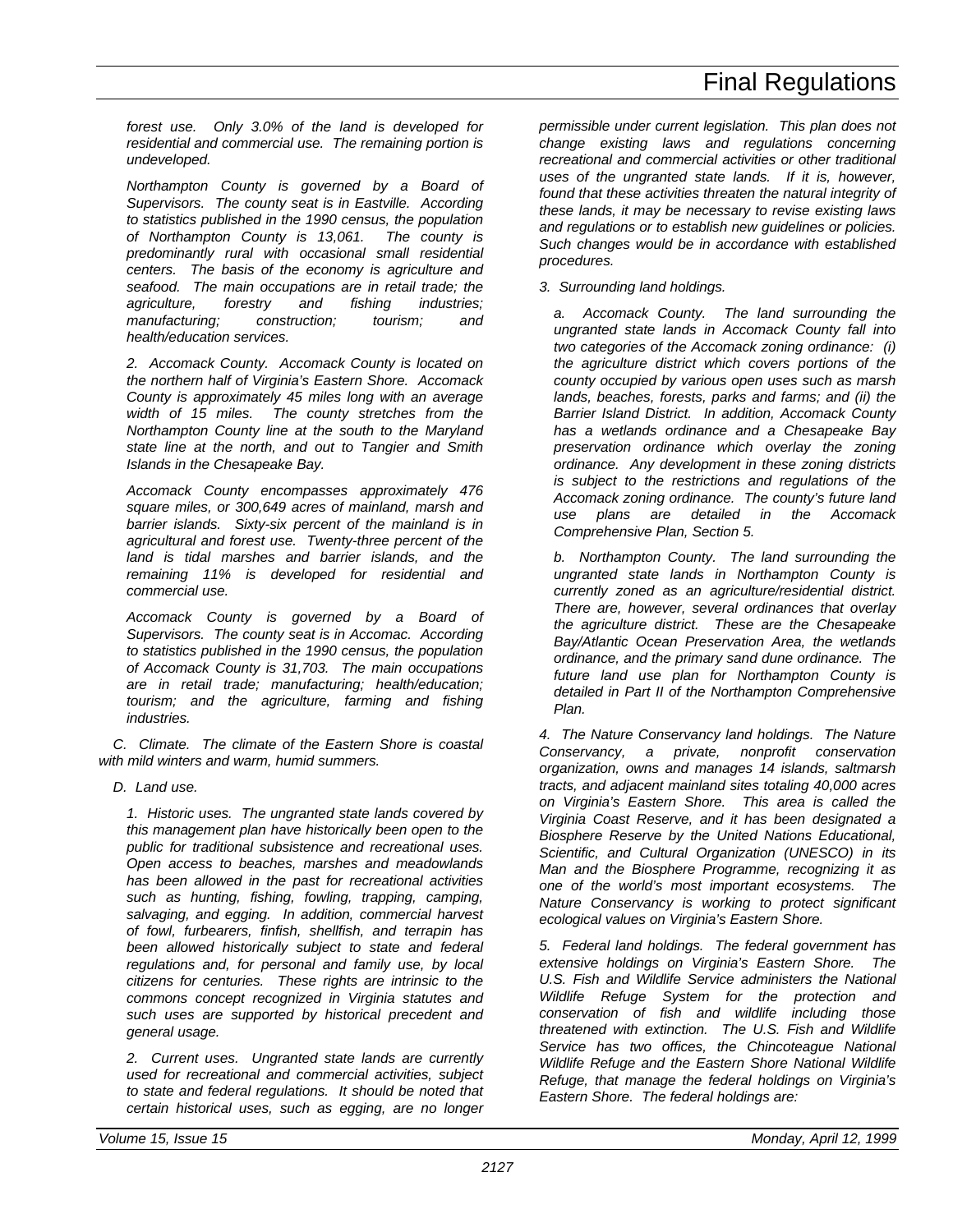*Chincoteague National Wildlife Refuge:*

*Assateague - 9,459 acres*

*Chincoteague - 550 acres*

*Morris Island - 427 acres*

*Assawoman Island - 1,434 acres*

*Metomkin Island - 174 acres*

*Cedar Island - 1,250 acres*

*Eastern Shore National Wildlife Refuge - 752 acres*

*Fisherman Island National Wildlife Refuge - 1,825 acres*

*Wallops Island National Wildlife Refuge - 3,376 acres (3,000 acres owned by NASA)*

*6. State land holdings. In addition to the ungranted state lands covered by this management plan, the Commonwealth of Virginia owns lands designated as natural areas and state parks on the Eastern Shore. These are:*

*Wreck and Bone Island - a natural area preserve managed by the Department of Conservation and Recreation - 1,380 acres*

*Parker's Marsh - a natural area managed by the Department of Conservation and Recreation - 750 acres*

*Kiptopeke State Park - managed by the Department of Conservation and Recreation, Division of State Parks - 375 acres*

*Mockhorn Island - a wildlife management area managed by the Department of Game and Inland Fisheries - 7,642 acres*

*Saxis Marsh - a wildlife management area managed by the Department of Game and Inland Fisheries - 5,574.34 acres*

*7. Local land holdings.*

*Raccoon Park - located in Northampton County - 60 acres*

#### *4 VAC 20-1030-30. Resources.*

*A. Physical features.*

*1. Introduction. The Eastern Shore of Virginia lies on the Atlantic Coastal Plain where the geology is characterized by layers of unconsolidated sediments (sand, silt, gravel) over deeply buried bedrock. Marshes and some other wetland types contain significant amounts of peat (partly decayed vegetation) at or near the surface. The soils and hydrology of the ungranted state lands on the seaside and bayside have not been completely identified. In 1976, the Nature Conservancy issued a study of the barrier islands which included detailed descriptions of the geology, soils, and hydrology* *of the Eastern Shore and in 1993, the Division of Mines, Minerals, and Energy produced a geologic map of Virginia. Until the sources of information are updated, they are the best sources of information on the physical resources of the Eastern Shore.*

*2. Seaside lands. Barrier islands extend along the eastern side of the Eastern Shore peninsula. Virginia's Barrier Islands parallel the peninsula from the Maryland state line to the southern tip at Fisherman Island, and lie within Accomack and Northampton Counties.*

*The barrier islands are characterized by broad beaches and sand dunes on the eastern shores and extensive marshes on their inner coasts. The islands are composed of sands deposited by the ocean. Between the barrier islands and the mainland lies a maze of tidal flats, salt marshes, tidal channels, and shallow bays. The tidal marshes, of which most of the ungranted state lands are comprised, are an important aquatic ecosystem. The Waterway Along the Coast of Virginia (WCV) winds through the marsh, providing boat passage and access to much of the area.*

*The barrier islands undergo constant change and are occasionally breached at high tide. Due to coastal dynamics, some of the areas that are now tidal marshes may become beach areas in the future.*

*3. Bayside lands. The western side of the Eastern Shore peninsula fronts on the Chesapeake Bay. This shore has a varied physiography including islands, high bluffs, dunes, flat sandy beaches, tidal flats, and marshes. The entire west coast of the peninsula is penetrated by a complex system of tidal creeks.*

*B. Habitats of the ungranted state lands.*

*1. Salt marshes. The majority of the ungranted state lands consist of salt marsh. The dominant vegetation on these marshes is salt marsh cordgrass. A short form of this species grows in the interior of the marshes; a taller form normally lines the channels and guts. The salt marshes provide spawning and nursery grounds for fish and food for waterfowl and wildlife, deter shoreline erosion, and control water quality by trapping sediment.*

*2. Other habitats. A small percentage of the ungranted state lands are habitats other than salt marsh. These include fastlands, tree-lined ridges, and shrub habitats dominated by such species as marsh elder, groundsel tree, and wax myrtle; shell piles associated with the margins of some of the marshes built up to an elevation slightly above high tide; sandy berms which may accrete along the edges of some of the marshes; tidal flats, salt ponds, and pannes (small shallow saltwater ponds) scattered throughout the marshes; and wrack, the debris washed up along the high tide line.*

*C. Shellfish and finfish of the Eastern Shore. The seafood industry in Virginia is one of the Eastern Shore's oldest and most successful industries. Commercial and recreational fishing and aquaculture contribute significantly to the*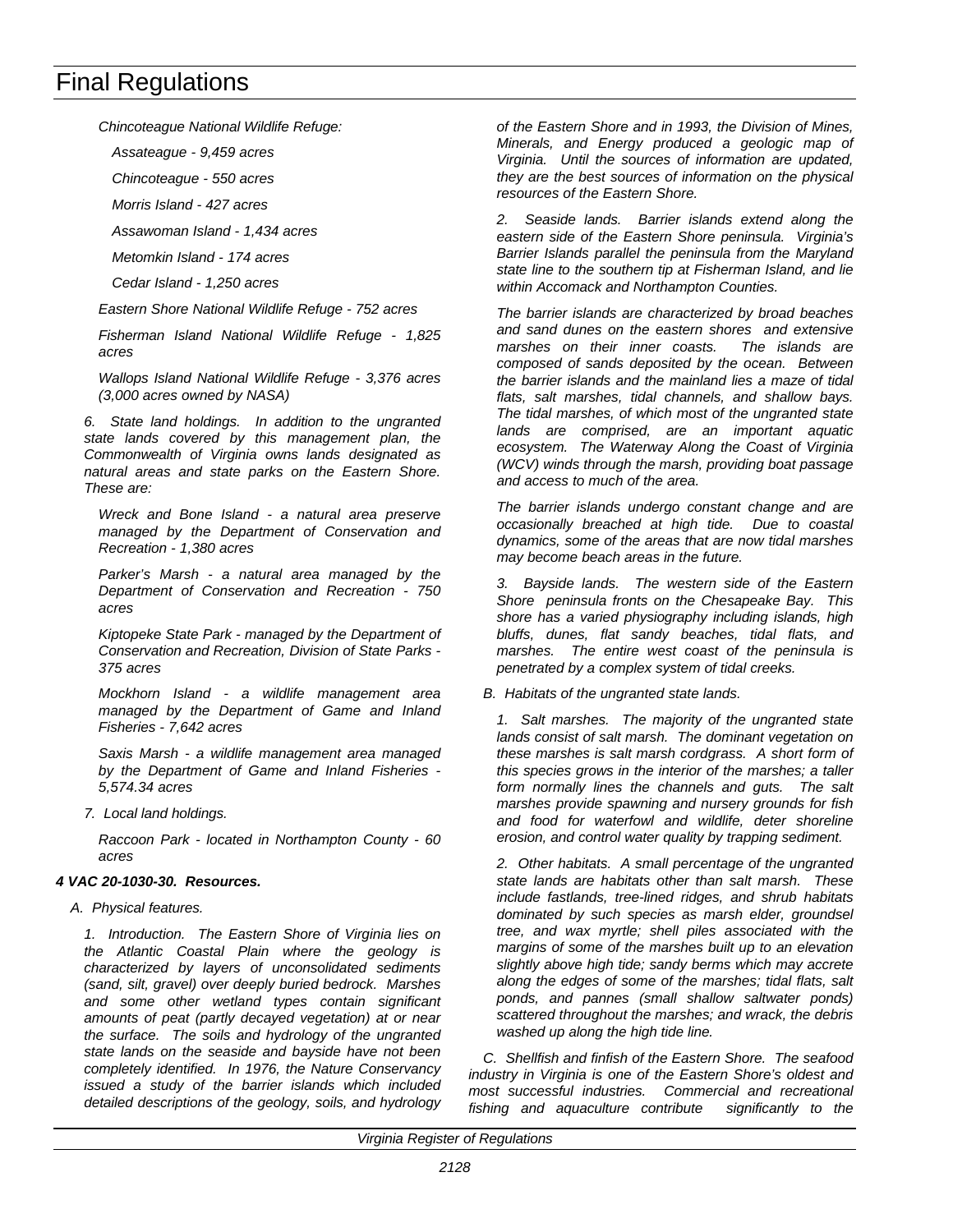*economy of the Eastern Shore. Shellfish and finfish are found in the waters surrounding the Eastern Shore. Oysters, clams, and crabs are commercially important shellfish and crustaceans. Commercially and recreationally important finfish include menhaden, flounder, scup, striped bass, herring, mullet, weakfish, bluefish, Norfolk spot, croaker, and sea trout.*

*D. Game species of the Eastern Shore. The only large game on the Eastern Shore is the white-tailed deer. Small game is plentiful and the wide variety of small game found on the Eastern Shore includes the cottontail rabbit, bobwhite (quail), mourning dove, turkey, woodcock, opossum, weasel, skunk, muskrat, red and gray fox, raccoon, river otter, mink, and squirrel. The Eastern Shore is also an important area for migratory waterfowl including ducks, geese, rails, and other migratory game birds.*

*E. Birds of the eastern shore. The most outstanding biological resources of the ungranted state lands are the bird communities they support. During the spring and summer no less than 25 different sensitive (rare, threatened, endangered, or highly vulnerable) species of gulls, terns, herons, ibis, and shorebirds use the ungranted state lands for nesting or foraging or both. According to the Department of Game and Inland Fisheries comprehensive bird survey, a total of 34,536 colonial birds nested in Northampton and Accomack Counties in 1993.*

*Habitat quality and diversity as well as the undeveloped nature of the area contribute to the importance of ungranted state lands in protecting sensitive species. In addition to waterfowl, shorebird and songbird species, colonial ground nesters such as the common tern and colonial shrub nesters such as the black-crowned night-heron use the ungranted state lands during all or a portion of the year. The comprehensive bird survey also identified threatened species such as the gull-billed tern, rare species such as the black skimmer, and sensitive species such as the laughing gull.*

*Many migratory birds using the Atlantic Flyway pass through the Eastern Shore on their spring and fall migrations to Central and South America and the Caribbean. This area is thought to be one of the most important focal points or "staging areas" for raptor and passerine migration on the east coast of the United States. Large concentrations of waterfowl and other migratory birds utilize these areas for over-wintering as well.*

*F. State and federally listed endangered and threatened species. Section 1538 of the Federal Endangered Species Act, 16 USC §§ 1531-1544, makes it illegal for any person subject to the jurisdiction of the United States to "take" any federally endangered or threatened species of fish or wildlife without a special exemption. Under this Act, "take" means to harass, harm, pursue, hunt, shoot, wound, kill, trap, capture, collect, or to attempt to engage in any such conduct. Harm has been further defined to consist of acts that may include significant habitat modification or degradation that results in the killing or injury of individuals by significantly impairing the*

*essential behavioral patterns, including breeding, feeding or sheltering.*

*The Federal Endangered Species Act also provides protection measures for species listed under the law as threatened or endangered. These protection measures include recovery planning, mechanisms for cooperative management among federal and state agencies, habitat protection, and funding for state agencies for research and management of listed species.*

*The State Endangered Species Act, § 29.1-563 et seq. of the Code of Virginia, is administered by the Department of Game and Inland Fisheries. This act prohibits the taking, transportation, processing, sale or offer for sale within the Commonwealth of any fish or wildlife listed as a threatened or endangered species on the Federal Endangered Species List except as permitted. It further authorizes the listing of additional endangered or threatened species, not appearing on the federal list, that are likewise protected.*

*The Plant Protection Bureau of the Department of Agriculture and Consumer Services of the Commonwealth of Virginia administers the Endangered Plant and Insect Species Act, § 3.1-1020 et seq. of the Code of Virginia. This act makes it illegal for any person to dig, take, cut, possess, or otherwise collect, remove, transport, process, sell, offer for sale or give away any species native to or occurring in the wild in Virginia that are listed as threatened or endangered species except as specifically permitted, or when the plants or insects occur on the "taker's" own land.*

*Several mammals, birds, insects, and plants listed as threatened or endangered on federal and state lists have been identified on or in the waters surrounding Virginia's Eastern Shore.*

*These are:*

*1. Mammals:*

*Delmarva Peninsula Fox Squirrel (Sciurus niger cinereus) - listed as endangered on both the federal and state endangered species lists.*

*Bottlenose Dolphin (Tursiops truncatus), Manatee (Trichechus manatus), Harbor Seal (Phoca vitulina), Harbor Porpoise (Phocoena phocoena), Humpback Whale (Megaptera novaeangliae) and Fin Whale (Balaenoptera physalus) - listed as endangered or protected by the federal Marine Mammal Protection Act.*

*2. Birds:*

*Bald Eagle (Haliaeetus Leucocephalus) - listed as threatened on both the federal and state lists.*

*Peregrine Falcon (Falco peregrinus) - listed as endangered on both the federal and state endangered species lists.*

*Wilson's Plover (Charadrius wilsonia) - listed as endangered on the state endangered species list.*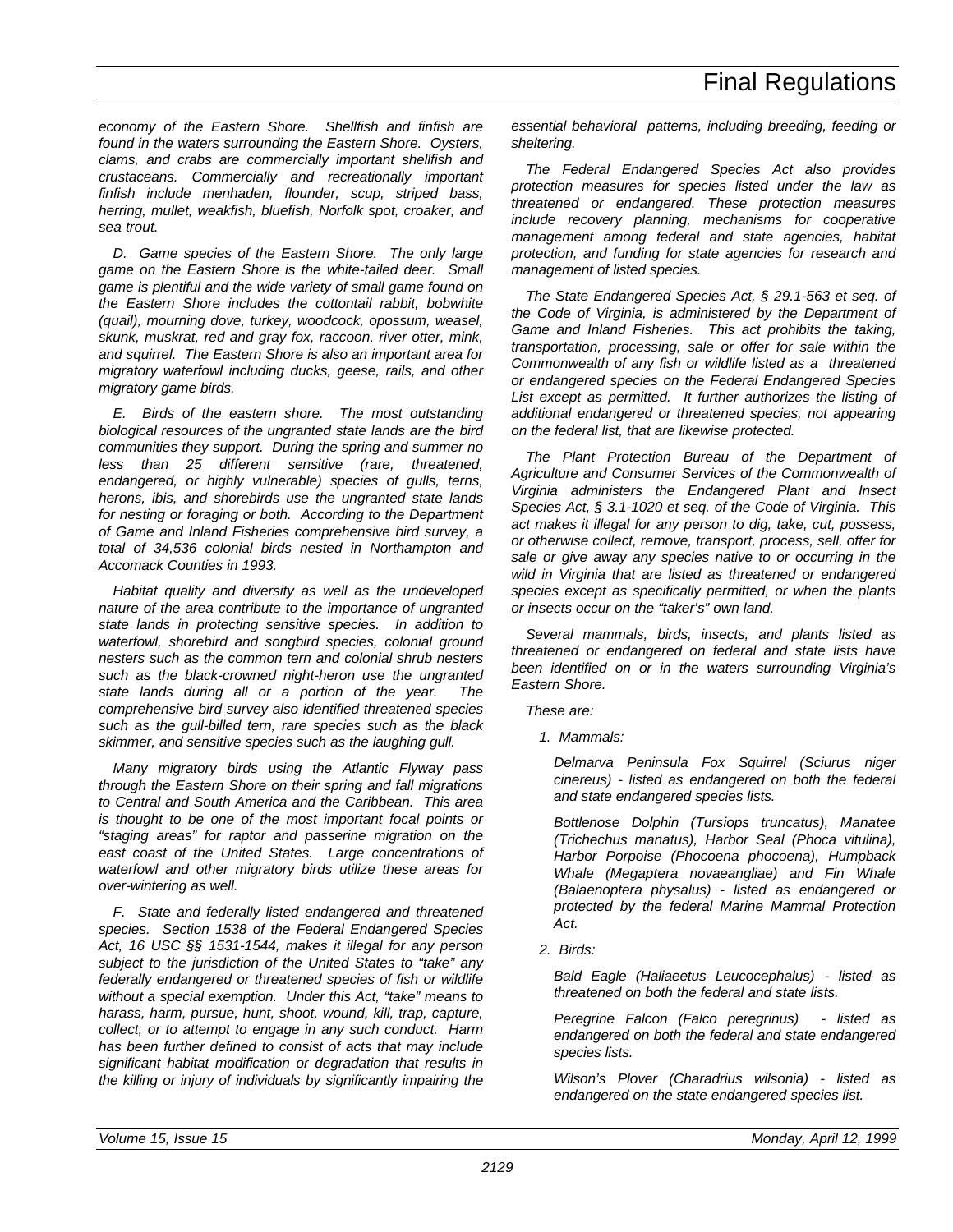*Piping Plover (Charadrius melodus) - listed as threatened on both the federal and state lists.*

*Gull-billed Tern (Sterna nilotica) - listed as threatened on the state list.*

*Henslow's Sparrow (Ammodramus henslowii) - listed as threatened on the state list.*

*3. Insects:*

*Northeastern Beach Tiger Beetle (Cicindela dorsalis) listed as threatened on the federal list.*

*4. Plants:*

*Sea-Beach Pigweed (Amaranthus pumilus) - listed as threatened on the federal list.*

*5. Reptiles:*

*Loggerhead (Caretta caretta), Leatherback (Dermochelys coriacea), Kemp's Ridley (Lepidochelys kempii), and Green Sea (Chelonia mydas) Turtles listed as threatened or endangered on both the federal and state lists.*

*The Division of Natural Heritage of the Virginia Department of Conservation and Recreation has compiled a list of the Natural Heritage Resources of Virginia's Eastern Shore. This list, and an explanation of the global, federal and state rarity rankings, are available from the department upon request.*

*G. Resource protection laws. Resource protection relies on a number of existing federal and state laws and regulations. Listed below are some of the state laws directly affecting the ungranted state lands:*

*1. § 28.2-1200 et seq. of the Code of Virginia, which provides that all beds of the bays, rivers, creeks and the shores of the sea within the jurisdiction of the Commonwealth shall remain the property of the Commonwealth and may be used as a common by all the people of the Commonwealth for the purpose of fishing, fowling, and taking and catching oysters and other shellfish.*

*2. § 28.2-1201 of the Code of Virginia provides that all islands which rise from lands which are ungranted shall remain in public ownership and shall be managed pursuant to the provisions of Article 2 (§ 28.2-1503 et seq.) of Chapter 15 of Title 28.2 of the Code of Virginia.*

*3. § 28.2-1300 et seq. of the Code of Virginia defines the powers and duties of the Commissioner of the Virginia Marine Resources Commission (VMRC) to preserve and protect the despoliation and destruction of wetlands, and declares that the Commissioner shall manage all unappropriated marsh or meadowlands lying on the Eastern Shore of Virginia which remain ungranted pursuant to the provisions of Article 2 (§ 28.2-1503 et seq.) of Chapter 15 of Title 28.2 of the Code of Virginia.*

*4. § 28.2-1400 et seq. of the Code of Virginia, which provides that the Commissioner of the VMRC shall* *preserve and protect coastal primary sand dunes and beaches and prevent their despoliation and destruction and maximize their ecological value.*

*5. § 28.2-1500 et seq. of the Code of Virginia, which provides for the protection and management of ungranted shores of the sea, marsh, and meadowlands under the authority of the Virginia Marine Resources Commission.*

### *4 VAC 20-1030-40. The management plan.*

*A. Management policies. Most of the ungranted state lands addressed by this plan are wetlands. It has long been the public policy of the Commonwealth of Virginia to preserve wetlands and to prevent their despoliation and destruction and to accommodate necessary economic development in a manner consistent with wetlands preservation. In keeping with this policy, it is the goal of this management plan to conserve and protect the shores of the sea, marsh, meadowlands, commons, and other coastal lands subject to this plan, and the natural values and natural processes associated with these lands and the complex working ecosystem of which they comprise an important part. In a manner consistent with this goal, the management plan shall also consider the traditional uses of such properties and the promotion of tourism and commerce.*

*State owned lands defined in the management plan will, subject to state and federal laws, be kept open and accessible for the use of the citizens of the Commonwealth. Traditional compatible uses (e.g., hunting, fishing and fowling) will be accommodated as provided for by local, state or federal laws.*

*Resource protection will rely on a network of federal, state and local laws and regulations. Requirements for local, state and federal permits and licenses will be observed, and the usual application procedures will be followed. Surveillance and enforcement mechanisms will remain in effect. The ungranted state lands fall under a number of different and overlapping jurisdictions and coordination, and cooperation among all levels of government is essential as is centralized storage and management of ungranted state lands information.*

*B. Administrative framework - management responsibility. Under Chapter 15, Article 2 of Title 28.2 of the Virginia Code, specifically §§ 28.2-1503 and 28.2-1504, the Virginia Marine Resources Commission is designated as the lead agency to manage the ungranted state lands on the Eastern Shore. This management plan will be implemented primarily through a cooperative effort among the Virginia Marine Resources Commission, the Virginia Institute of Marine Science, the Department of Conservation and Recreation, the Department of Game and Inland Fisheries, other participating and affected state agencies, the local governments and residents of Northampton and Accomack Counties, and any other legislatively designated entity.*

*The following administrative framework identifies roles and responsibilities of Virginia state agencies and the Virginia*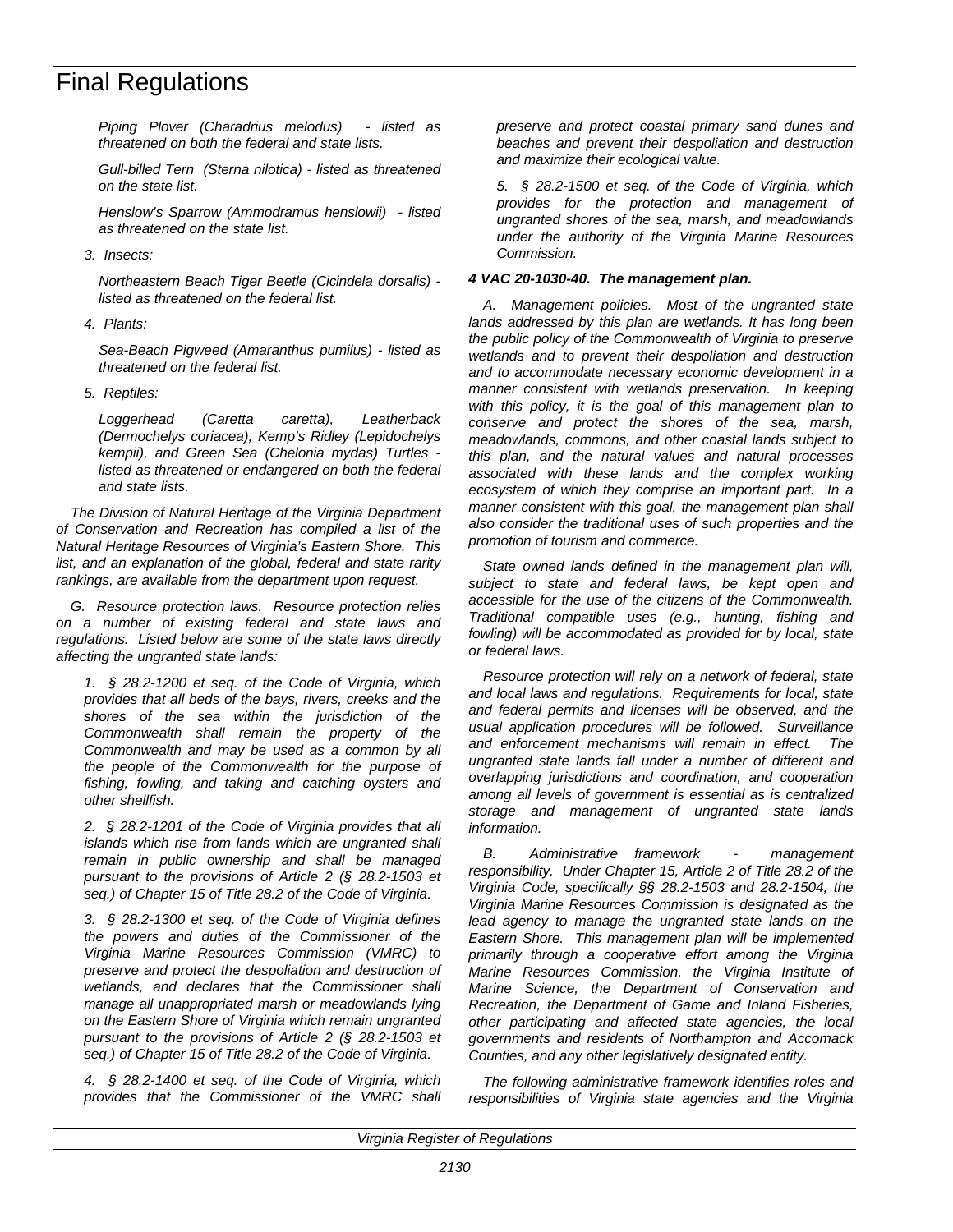*Coastal Land Management Advisory Council involved in implementing this management plan.*

*1. Virginia Marine Resources Commission (VMRC). As specified in § 28.2-1501 B of the Code of Virginia, VMRC shall have the power to promulgate regulations and guidelines necessary to implement the policies in this plan and to protect and preserve the ungranted state lands on the Eastern Shore. Management regulations and guidelines shall be promulgated in accordance with § 28.2-103 of the Code of Virginia and the management issues section of this plan.*

*The VMRC, in consultation with other affected state agencies, shall have the power to regulate outdoor recreational activities that threaten the natural integrity of the ungranted state lands. Regulation of outdoor recreational activities shall be in accordance with the recreational activities section of this plan and the Administrative Process Act, §§ 9-6:14.11 and 9-6:14.12 of the Code of Virginia.*

*The VMRC shall have the power to amend this management plan as necessary to protect and preserve the ungranted state lands. Amendments to this plan will be in accordance with the provisions of the amendments section of this plan and the procedures established in Article 2 (§ 28.2-209 et seq.) of Chapter 2 of Title 28.2 of the Code of Virginia.*

*The VMRC shall periodically review the real property inventories of ungranted state lands on the Eastern Shore and may amend or supplement an inventory as may be appropriate. Any amendment or supplement to an inventory shall be filed with the clerks' offices in Northampton and Accomack counties. The VMRC shall publish a notice of the filing of an amendment or supplement to an inventory according to the statutory requirements for public notice contained in Article 1 (§ 28.2-1500 et seq.) of Chapter 15 of Title 28.2 of the Code of Virginia.*

*2. Virginia Coastal Land Management Advisory Council (VCLMAC). A Virginia Coastal Land Management Advisory Council shall be established to advise the VMRC on issues relating to the management of ungranted state lands on the Eastern Shore.*

*The VCLMAC shall be comprised of six residents of Northampton and Accomack Counties. They shall represent tourism and commerce, traditional uses of shores of the sea, marsh and meadowlands, and conservation interests. Any private person or entity owning more than 50% of the land area of the barrier islands of the Eastern Shore shall be one of the six members. The residents serving on the VCLMAC will be appointed by the Governor. In making these appointments, the Governor shall consider recommendations submitted by the Boards of Supervisors of Northampton and Accomack Counties.*

*The VCLMAC shall also include the Director of the Virginia Department of Conservation and Recreation or his designee, the Director of the Virginia Department of Game and Inland Fisheries or his designee, and the Commissioner of the Virginia Marine Resources Commission or his designee.*

*The VCLMAC shall advise the VMRC on issues relating to the management of ungranted shores of the sea, marsh and meadowlands, and shall advise the VMRC on the development of the management plan prepared pursuant to § 28.2-1504 of the Code of Virginia.*

*The term of office of each appointed member of the VCLMAC shall be for three years. Appointments to fill vacancies shall be made to fill the unexpired term. Members of the VCLMAC shall receive no compensation for their services but shall receive reimbursement for actual expenses.*

*The VCLMAC shall meet at the call of the Commissioner of the VMRC or at least once per year. The VCLMAC may recommend proposed regulations or guidelines for the ungranted state lands to the VMRC. The VMRC shall have final decision-making authority on the promulgation of proposed regulations and guidelines.*

*The VCLMAC may recommend to the VMRC resolutions to conflicts between parties on the use of the ungranted state lands. The VMRC shall have the authority to decide cases of conflicting uses. The VCLMAC may recommend amendments to this management plan. The VMRC shall have final decision-making authority on proposed amendments to this plan.*

*3. Department of Conservation and Recreation (DCR). The Department of Conservation and Recreation's mission is to conserve Virginia's natural and recreational resources. DCR is responsible for the inventory of natural heritage resources, management of natural heritage information, protection of natural areas containing natural heritage resources, and the* stewardship of those natural areas. *Commonwealth's lead agency in efforts to reduce nonpoint source pollution. The department also has experience managing 65,000 acres of parks and natural areas and their visitors and assists Virginia's counties and cities with the development of local parks. DCR operates many public education programs regarding the conservation of Virginia's natural, cultural, and recreational resources. Through these functions and services, DCR can provide information and technical advice to assist with the management of the ungranted state lands.*

*4. Department of Game and Inland Fisheries (DGIF). The Department of Game and Inland Fisheries (DGIF) exists to provide public, informational and educational services related to game, inland fisheries and boating, and to serve as the agency responsible for the administration and enforcement of all rules and regulations of the Board of Game and Inland Fisheries,*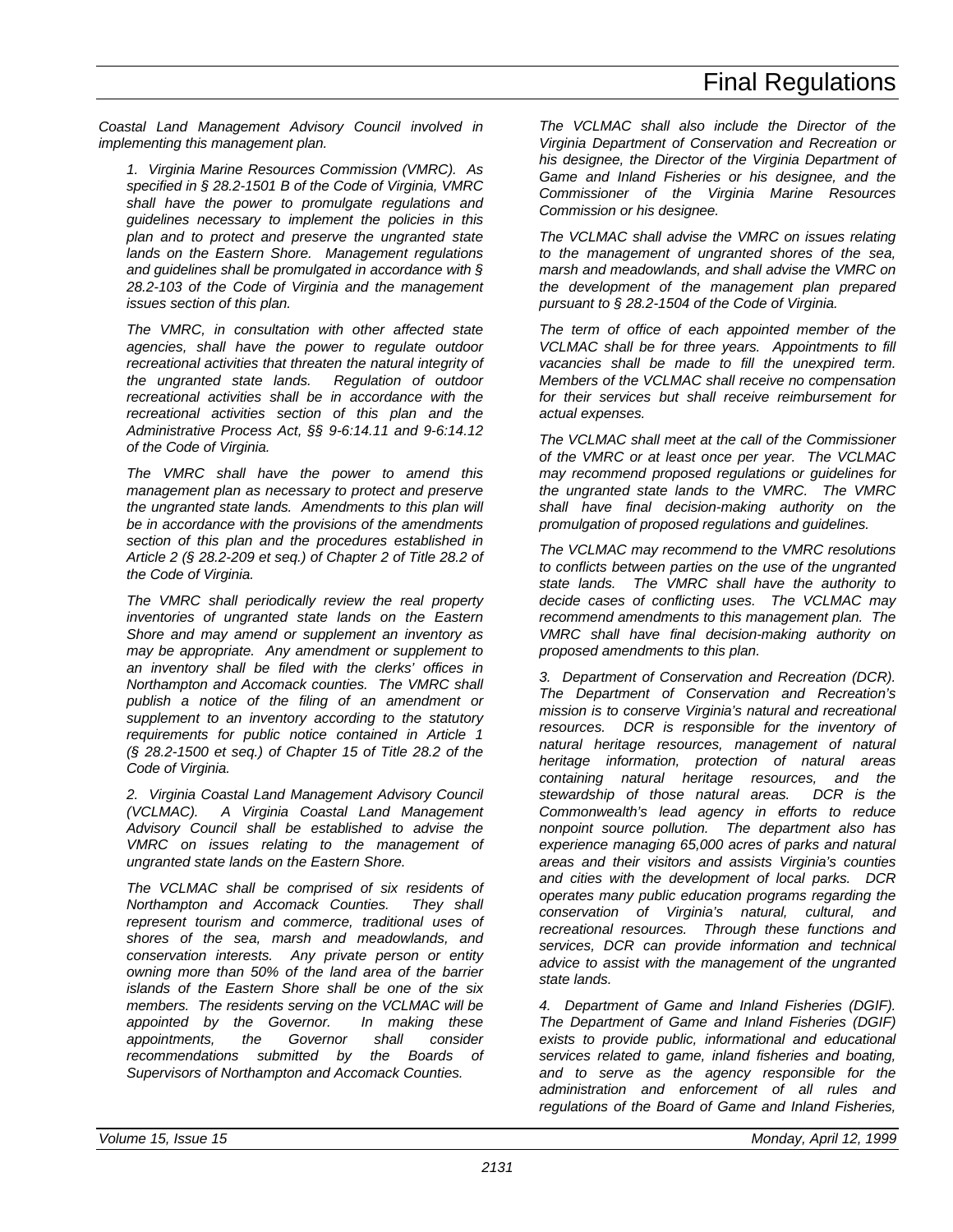*the statutory provisions of Title 29.1 of the Code of Virginia, and related legislative acts. Through these functions and services, DGIF shall provide information and technical advice to assist with the management of the ungranted state lands.*

*5. Virginia Institute of Marine Science (VIMS). The Virginia Institute of Marine Science shall provide advice and assistance to the VMRC under its general legislative mandate by evaluating wetlands by type and maintaining and updating an inventory of wetlands on the ungranted state lands on the Eastern Shore.*

*6. Other affected governmental agencies. Other state* and federal agencies will retain *responsibilities for resource management and surveillance and enforcement of statutes and regulations relevant to ungranted state lands and resources associated with them.*

*C. Management issues. The following section describes significant issues related to the management of the ungranted state lands on the Eastern Shore.*

*1. Adoption, amendment or repeal of regulations affecting the ungranted state lands. The VMRC shall have the power to promulgate regulations and guidelines necessary to implement the policy of this management plan.*

*The VMRC is empowered to make regulations or resolve conflicts affecting the ungranted state lands. The VCLMAC shall have the power to recommend proposed regulations to the VMRC. The adoption process shall be carried out in accordance with Article 2 (§ 28.2-2800 et seq.) of Chapter 2 of Title 28.2 of the Code of Virginia.*

*In addition, in accordance with the provisions of § 28.2- 214 of the Code of Virginia, any person may petition the VMRC for the adoption, amendment or repeal of a regulation. When a private party petitions the VMRC for the adoption, amendment or repeal of a regulation, VMRC shall provide a written response to such petition within 180 days from the date the petition was received.*

*The VMRC shall establish and maintain a list or lists of persons expressing an interest in the adoption, amendment or repeal of regulations. Any person wishing to be placed on the list may do so by writing to the VMRC. The VMRC shall hold at least one public meeting when it considers the adoption, amendment or repeal of a regulation.*

*2. Recreational activities. Traditional recreational activities on the ungranted state lands shall be allowed to continue as long as they do not disrupt the natural integrity of the resources.*

*Traditional and current recreational uses of the ungranted state lands include hunting, fishing, fowling, clamming, oystering, crabbing, trapping, camping, picnicking, beachcombing, salvaging (or wrecking), birdwatching, and other nature study. These activities* *are subject to federal laws and the laws and regulations of the Commonwealth of Virginia. It is not the intent, objective or desire of this management plan to change existing law unless it is found that current uses threaten the natural integrity of these lands and resources.*

*The following uses and activities on the ungranted state lands are permitted, if otherwise permitted by federal and state law: conservation, repletion and research activities of the VMRC, VIMS, DGIF, DCR, and other related conservation agencies and educational institutions. Outdoor recreational activities provided that such activities do not (i) impair the natural function of these state lands, or (ii) alter the natural contour of these state lands.*

*If certain traditional recreational activities are found to threaten the natural integrity of the ungranted state lands, the VMRC shall be empowered through basic laws to regulate the recreational activities to the extent necessary to protect and preserve these lands and their resources. Recommendations for the regulation of recreational activities may come from other state agencies, the VCLMAC, and private parties.*

*Before initiating such regulations, the VMRC shall consult with other affected state agencies to ensure their knowledge of, and agreement with, the proposed regulation. The VMRC, in deciding to proceed with such regulation, shall follow the procedures for promulgation of regulations set forth in the adoption, amendment or repeal of regulations section of this management plan set out above.*

*3. Conflicting uses of the state lands. Conflicts may arise between parties on the uses of the ungranted state lands. The VMRC shall have the power to decide cases of conflicting uses.*

*This management plan is designed to protect the resources of the ungranted state lands and to provide for research, education and compatible traditional activities. When traditional uses conflict with research and education uses or threaten the integrity of the natural resources, every effort will be made to address the conflicts through a hearing process.*

*The VMRC is empowered to resolve cases of conflicting uses of the ungranted state lands. Parties in conflict shall appeal to the VMRC for resolution of the conflict and determination of appropriate use. The VMRC shall ascertain the fact basis for their decisions on conflicting uses through an informal conference or consultation proceeding as provided for in the Administrative Process Act (§ 9-6.14:11 of the Code of Virginia). In any case where the informal procedures have failed to resolve the case, the VMRC shall hold a formal hearing in accordance with the provisions of § 9-6.14:12 of the Code of Virginia.*

*Any party aggrieved by a decision or determination of the VMRC shall have the right to the direct review by an*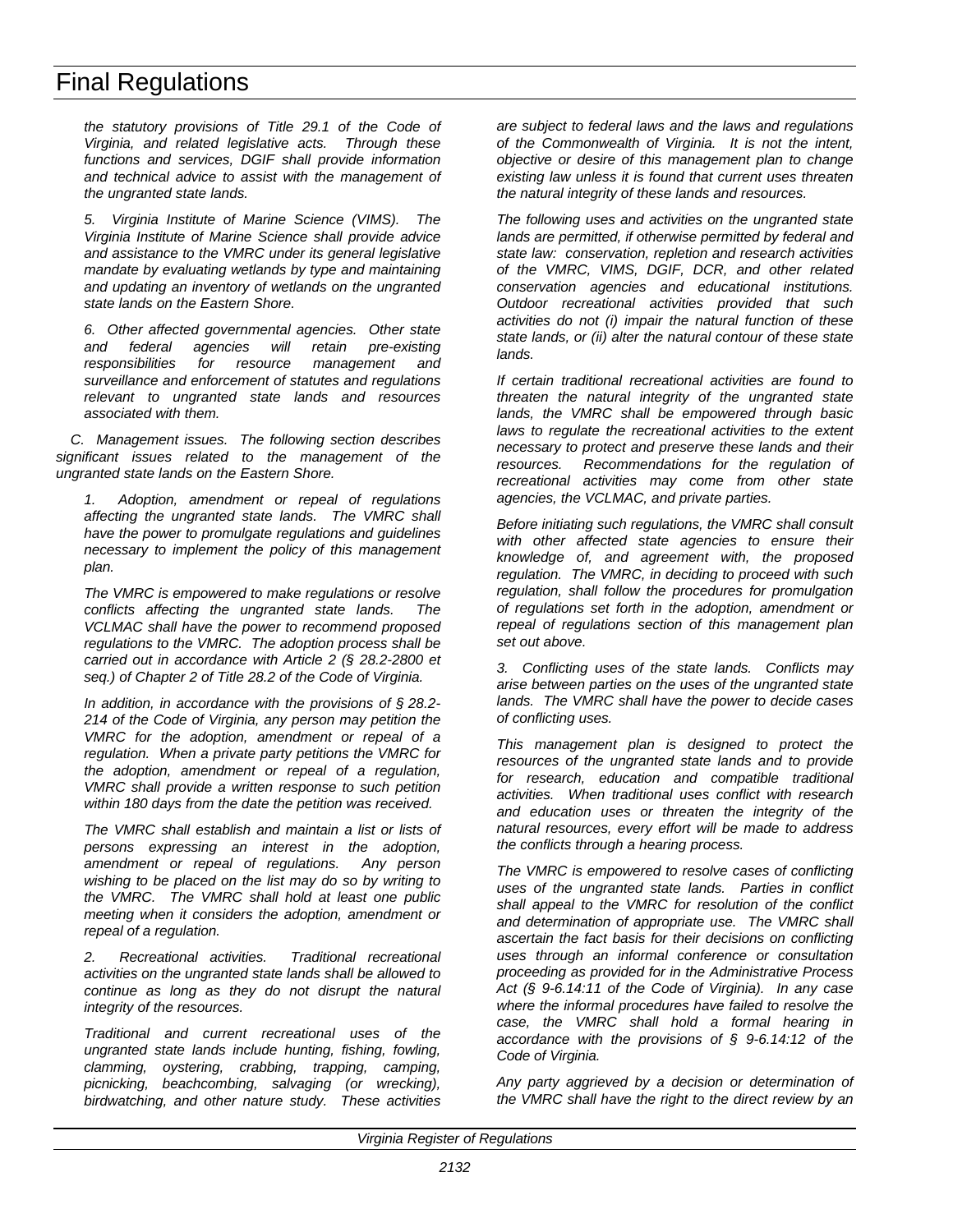*appropriate and timely court action in accordance with the provisions of the Administrative Process Act (§ 9- 6.14:1 et seq. of the Code of Virginia).*

*4. Review and amendment of the management plan. As specific issues of management are identified, this management plan may be reviewed and amended.*

*This management plan was developed to protect the resources on the ungranted state lands while allowing for traditional compatible uses that comply with federal and state laws and regulations and are in keeping with the good ecological health of the entire surrounding ecosystem. Known management issues have been addressed in this section. As other issues arise or are identified which require specific management, it will be necessary to amend the management plan.*

*Amendments to this management plan may originate with either (i) the VMRC, (ii) the VCLMAC, or (iii) any person through a petition to the VMRC or the VCLMAC to request an amendment to the plan.*

*Before approving and adopting any amendment to this management plan, the VMRC shall hold at least one public hearing on the amendment after which the lead agency may make appropriate changes or amendments to the management plan.*

*5. Seasonal restricted areas around bird colonies. Seasonal restrictions will be imposed around active colonies of nesting birds by the appropriate state agency.*

*Because of the sensitivity of bird nesting colonies, active colonies of nesting birds and 100 meters around these active colonies shall be considered sensitive from April 15 to August 31 of each year. Entrance into these areas for any reason other than approved and permitted research and monitoring activities shall be prohibited during the specified period.*

*Currently there appears to be little conflict between existing public use patterns and birds nesting on ungranted state lands. As an alternative to posting each colony every summer and then enforcing those posted restricted areas, it is anticipated that an educational approach will be instituted. Through various media and targeting primary user groups, the public will be educated regarding the sensitivity of the nesting birds and encouraged to remain at least 100 meters away from active colonies. Active bird colonies which are close to high use areas may be posted and monitored if this becomes necessary to protect nesting birds.*

*6. Emergency incidents. Emergency regulations may be imposed as necessary to protect and preserve the ungranted state lands.*

*In an emergency situation, it may be necessary for the VMRC to issue emergency regulations. For purposes of this plan, "emergency situation" means (i) a situation involving an imminent threat to public peace, health,*

*safety and welfare, or (ii) a situation involving an imminent threat to the natural resources of these lands.*

*The VMRC shall have the power to promulgate necessary emergency regulations. The emergency regulation shall be adopted in accordance with the provisions of the agency process for making emergency regulations. Emergency regulations shall remain in effect no longer than 30 days unless a public hearing is held as required in § 28.2-211 after being advertised as prescribed in § 28.2-209 of the Code of Virginia.*

*The VCLMAC shall have the power to make recommendations for emergency regulations to the VMRC. Private parties shall have the power to recommend emergency regulations to either the VCLMAC, who will forward the request to the VMRC for action, or directly to the VMRC.*

*7. Fire management. Wildfires should be monitored, and a formal fire management policy may be developed in the future.*

*Wildfire, whether ignited naturally or by arson, may occasionally affect the ungranted state lands. Prescribed fire, although not indicated for the ungranted state lands at this time, may become a necessary management tool in the future. Wildfires should be monitored and action should be taken to protect neighboring property when necessary. The VMRC may propose regulations regarding campfires if the need arises.*

*8. Education. An education program will be developed to raise awareness to the sensitive natural resources of the ungranted state lands.*

*Education initiatives focusing on watermen, anglers, recreational boaters, and tourists should be designed and instituted to raise awareness to the sensitive resources of the ungranted state lands and to encourage visitors to respect requests for protecting these resources. A major thrust of educational endeavors should be information about the sensitivity of nesting birds and persuasion of visitors to honor the recommended seasonal restricted areas.*

*The media or public education may include posters displayed at public boat landings and other community gathering places (libraries, schools, etc.), brochures or "fact sheets" distributed with salt water fishing licenses, brochures sent to tourists and tour guides, brochures distributed at the parks and refuges of the area, and public service announcements on local radio stations.*

*9. Visitation management policy. Effects of increased public use on the ungranted state lands will be monitored.*

*As public use of lands on the Eastern Shore of Virginia increases, the effects of tours and visits to or near the ungranted state lands and their sensitive biological resources should be determined. It may be possible to*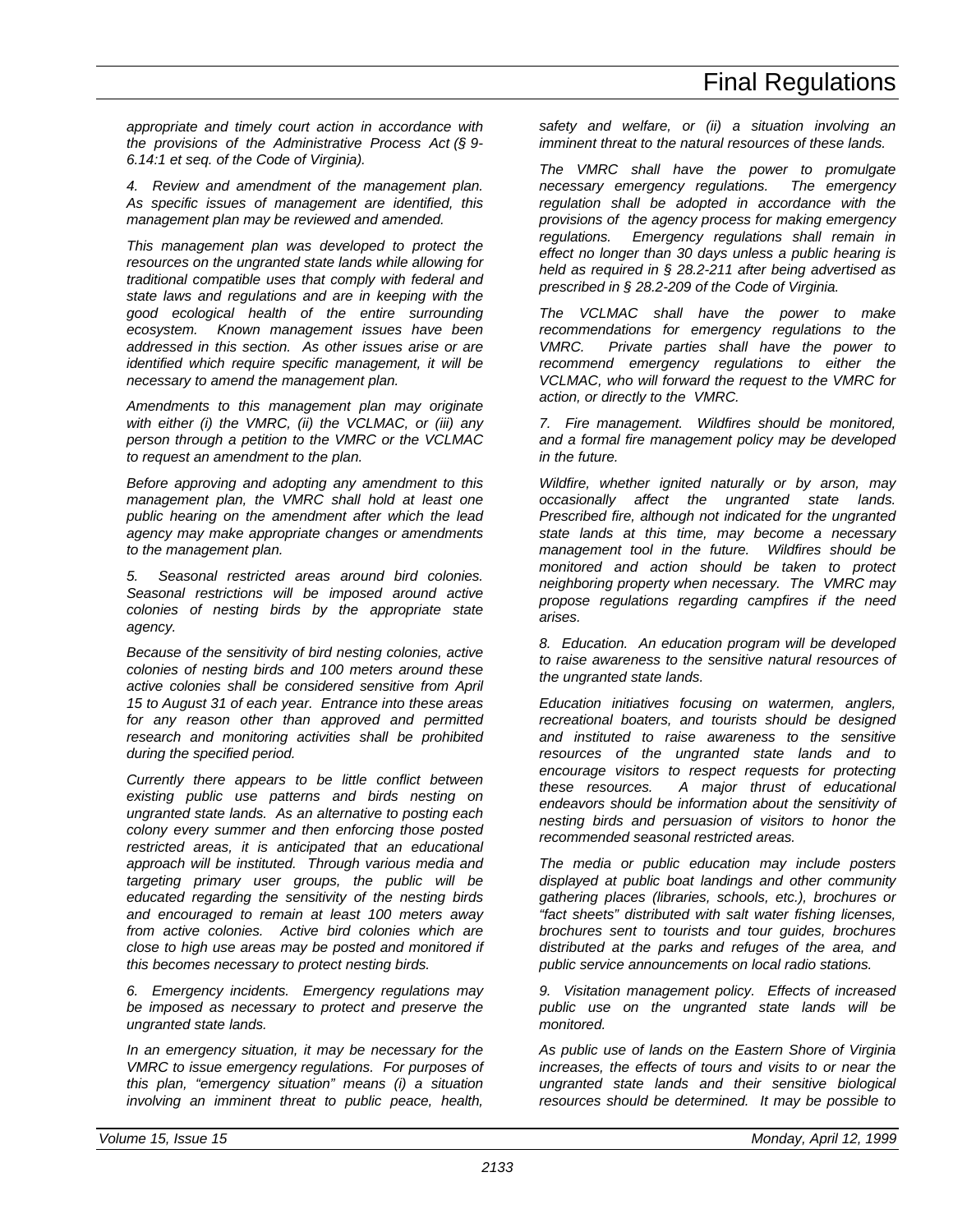*monitor and, if necessary, manage public use through mechanisms established by existing regulations.*

*10. Nonindigenous species policy. Intentional introductions of nonindigenous plants and animals on the ungranted state lands shall be opposed unless environmental and economic evaluations are conducted and reviewed in order to ensure that risks associated with the introduction are acceptably low. Unintentional introductions of nonindigenous plants and animals on the ungranted state lands shall be prevented. Prevention of unintentional introductions should rely on education and monitoring.*

*Previous intentional and unintentional introductions should be examined regarding impact to native wildlife and, if necessary, control or eradication measures should be pursued.*

*Introductions of nonindigenous species may present a threat to native wildlife and native habitats. Introductions into sensitive areas have been known to cause serious ecosystem dysfunction. On the ungranted state lands, nonindigenous wetland plants could significantly alter the wetland habitat and nonindigenous animals could directly or indirectly affect indigenous species.*

*Under this management plan, intentional introductions should be opposed, unless environmental and economic evaluations ensure that the risks associated with the introduction are low. In accordance with the policy of the Chesapeake Bay Program regarding the participation of other jurisdictions in the introduction of nonindigenous species, first-time introductions should also be evaluated by other jurisdictions within the bay region. Final decision, however, lies with the appropriate Virginia agency (VMRC or DGIF). As the threat of unintentional introductions is as great as intentional ones, efforts to prevent such introductions should be pursued through education and monitoring programs.*

*The control or eradication of a nonindigenous species may become an important issue. If a species which has been accidentally or intentionally introduced is determined to be a threat to native wildlife or habitat, methods of control or eradication should be evaluated in regard to best protecting the natural environment. Such operations (e.g., trapping, spraying, and/or burning) should be carefully carried out by the VMRC, or other designated agency, in accordance with state and federal laws and regulations.*

*11. Dredging. Dredging through or next to the ungranted state lands shall be coordinated with the U.S. Army Corps of Engineers and other dredging authorities.*

*Dredging through or next to ungranted state lands poses a threat to wetlands habitats, birds and other wildlife. The VMRC shall coordinate with the U.S. Army Corps of Engineers and other dredging authorities regarding the planning and implementation of dredging projects.*

*The VMRC shall review all proposals and permit applications for dredging and/or placing of dredged material in the immediate vicinity or adjacent to the ungranted state lands. Surveys for dredging and other projects should be conducted in a manner designed to avoid or minimize the disruption of bird nesting colonies.*

*12. Research and monitoring. A detailed research and monitoring plan for the ungranted state lands should be developed.*

*A research and monitoring plan which addresses national, state, ecosystem-wide and site-specific research and monitoring needs must be developed. This will require a determination of which national, state, ecosystem-wide, and site-specific priorities are appropriate for consideration on the ungranted state lands. To accomplish this, the VMRC, in coordination with various state agencies, shall solicit input from national and state resource management agencies, affected local governments, and individual citizens.*

*Under this management plan, the VMRC will work with state and local agencies, interest groups, and local citizens of the Eastern Shore to identify problem areas or concerns associated with the ungranted state lands, and to list and prioritize research and monitoring needs. Some research and monitoring needs have already been identified and should be pursued through appropriate federal and/or state funding. These are:*

*a. Water quality, geology, habitats and wildlife. In order to improve the management of ungranted state lands, site-specific information on water quality, geology, habitats and wildlife of the ungranted state lands should be researched to more accurately characterize the state lands on both the seaside and bayside of the Eastern Shore. A complete species list for the ungranted state lands should be prepared that includes rare, endangered, threatened or nearly extinct species encountered on these lands.*

*b. Periodic surveys of the ungranted state lands. The barrier islands and the extensive lagoon system between the barrier islands and the mainland undergo nearly constant change and modification through natural forces such as wave dynamics, storms and sea level rise. The movement and drift of the barrier islands and the changes in the lagoonal system behind the barrier islands should be closely monitored. The VMRC intends to periodically re-survey and re-map the ungranted state lands on the Eastern Shore. Updated maps will be filed with the county clerks of Accomack and Northampton Counties.*

*c. Colonial nesting bird monitoring. A large interagency effort was recently completed in which all the bird nesting colonies of eastern Northampton and Accomack Counties were surveyed in a single nesting season. Although this study has provided valuable comprehensive information on bird nesting patterns of the area, this one-year study represents only a*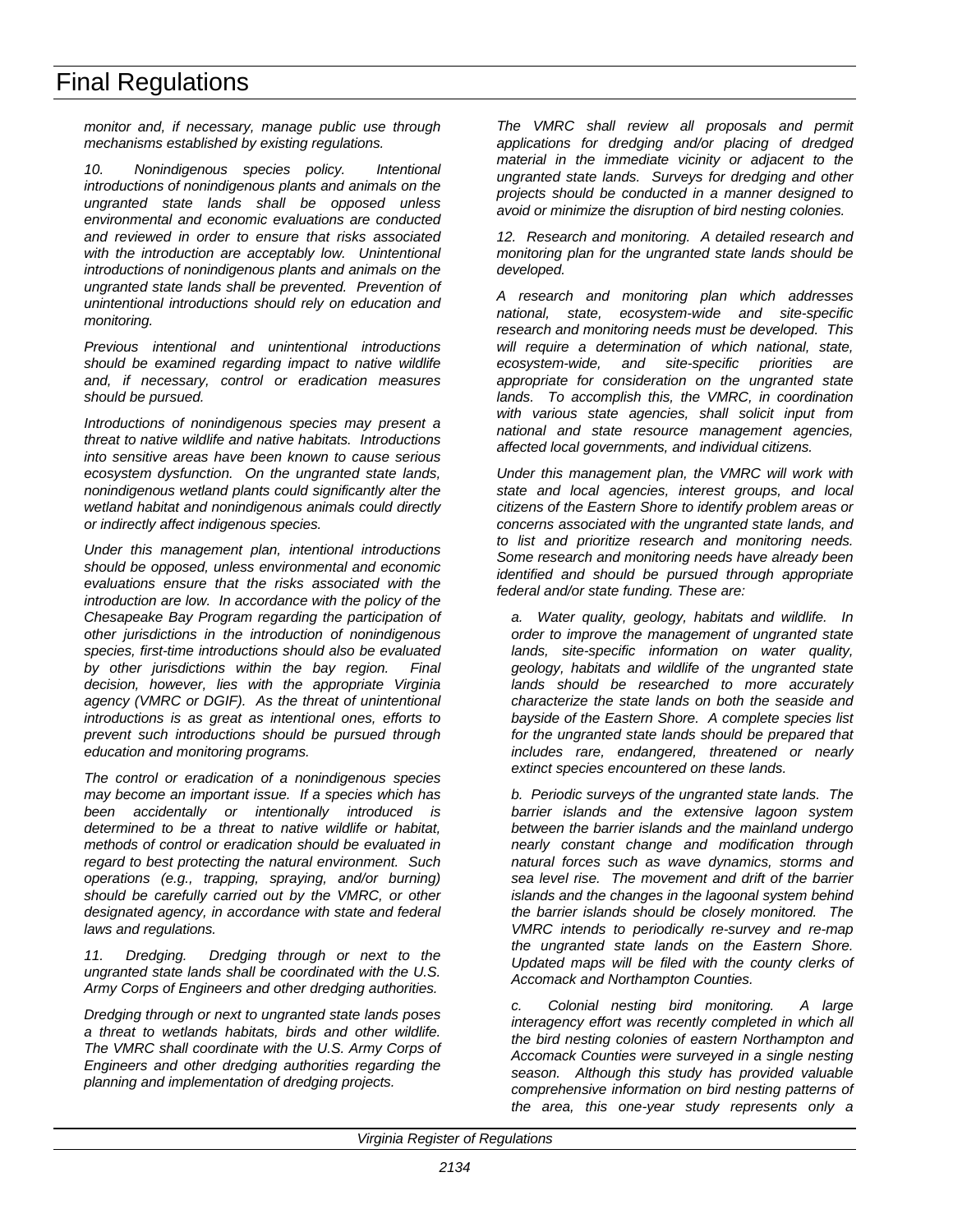<span id="page-38-0"></span>*"snapshot" of bird nesting patterns. Additional comprehensive surveys are needed to identify changes in bird nesting patterns from year to year. Continued comprehensive colonial nesting bird surveys of the seaside marsh islands, including monitoring in the ungranted state lands, is recommended.*

*d. Archaeological and cultural surveys. It has not been determined that the area of the ungranted state lands contains any material of archaeological importance. The Eastern Shore was inhabited by small Indian tribes when the English arrived in the 17th Century. The early inhabitants were primarily farmers and fishermen. Without further study, it is not known whether early inhabitants left remains or artifacts in the area of the ungranted state lands. Before conducting any ground disturbing activities, the possibility of the existence of archeological remains or artifacts should be considered. A survey of the ungranted state lands should be conducted in an effort to identify any sites of potential archeological significance.*

*e. Impacts of public use on the ungranted state lands. The impacts of man's influence and the effects of visitation should be monitored to determine the need for limitations and restrictions to protect and conserve the natural resources of the ungranted state lands.*

VA.R. Doc. No. R99-129; Filed March 12, 1999, 3:33 p.m.

w **––––––––––––––––––** w

## **TITLE 12. HEALTH**

## **STATE MENTAL HEALTH, MENTAL RETARDATION AND SUBSTANCE ABUSE SERVICES BOARD**

## **Withdrawal**

Title of Regulation: **12 VAC 35-210-10 et seq. Certification of the Qualification of Providers of Behavior Consultation Services.**

The Department of Mental Health, Mental Retardation and Substance Abuse Services has withdrawn the final regulations entitled, "12 VAC 35-210-10 et seq., Certification of the Qualification of Providers of Behavior Consultation Services." These regulations were scheduled to become effective April 15, 1999. The final regulations appeared in 15:13 VA.R. 1933-1937 March 15, 1999.

VA.R. Doc. No. R98-39; Filed April 1, 1999, 10:12 a.m.

$$
\bullet \hspace{2em} \longrightarrow \hspace{2em}
$$

## **TITLE 14. INSURANCE**

## **STATE CORPORATION COMMISSION**

REGISTRAR'S NOTICE: The State Corporation Commission is exempt from the Administrative Process Act in accordance with § 9-6.14:4.1 A 2 of the Code of Virginia, which exempts courts, any agency of the Supreme Court, and any agency which by the Constitution is expressly granted any of the powers of a court of record.

Title of Regulations: **14 VAC 5-170-10 et seq. Rules Governing Minimum Standards for Medicare Supplement Policies (amending 14 VAC 5-170-20, 14 VAC 5-170-30, 14 VAC 5-170-40, 14 VAC 5-170-50, 14 VAC 5-170-60, 14 VAC 5-170-70, 14 VAC 5-170-80, 14 VAC 5-170-90, 14 VAC 5-170-100, 14 VAC 5-170-110, 14 VAC 5-170-120, 14 VAC 5-170-130, 14 VAC 5-170-140, 14 VAC 5-170-150, 14 VAC 5-170-160, 14 VAC 5-170-170, 14 VAC 5-170-180, Appendix A, Appendix B, and Appendix C; adding 14 VAC 5-170-105).**

Statutory Authority: §§ 12.1-13 and 38.2-223 of the Code of Virginia.

Effective Date: April 26, 1999.

Summary:

*The amendments respond to the federal Balanced Budget Act of 1997 (Public Law 105-33, August 5, 1997), which establishes a new Part C in Medicare (Medicare+Choice) and creates additional standards for Medicare supplement insurance policies. Changes to Medicare supplement insurance policies include guaranteed issue without preexisting conditions for continuously covered individuals and limitation on imposition of preexisting condition exclusion during initial open enrollment period. Two new high deductible Medicare supplement policies (High Deductible Plan F and High Deductible Plan J) have also been added to the 10 standardized Medicare supplement plans. The amended regulation also includes changes and additions to the disclosure statements.*

Agency Contact: Copies of the regulation may be obtained from Ann Colley, State Corporation Commission, Bureau of Insurance, P.O. Box 1197, Richmond, VA 23218, telephone (804) 371-9813.

AT RICHMOND, March 12, 1999

COMMONWEALTH OF VIRGINIA, ex rel.

STATE CORPORATION COMMISSION

CASE NO. INS980193

Ex Parte: In the matter of adopting revised Rules Governing Minimum Standards for Medicare Supplement Policies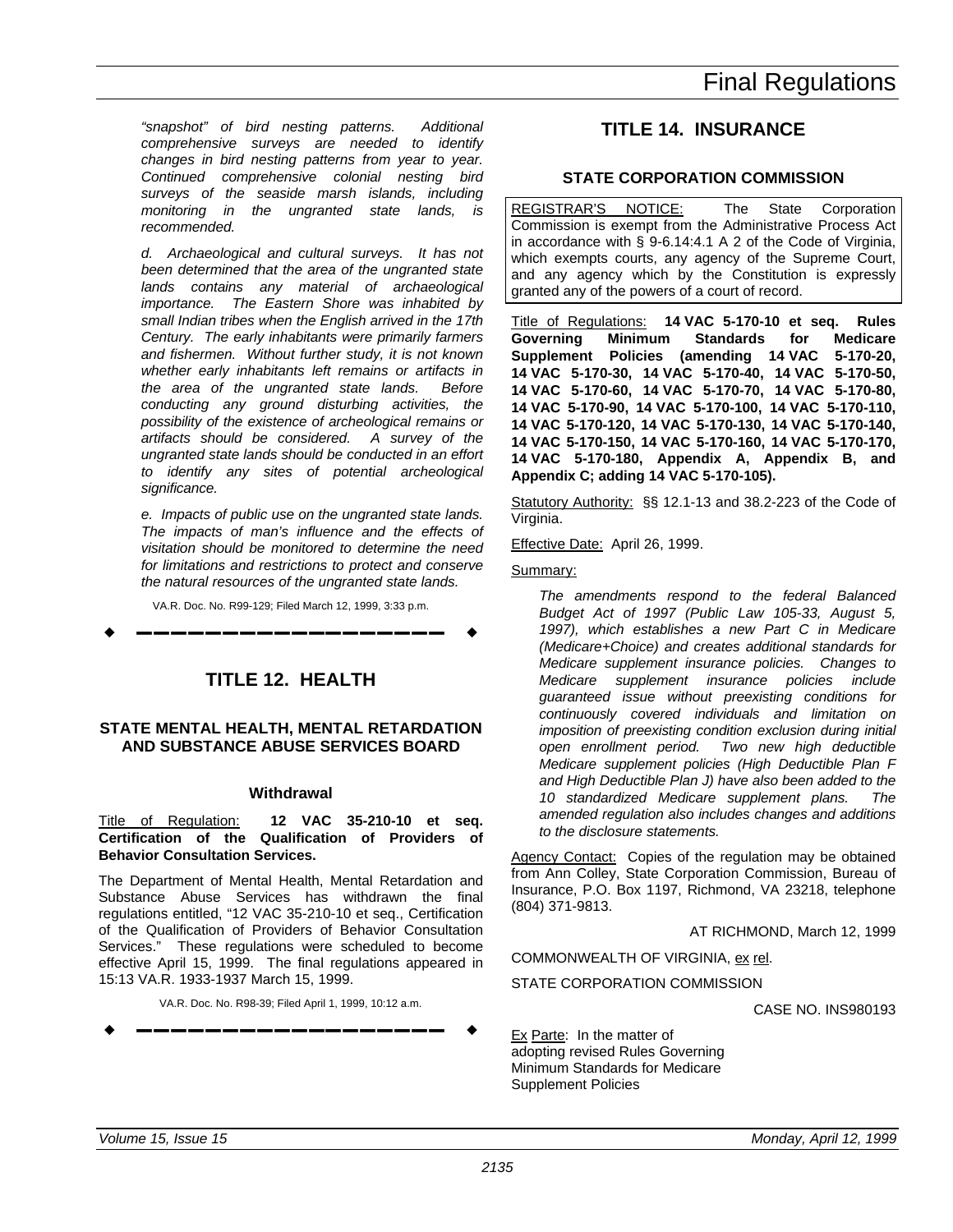#### ORDER ADOPTING REGULATION

WHEREAS, by order entered herein January 26, 1999, all interested persons were ordered to take notice that the Commission would enter an order subsequent to February 25, 1999, adopting a revised regulation proposed by the Bureau of Insurance unless on or before February 25, 1999, any person objecting to the adoption of the regulation filed a request for a hearing with the Clerk of the Commission;

WHEREAS, as of the date of this order, no request for a hearing has been filed with the Clerk of the Commission;

THEREFORE, IT IS ORDERED that the regulation entitled "Rules Governing Minimum Standards for Medicare Supplement Policies," which is attached hereto and made a part hereof, should be, and it is hereby, ADOPTED to be effective April 26, 1999.

AN ATTESTED COPY hereof shall be sent by the Clerk of the Commission to the Bureau of Insurance in care of Deputy Commissioner Gerald A. Milsky, who forthwith shall give further notice of the adoption of the regulation by mailing a copy of this order, together with a copy of the attached regulation, to all insurers, health services plans, and health maintenance organizations licensed to write medicare supplement insurance in the Commonwealth of Virginia.

In accordance with § 9-6.14:22 of the Code of Virginia, the Registrar has determined that the changes to the abovereferenced regulation adopted by the State Corporation Commission can be clearly and concisely explained and, therefore, the full text of the adopted regulation is not being published. The full text of the proposed regulation was published in 15:11 VA.R. 1580-1638 February 15, 1999, and the changes to the proposed regulation are set out below:

Page 1589, column 1, 14 VAC 5-170-90 C, line 5 after "USC § 1395ss(5)) if the" change "commission" to "State Corporation Commission"

Page 1594, column 2, 14 VAC 5-170-130 C 3, line 3 after the first occurrence of "Select policy" strike the comma

Page 1626, column 1, 14 VAC 5-170-150 D 1, line 4 after "supplement policy" insert a comma

Page 1629, column 1, Appendix A, subdivision 3, line 2 change "Current Year k Past Year's" to "Current Year + Past Year's"

Page 1629, column 1, Appendix A, subdivision 10, line 6 change "10,000 K" to "10,000 +"

Page 1629, column 2, Appendix A, subdivision 10, line 8 change "2,500 4,999" to "2,500-4,999"

Page 1629, column 2, Appendix A, subdivision 11, line 3 change "Ratio 2 k" to "Ratio 2 +"

Page 1632, column 2, Appendix C, in the block beginning "IMPORTANT NOTICE…" change "BENEFIT" to "BENEFITS"

*Virginia Register of Regulations*

VA.R. Doc. No. R99-88; Filed March 16, 1999, 12:54 p.m.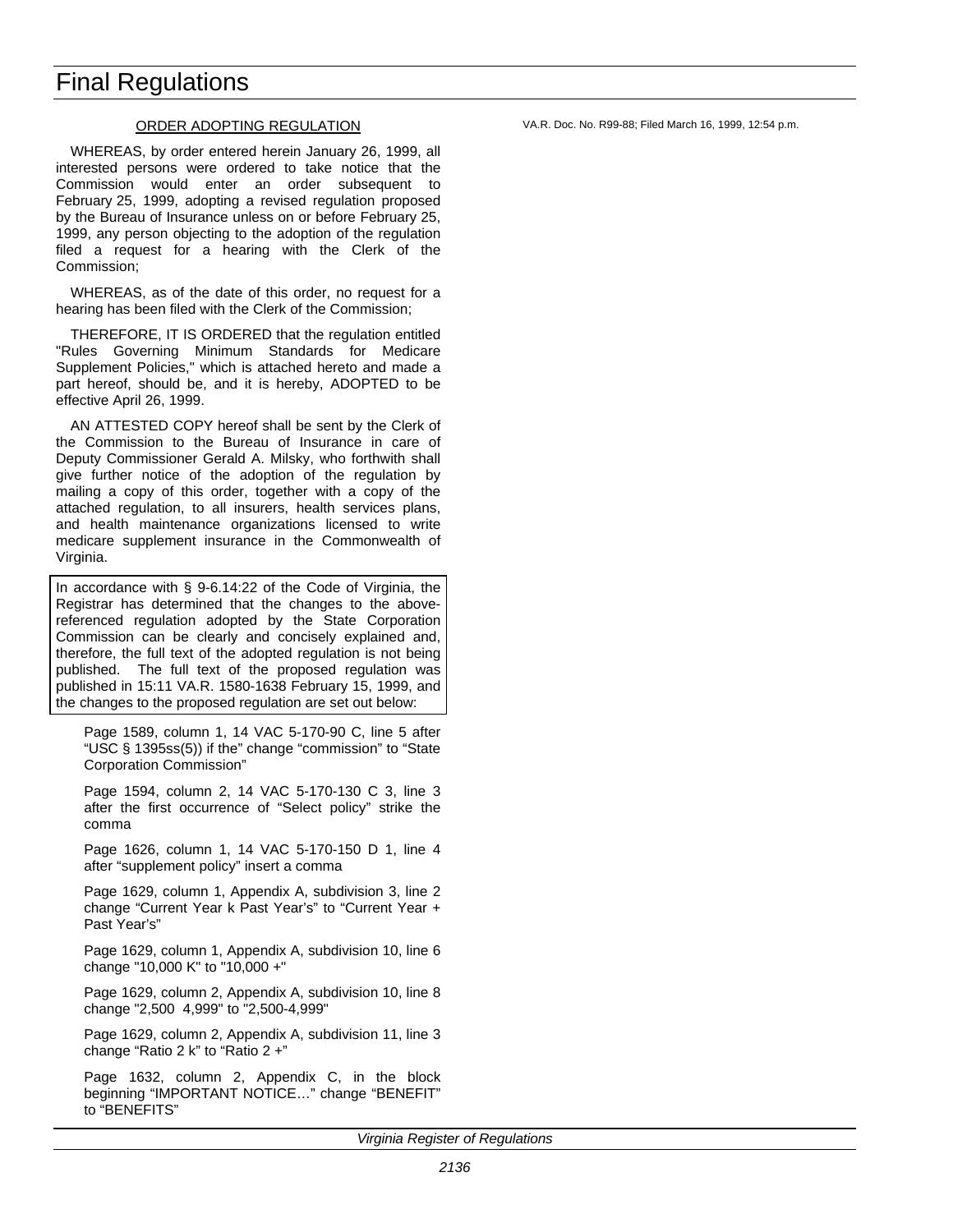## **GENERAL NOTICES/ERRATA**

## <span id="page-40-0"></span>**STATE WATER CONTROL BOARD**

## **Proposed Consent Special Order Stillwater, Inc.**

The State Water Control Board proposes to enter into a consent special order with Stillwater, Inc. to address anticipated violations of the State Water Control Law and regulations at Stillwater's Goshen facility. Stillwater is subject to a No-Discharge Certificate issued by the board authorizing the company to discharge its wastewater into a nondischarging lagoon. All No-Discharge Certificates in Virginia will expire by regulation on July 1, 1999. Stillwater has been unable to convert its certificate to a VPA permit because the cost of upgrading its lagoon is prohibitive.

Rockbridge County and the Public Service Authority are working with Stillwater to construct a regional wastewater treatment facility which will serve Stillwater, as well as other neighboring businesses and residents. The consent order will allow Stillwater to continue to operate its existing lagoon under the terms of its certificate for another three years and will require connection to the new facility as soon as construction is complete.

The board will receive written comments relating to the proposed consent special order until May 12, 1999. Comments should be addressed to Elizabeth V. Scott, Department of Environmental Quality, Post Office Box 1129, Harrisonburg, Virginia 22801, and should refer to the consent special order.

The proposed order may be examined at the Department of Environmental Quality, Valley Regional Office, 4411 Early Road, Harrisonburg, Virginia 22801. A copy of the order may be obtained in person or by mail from this office.

## **VIRGINIA CODE COMMISSION**

## **Notice to State Agencies**

**Mailing Address:** Virginia Code Commission, 910 Capitol Street, General Assembly Building, 2nd Floor, Richmond, VA 23219. You may FAX in your notice; however, we ask that you FAX two copies and do not follow up with a mailed copy. Our FAX number is: (804) 692-0625.

## **Forms for Filing Material for Publication in** *The Virginia Register of Regulations*

All agencies are required to use the appropriate forms when furnishing material for publication in *The Virginia Register of Regulations*. The forms may be obtained from: Virginia Code Commission, 910 Capitol Street, General Assembly Building, 2nd Floor, Richmond, VA 23219, telephone (804) 786-3591.

**Internet:** Forms and other *Virginia Register* resources may be printed or downloaded from the *Virginia Register* web page:

http://legis.state.va.us/codecomm/register/regindex.htm

## FORMS:

NOTICE of INTENDED REGULATORY ACTION - RR01 NOTICE of COMMENT PERIOD - RR02 PROPOSED (Transmittal Sheet) - RR03 FINAL (Transmittal Sheet) - RR04 EMERGENCY (Transmittal Sheet) - RR05 NOTICE of MEETING - RR06 AGENCY RESPONSE TO LEGISLATIVE OBJECTIONS - RR08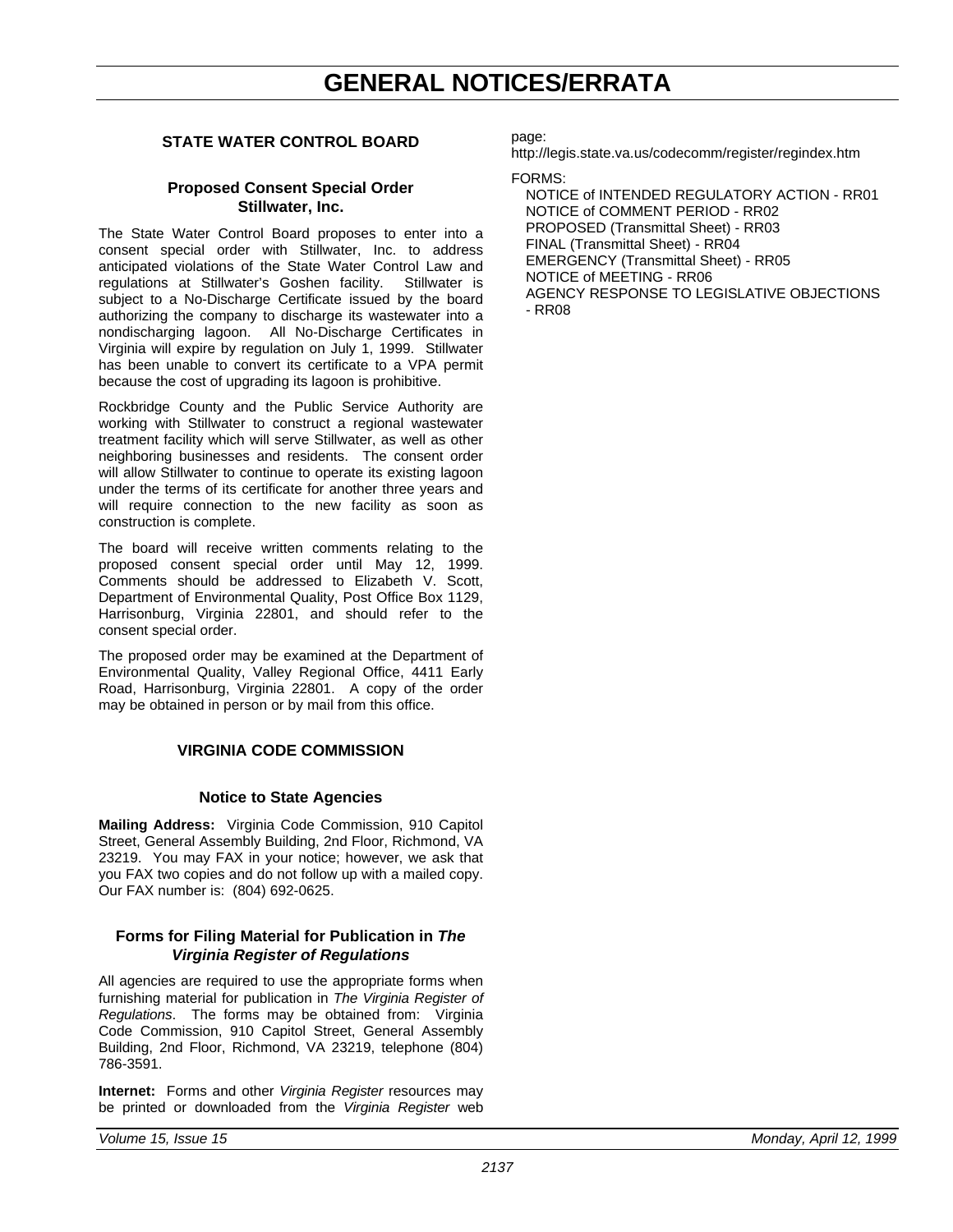## **CALENDAR OF EVENTS**

**Symbol Key**

† Indicates entries since last publication of the *Virginia Register* **Location accessible to handicapped** Teletype (TTY)/Voice Designation

#### **NOTICE**

<span id="page-41-0"></span>Only those meetings which are filed with the Registrar of Regulations by the filing deadline noted at the beginning of this publication are listed. Since some meetings are called on short notice, please be aware that this listing of meetings may be incomplete. Also, all meetings are subject to cancellation and the *Virginia Register* deadline may preclude a notice of such cancellation.

For additional information on open meetings and public hearings held by the standing committees of the legislature during the interim, please call Legislative Information at (804) 698-1500 or Senate Information and Constituent Services at (804) 698-7410 or (804) 698-7419/TTY $\mathbf{\mathfrak{B}}$ , or visit the General Assembly web site's Legislative Information System (http://leg1.state.va.us/lis.htm) and select "Meetings."

VIRGINIA CODE COMMISSION

## **EXECUTIVE**

## **BOARD FOR ACCOUNTANCY**

#### **April 26, 1999 - 10 a.m.** -- Open Meeting

Department of Professional and Occupational Regulation, 3600 West Broad Street, Conference Room 5W, Richmond, Virginia.

The board will conduct routine business. A public comment period will be held at the beginning of the meeting.

**Contact:** David E. Dick, Assistant Director, Department of Professional and Occupational Regulation, 3600 W. Broad St., Richmond, VA 23230-4917, telephone (804) 367-8505, FAX (804) 367-2475 or (804) 367-9753/TTY  $\blacksquare$ 

#### **COMMONWEALTH COUNCIL ON AGING**

**† April 29, 1999 - 10 a.m.** – Open Meeting

Department for the Aging, 1600 Forest Avenue, Suite 102, Richmond, Virginia.

A meeting to elect officers and establish bylaws, and to present an overview of the Department of Social Services and the Department of Medical Assistance Services.

**Contact:** Ann Y. McGee, Ed.D., Commissioner, Department for the Aging, 1600 Forest Ave., Suite 102, Richmond, VA 23229, telephone (804) 662-9333, FAX (804) 662-7052, tollfree 1-800-552-3402, or (804) 662-9333/TTY  $^{\circ}$ 

### **BOARD OF AGRICULTURE AND CONSUMER SERVICES**

**May 12, 1999 - 9 a.m.** -- Open Meeting Department of Agriculture and Consumer Services, Washington Building, 1100 Bank Street, 2nd Floor Board Room, Richmond, Virginia.

A regular meeting to discuss Virginia agriculture and consumer protection. The board will entertain public comment at the conclusion of all other business for a period not to exceed 30 minutes. Any person who needs any accommodation in order to participate at the meeting should contact Roy E. Seward at least five days before the meeting date so that suitable arrangements can be made.

**Contact:** Roy E. Seward, Secretary to the Board, Department of Agriculture and Consumer Services, 1100 Bank St., Room 211, P.O. Box 1163, Richmond, VA 23218, telephone (804) 786-3535 or FAX (804) 371-7679.

## **DEPARTMENT OF AGRICULTURE AND CONSUMER SERVICES**

## **Virginia Horse Industry Board**

**April 12, 1999 - 9 a.m.** -- Open Meeting Virginia Cooperative Extension, 168 Spotnap Road, Lower Level Meeting Room, Charlottesville, Virginia.

A meeting to review grant proposals submitted for the 1999-2000 fiscal year. The board will entertain public comments at the conclusion of all other business for a period not to exceed 30 minutes. Any person who needs any special accommodations in order to participate at the meeting should contact Andrea S. Heid at least five days before the meeting date so that suitable arrangements can be made.

**Contact:** Andrea S. Heid, Equine Marketing Specialist/Program Manager, Virginia Horse Industry Board, Washington Bldg., 1100 Bank St., Suite 1004, Richmond, VA 23219, telephone (804) 786-5842 or FAX (804) 371- 7786.

## **Pesticide Control Board**

**April 15, 1999 - 9 a.m.** -- Open Meeting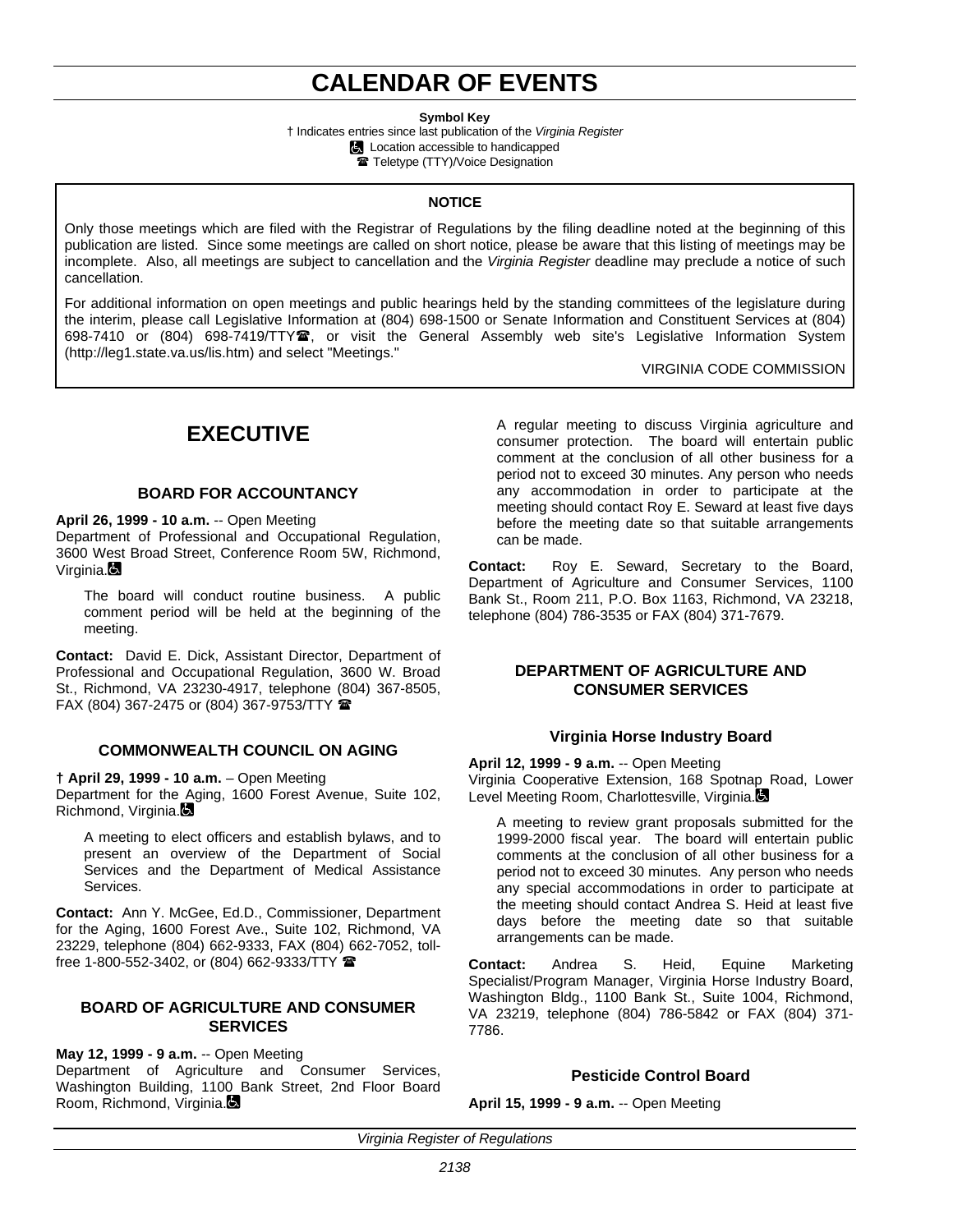Washington Building, 1100 Bank Street, Board Room, Room 204, Richmond, Virginia.

A general business meeting. Portions of the meeting may be held in closed session pursuant to § 2.1-344 of the Code of Virginia. The public will have an opportunity to comment on any matter not on the board's agenda beginning at 9 a.m. Any person who needs any accommodations in order to participate at the meeting should contact Dr. Marvin A. Lawson at least seven days before the meeting date so that suitable arrangements can be made.

**Contact:** Dr. Marvin A. Lawson, Program Manager, Office of Pesticide Services, Department of Agriculture and Consumer Services, 1100 Bank St., Room 401, P.O. Box 1163, Richmond, VA 23218, telephone (804) 371-6558 or toll-free 1-800-552-9963.

## **STATE AIR POLLUTION CONTROL BOARD**

**May 11, 1999 - 10 a.m.** -- Open Meeting

General Assembly Building, 9th and Broad Streets, House Room C, Richmond, Virginia.

A quarterly meeting.

**Contact:** Cindy M. Berndt, Regulatory Coordinator, Department of Environmental Quality, P.O. Box 10009, Richmond, VA 23240, telephone (804) 698-4378.

## **BOARD FOR ARCHITECTS, PROFESSIONAL ENGINEERS, LAND SURVEYORS, CERTIFIED INTERIOR DESIGNERS AND LANDSCAPE ARCHITECTS**

## **† April 28, 1999 - 9 a.m.** -- Open Meeting

Department of Professional and Occupational Regulation, 3600 West Broad Street, 5th Floor, Richmond, Virginia. (Interpreter for the deaf provided upon request)

A meeting of the Architect Section to conduct board business. Persons desiring to participate in the meeting and requiring special accommodations or interpreter services should contact the board at least 10 days prior to the meeting so that suitable arrangements can be made. The board fully complies with the Americans with Disabilities Act.

**Contact:** Mark N. Courtney, Assistant Director, Department of Professional and Occupational Regulation, 3600 W. Broad St., Richmond, VA 23230, telephone (804) 367-8514, FAX (804) 367-2475 or (804) 367-9753/TTY (

## **† May 5, 1999 - 9 a.m.** -- Open Meeting

Department of Professional and Occupational Regulation, 3600 West Broad Street, 5th Floor, Richmond, Virginia. (Interpreter for the deaf provided upon request)

A meeting of the Professional Engineer Section to conduct board business. Persons desiring to participate in the meeting and requiring special accommodations or interpreter services should contact the board at least 10 days prior to the meeting so that suitable arrangements can be made. The board fully complies with the Americans with Disabilities Act.

**Contact:** Mark N. Courtney, Assistant Director, Department of Professional and Occupational Regulation, 3600 W. Broad St., Richmond, VA 23230, telephone (804) 367-8514, FAX (804) 367-2475 or (804) 367-9753/TTY (

#### **† May 12, 1999 - 9 a.m.** -- Open Meeting

Department of Professional and Occupational Regulation, 3600 West Broad Street, 5th Floor, Richmond, Virginia. (Interpreter for the deaf provided upon request)

A meeting of the Land Surveyor Section to conduct board business. Persons desiring to participate in the meeting and requiring special accommodations or interpreter services should contact the board at least 10 days prior to the meeting so that suitable arrangements can be made. The board fully complies with the Americans with Disabilities Act.

**Contact:** Mark N. Courtney, Assistant Director, Department of Professional and Occupational Regulation, 3600 W. Broad St., Richmond, VA 23230, telephone (804) 367-8514, FAX (804) 367-2475 or (804) 367-9753/TTY (

## **† May 19, 1999 - 9 a.m.** -- Open Meeting

Department of Professional and Occupational Regulation, 3600 West Broad Street, 5th Floor, Richmond, Virginia. (Interpreter for the deaf provided upon request)

A meeting of the Landscape Architect Section to conduct board business. Persons desiring to participate in the meeting and requiring special accommodations or interpreter services should contact the board at least 10 days prior to the meeting so that suitable arrangements can be made. The board fully complies with the Americans with Disabilities Act.

**Contact:** Mark N. Courtney, Assistant Director, Department of Professional and Occupational Regulation, 3600 W. Broad St., Richmond, VA 23230, telephone (804) 367-8514, FAX (804) 367-2475 or (804) 367-9753/TTY (

## **† May 26, 1999 - 9 a.m.** -- Open Meeting

Department of Professional and Occupational Regulation, 3600 West Broad Street, 5th Floor, Richmond, Virginia. (Interpreter for the deaf provided upon request)

A meeting of the Certified Interior Designer Section to conduct board business. Persons desiring to participate in the meeting and requiring special accommodations or interpreter services should contact the board at least 10 days prior to the meeting so that suitable arrangements can be made. The board fully complies with the Americans with Disabilities Act.

**Contact:** Mark N. Courtney, Assistant Director, Department of Professional and Occupational Regulation, 3600 W. Broad St., Richmond, VA 23230, telephone (804) 367-8514, FAX (804) 367-2475 or (804) 367-9753/TTY (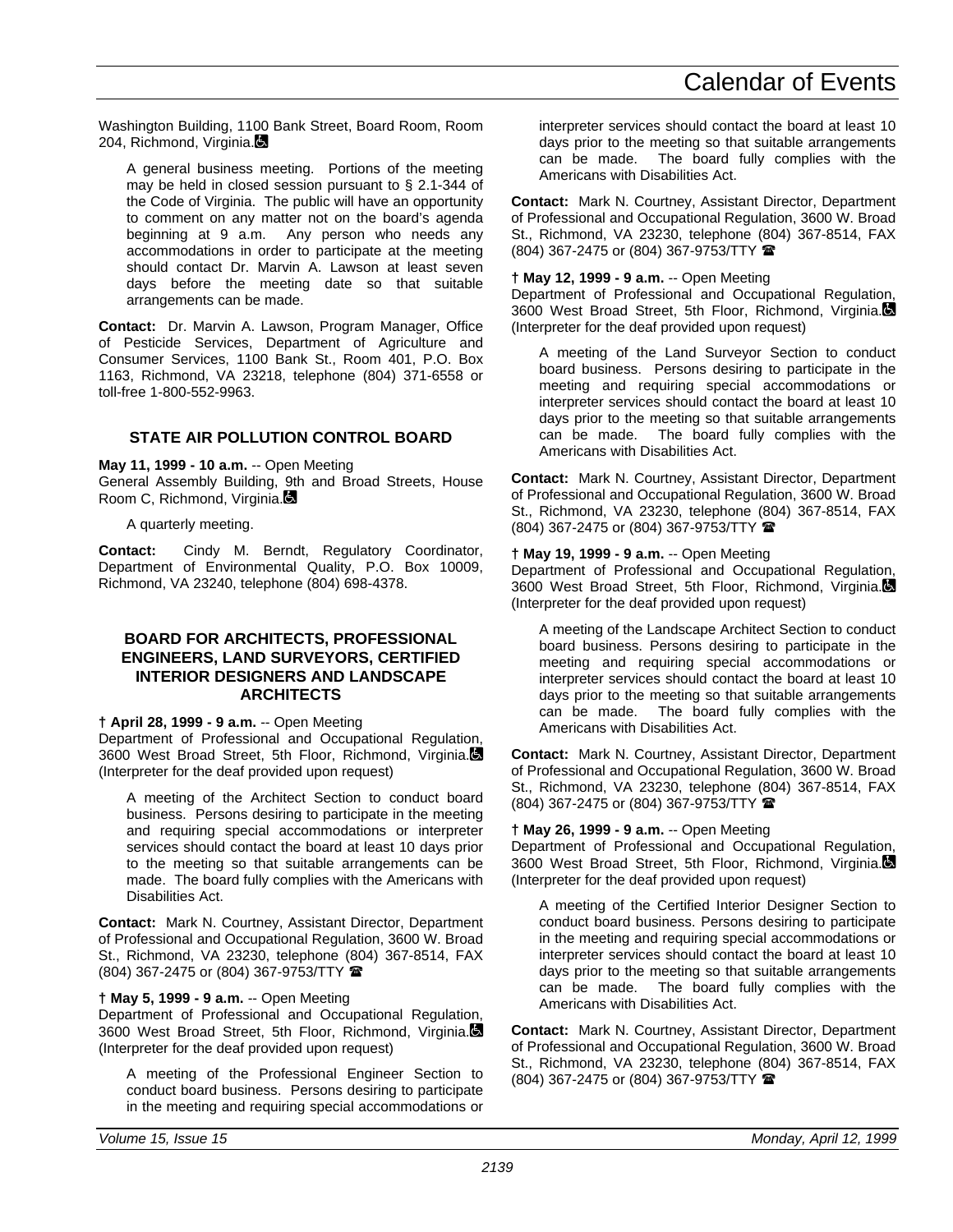## **VIRGINIA BOARD FOR ASBESTOS AND LEAD**

**May 13, 1999 - 10 a.m.** -- Open Meeting

Department of Professional and Occupational Regulation, 3600 West Broad Street, Conference Room 5W, Richmond, Virginia.

A meeting to conduct routine business. Public comment will be received at the beginning of the meeting.

**Contact:** David E. Dick, Assistant Director, Department of Professional and Occupational Regulation, 3600 W. Broad St., Richmond, VA 23230-4917, telephone (804) 367-2176, FAX (804) 367-2475 or (804) 367-9753/TTY  $\blacksquare$ 

## **AUCTIONEERS BOARD**

#### **April 13, 1999 - 10 a.m.** -- Open Meeting

Department of Professional and Occupational Regulation, 3600 West Broad Street, 5th Floor, Richmond, Virginia. (Interpreter for the deaf provided upon request)

A meeting to conduct board business. Persons desiring to participate in the meeting and requiring special accommodations or interpreter services should contact the board at least 10 days prior to the meeting so that suitable arrangements can be made. The board fully complies with the Americans with Disabilities Act.

**Contact:** Mark N. Courtney, Assistant Director, Department of Professional and Occupational Regulation, 3600 W. Broad St., Richmond, VA 23230, telephone (804) 367-8514, FAX (804) 367-2475 or (804) 367-9753/TTY (

## **VIRGINIA AVIATION BOARD**

**† April 20, 1999 - 1 p.m.** -- Open Meeting Richmond Marriott, 500 East Broad Street, Richmond, Virginia. (Interpreter for the deaf provided upon request)

A workshop for the board. No formal actions will be taken. Individuals with disabilities should contact Margaret Fuller at least 10 days prior to the meeting if assistance is needed.

**Contact:** Margaret Fuller, Department of Aviation, 5702 Gulfstream Road, Richmond International Airport, VA 23250- 2422, telephone (804) 236-3632 or (804) 236-3624/TTY <sup>2</sup>

#### **† April 21, 1999 - 9 a.m.** -- Open Meeting

Richmond Marriott, 500 East Broad Street, Richmond, Virginia. (Interpreter for the deaf provided upon request)

A regular bimonthly meeting of the board. Applications for state funding will be presented to the board and other matters of the Virginia aviation community will be discussed. Individuals with disabilities should contact Margaret Fuller at least 10 days prior to the meeting if assistance is needed.

**Contact:** Margaret Fuller, Department of Aviation, 5702 Gulfstream Road, Richmond International Airport, VA 23250- 2422, telephone (804) 236-3632 or (804) 236-3624/TTY <sup>金</sup>

## **BOARD FOR BARBERS**

**April 12, 1999 - 10 a.m.** -- Open Meeting Department of Professional and Occupational Regulation, 3600 West Broad Street, 4th Floor, Richmond, Virginia. (Interpreter for the deaf provided upon request)

A meeting to discuss regulatory review and other matters requiring board action, including disciplinary cases. All meetings are subject to cancellation and the meeting time is subject to change. Contact the board at least three days prior to the meeting for possible changes. A public comment period will be held at the beginning of the meeting. Persons desiring to participate in the meeting and requiring special accommodations or interpreter services should contact the department at least 10 days prior to the meeting so that suitable arrangements can be made. The department fully complies with the Americans with Disabilities Act.

**Contact:** Nancy Taylor Feldman, Assistant Director, Department of Professional and Occupational Regulation, 3600 W. Broad St., 4th Floor, Richmond, VA 23230-4917, telephone (804) 367-8590, FAX (804) 367-2474 or (804) 367-9753/TTY <sup>1</sup>

## **BOARD FOR BRANCH PILOTS**

**† May 3, 1999 - 9:30 a.m.** -- Open Meeting Virginia Port Authority, 600 World Trade Center, Norfolk, Virginia. (Interpreter for the deaf provided upon request)

The board will conduct examinations.

**Contact:** Mark N. Courtney, Assistant Director, Department of Professional and Occupational Regulation, 3600 W. Broad St., 5th Floor, Richmond, VA 23230-4917, telephone (804) 367-8514, FAX (804) 367-2475 or (804) 367-9753/TTY (

#### **† May 4, 1999 - 9:30 a.m.** -- Open Meeting

Virginia Port Authority, 600 World Trade Center, Norfolk, Virginia. (Interpreter for the deaf provided upon request)

A meeting to conduct board business. Persons desiring to participate in the meeting and requiring special accommodations or interpreter services should contact the board at least 10 days prior to the meeting so that suitable arrangements can be made. The board fully complies with the Americans with Disabilities Act.

**Contact:** Mark N. Courtney, Assistant Director, Department of Professional and Occupational Regulation, 3600 W. Broad St., 5th Floor, Richmond, VA 23230-4917, telephone (804) 367-8514, FAX (804) 367-2475 or (804) 367-9753/TTY (

## **STATE BUILDING CODE TECHNICAL REVIEW BOARD**

## **April 16, 1999 - 10 a.m.** -- Open Meeting

The Jackson Center, 501 North 2nd Street, 1st Floor Conference Room, Richmond, Virginia. (Interpreter for the deaf provided upon request)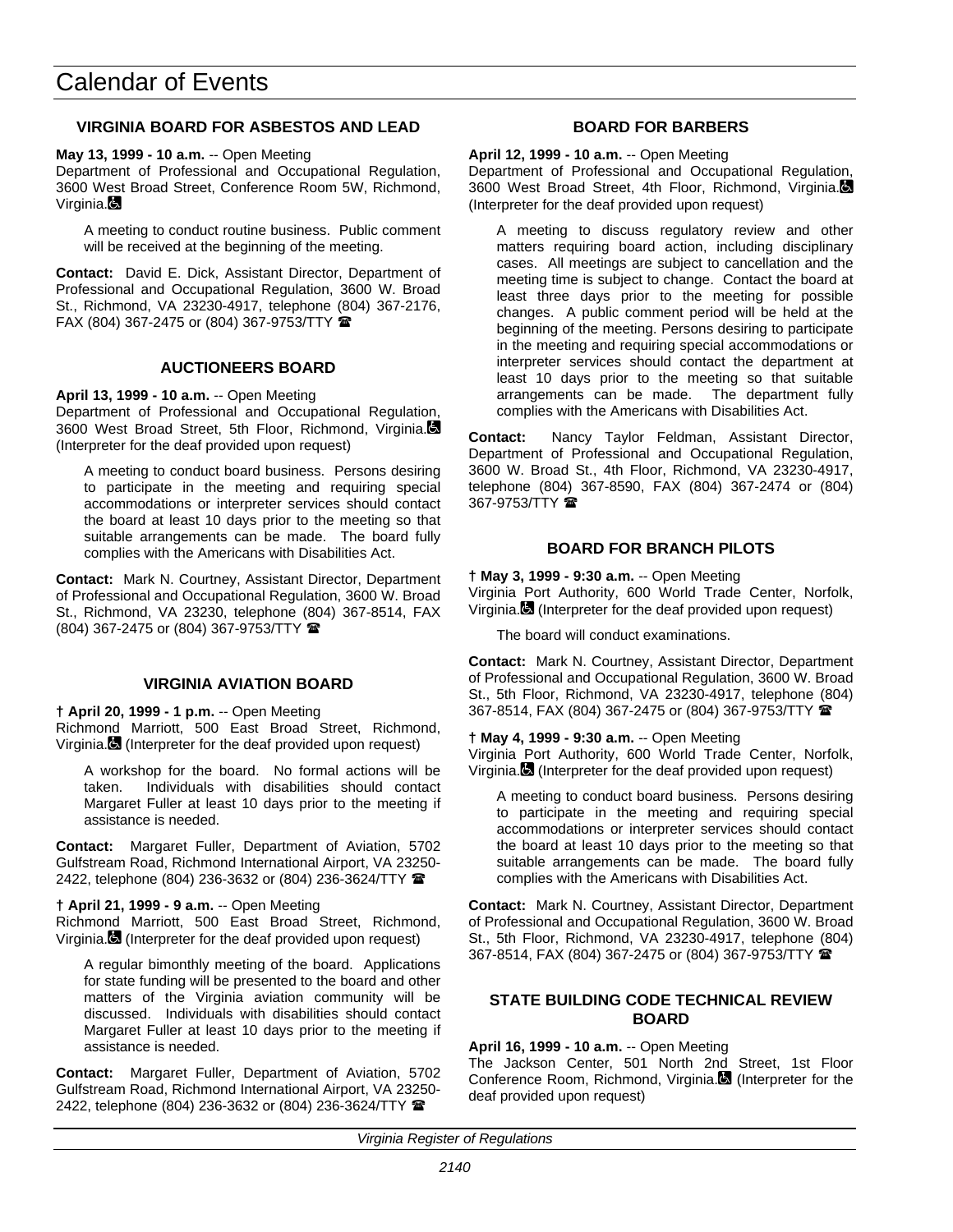A meeting of the board to hear administrative appeals concerning building and fire codes and other regulations of the department. The board issues interpretations and formalizes recommendations to the Board of Housing and Community Development concerning future changes to the regulations.

Contact: Vernon W. Hodge, Building Code Supervisor, State Building Code Office, Department of Housing and Community Development, 501 N. 2nd St., Richmond, VA 23219-1321, telephone (804) 371-7170 or (804) 371- 7089/TTY **雷** 

## **CHESAPEAKE BAY LOCAL ASSISTANCE BOARD**

## **April 12, 1999 - 10 a.m.** -- Open Meeting

Theater Row Building, 730 East Broad Street, Conference Room 3, Richmond, Virginia.<sup>8</sup> (Interpreter for the deaf provided upon request)

A general business meeting to review local Chesapeake Bay Preservation Area programs and the FY 2000 Local Government Grant Awards and to hear the status of proposed regulatory amendments.

**Contact:** Carolyn J. Elliott, Executive Secretary, Chesapeake Bay Local Assistance Department, 805 E. Broad St., Suite 701, Richmond, VA 23219, telephone (804) 371-7505, FAX (804) 225-3447 or toll-free (800) 243- 7229/TTY  $\circledR$ 

## **STATE BOARD FOR COMMUNITY COLLEGES**

**† May 12, 1999 - 2:30 p.m.** -- Open Meeting

Virginia Western Community College, 3095 Colonial Avenue, S.W., Roanoke, Virginia. (Interpreter for the deaf provided upon request)

Meetings of the Academic and Student Affairs Committee, the Budget and Finance Committee, and the Audit Committee.

**Contact:** Dr. Joy S. Graham, Assistant Chancellor for Public Affairs, Virginia Community College System, James Monroe Bldg., 101 N. 14th St., 15th Floor, Richmond, VA 23219, telephone (804) 225-2126, FAX (804) 371-0085, or (804) 371-8504/TTY (

## **† May 12, 1999 - 3:30 p.m.** -- Open Meeting

Virginia Western Community College, 3095 Colonial Avenue, S.W., Roanoke, Virginia. (Interpreter for the deaf provided upon request)

Meetings of the Facilities Committee and the Personnel Committee.

**Contact:** Dr. Joy S. Graham, Assistant Chancellor for Public Affairs, Virginia Community College System, James Monroe Bldg., 101 N. 14th St., 15th Floor, Richmond, VA 23219, telephone (804) 225-2126, FAX (804) 371-0085, or (804) 371-8504/TTY (

## **† May 13, 1999 - 9 a.m.** -- Open Meeting

Virginia Western Community College, 3095 Colonial Avenue, S.W., Roanoke, Virginia. (Interpreter for the deaf provided upon request)

A regular meeting of the board.

**Contact:** Dr. Joy S. Graham, Assistant Chancellor for Public Affairs, Virginia Community College System, James Monroe Bldg., 101 N. 14th St., 15th Floor, Richmond, VA 23219, telephone (804) 225-2126, FAX (804) 371-0085, or (804) 371-8504/TTY (

## **COMPENSATION BOARD**

**April 15, 1999 - 10 a.m.** -- Open Meeting General Assembly Building, 9th and Broad Streets, Senate Room A, Richmond, Virginia.

**April 16, 1999 - 10 a.m.** -- Open Meeting

Salem City Council Chambers, 114 North Broad Street, Salem, Virginia.

FY 2000 budget hearings.

**Contact:** Cindy Waddell, Administrative Assistant, Compensation Board, 202 N. 9th St., P.O. Box 710, Richmond, VA 23219, telephone (804) 786-0786, FAX (804) 371-0235 or (804) 786-0786/TTY (

#### **April 22, 1999 - 11 a.m.** -- Open Meeting

Ninth Street Office Building, 202 North 9th Street, 10th Floor, Richmond, Virginia. (Interpreter for the deaf provided upon request)

A monthly board meeting.

**Contact:** Cindy Waddell, Administrative Assistant, Compensation Board, 202 N. 9th St., P.O. Box 710, Richmond, VA 23219, telephone (804) 786-0786, FAX (804) 371-0235 or (804) 786-0786/TTY  $\blacksquare$ 

## **COMPREHENSIVE SERVICES FOR AT-RISK YOUTH AND THEIR FAMILIES**

## **State Executive Council**

**April 30, 1999 - 9 a.m.** -- Open Meeting **May 21, 1999 - 9 a.m.** -- Open Meeting **June 25, 1999 - 9 a.m.** -- Open Meeting Theater Row Building, 730 East Broad Street, Lower Level, Training Room, Richmond, Virginia.

A regular meeting. The council provides for interagency programmatic and fiscal policies, oversees the administration of funds appropriated under the Comprehensive Services Act, and advises the Governor.

**Contact:** Alan G. Saunders, Director, State Executive Council, 1604 Santa Rosa Road, Suite 137, Richmond, VA 23229, telephone (804) 662-9815 or FAX (804) 662-9831.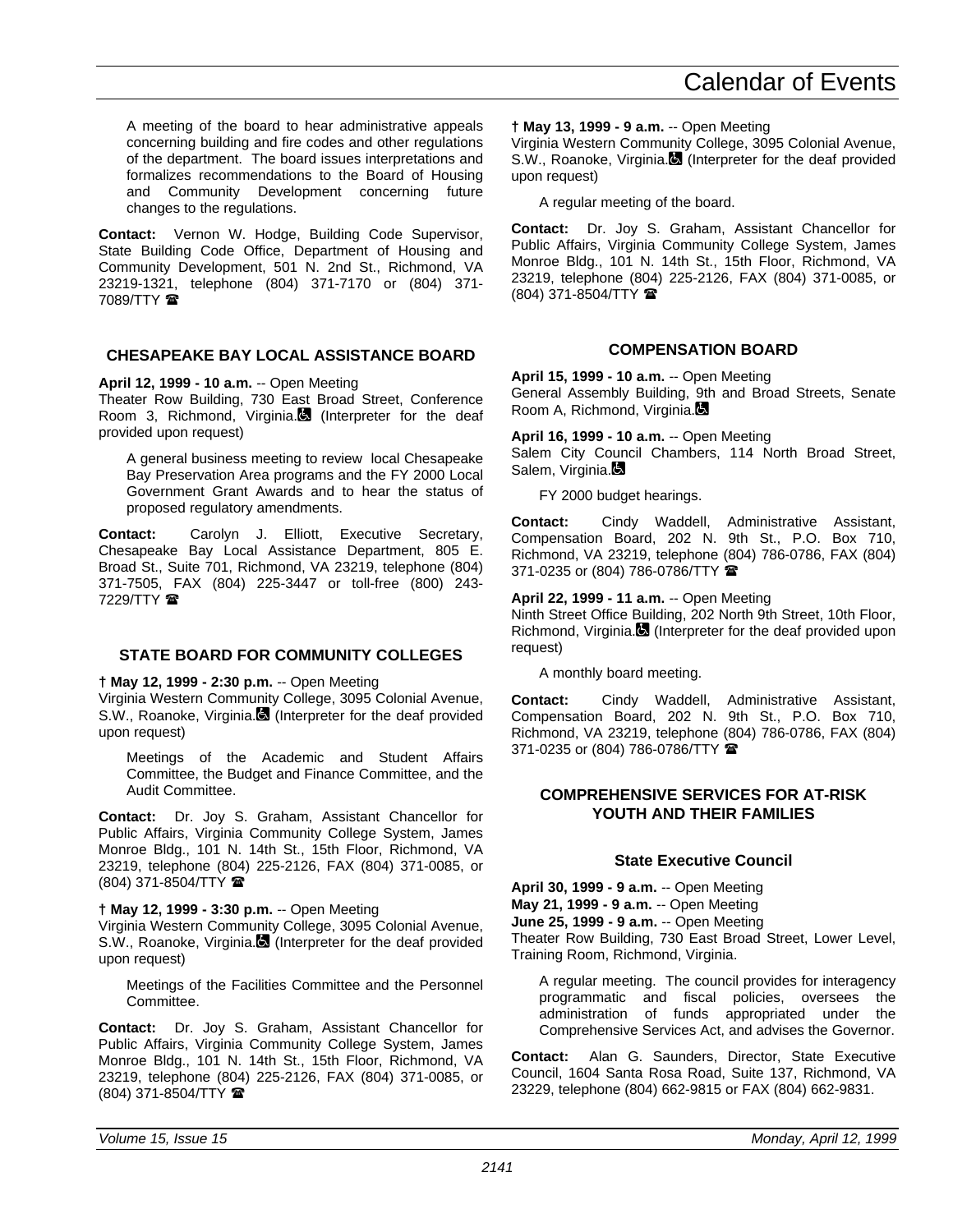## **BOARD OF CONSERVATION AND RECREATION**

**April 26, 1999 - 1 p.m.** -- Open Meeting First Landing/Seashore State Park, 2500 Shore Drive, Visitor's Center, Virginia Beach, Virginia. (Interpreter for the deaf provided upon request)

A regular business meeting.

**Contact:** Leon E. App, Acting Deputy Director, Department of Conservation and Recreation, 203 Governor St., Suite 302, Richmond, VA 23219, telephone (804) 786-6124, FAX (804) 786-6141 or (804) 786-2121/TTY (

## **DEPARTMENT OF CONSERVATION AND RECREATION**

#### **Chippokes Plantation Farm Foundation**

**† April 21, 1999 - 9:30 a.m.** -- Open Meeting **† June 28, 1999 - 9:30 a.m.** – Open Meeting Chippokes Plantation State Park, Mansion, 695 Chippokes Park Road, Conference Room, Surry, Virginia.

A general business meeting.

**Contact:** Katherine R. Wright, Executive Secretary, Department of Conservation and Recreation, 203 Governor St., Suite 326, Richmond, VA 23219, telephone (804) 786- 7950 or FAX (804) 371-8500.

#### **Rappahannock Scenic River Advisory Board**

**† April 21, 1999 - 7 p.m.** -- Open Meeting Culpeper Office Building, 302 North Main Street, Culpeper, Virginia. (Interpreter for the deaf provided upon request)

A meeting to discuss river issues. Public comments will be taken following regular business.

**Contact:** Richard G. Gibbons, Environmental Program Planner, Department of Conservation and Recreation, Division of Planning and Recreation Resources, 203 Governor St., Suite 326, Richmond, VA 23219, telephone (804) 786-4132, FAX (804) 371-7899 or (804) 786-2121/TTY  $\mathbf{r}$ 

## **BOARD OF CORRECTIONS**

**April 13, 1999 - 9:30 a.m.** -- Open Meeting

Board of Corrections, 6900 Atmore Drive, Board Room, Richmond, Virginia.

A meeting of the Correctional Services Committee to discuss correctional services matters which may be presented to the full board.

**Contact:** Barbara Fellows, Administrative Assistant to the Board, Department of Corrections, 6900 Atmore Dr.,

Richmond, VA 23225, telephone (804) 674-3235 or FAX (804) 674-3130.

**April 14, 1999 - 8:30 a.m.** -- Open Meeting Board of Corrections, 6900 Atmore Drive, Board Room, Richmond, Virginia.

A meeting of the Administration Committee to discuss administration matters which may be presented to the full board.

**Contact:** Barbara Fellows, Administrative Assistant to the Board, Department of Corrections, 6900 Atmore Dr., Richmond, VA 23225, telephone (804) 674-3235 or FAX (804) 674-3130.

**April 14, 1999 - 10 a.m.** -- Open Meeting

Board of Corrections, 6900 Atmore Drive, Board Room, Richmond, Virginia.

A meeting of the full board. Public comment will be received.

**Contact:** Barbara Fellows, Administrative Assistant to the Board, Department of Corrections, 6900 Atmore Dr., Richmond, VA 23225, telephone (804) 674-3235 or FAX (804) 674-3130.

## **BOARD FOR COSMETOLOGY**

**April 19, 1999 - 10 a.m.** -- Open Meeting

Department of Professional and Occupational Regulation, 3600 West Broad Street, 4th Floor, Richmond, Virginia. (Interpreter for the deaf provided upon request)

A meeting to discuss regulatory review, comments from informational proceedings, and other matters requiring board action, including disciplinary cases. A public comment period will be held at the beginning of the meeting. Please call the board for possible changes. Persons desiring to participate in the meeting and requiring special accommodations or interpreter services should contact the department at least 10 days prior to the meeting so that suitable arrangements can be made. The department fully complies with the Americans with Disabilities Act.

**Contact:** Nancy Taylor Feldman, Assistant Director, Department of Professional and Occupational Regulation, 3600 W. Broad St., Richmond, VA 23230-4917, telephone (804) 367-8590, FAX (804) 367-2474 or (804) 367-9753/TTY  $\mathbf{r}$ 

#### **BOARD OF DENTISTRY**

**† April 16, 1999 - 1:30 p.m.** -- Open Meeting Department of Motor Vehicles, 6306 Grovedale Drive, Franconia Customer Service Center, Alexandria, Virginia.

A Special Conference Committee will meet to hear disciplinary cases. This is a public meeting; however, no public comment will be taken.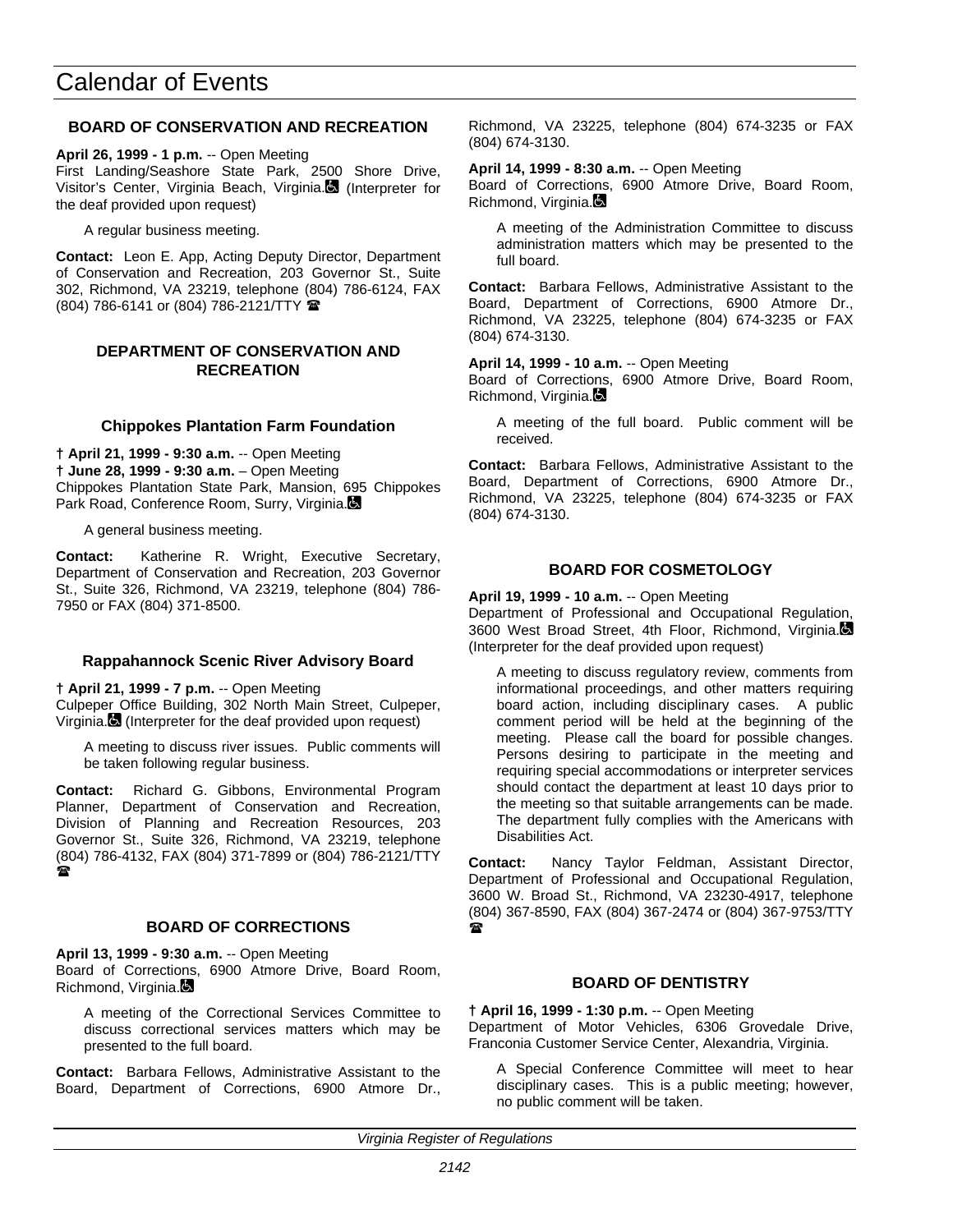**Contact:** Marcia J. Miller, Executive Director, Board of Dentistry, 6606 W. Broad St., 4th Floor, Richmond, VA 23230-1717, telephone (804) 662-9906 or (804) 662-  $7197/TTY$ 

#### **† April 29, 1999 - 9 a.m.** -- Open Meeting

Department of Health Professions, 6606 West Broad Street, 5th Floor, Richmond, Virginia. (Interpreter for the deaf provided upon request)

A panel of the board will conduct formal administrative hearings in the matter of disciplinary cases. This is a public meeting; however, no public comment will be taken.

**Contact:** Marcia J. Miller, Executive Director, Board of Dentistry, 6606 W. Broad St., 4th Floor, Richmond, VA 23230-1717, telephone (804) 662-9906 or (804) 662- 7197/TTY **雷** 

#### **† April 30, 1999 - 9 a.m.** -- Open Meeting

Department of Health Professions, 6606 West Broad Street, 5th Floor, Richmond, Virginia. (Interpreter for the deaf provided upon request)

A meeting of the Legislative/Regulatory Committee to address (i) finalizing emergency regulations regarding applications and renewal fees for restricted volunteer licenses for dentists and dental hygienists, (ii) petition for rulemaking regarding dental hygiene services in nursing homes, (iii) § 54.1-2718 of the Code of Virginia providing advertising, and (iv) the use of Class II lasers. Public comment will be taken at the beginning of the meeting.

**Contact:** Marcia J. Miller, Executive Director, Board of Dentistry, 6606 W. Broad St., 4th Floor, Richmond, VA 23230-1717, telephone (804) 662-9906 or (804) 662- 7197/TTY **雷** 

#### **† April 30, 1999 - 10 a.m.** -- Open Meeting

Department of Health Professions, 6606 West Broad Street, 5th Floor, Richmond, Virginia. (Interpreter for the deaf provided upon request)

A meeting to receive committee reports and review consent orders, minutes and general requests made to the board. Public comment will be taken at the beginning of the meeting.

**Contact:** Marcia J. Miller, Executive Director, Board of Dentistry, 6606 W. Broad St., 4th Floor, Richmond, VA 23230-1717, telephone (804) 662-9906 or (804) 662- 7197/TTY  $\mathbf{\mathcal{D}}$ 

#### **VIRGINIA ECONOMIC DEVELOPMENT PARTNERSHIP**

#### **April 12, 1999 - 9 a.m.** – Open Meeting

Library of Virginia, 800 East Broad Street, Meeting Room A, Richmond, Virginia.

A meeting of the Search Committee to discuss the Executive Director's position.

**Contact:** Jean Powers, Executive Secretary to the Secretary of Commerce and Trade, Virginia Economic Development Partnership, 202 N. 9th St., Suite 723, Richmond, VA 23219, telephone (804) 786-7831 or FAX (804) 371-0250.

#### **† April 27, 1999 - 10 a.m.** – Open Meeting

Virginia Economic Development Partnership, 901 East Byrd Street, West Tower, 19th Floor, Board Room, Richmond, Virginia.

A meeting of the Board of Directors to discuss issues relating to economic development in Virginia.

**Contact:** Pandy Brazeau, Administrative Assistant, Virginia Economic Development Partnership, 901 E. Byrd St., P.O. Box 798, Richmond, VA 23218, telephone (804) 371-8106 or FAX (804) 371-8112.

## **STATE EMERGENCY MEDICAL SERVICES ADVISORY BOARD**

**May 7, 1999 - 1 p.m.** -- Open Meeting

Embassy Suites Hotel, 2925 Emerywood Parkway, Richmond, Virginia.

A quarterly meeting.

**Contact:** Irene Hamilton, Executive Secretary Senior, Office of Emergency Medical Services, Department of Health, 1583 E. Parham Rd., Richmond, VA 23230, telephone (804) 371- 3500, FAX (804) 371-3543 or toll-free 1-800-523-6019.

## **DEPARTMENT OF ENVIRONMENTAL QUALITY**

#### **April 12, 1999 - 7 p.m.** -- Public Hearing

John Tyler Community College, Chester Campus, 13101 Jefferson Davis Highway, Bird Hall, Room B-124, Chester, Virginia.

A public hearing to receive comments on a draft permit for the Shoosmith Brothers Sanitary Landfill located on Lewis Road, approximately three miles northwest of the Town of Chester and State Route 10 in Chesterfield County.

**Contact:** Paul Farrell, Department of Environmental Quality, Office of Waste Permitting, P.O. Box 10009, Richmond, VA 23240, telephone (804) 698-4214.

#### **April 13, 1999 - 7 p.m.** -- Public Hearing

Pulaski County Courthouse, 45 3rd Street, N.W., Circuit Courtroom, Pulaski, Virginia.

A public hearing to receive comments on an air permit application from Volvo Trucks North America, Inc., to increase the production and painting of trucks to approximately 250 per day with an increase in air emission rates.

**Contact:** Steven Dietrich, Department of Environmental Quality, West Central Regional Office, 3019 Peters Creek Rd., Roanoke, VA 24019, telephone (540) 562-6762.

#### **† April 16, 1999 - 7 p.m.** – Public Hearing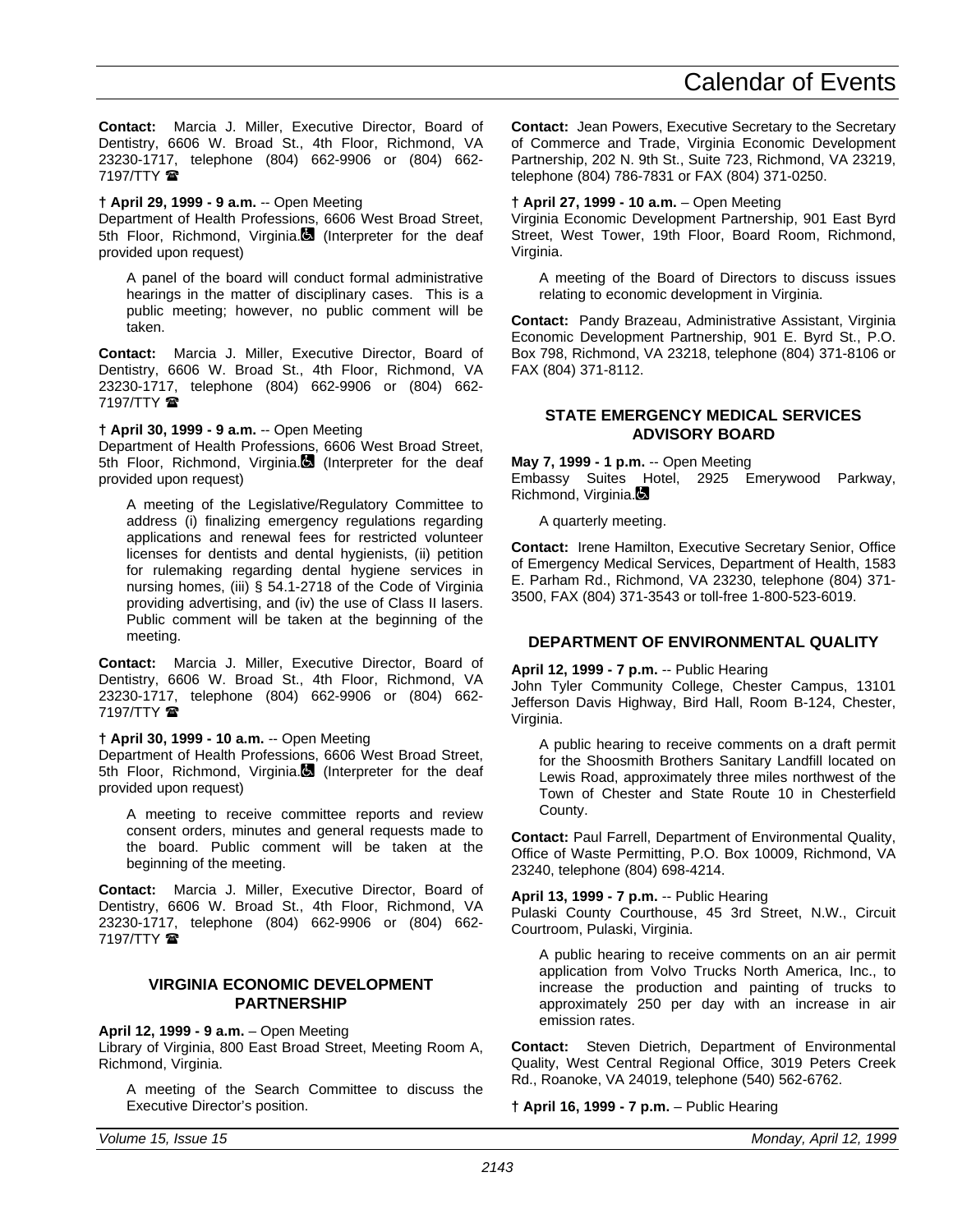First Union Bank, Main and Bridge Streets, Public Meeting Room, Bedford, Virginia.

A public hearing to receive comments on an application from Sam Moore Furniture Industries, Inc., to modify and operate a wooden chair manufacturing facility in Bedford. The modification will increase the potential volatile organic compound emissions from the finishing operation.

**Contact:** Allen Armistead, Department of Environmental Quality, Lynchburg Satellite Office, 7705 Timberlake Rd., Lynchburg, VA 24502, telephone (9804) 582-5120.

## **Virginia Ground Water Protection Steering Committee**

**† May 18, 1999 - 9 a.m.** -- Open Meeting

Department of Environmental Quality, 629 East Main Street, Richmond, Virginia.

A meeting to discuss ground water protection issues. Meeting minutes and agenda may be obtained from Mary Ann Massie.

**Contact:** Mary Ann Massie, Environmental Program Planner, Department of Environmental Quality, P. O. Box 10009, Richmond, VA 23240-0009, telephone (804) 698- 4042.

#### **Virginia Pollution Prevention Advisory Committee**

**† May 26, 1999 - 10:30 a.m.** – Open Meeting

Department of Environmental Quality, Piedmont Regional Office, 4949-A Cox Road, Glen Allen, Virginia.

A meeting to discuss the voluntary pollution prevention program.

**Contact:** Sharon K. Baxter, Pollution Prevention Manager, Department of Environmental Quality, 629 East Main Street, Richmond, VA 23221, telephone (804) 698-4344 or toll-free 1-800-592-5482.

#### **BOARD OF FUNERAL DIRECTORS AND EMBALMERS**

**April 14, 1999 - 9 a.m.** -- Open Meeting

Department of Health Professions, 6606 West Broad Street, 5th Floor, Room 2, Richmond, Virginia.

A general meeting of the board. Following the meeting the board will host a meeting with District II of the National Funeral Directors Association. There will be a 15-minute public comment period.

**Contact:** Cheri Emma-Leigh, Administrative Staff Assistant, Board of Funeral Directors and Embalmers, 6606 W. Broad St., 4th Floor, Richmond, VA 23230-1717, telephone (804) 662-9907 or FAX (804) 662-9523.

## **BOARD OF GAME AND INLAND FISHERIES**

**May 6, 1999 - 9 a.m.** -- Open Meeting

**May 7, 1999 - 9 a.m.** -- Open Meeting

Department of Game and Inland Fisheries, 4000 West Broad Street, Richmond, Virginia. (Interpreter for the deaf provided upon request)

The board will meet to consider for final adoption wildlife regulations to be effective from July 1999 through June 2001. Under board procedures, regulatory actions occur over two sequential board meetings. At the May 6, 1999, meeting, the board will determine whether the amendments to regulations for game wildlife, hunting and trapping, including the length of seasons, bag limits and methods of take for game, which were proposed at its March 4, 1999, board meeting, will be adopted as final regulations. The board will solicit comments from the public during the public hearing portion of the meeting on May 6, at which time any interested citizen present shall be heard. The board reserves the right to adopt final amendments which may be more liberal than, or more stringent than, the regulations currently in effect or the regulation amendments proposed at the March 4, 1999, board meeting, as necessary for the proper management of wildlife resources.

Additional information on this review of regulations, including a list of the specific regulations subject to review and additional details on opportunities for public<br>involvement, was published in a separate involvement, was published in a separate announcement in the "General Notices" section of the February 15, 1999 Virginia Register.

The board may discuss general and administrative issues. The board may hold an executive session before the public session begins on May 6. If the board completes its agenda on May 6, it may not convene on May 7, the second of the scheduled two days of the meeting. The board may elect to hold a dinner Wednesday evening, May 5, at a location and time to be determined.

**Contact:** Phil Smith, Policy Analyst, Department of Game and Inland Fisheries, 4010 W. Broad St., Richmond, VA 23230, telephone (804) 367-1000 or FAX (804) 367-2311.

## **HAMMOND COMMISSION**

**† April 29, 1999 - 10 a.m.** – Open Meeting Crystal Towers Building, 145 West Campbell Avenue, Roanoke, Virginia. (Interpreter for the deaf provided upon

A meeting on substance abuse and addiction services. Public comment will be received at 10 a.m. Following the meeting commission members will visit some of the programs operating in Roanoke.

**Contact:** Fran M. Sadler, Administrative Assistant, Department of Social Services, 730 E. Broad St., Richmond, VA 23219, telephone (804) 692-1108 or FAX (804) 692- 1123.

*Virginia Register of Regulations*

request)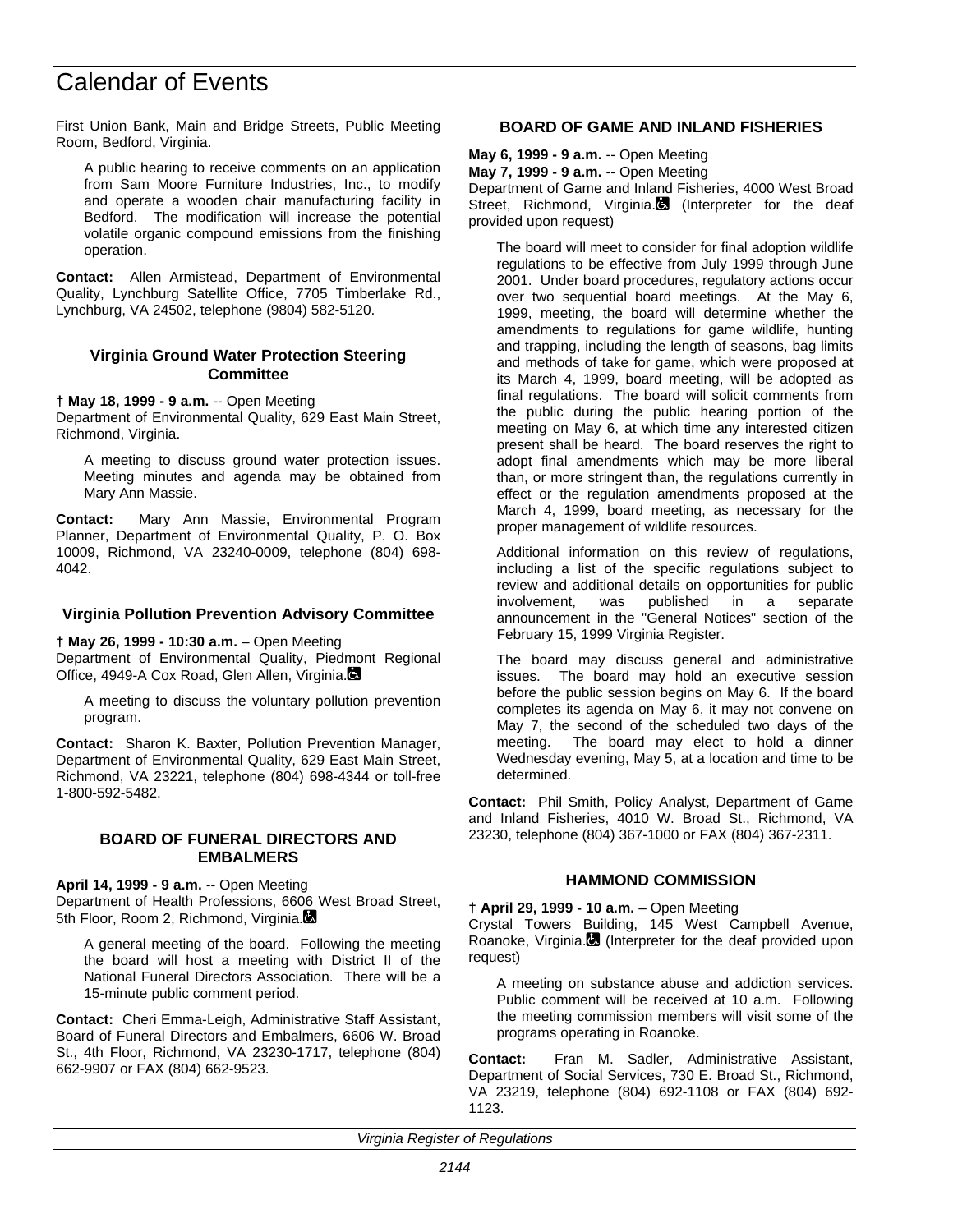## **STATE BOARD OF HEALTH**

**April 29, 1999 - 10 a.m.** -- Open Meeting Carilion New River Valley Medical Center, 2900 Tyler Road, Christiansburg, Virginia. (Interpreter for the deaf provided upon request)

A work session of the board.

**Contact:** Paul W. Matthias, Staff to the Board, Department of Health, 1500 E. Main St., Room 227, Richmond, VA 23219, telephone (804) 371-2909 or FAX (804) 786-4616.

#### **April 30, 1999 - 9 a.m.** -- Open Meeting

Carilion New River Valley Medical Center, 2900 Tyler Road, Christiansburg, Virginia. $\blacksquare$  (Interpreter for the deaf provided upon request)

A business meeting.

**Contact:** Paul W. Matthias, Staff to the Board, Department of Health, 1500 E. Main St., Room 227, Richmond, VA 23219, telephone (804) 371-2909 or FAX (804) 786-4616.

## **BOARD OF HEALTH PROFESSIONS**

#### **† April 19, 1999 - 1 p.m.** -- Open Meeting

Department of Health Professions, 6606 West Broad Street, 5th Floor, Conference Room 2, Richmond, Virginia. (Interpreter for the deaf provided upon request)

A meeting of the Executive Committee to review the agency's strategic plan and budget projections. Public comment will be received at the beginning of the meeting.

**Contact:** Carol Stamey, Administrative Assistant, Department of Health Professions, 6606 W. Broad St., 4th Floor, Richmond, VA 23230-1717, telephone (804) 662- 9910, FAX (804) 662-7098 or (804) 662-7197/TTY  $\blacksquare$ 

#### **† April 19, 1999 - 2 p.m.** -- Open Meeting

Department of Health Professions, 6606 West Broad Street, 5th Floor, Richmond, Virginia.  $\blacksquare$  (Interpreter for the deaf provided upon request)

A meeting of the Ad Hoc Committee on Establishing Independent Boards will review workplans to study the need for an independent board to regulate chiropractors and the need for an independent board to regulate physical therapists and physical therapy assistants. Public comment will be received at the beginning of the meeting.

**Contact:** Carol Stamey, Administrative Assistant, Department of Health Professions, 6606 W. Broad St., 4th Floor, Richmond, VA 23230-1717, telephone (804) 662- 9910, FAX (804) 662-7098 or (804) 662-7197/TTY <sup>金</sup>

#### **† April 19, 1999 - 2:30 p.m.** -- Open Meeting

Department of Health Professions, 6606 West Broad Street, 5th Floor, Richmond, Virginia. (Interpreter for the deaf provided upon request)

A meeting of the Enforcement Committee to discuss study findings and develop recommendations for the full board regarding the disciplinary processes employed by respective health regulatory boards within the Department of Health Professions. Public comment will be received at the beginning of the meeting.

**Contact:** Carol Stamey, Administrative Assistant, Department of Health Professions, 6606 W. Broad St., 4th Floor, Richmond, VA 23230-1717, telephone (804) 662- 9910, FAX (804) 662-7098 or (804) 662-7197/TTY  $\blacksquare$ 

#### **† April 20, 1999 - 9 a.m.** -- Open Meeting

Department of Health Professions, 6606 West Broad Street, 5th Floor, Richmond, Virginia.

A meeting of the Regulatory Research Committee to discuss amendments to the regulations governing dietitians and nutritionists. Fifteen minutes will be allotted at the beginning of the meeting to receive public comment on the regulation and other brief public comment will be received thereafter. The committee will also be developing recommendations regarding the board's potential role in mediation of respective workplans for its study into the need to regulate clinical laboratory personnel and the need to regulate speech language pathology assistants.

**Contact:** Carol Stamey, Administrative Assistant, Department of Health Professions, 6606 W. Broad St., 4th Floor, Richmond, VA 23230-1717, telephone (804) 662- 9910, FAX (804) 662-7098 or (804) 662-7197/TTY <sup>1</sup>

#### **† April 20, 1999 - 10:30 a.m.** -- Open Meeting

Department of Health Professions, 6606 West Broad Street, 5th Floor, Richmond, Virginia. (Interpreter for the deaf provided upon request)

A meeting of the Education Committee to discuss plans for the board's issues forum for the fall. Public comment will be received at the beginning of the meeting.

**Contact:** Carol Stamey, Administrative Assistant, Department of Health Professions, 6606 W. Broad St., 4th Floor, Richmond, VA 23230-1717, telephone (804) 662- 9910, FAX (804) 662-7098 or (804) 662-7197/TTY <sup>金</sup>

#### **† April 20, 1999 - 1 p.m.** -- Open Meeting

Department of Health Professions, 6606 West Broad Street, 5th Floor, Conference Room 2, Richmond, Virginia. (Interpreter for the deaf provided upon request)

A meeting of the full board to be informed of credentials requirements for two professional nutritionist groups to guide possible amendments to the Regulations Governing Dietitians and Nutritionists (18 VAC 75-30- 10). The board will reconsider proposed amendments to Regulations Governing Practitioner Self-Referral (18 VAC 75-20-10 et seq.). The board will also receive reports from its Enforcement, Education, and Regulatory Research Committees, and the new Ad Hoc Committee on Establishing Independent Boards. Brief public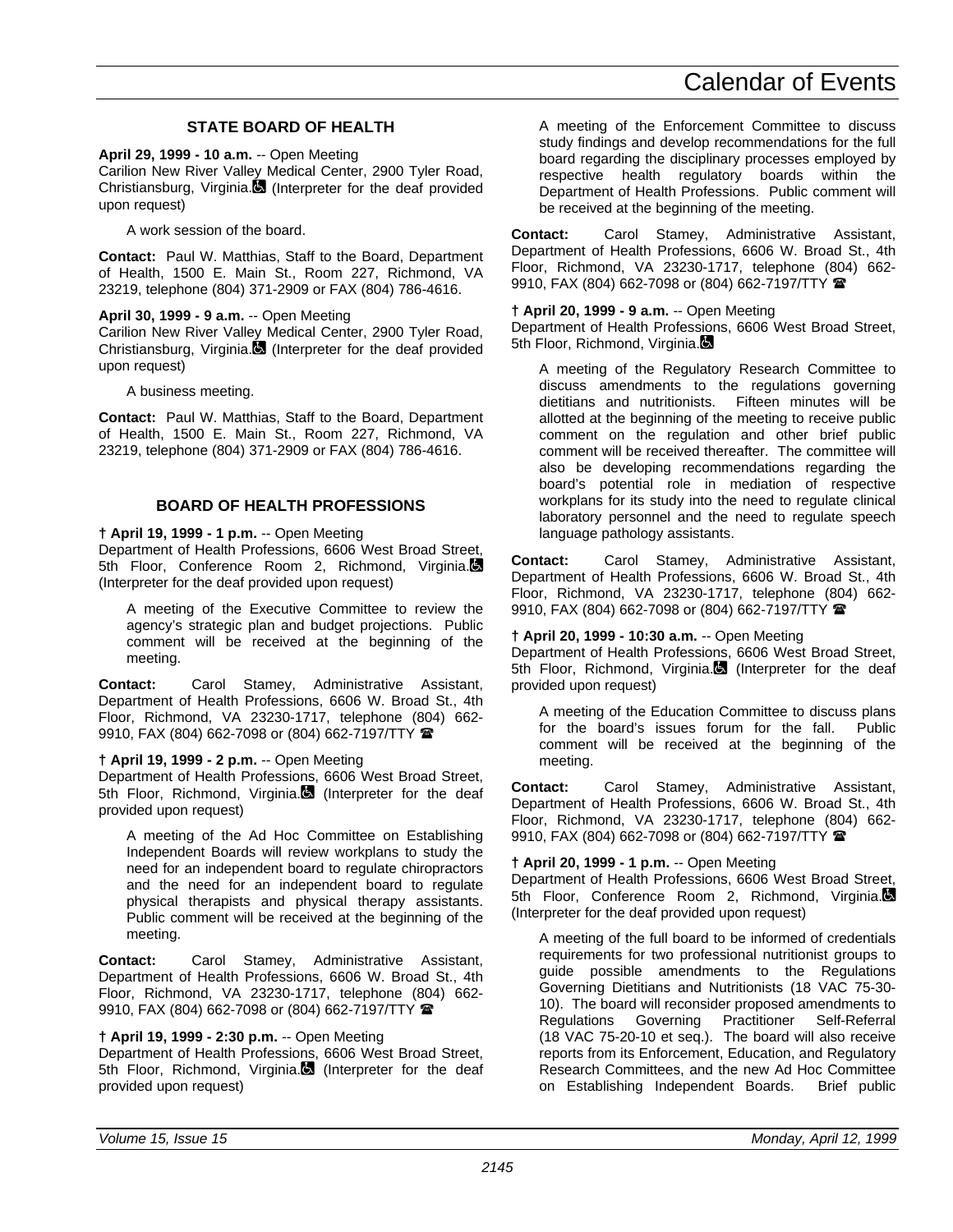comment will be received at the beginning of the meeting.

**Contact:** Carol Stamey, Administrative Assistant, Department of Health Professions, 6606 W. Broad St., 4th Floor, Richmond, VA 23230-1717, telephone (804) 662- 9910, FAX (804) 662-7098 or (804) 662-7197/TTY  $\blacksquare$ 

#### **† April 20, 1999 - 2 p.m.** -- Open Meeting

Department of Health Professions, 6606 West Broad Street, 5th Floor, Conference Room 2, Richmond, Virginia. (Interpreter for the deaf provided upon request)

A meeting of the Practitioner Self-Referral Committee to consider requests for advisory opinions concerning exemptions to the Practitioner Self-Referral Act, as necessary. This is a public meeting; however, public comment will not be received.

**Contact:** Carol Stamey, Administrative Assistant, Department of Health Professions, 6606 W. Broad St., 4th Floor, Richmond, VA 23230-1717, telephone (804) 662- 9910, FAX (804) 662-7098 or (804) 662-7197/TTY

#### **BOARD FOR HEARING AID SPECIALISTS**

#### **May 11, 1999 - 10 a.m.** -- Open Meeting

Department of Professional and Occupational Regulation, 3600 West Broad Street, Richmond, Virginia. (Interpreter for the deaf provided upon request)

A meeting to discuss regulatory review and other matters requiring board action, including disciplinary cases. All meetings are subject to cancellation. Time of meeting is subject to change. Call the board's office at least 24 hours in advance. A public comment period will be held at the beginning of the meeting. Persons desiring to participate in the meeting and requiring special accommodations or interpreter services should contact the department at least 10 days prior to the meeting so that suitable arrangements can be made. The department fully complies with the Americans with Disabilities Act.

**Contact:** Nancy Taylor Feldman, Assistant Director, Department of Professional and Occupational Regulation, 3600 W. Broad St., Richmond, VA 23230-4917, telephone (804) 367-8590, FAX (804) 367-2474 or (804) 367-  $9753/TTY$ 

#### **HOPEWELL INDUSTRIAL SAFETY COUNCIL**

**† May 4, 1999 - 9 a.m.** -- Open Meeting

**† June 1, 1999 - 9 a.m.** – Open Meeting

Hopewell Community Center, 100 West City Point Road, Hopewell, Virginia. (Interpreter for the deaf provided upon request)

Local Emergency Preparedness Committee meeting on emergency preparedness as required by SARA Title III.

**Contact:** Robert Brown, Emergency Services Coordinator, 300 N. Main St., Hopewell, VA 23860, telephone (804) 541- 2298.

## **VIRGINIA HOUSING DEVELOPMENT AUTHORITY**

#### **† April 20, 1999 - 11 a.m.** -- Open Meeting

Virginia Housing Development Authority, 601 South Belvidere Street, Richmond, Virginia.

A regular meeting of the Board of Commissioners to (i) review and, if appropriate, approve the minutes from the prior monthly meeting; (ii) consider for approval and ratification mortgage loan commitments under the authority's various programs; (iii) consider and, if appropriate, approve the repeal of its rules and regulations for energy loans, rules and regulations for Virginia homesteading program, and rules and regulations for HUD-insured home equity conversion mortgage loans; (iv) review the authority's operations for the prior month; and (v) consider such other matters and take such other actions as it may deem appropriate. Various committees of the board may also meet before or after the regular meeting and consider matters within their purview. The planned agenda of the meeting will be available at the offices of the authority one week prior to the date of the meeting.

**Contact:** J. Judson McKellar, Jr., General Counsel, Virginia Housing Development Authority, 601 S. Belvidere Street, Richmond, VA 23220, telephone (804) 343-5540, FAX (804) 783-6701, toll-free 1-800-968-7837, or (804) 783-6705/TTY  $\mathbf{r}$ 

## **COUNCIL ON INFORMATION MANAGEMENT**

**† May 14, 1999 - 10 a.m.** -- Open Meeting Location to be announced.

The council's final meeting.

**Contact:** Linda Hening, Administrative Staff Specialist, Council on Information Management, Washington Bldg., 110 S. 7th St., Richmond, VA 23219, telephone (804) 225-3622.

## **STATEWIDE INDEPENDENT LIVING COUNCIL**

**April 14, 1999 - 1 p.m.** -- Open Meeting

Richmond Hyatt House, 6624 West Broad Street, Richmond, Virginia. (Interpreter for the deaf provided upon request)

A quarterly meeting.

**Contact:** Jim Rothrock, Statewide Independent Living Council Staff, 1802 Marriott Rd., Richmond, VA 23229, telephone (804) 673-0119, FAX (804) 282-7112 or e-mail jarothrock@aol.com.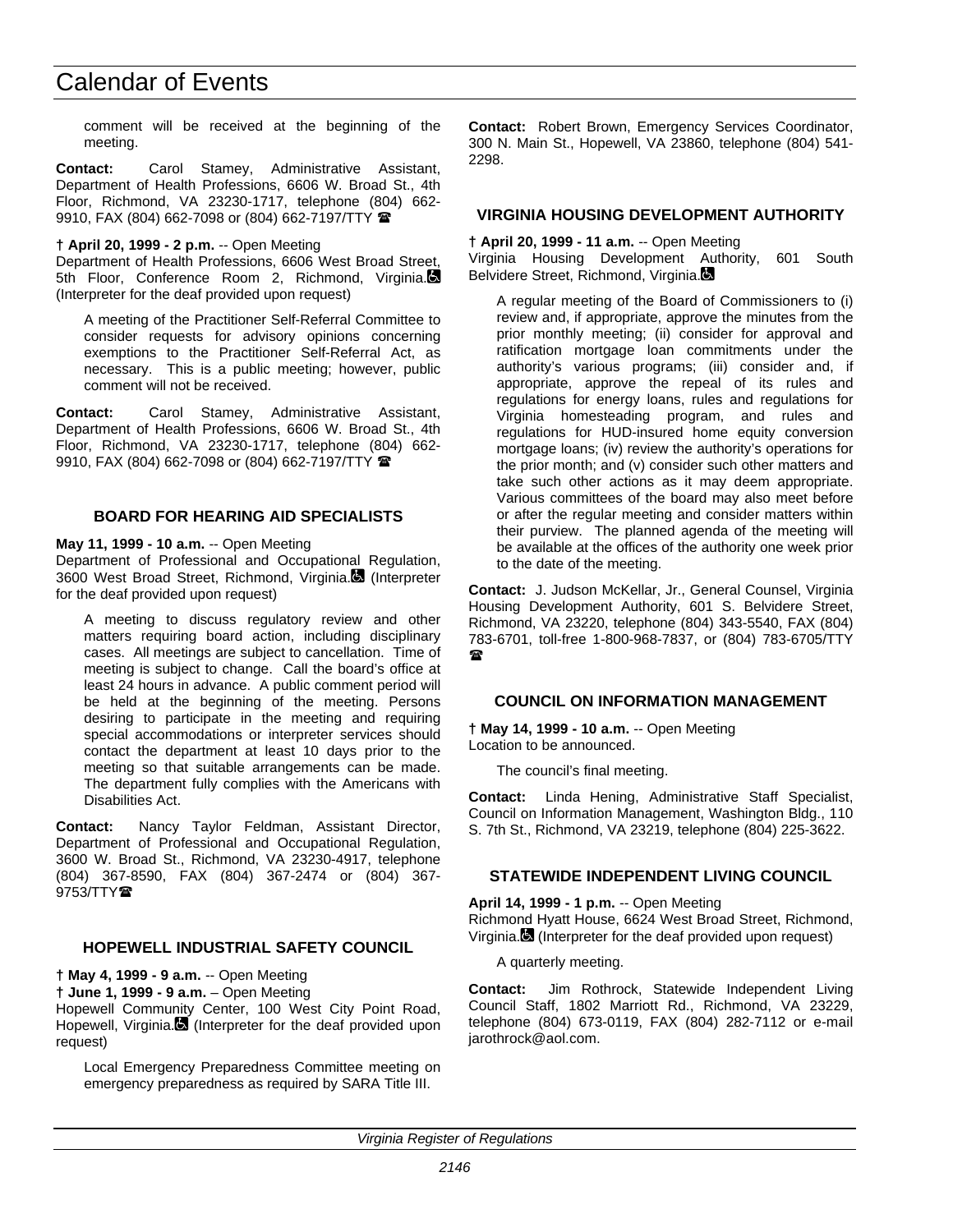## **VIRGINIA ADVISORY COMMISSION ON INTERGOVERNMENTAL RELATIONS**

**† April 12, 1999 - 10 a.m.** -- Open Meeting

General Assembly Building, 9th and Broad Streets, 5th Floor West Conference Room, Richmond, Virginia.

A meeting of the Visual Quality Committee with principal focus on reviewing a draft of the final report of the visual quality study.

**Contact:** Adele MacLean, Secretary, Virginia Advisory Commission on Intergovernmental Relations, Pocahontas Bldg., 900 E. Main St., Suite 103, Richmond, VA 23219, telephone (804) 786-6508, FAX (804) 371-7999 or (804) 828-1120/TTY

**April 21, 1999 - 9:30 a.m.** -- Open Meeting

General Assembly Building, 9th and Broad Streets, Speaker's Conference Room, 6th Floor, Richmond, Virginia.

A meeting of the advisory commission to (i) receive a legislative update, (ii) consider a draft of the visual quality study's final report and discuss steps for implementing the report's recommendations, and (iii) consider a draft of the State Song Subcommittee's interim report and to discuss the advisability of establishing a commission for other official designations.

**Contact:** Adele MacLean, Secretary, Virginia Advisory Commission on Intergovernmental Relations, Pocahontas Bldg., 900 E. Main St., Suite 103, Richmond, VA 23219, telephone (804) 786-6508, FAX (804) 371-7999 or (804) 786-1860/TTY <sup>2</sup>

## **GOVERNOR'S JOB TRAINING COORDINATING COUNCIL**

**April 20, 1999 - 10 a.m.** -- Open Meeting

701 East Franklin Street, 10th Floor, Richmond, Virginia. (Interpreter for the deaf provided upon request)

A regular quarterly business meeting. Topics related to workforce development will be discussed.

**Contact:** Gail P. Robinson, Senior Policy Analyst, Governor's Employment and Training Department, 701 E. Franklin St., 10th Floor, Richmond, VA 23219, telephone (804) 786-2511, FAX (804) 786-2310 or (804) 786-2315/TTY  $\blacksquare$ 

## **STATE BOARD OF JUVENILE JUSTICE**

**April 14, 1999 - 9 a.m.** -- Open Meeting 700 Centre, 700 East Franklin Street, Richmond, Virginia.

**† May 12, 1999 - 9 a.m.** – Open Meeting

Northern Virginia Detention Home, 200 South Whiting Street, Alexandria, Virginia.

The Secure Program Committee and the Nonsecure Program Committee will meet at 9 a.m. The full board will meet at 10 a.m. to act on matters relating to the certification of residential and nonresidential juvenile justice programs and to consider such other matters as may come before the board.

**Contact:** Donald R. Carignan, Policy Analyst Senior, Department of Juvenile Justice, 700 E. Franklin St., P.O. Box 1110, Richmond, VA 23218-1110, telephone (804) 371-0743 or FAX (804) 371-0773.

## **DEPARTMENT OF LABOR AND INDUSTRY**

## **Safety and Health Codes Board**

**† May 17, 1999 - 10 a.m.** -- Open Meeting

General Assembly Building, 9th and Broad Streets, House Room C, Richmond, Virginia. (Interpreter for the deaf provided upon request)

A meeting of the Safety and Health Codes Board to discuss:

1. 16 VAC 25-90-1910.178, Powered Industrial Truck (PITS) Operator Training, Final Rule, Parts 1910, 1915, 1917, 1918 and 1926; and

2. 16 VAC 25-90-1910.146, Permit-Required Confined Spaces, Final Rule, and Correction

**Contact:** Regina P. Cobb, Agency Management Analyst Senior, Department of Labor and Industry, Powers-Taylor Bldg., 13 S. 13th St., Richmond, VA 23219, telephone (804) 786-0610, FAX (804) 786-8418 or (804) 786-2376.

## **LONGWOOD COLLEGE**

**† April 22, 1999 - 3 p.m.** -- Open Meeting Longwood College, Lancaster Building, Room 256, Farmville, Virginia.

A meeting of the Executive Committee to conduct routine business followed by a dinner meeting at Longwood House.

**Contact:** Patricia P. Cormier, President, Longwood College, 201 High St., Farmville, VA 23909, telephone (804) 395- 2004 or FAX (804) 395-2821.

**† April 23, 1999 - 8:30 a.m.** -- Open Meeting Longwood College, Lankford Building, Amelia Room, Farmville, Virginia.

The following committees of the Board of Visitors will conduct routine business meetings:

Finance Committee - 8:30 a.m. Academic Affairs Committee - 1 p.m. Facilities and Services Committee - 3 p.m. Student Affairs Committee - 4:15 p.m.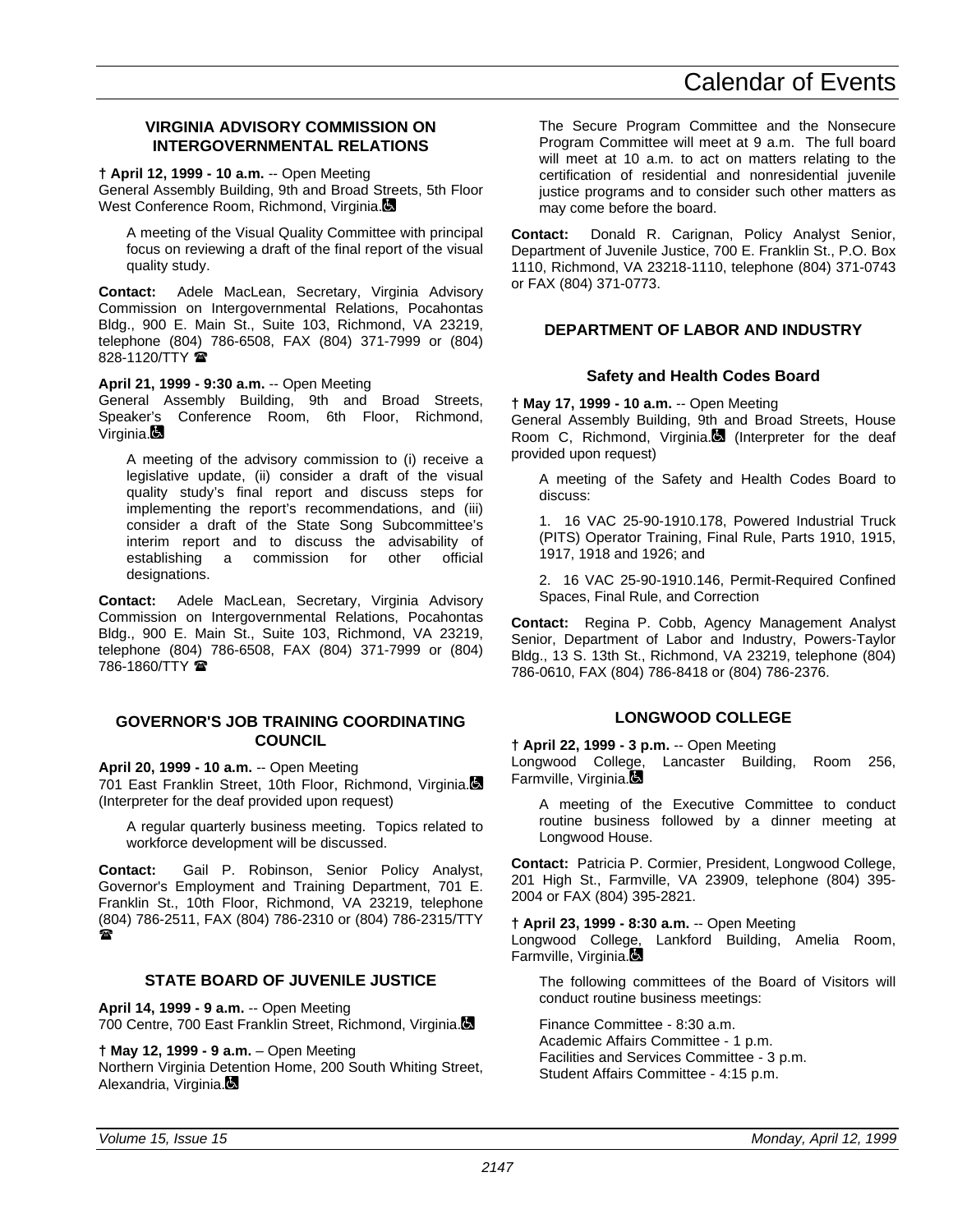**Contact:** Patricia P. Cormier, President, Longwood College, 201 High St., Farmville, VA 23909, telephone (804) 395- 2004 or FAX (804) 395-2821.

**† April 24, 1999 - 9 a.m.** -- Open Meeting

Longwood College, Lancaster Building, Room 215, Farmville, Virginia.

A meeting of the Board of Visitors to conduct routine business.

**Contact:** Patricia P. Cormier, President, Longwood College, 201 High St., Farmville, VA 23909, telephone (804) 395- 2004 or FAX (804) 395-2821.

## **VIRGINIA MANUFACTURED HOUSING BOARD**

**† May 20, 1999 - 10 a.m.** -- Open Meeting

Department of Housing and Community Development, 501 North 2nd Street, The Jackson Center, 2nd Floor, Richmond, Virginia. (Interpreter for the deaf provided upon request)

A regular monthly meeting.

**Contact:** Curtis L. McIver, Associate Director, Department of Housing and Community Development, Manufactured Housing Office, The Jackson Center, 501 N. 2nd St., Richmond, VA 23219, telephone (804) 371-7160 or (804) 371-7089/TTY  $\blacksquare$ 

## **MARINE RESOURCES COMMISSION**

**April 27, 1999 - 9:30 a.m.** -- Open Meeting

**May 25, 1999 - 9:30 a.m.** -- Open Meeting

**June 22, 1999 - 9:30 a.m.** -- Open Meeting

Marine Resources Commission, 2600 Washington Avenue, Room 403, Newport News, Virginia.  $\blacksquare$  (Interpreter for the deaf provided upon request)

The commission will hear and decide the following marine environmental matters at 9:30 a.m.: permit applications for projects in wetlands, bottom lands, coastal primary sand dunes and beaches; appeals of local wetland board decisions; and policy and regulatory issues. The commission will hear and decide the following fishery management items at approximately noon: regulatory proposals; fishery management plans; fishery conservation issues; licensing; and shellfish leasing. Meetings are open to the public. Testimony will be taken under oath from parties addressing agenda items on permits and licensing. Public comments will be taken on resource matters, regulatory issues and items scheduled for public hearing.

**Contact:** LaVerne Lewis, Secretary to the Commission, Marine Resources Commission, P.O. Box 756, Newport News, VA 23607-0756, telephone (757) 247-2261, toll-free 1- 800-541-4646 or (757) 247-2292/TTY<sup>2</sup>

## **BOARD OF MEDICAL ASSISTANCE SERVICES**

**May 11, 1999 - 10 a.m.** -- Open Meeting

Department of Medical Assistance Services, 600 East Broad Street, Suite 1300, Richmond, Virginia.

A meeting to discuss medical assistance services policy and to take action on issues pertinent to the board.

**Contact:** Leah D. Hamaker, Board Liaison, Department of Medical Assistance Services, 600 E. Broad St., Suite 1300, Richmond, VA 23219, telephone (804) 786-4626 or FAX (804) 371-4981.

## **BOARD OF MEDICINE**

**† May 5, 1999 - 9 a.m.** -- Open Meeting

Department of Health Professions, 6606 West Broad Street, 5th Floor, Richmond, Virginia. (Interpreter for the deaf provided upon request)

The Advisory Committee on Acupuncturists will discuss regulatory review of 18 VAC 85-110-10 et seq., Licensed Acupuncturists, and such other issues which may be presented. The committee will entertain public comments during the first 15 minutes on agenda items.

**Contact:** Warren W. Koontz, M.D., Executive Director, Board of Medicine, Department of Health Professions, 6606 W. Broad St., 4th Floor, Richmond, VA 23230-1717, telephone (804) 662-9960, FAX (804) 662-9517 or (804) 662-7197/TTY <sup>1</sup>

## **† May 5, 1999 - 1 p.m.** -- Open Meeting

Department of Health Professions, 6606 West Broad Street, 5th Floor, Richmond, Virginia. (Interpreter for the deaf provided upon request)

The Advisory Committee on Radiologic Technologists will review public comments and make recommendations to the board regarding 18 VAC 85- 101-10 et seq., Regulations Governing the Licensure of Radiologic Technologists and Radiologic Technologists-Limited, and such other issues which may be presented. The advisory committee will entertain public comments during the first 15 minutes on agenda items.

**Contact:** Warren W. Koontz, M.D., Executive Director, Board of Medicine, Department of Health Professions, 6606 W. Broad St., 4th Floor, Richmond, VA 23230-1717, telephone (804) 662-9960, FAX (804) 662-9517 or (804) 662-7197/TTY <sup>®</sup>

#### **† May 6, 1999 - 9 a.m.** -- Open Meeting

Department of Health Professions, 6606 West Broad Street, 5th Floor, Richmond, Virginia. (Interpreter for the deaf provided upon request)

The Advisory Board on Occupational Therapy will review public comments and make recommendations to the board regarding the regulatory review of 18 VAC 85-80- 10 et seq., Regulations for Licensure of Occupational Therapists, and such other issues which may be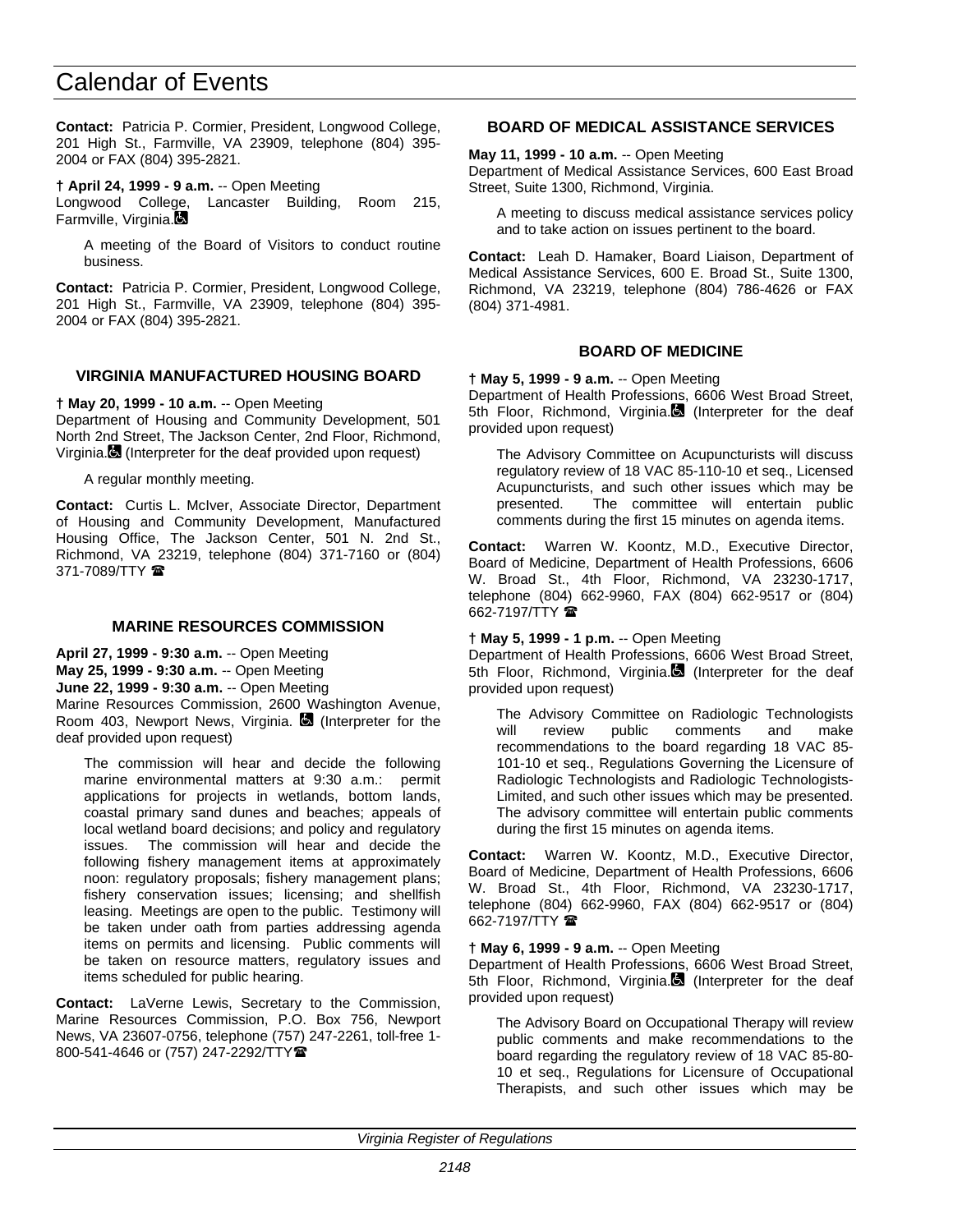presented. The advisory board will entertain public comments during the first 15 minutes on agenda items.

**Contact:** Warren W. Koontz, M.D., Executive Director, Board of Medicine, Department of Health Professions, 6606 W. Broad St., 4th Floor, Richmond, VA 23230-1717, telephone (804) 662-9960, FAX (804) 662-9517 or (804) 662-7197/TTY <sup>1</sup>

### **† May 6, 1999 - 1 p.m.** -- Open Meeting

Department of Health Professions, 6606 West Broad Street, 5th Floor, Richmond, Virginia. (Interpreter for the deaf provided upon request)

The Advisory Board on Respiratory Care will review public comments and make recommendations to the board regarding the regulatory review of 18 VAC 85-40- 10 et seq., Regulations Governing the Practice of Respiratory Care Practitioners, and such other issues which may be presented.

**Contact:** Warren W. Koontz, M.D., Executive Director, Board of Medicine, Department of Health Professions, 6606 W. Broad St., 4th Floor, Richmond, VA 23230-1717, telephone (804) 662-9960, FAX (804) 662-9517 or (804) 662-7197/TTY <sup>1</sup>

#### **† May 7, 1999 - 9 a.m.** -- Open Meeting

Department of Health Professions, 6606 West Broad Street, 5th Floor, Richmond, Virginia. (Interpreter for the deaf provided upon request)

The Advisory Board on Physical Therapy will review public comments and make recommendations to the board regarding the regulatory review of 18 VAC 85-31- 10 et seq., Regulations Governing the Practice of Physical Therapy, and such other issues which may be presented. The advisory board will entertain public comments during the first 15 minutes on agenda items.

**Contact:** Warren W. Koontz, M.D., Executive Director, Board of Medicine, Department of Health Professions, 6606 W. Broad St., 4th Floor, Richmond, VA 23230-1717, telephone (804) 662-9960, FAX (804) 662-9517 or (804) 662-7197/TTY <sup>全</sup>

#### **† May 7, 1999 - 1 p.m.** -- Open Meeting

Department of Health Professions, 6606 West Broad Street, 5th Floor, Richmond, Virginia. (Interpreter for the deaf provided upon request)

The Advisory Committee on Physician Assistants will review public comments and make recommendations to the board regarding the regulatory review of 18 VAC 85- 50-10 et seq., Regulations Governing the Practice of Physician Assistants, and such other issues which may be presented. The committee will entertain public comments during the first 15 minutes on agenda items.

**Contact:** Warren W. Koontz, M.D., Executive Director, Board of Medicine, Department of Health Professions, 6606 W. Broad St., 4th Floor, Richmond, VA 23230-1717, telephone (804) 662-9960, FAX (804) 662-9517 or (804) 662-7197/TTY <sup>1</sup>

## **Informal Conference Committee**

**April 15, 1999 - 10 a.m.** -- Open Meeting

Roanoke Airport Marriott, 2801 Hershberger Road, Roanoke, Virginia.

#### **April 28, 1999 - 8 a.m.** -- Open Meeting

Department of Health Professions, 6606 West Broad Street, 5th Floor, Richmond, Virginia.

#### **April 30, 1999 - 9 a.m.** -- Open Meeting

Williamsburg Marriott, 50 Kingsmill Road, Williamsburg, Virginia.

#### **† May 6, 1999 - 9 a.m.** – Open Meeting

Sheraton Inn, 2801 Plank Road, Fredericksburg, Virginia.

A meeting to inquire into allegations that certain practitioners may have violated laws and regulations governing the practice of medicine and other healing arts in Virginia. The committee will meet in open and closed sessions pursuant to § 2.1-344 A 7 and A 15 of the Code of Virginia. Public comment will not be received.

**Contact:** Karen W. Perrine, Deputy Executive Director, Board of Medicine, 6606 W. Broad St., 4th Floor, Richmond, VA 23230-1717, telephone (804) 786-7693, FAX (804) 662- 9517 or (804) 662-7197/TTY 2

#### **STATE MENTAL HEALTH, MENTAL RETARDATION AND SUBSTANCE ABUSE SERVICES BOARD**

**May 14, 1999 -** Public comments may be submitted until this date.

Notice is hereby given in accordance with § 9-6.14:7.1 of the Code of Virginia that the State Mental Health, Mental Retardation and Substance Abuse Services Board intends to adopt regulations entitled: **12 VAC 35- 171-10 et seq. Certification of Providers of Mental Health/Mental Retardation Case Management Services.** The proposed regulation defines the qualifications that mental health and mental retardation case managers must have for Medicaid reimbursement.

Statutory Authority: § 37.1-182.2 of the Code of Virginia.

Public comments may be submitted until 5 p.m. on Friday, May 14, 1999, to Cathy Rowe, Office of Mental Retardation Services, Department of Mental Health, Mental Retardation and Substance Abuse Services, P.O. Box 1797, Richmond, VA 23218.

**Contact:** Marion Greenfield, Policy Analyst, Department of Mental Health, Mental Retardation and Substance Abuse Services, P.O. Box 1797, Richmond, VA 23218-1797, telephone (804) 786-6431 or FAX (804) 371-0092.

## **VIRGINIA MILITARY INSTITUTE**

**† May 8, 1999 - 8:30 a.m.** -- Open Meeting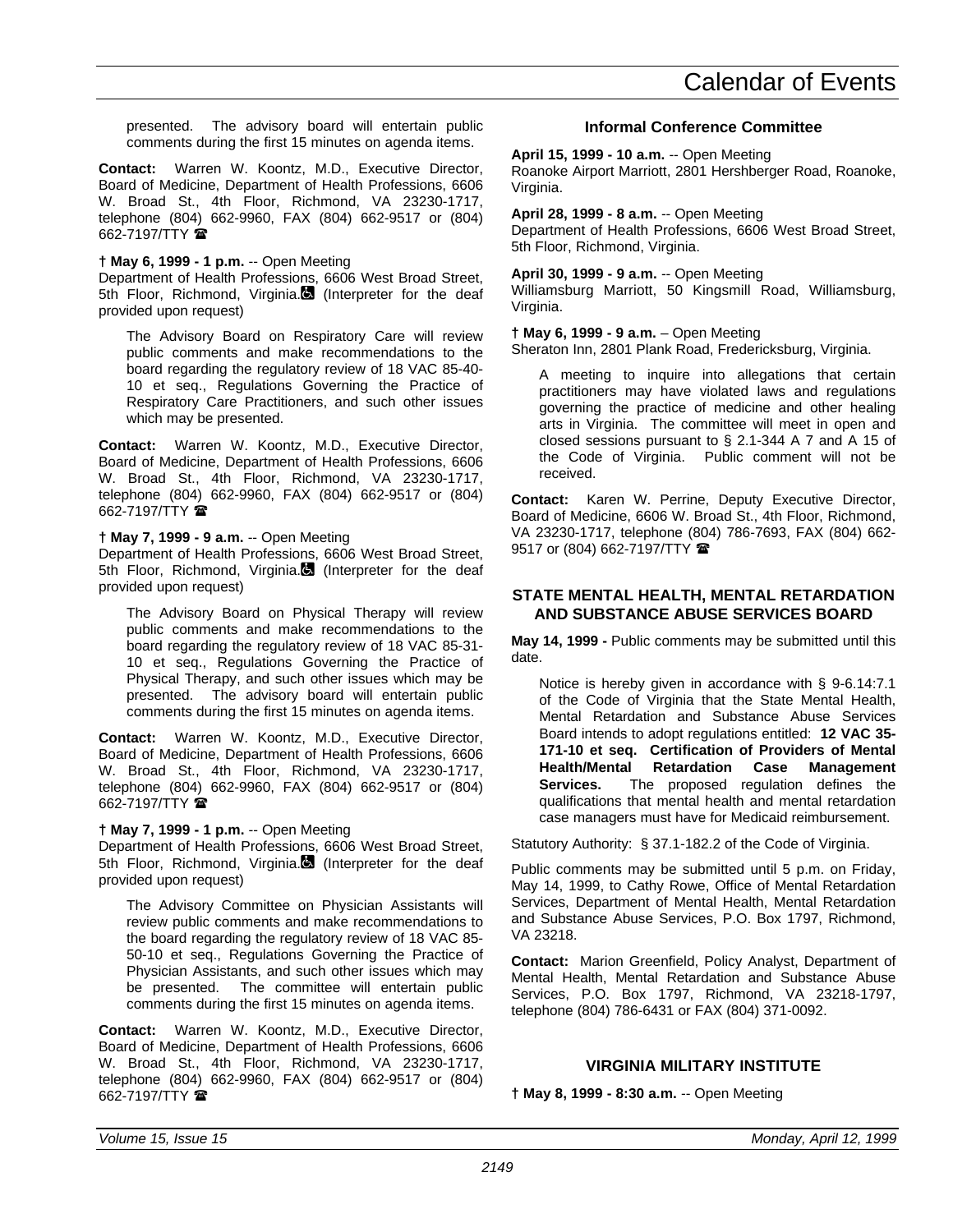Virginia Military Institute, Preston Library, Turman Room, Lexington, Virginia.

A meeting of the Board of Visitors to (i) hear committee reports; (ii) approve the budget, (iii) approve awards, distinctions and diplomas; (iv) discuss personnel changes; and (v) elect a president pro tem. Public comment will not be received.

**Contact:** Colonel Edwin L. Dooley, Jr., Secretary to the Board, Virginia Military Institute, Superintendent's Office, Lexington, VA 24450, telephone (540) 464-7206 or (540)  $464 - 7660$ /TTY  $\blacksquare$ 

### **DEPARTMENT OF MINES, MINERALS AND ENERGY**

**April 14, 1999 - 1 p.m.** -- Open Meeting

Department of Mines, Minerals and Energy, Buchanan-Smith Building, U.S. Route 23 South, Big Stone Gap, Virginia. (Interpreter for the deaf provided upon request)

A quarterly meeting of the Abandoned Mine Land Advisory Committee.

**Contact:** Danny R. Brown, Division Director, Division of Mined Land Reclamation, Department of Mines, Minerals and Energy, U.S. Route 23 South, P.O. Drawer 900, Big Stone Gap, VA 24219, telephone (540) 523-8152, FAX (804) 523-8163 or toll-free 1-800-828-1120/TTY 2

## **VIRGINIA MUSEUM OF FINE ARTS**

**April 14, 1999 - 10 a.m.** -- Open Meeting

Virginia Museum of Fine Arts, 2800 Grove Avenue, Auditorium, Richmond, Virginia.

A joint meeting of the Planning and Executive Committees to update the museum's strategic plan.

**Contact:** Emily C. Robertson, Secretary of the Museum, Virginia Museum of Fine Arts, 2800 Grove Ave., Richmond, VA 23221, telephone (804) 367-0553 or FAX (804) 367- 2633.

## **VIRGINIA MUSEUM OF NATURAL HISTORY**

**April 24, 1999 - 9 a.m.** -- Open Meeting

Sheraton Inn Fredericksburg, 2801 Plank Road, Fredericksburg, Virginia.

A meeting of the Board of Trustees to receive reports from the development, executive, finance, legislative, marketing, nominating, outreach, personnel, planning and facilities, and research and collections committees. Public comment will be received following approval of the minutes of the January meeting.

**Contact:** Rhonda J. Knighton, Executive Assistant, Virginia Museum of Natural History, 1001 Douglas Ave., Martinsville, VA 24112, telephone (540) 666-8600 or (540) 666-8616, or (540) 666-8638/TTY (

## **BOARD OF NURSING**

**† April 13, 1999 - 9 a.m**. -- Open Meeting

**† April 19, 1999 - 9 a.m.** – Open Meeting

**† April 20, 1999 - 9 a.m.** – Open Meeting

Department of Health Professions, 6606 West Broad Street, 5th Floor, Richmond, Virginia. (Interpreter for the deaf provided upon request)

A Special Conference Committee will conduct informal conferences with licensees and certificate holders. Public comments will not be received.

**Contact:** Nancy K. Durrett, R.N., Executive Director, Board of Nursing, 6606 W. Broad St., 4th Floor, Richmond, VA 23230-1717, telephone (804) 662-9909, FAX (804) 662-9512 or (804) 662-7197/TTY  $\blacksquare$ 

## **BOARD OF PHARMACY**

**April 13, 1999 - 9 a.m.** -- Open Meeting Department of Health Professions, 6606 West Broad Street, 5th Floor, Conference Room 1, Richmond, Virginia.

A Special Conference Committee will hear informal conferences. Public comments will not be received.

**Contact:** Elizabeth Scott Russell, Executive Director, Board of Pharmacy, 6606 W. Broad St., 4th Floor, Richmond, VA 23230-1717, telephone (804) 662-9911, FAX (804) 662-9313 or (804) 662-7197/TTY  $\blacksquare$ 

#### **† April 21, 1999 - 9 a.m.** -- Open Meeting

Department of Health Professions, 6606 West Broad Street, 5th Floor, Conference Room 2, Richmond, Virginia.

A general business meeting to discuss fee increases and possible amendments to regulations concerning pharmacy compounding. The board may consider<br>disciplinary matters and conduct disciplinary disciplinary matters and conduct disciplinary proceedings. Public comments will be received at the beginning of the meeting immediately following the approval of the agenda and the review and acceptance of minutes.

**Contact:** Elizabeth Scott Russell, Executive Director, Board of Pharmacy, 6606 W. Broad St., 4th Floor, Richmond, VA 23230-1717, telephone (804) 662-9911, FAX (804) 662-9313 or (804) 662-7197/TTY <sup>金</sup>

## **POLYGRAPH EXAMINERS ADVISORY BOARD**

**† June 15, 1999 - 10 a.m.** – Public Hearing Department of Professional and Occupational Regulation, 3600 West Broad Street, 4th Floor, Conference Room 4- West, Richmond, Virginia.  $\blacksquare$  (Interpreter for the deaf provided upon request)

A public hearing to receive comments on existing regulations, followed by the board's regular meeting. The board will discuss regulatory review and other matters requiring board action, including disciplinary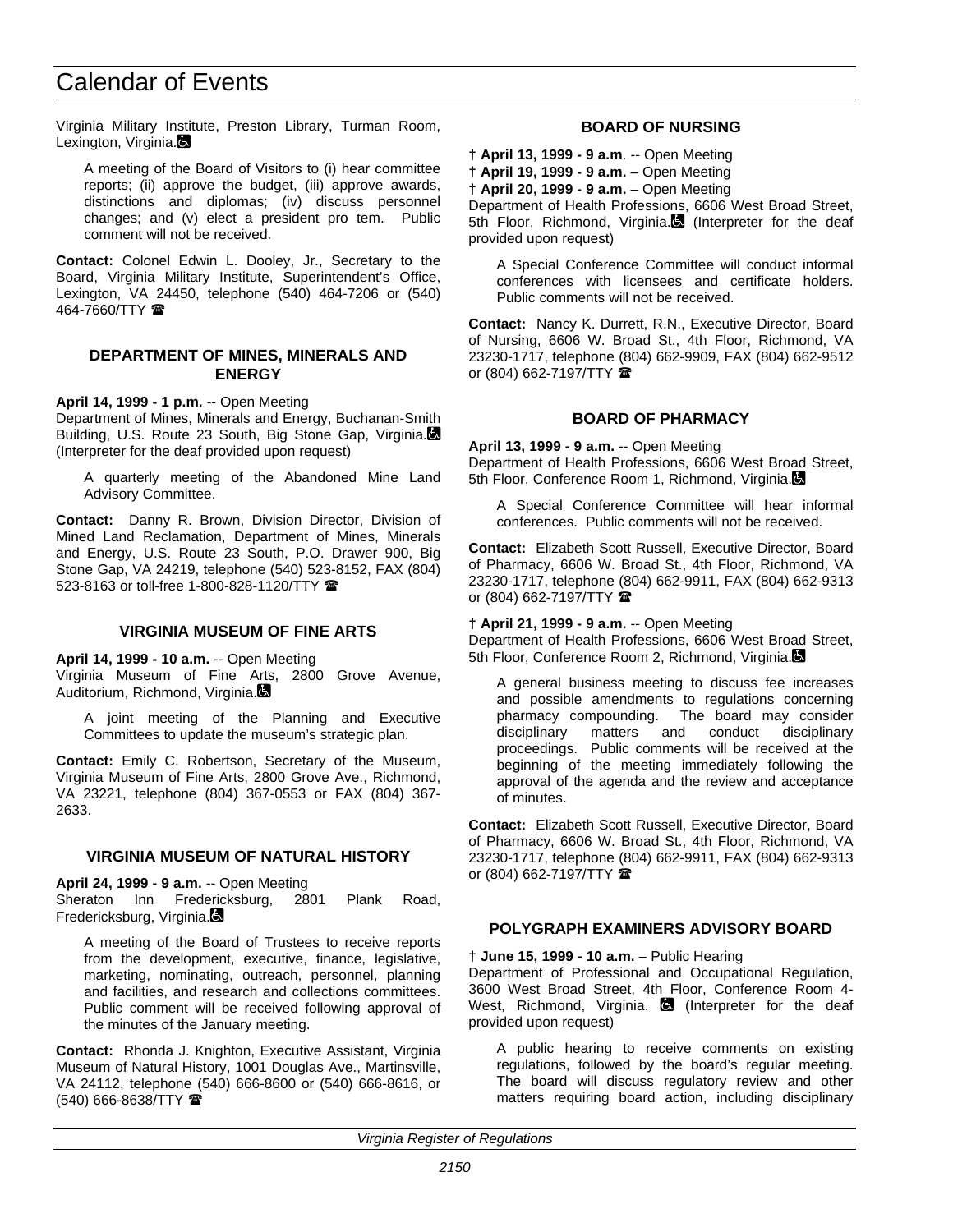cases. The polygraph licensing examination will also be conducted.

**Contact:** Nancy Taylor Feldman, Assistant Director, Department of Professional and Occupational Regulation, 3600 W. Broad St., 4th Floor, Richmond, VA 23230-4917, telephone (804) 367-8590, FAX (804) 367-2474 or (804) 367-9753/TTY<sup>®</sup>

## **BOARD OF PROFESSIONAL AND OCCUPATIONAL REGULATION**

#### **† May 13, 1999 - 10 a.m.** – Public Hearing

Department of Professional and Occupational Regulation, 3600 West Broad Street, Richmond, Virginia.

A public hearing in connection with the board's study of the need to regulate nonprofit cemeteries. The study is a result of House Joint Resolution 745, which passed in the 1999 General Assembly Session. Persons desiring to participate in the meeting and requiring special accommodations or interpreter services should contact the department at least 10 days prior to the meeting so that suitable arrangements can be made. The department fully complies with the Americans with Disabilities Act.

**Contact:** Debra L. Vought, Agency Management Analyst, Department of Professional and Occupational Regulation, 3600 W. Broad St., Richmond, VA 23230, telephone (804) 367-8519 or (804) 367-9753.

#### **† May 13, 1999 - 1:30 p.m.** – Public Hearing

Department of Professional and Occupational Regulation, 3600 West Broad Street, Richmond, Virginia.

A public hearing in connection with the board's study of the need to increase the regulation of landscape architects from certification to licensure. The study is a result of Senate Joint Resolution 431, which passed in the 1999 General Assembly Session. Persons desiring to participate in the meeting and requiring special accommodations or interpreter services should contact the department at least 10 days prior to the meeting so that suitable arrangements can be made. The department fully complies with the Americans with Disabilities Act.

**Contact:** Debra L. Vought, Agency Management Analyst, Department of Professional and Occupational Regulation, 3600 W. Broad St., Richmond, VA 23230, telephone (804) 367-8519 or (804) 367-9753.

#### **DEPARTMENT OF PROFESSIONAL AND OCCUPATIONAL REGULATION**

**May 4, 1999 - 10 a.m.** -- Public Hearing

Department of Professional and Occupational Regulation, 3600 West Broad Street, Conference Room 4, Richmond, Virginia.

A public hearing to receive comments on proposed changes to the Public Participation Guidelines for the Polygraph Examiners Advisory Board which will incorporate the Virginia boxing and wrestling events regulatory program into the guidelines. At 10:30, public comment will be heard regarding the regulatory program of Virginia boxing and wrestling events.

**Contact:** David E. Dick, Assistant Director, Department of Professional and Occupational Regulation, 3600 W. Broad St., Richmond, VA 23230, telephone (804) 367-8595, FAX (804) 367-2475 or (804) 367-9753/TTY (

#### **\* \* \* \* \* \* \* \***

#### **May 4, 1999 - 10:30 a.m.** – Public Hearing

Department of Professional and Occupational Regulation, 3600 West Broad Street, Conference Room 4, Richmond, Virginia.

**May 28, 1999 -** Public comments may be submitted until this date.

Notice is hereby given in accordance with § 9-6.14:7.1 of the Code of Virginia that the Department of Professional and Occupational Regulation intends to adopt regulations entitled: **18 VAC 120-40-10 et seq. Virginia Professional Boxing and Wrestling Events Regulations.** The purpose of the proposed regulations is to regulate professional boxing and wrestling in Virginia. The proposed regulations replace the emergency regulations that became effective on August 11, 1998. Aside from a few editorial changes, the language of the proposed regulations is unchanged from the emergency regulations.

Statutory Authority: §§ 54.1-201 and 54.1-831 of the Code of Virginia.

**Contact:** David Dick, Assistant Director, Department of Professional and Occupational Regulation, 3600 W. Broad St., Richmond, VA 23230, telephone (804) 367-8507, FAX (804) 367-2475 or (804) 367-9753/TTY (

## **VIRGINIA PUBLIC BROADCASTING BOARD**

#### **† April 15, 1999 - 10 a.m.** – Open Meeting General Assembly Building, 9th and Broad Streets, House Room C, Richmond, Virginia.

A quarterly meeting.

**Contact:** Jamie Breeden, Administrative Staff Specialist, Secretary of Administration, 110 S. 7th St., 3rd Floor, Richmond, VA 23219, telephone (804) 371-5506, FAX (804) 371-5273 or (804) 371-8076/TTY

## **VIRGINIA RACING COMMISSION**

## **April 21, 1999 - 9:30 a.m.** -- Open Meeting

Tyler Building, 1300 East Main Street, Richmond, Virginia.

A monthly meeting of the commission including a report from Colonial Downs and a segment for public participation.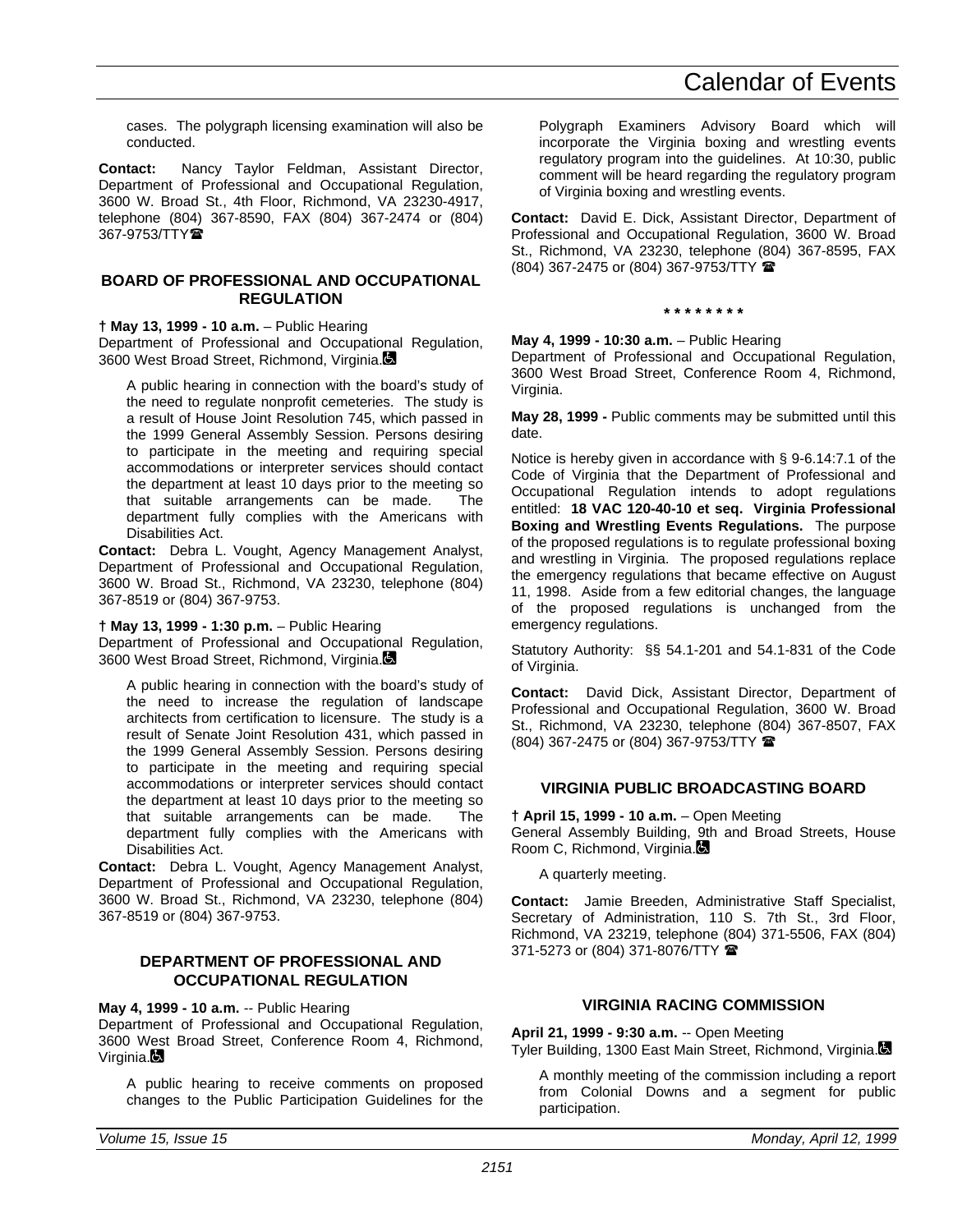**Contact:** William H. Anderson, Policy Analyst, Virginia Racing Commission, 10700 Horsemen's Rd., New Kent, VA 23124, telephone (804) 966-7400 or FAX (804) 966-7418.

## **REAL ESTATE APPRAISER BOARD**

**April 20, 1999 - 10 a.m.** -- Open Meeting

Department of Professional and Occupational Regulation, 3600 West Broad Street, Richmond, Virginia.

A general business meeting. Persons desiring to participate in the meeting and requiring special accommodations or interpreter services should contact the board at least two weeks prior to the meeting. The department fully complies with the Americans with Disabilities Act.

**Contact:** Karen W. O'Neal, Assistant Director, Department of Professional and Occupational Regulation, 3600 W. Broad St., Richmond, VA 23230, telephone (804) 367-8552, FAX (804) 367-2475, or (804) 367-9753/TTY (

## **REAL ESTATE BOARD**

**April 15, 1999 - 9 a.m.** -- Open Meeting

**April 16, 1999 - 9 a.m.** -- Open Meeting

Department of Professional and Occupational Regulation, 3600 West Broad Street, Richmond, Virginia. (Interpreter for the deaf provided upon request)

A meeting to conduct informal fact finding conferences pursuant to § 9-6.14:11 of the Administrative Process Act. Persons desiring to participate in the meeting and requiring special accommodations or interpreter services should contact the board at least two weeks prior to the meeting. The department fully complies with the Americans with Disabilities Act.

**Contact:** Debbie A. Amaker, Legal Assistant, Department of Professional and Occupational Regulation, 3600 W. Broad St., Richmond, VA 23230, telephone (804) 367-8582, FAX (804) 367-2179 or (804) 367-9753/TTY (

#### **† April 21, 1999 - 1 p.m.** -- Open Meeting

Department of Professional and Occupational Regulation, 3600 West Broad Street, Richmond, Virginia.

A general business meeting of the Time-Share Advisory Committee. Persons desiring to participate in the meeting and requiring special accommodations or interpreter services should contact the board at least two weeks prior to the meeting. The department fully complies with the Americans with Disabilities Act.

**Contact:** Karen W. O'Neal, Assistant Director, Department of Professional and Occupational Regulation, 3600 W. Broad St., Richmond, VA 23230, telephone (804) 367-8552, FAX (804) 367-2475, or (804) 367-9753/TTY (

## **STATE REHABILITATION COUNCIL**

**† May 10, 1999- 10 a.m.** -- Open Meeting Woodrow Wilson Rehabilitation Center, Fishersville, Virginia. (Interpreter for the deaf provided upon request)

A regular business meeting.

**Contact:** Kay Magill, State Rehabilitation Council Liaison, Department of Rehabilitative Services, 8004 Franklin Farms Dr., Richmond, VA 23288, telephone (804) 662-7527, FAX (804) 662-7696, or toll-free 1-800-552-5019 or 1-800-464- 9950/TTY  $\blacksquare$ 

## **BOARD OF REHABILITATIVE SERVICES**

**† June 10, 1999 -10 a.m.** -- Open Meeting

Department of Rehabilitative Services, 8004 Franklin Farms Drive, Richmond, Virginia. $\blacksquare$  (Interpreter for the deaf provided upon request)

A quarterly business meeting.

**Contact:** Barbara G. Tyson, Administrative Staff Assistant, Department of Rehabilitative Services, 8004 Franklin Farms Dr., P.O. Box K-300, Richmond, VA 23288-0300, telephone (804) 662-7010, toll-free 1-800-552-5019 or (804) 662-  $7000/TTY$ 

## **VIRGINIA RESOURCES AUTHORITY**

#### **† April 20, 1999 - 9:30 a.m.** -- Open Meeting

Hotel Roanoke and Conference Center, 110 Shenandoah Avenue, Roanoke, Virginia.

#### **† May 11, 1999 - 9:30 a.m.** -- Open Meeting

Virginia Resources Authority, Mutual Building, 909 East Main Street, Suite 700, Richmond, Virginia.

A meeting to approve minutes of the prior meeting, to review the authority's operations for the prior month, and to consider other matters and take other actions as the authority may deem appropriate. The planned agenda of the meeting will be available at the offices of the authority one week prior to the date of the meeting.

**Contact:** Robert W. Lauterberg, Executive Director, Virginia Resources Authority, P.O. Box 1300, Richmond, VA 23218, telephone (804) 644-3100 or FAX (804) 644-3109.

## **RICHMOND HOSPITAL AUTHORITY**

**April 23, 1999 - 11 a.m.** -- Open Meeting **May 28, 1999 - 11 a.m.** -- Open Meeting

Richmond Nursing Home, 1900 Cool Lane, 2nd Floor Classroom, Richmond, Virginia.

A regular meeting of the Board of Commissioners to discuss nursing home operations and related matters.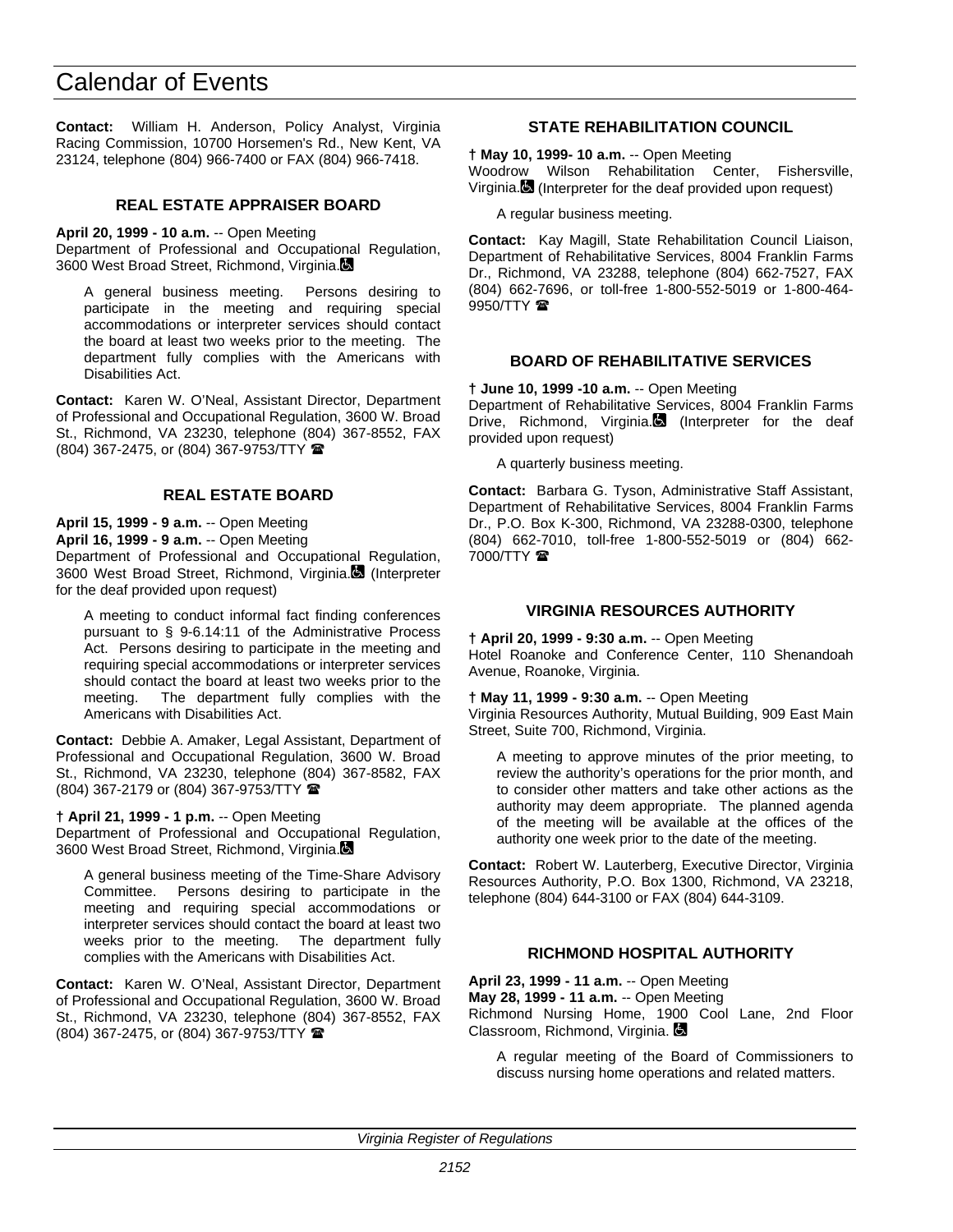**Contact**: Marilyn H. West, Chairman, Richmond Hospital Authority, 700 E. Main St., Suite 904, P.O. Box 548, Richmond, VA 23218-0548, telephone (804) 782-1938 or FAX (804) 782-9771.

## **DEPARTMENT FOR RIGHTS OF VIRGINIANS WITH DISABILITIES**

**April 21, 1999 - 5 p.m.** -- Public Hearing

Northside High School Auditorium, 6758 Northside High School Road, Roanoke, Virginia. (Interpreter for the deaf provided)

A public hearing to receive comments on departmental priorities for fiscal year 2000. Sign language interpretation and a room loop for hard-of-hearing individuals will be provided.

**Contact:** Susan Jones, Program Operations Coordinator, Department for Rights of Virginians With Disabilities, 202 N. 9th St., 9th Floor, Richmond, VA 23219, telephone (804) 225-2042, FAX (804) 225-3221 or toll-free 1-800-552-3962.

**† April 23, 1999 - 10 a.m.** – Open Meeting

Hampton Inn and Suites, 900 West Main Street, Charlottesville, Virginia. $\blacksquare$  (Interpreter for the deaf provided)

A meeting of the Developmental Disabilities Advisory Council. Public comment is welcome and will be received at approximately 10 a.m.

**Contact:** Susan Jones, Program Operations Coordinator, Department for Rights of Virginians With Disabilities, 202 N. 9th St., 9th Floor, Richmond, VA 23219, telephone (804) 225-2042, FAX (804) 225-3221 or toll-free 1-800-552-3962.

## **SCIENCE MUSEUM OF VIRGINIA**

**† April 22, 1999 - 3 p.m.** – Open Meeting

Science Museum of Virginia, 2500 West Broad Street, Richmond, Virginia. $\blacksquare$  (Interpreter for the deaf provided upon request)

A quarterly meeting of the Board of Trustees.

**Contact:** Karen Spencer, Administrative Assistant, Science Museum of Virginia, 2500 W. Broad St., Richmond, VA, telephone (804) 367-6799, FAX (804) 367-6541 or toll-free 1- 800-659-1727.

## **VIRGINIA SMALL BUSINESS FINANCING AUTHORITY**

**† April 27, 1999 - 10 a.m.** -- Open Meeting

Department of Business Assistance, 707 East Main Street, 3rd Floor, Main Board Room, Richmond, Virginia.

A meeting of the Loan Committee to review applications for loans submitted to the authority for approval. The time will be moved to 8:30 a.m. if the VSBFA Board of Directors decides to combine meeting dates with the VSBFA Loan Committee.

**Contact:** Cathleen M. Surface, Executive Director, Virginia Small Business Financing Authority, P.O. Box 446, Richmond, VA 23219, telephone (804) 371-8254 or FAX (804) 225-3384.

## **STATE BOARD OF SOCIAL SERVICES**

**† April 14, 1999 - 9 a.m.** -- Open Meeting **† April 15, 1999 - 9 a.m.** – Open Meeting Memslyn Inn, 401 West Main Street, Luray, Virginia.

A formal business meeting of the board.

**Contact:** Pat Rengnerth, Administrative Staff Specialist, Department of Social Services, 730 E. Broad St., Richmond, VA 23219, telephone (804) 692-1826, FAX (804) 692-1949 or toll-free 1-800-552-7096/TTY <sup>金</sup>

**\* \* \* \* \* \* \* \***

**April 16, 1999** -- Public comments may be submitted until this date.

Notice is hereby given in accordance with § 9-6.14:7.1 of the Code of Virginia that the State Board of Social Services intends to repeal regulations entitled: **22 VAC 40-50-10 et seq. Allowable Variance Policy.** The Allowable Variance Policy is no longer essential because it is a duplicative regulation. The policy has been incorporated into a promulgated regulation entitled General Procedures and Information for Licensure.

Statutory Authority: §§ 63.1-174, 63.1-194.2, and 63.1-202 of the Code of Virginia.

**Contact:** Kathryn Thomas, Program Development Supervisor, Division of Licensing Programs, Department of Social Services, 730 E. Broad St., Richmond, VA 23219, telephone (804) 692-1793 or FAX (804) 692-2370.

## **\* \* \* \* \* \* \* \***

**April 16, 1999** -- Public comments may be submitted until this date.

Notice is hereby given in accordance with § 9-6.14:7.1 of the Code of Virginia that the State Board of Social Services intends to amend regulations entitled: **22 VAC 40-130-10 et seq. Minimum Standards for Licensed Child-Placing Agencies.** The proposed regulation establishes the minimum requirements for licensure to place children and conduct activities related to placement in foster care, in treatment foster care, in adoptive homes, or in independent living arrangements.

Statutory Authority: §§ 63.1-202 of the Code of Virginia.

**Contact:** Doris Jenkins, Manager, Child Welfare Licensing Unit, Department of Social Services, 730 E. Broad St.,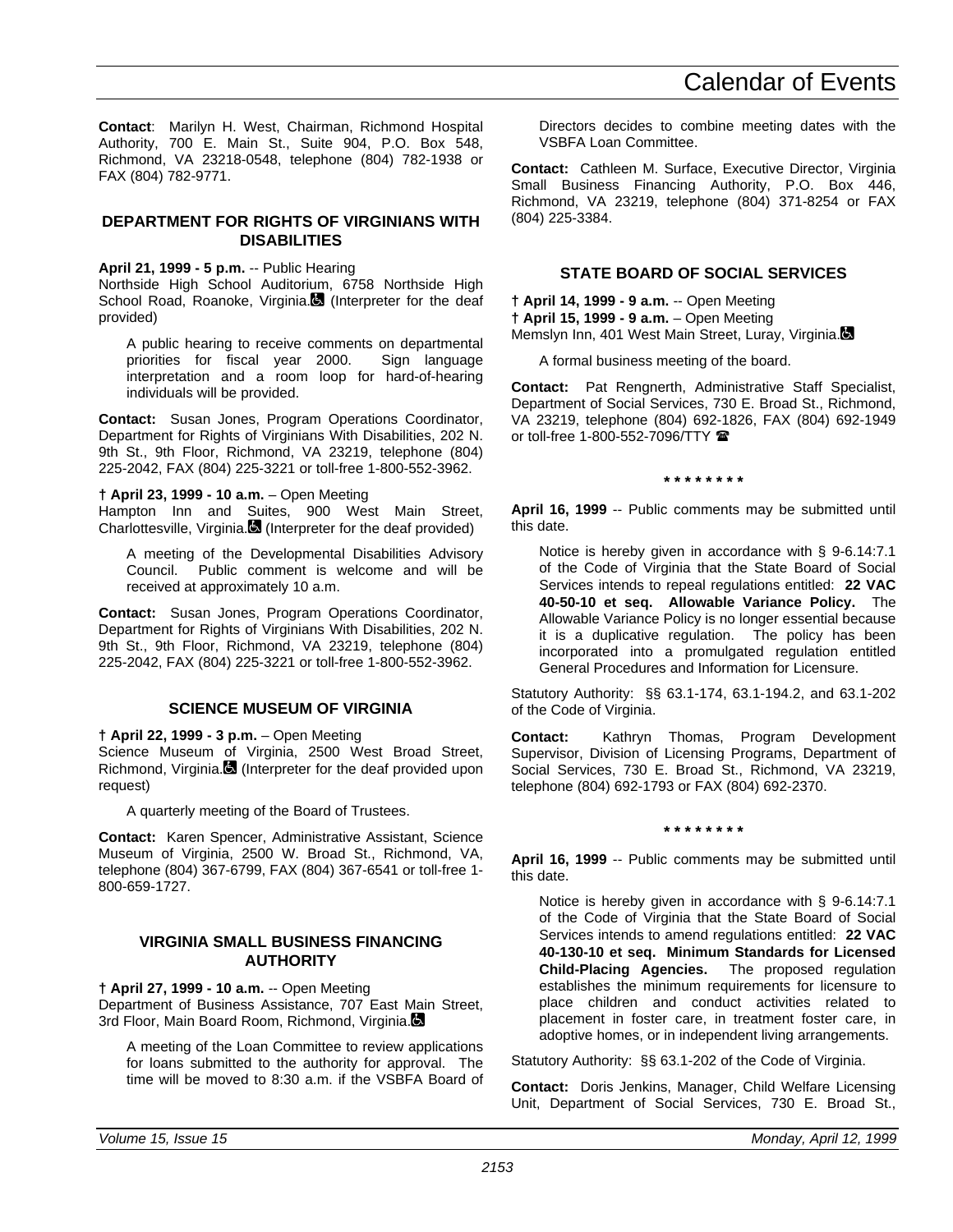Richmond, VA 23219, telephone (804) 692-1773, FAX (804) 692-2370, or e-mail dtj7@dss.state.va.us.

## **DEPARTMENT OF SOCIAL SERVICES**

**May 8, 1999 - 10 a.m.** -- Public Hearing J. Sargeant Reynolds Community College, 1651 East Parham Road, Building A, Room 132, Richmond, Virginia.

**† May 15, 1999 - 10 a.m.** – Public Hearing

Jefferson Center Foundation, Junior League of Roanoke Valley, 541 Luck Avenue, Atrium, Roanoke, Virginia.

A public hearing held in accordance with federal regulations for the Child Care and Development Fund Plan (CCDF). Every two years the Department of Social Services, lead agency for CCDF, is required to prepare a plan for administration and implementation of the Child Care and Development Fund Program. This includes (i) the process used in developing the plan; (ii) a description of child care services offered, including payment rates and eligibility criteria; (iii) processes with parents to inform them of the availability of child care services and the application process; (iv) activities and services to improve the quality of child care; and (v) health and safety requirements for providers. Prior to May 1, 1999, each local department of social services will receive a copy of the plan. Written comments may be submitted from May 1 through May 30, 1999.

**Contact:** Wenda Singer, Human Services Resource Consultant, Child Day Care Unit, Department of Social Services, Child Day Care Unit, 730 E. Broad St., Richmond, VA 23219-1849, telephone (804) 692-2201, FAX (804) 692- 2209 or toll-free 1-800-552-7096/TTY <sup>全</sup>

## **BOARD OF SOCIAL WORK**

**† April 23, 1999 - 9 a.m.** -- Open Meeting

Department of Health Professions, 6606 West Broad Street, Conference Room 4, Richmond, Virginia.

A formal administrative hearing will be held pursuant to § 9-6.14:12 of the Code of Virginia. Public comments will not be received.

**Contact:** Evelyn Brown, Executive Director, Department of Health Professions, 6606 W. Broad St., 4th Floor, Richmond, VA 23230, telephone (804) 662-9914 or FAX (804) 662-9943.

**† May 6, 1999 - 9 a.m.** -- Open Meeting

**† May 7, 1999 - 1 p.m.** – Open Meeting

Department of Health Professions, 6606 West Broad Street, Conference Room 1, Richmond, Virginia.

An informal administrative hearing will be held pursuant to § 9-6.14:11 of the Code of Virginia. Public comments will not be received.

**Contact:** Evelyn Brown, Executive Director, Department of Health Professions, 6606 W. Broad St., 4th Floor, Richmond, VA 23230, telephone (804) 662-9914 or FAX (804) 662-9943.

**† May 7, 1999 - 1 p.m.** -- Open Meeting Department of Health Professions, 6606 West Broad Street, Conference Room 1, Richmond, Virginia.

A regular board meeting. Public comment will be received at the beginning of the meeting.

**Contact:** Evelyn Brown, Executive Director, Department of Health Professions, 6606 W. Broad St., 4th Floor, Richmond, VA 23230, telephone (804) 662-9914 or FAX (804) 662-9943.

#### **VIRGINIA TOURISM CORPORATION**

**† April 28, 1999 - 9 a.m.** -- Open Meeting

The Homestead, Hot Springs, Virginia. (Interpreter for the deaf provided upon request)

A meeting of the Marketing Development Committee to review applications submitted for cooperative marketing program funds for FY 2000. Public comment will be taken at the beginning of the meeting.

**Contact:** Judy H. Bulls, Assistant to the President and CEO, Virginia Tourism Corporation, 901 East Byrd St., Richmond, VA 23219, telephone (804) 371-8174, FAX (804) 786-1919 or (804) 371-0327/TTY  $\blacksquare$ 

#### **† April 29, 1999 - 9 a.m.** -- Open Meeting

**† April 30, 1999 - 9 a.m.** – Open Meeting The Homestead, Hot Springs, Virginia. (Interpreter for the deaf provided upon request)

A meeting of the Board of Directors to discuss strategic planning and budgets. Public comment will be taken at the beginning of the meeting.

**Contact:** Judy H. Bulls, Assistant to the President and CEO, Virginia Tourism Corporation, 901 East Byrd St., Richmond, VA 23219, telephone (804) 371-8174, FAX (804) 786-1919 or (804) 371-0327/TTY  $\blacksquare$ 

## **COMMONWEALTH TRANSPORTATION BOARD**

**April 14, 1999 - 3 p.m.** -- Open Meeting

480 King Carter Drive, Irvington, Virginia. (Interpreter for the deaf provided upon request)

A work session of the board and the Department of Transportation staff.

**Contact:** Shirley J. Ybarra, Secretary of Transportation, 1401 E. Broad St., Richmond, VA 23219, telephone (804) 786-6675.

#### **April 15, 1999 - 10 a.m.** -- Open Meeting

480 King Carter Drive, Irvington, Virginia.<sup>8</sup> (Interpreter for the deaf provided upon request)

A monthly meeting of the board to vote on proposals presented regarding bids, permits, additions and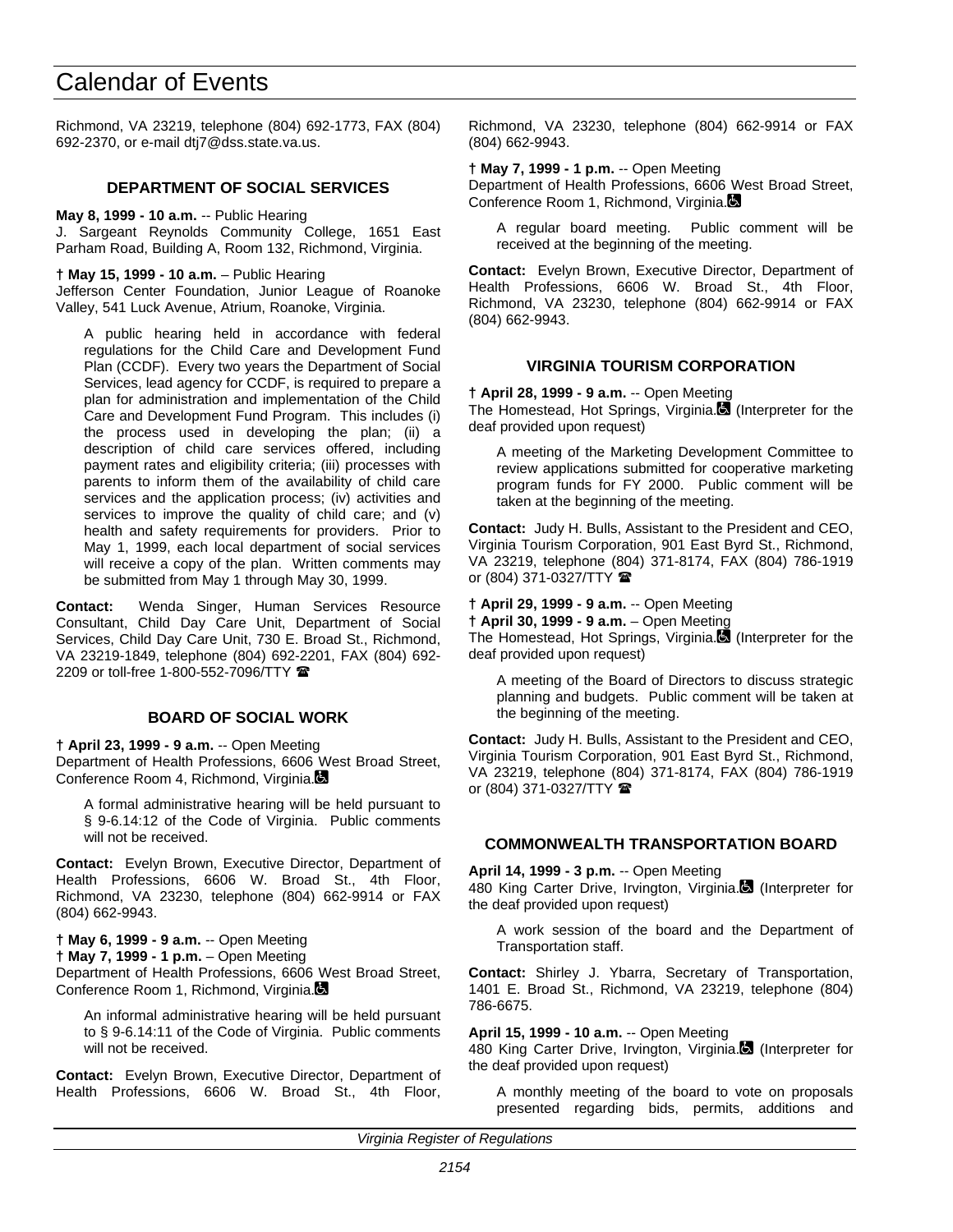deletions to the highway system, and any other matters requiring board approval. Public comment will be received at the outset of the meeting on items on the meeting agenda for which the opportunity for comment has not been afforded the public in another forum. Remarks will be limited to five minutes. Large groups are asked to select one individual to speak for the group. The board reserves the right to amend these conditions. Separate committee meetings may be held on call of the chairman. Contact Department of Transportation Public Affairs at (804) 786-2715 for schedule.

**Contact:** Shirley J. Ybarra, Secretary of Transportation, 1401 E. Broad St., Richmond, VA 23219, telephone (804) 786-6675.

## **TRANSPORTATION SAFETY BOARD**

**† May 4, 1999 - 11 a.m.** -- Open Meeting Sheraton Waterside Hotel, Norfolk, Virginia. (Interpreter for the deaf provided upon request)

A meeting to discuss transportation safety issues.

**Contact:** Angelisa Jennings, Management Analyst, Department of Motor Vehicles, 2300 W. Broad St., Room 405, Richmond, VA 23269, telephone (804) 367-2026.

## **TREASURY BOARD**

**April 21, 1999 - 9 a.m.** -- Open Meeting James Monroe Building, 101 North 14th Street, 3rd Floor, Treasury Board Room, Richmond, Virginia.

A regular business meeting.

**Contact:** Gloria J. Hatchel, Administrative Assistant, Department of the Treasury, James Monroe Bldg., 101 N. 14th St., Richmond, VA 23219, telephone (804) 371-6011.

## **BOARD FOR THE VISUALLY HANDICAPPED**

**April 13, 1999 - 1 p.m.** -- Open Meeting Department for the Visually Handicapped, 397 Azalea Avenue, Richmond, Virginia. (Interpreter for the deaf provided upon request)

A regular quarterly meeting to receive information regarding department activities and operations, review expenditures from the board's institutional fund, and discuss other issues raised by board members.

**Contact:** Katherine C. Proffitt, Executive Secretary Senior, Department for the Visually Handicapped, 397 Azalea Ave., Richmond, VA 23227, telephone (804) 371-3140, toll-free 1- 800-622-2155, FAX (804) 371-3351 or (804) 371-3140/TTY  $\mathbf{r}$ 

## **DEPARTMENT FOR THE VISUALLY HANDICAPPED**

## **Vocational Rehabilitation Services**

**April 17, 1999 - 2 p.m.** -- Public Hearing

Hinton Avenue Methodist Church, 750 Hinton Avenue, Charlottesville, Virginia. (Interpreter for the deaf provided upon request)

## **April 27, 1999 - 6:30 p.m.** -- Public Hearing

Virginia Rehabilitation Center for the Blind and Visually Impaired, 401 Azalea Avenue, Richmond, Virginia. (Interpreter for the deaf provided upon request)

Meetings to invite comments from the public regarding vocational rehabilitation services for persons with visual disabilities. All comments will be considered in developing the state plan for this program.

**Contact:** James G. Taylor, Vocational Rehabilitation Program Director, Department for the Visually Handicapped, 397 Azalea Ave., Richmond, VA 23227, telephone (804) 371- 3111, FAX (804) 371-3351 or toll-free 1-800-622-2155.

## **VIRGINIA WASTE MANAGEMENT BOARD**

**April 19, 1999 - 9 a.m.** -- Open Meeting

Department of Environmental Quality, Piedmont Regional Office, 4949-A Cox Road, Glen Allen, Virginia. (Interpreter for the deaf provided upon request)

A meeting of the Technical Advisory Committee to discuss the development of the proposed Regulation for Transportation of Solid and Medical Wastes on State Waters, 9 VAC 20-170-10 et seq.

**Contact:** Lily Choi, Environmental Engineer Senior, Department of Environmental Quality, P.O. Box 10009, Richmond, VA 23240, telephone (804) 698-4054 or FAX (804) 698-4032.

## **April 29, 1999 - 10 a.m.** -- Public Hearing

Department of Environmental Quality, 629 East Main Street, Training Room, Richmond, Virginia.

A public hearing to receive comments on the Virginia Waste Management Board's Notice of Intended Regulatory Action for Amendment 15 to the Virginia Hazardous Waste Management Regulations, 9 VAC 20- 60-12 et seq. Amendment 15 will update the Commonwealth's regulations to coordinate with recent changes to federal regulations, replace existing text with incorporation of federal regulations, correct errors, and improve clarity.

**Contact:** Robert G. Wickline, Department of Environmental Quality, P.O. Box 10009, Richmond, VA 23240, telephone (804) 698-4213 or FAX (804) 698-4327.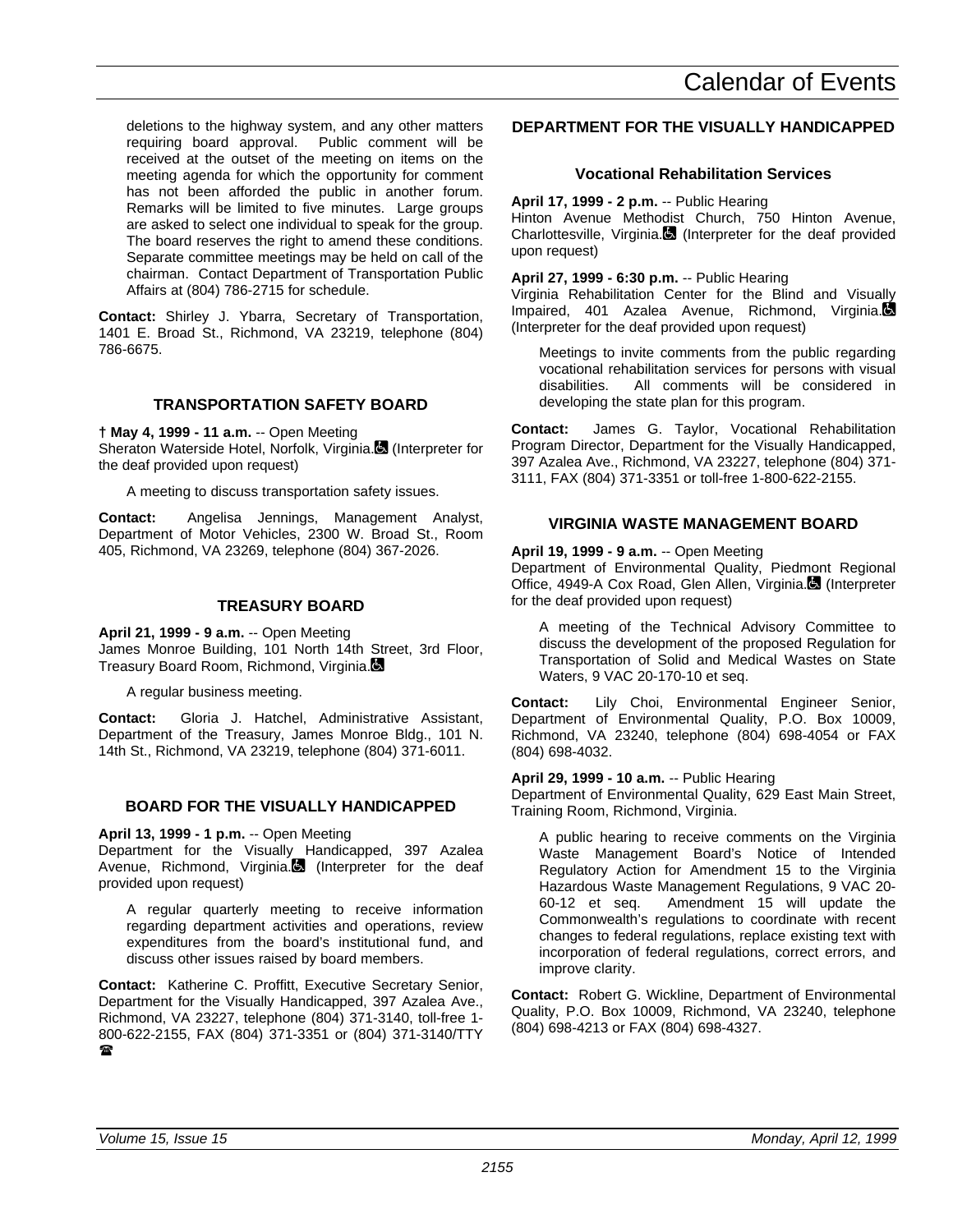## **BOARD FOR WASTE MANAGEMENT FACILITY OPERATORS**

#### **May 20, 1999 - 10 a.m.** -- Open Meeting

Department of Professional and Occupational Regulation, 3600 West Broad Street, Conference Room 5 West, Richmond, Virginia.

A meeting to conduct routine board business. A public comment period will be held at the beginning of the meeting.

**Contact:** David E. Dick, Assistant Director, Department of Professional and Occupational Regulation, 3600 W. Broad St., Richmond, VA 23230-4917, telephone (804) 367-8595, FAX (804) 367-2475 or (804) 367-9753/TTY  $\blacksquare$ 

## **STATE WATER CONTROL BOARD**

#### **† April 20, 1999 - 9:30 a.m.** – Open Meeting

General Assembly Building, 9th and Broad Streets, Richmond, Virginia.

A meeting to consider a VWP permit is tentatively scheduled. Persons interested in attending should confirm the meeting date with Cindy Berndt.

**Contact:** Cindy M. Berndt, Department of Environmental Quality, P.O. Box 10009, Richmond, VA 23240, telephone (804) 698-4378.

#### **† April 27, 1999 - 7 p.m.** – Public Hearing

Weyers Cave Community Center, 1.5 miles east of I-81, 683 Weyers Cave Road (SR 256), Weyers Cave, Virginia.

A public hearing to receive comments on the proposed issuance of the Virginia Pollution Abatement Permit for Houff's Feed Fertilizer Company, Inc., land application of both municipal and industrial sludge to agricultural fields in both Augusta and Rockingham counties.

**Contact:** Kemper Loyd, Department of Environmental Quality, Valley Regional Office, 4411 Early Rd., Harrisonburg, VA 22801, telephone (540) 574-7800.

**\* \* \* \* \* \* \* \***

#### **May 5, 1999 - 3 p.m.** – Public Hearing

Alleghany County Administration Building, 110 Rosedale Avenue, Covington, Virginia.

**May 28, 1999 -** Public comments may be submitted until this date.

Notice is hereby given in accordance with § 9-6.14:7.1 of the Code of Virginia that the State Water Control Board intends to amend regulations entitled: **9 VAC 25-260-5 et seq. Water Quality Standards.** The purpose of the proposed amendments is to correct the downstream limits of a stocked trout stream classification for the Jackson River in Covington, Virginia. If adopted as proposed, the amendment would change 1.7 miles of stream from a stocked trout designation to mountainous zone waters.

Question and Answer Period: A question and answer period will be held one-half hour prior to the beginning of the public hearing at the same location. Department of Environmental Quality staff will be present to answer questions regarding the proposed action.

Accessibility to Persons with Disabilities: The meeting will be held at a public facility believed to be accessible to persons with disabilities. Any person with questions on the accessibility of the facilities should contact Elleanore Daub, Department of Environmental Quality, P.O. Box 10009, Richmond, VA 23240-0009, or by telephone at (804) 698- 4111 or 1-800-592-5482 or TTY (804) 698-4261. Persons needing interpreter services for the deaf must notify Ms. Daub no later than April 28, 1999.

The agency requests comments on any aspect of the proposal and also on the costs and benefits of the proposal.

Other Pertinent Information: The department has conducted analyses on the proposed action related to basis, purpose, substance, issues, need, estimated impacts, applicable federal requirements and alternative approaches and schedule for reevaluation. These analyses as well as copies of the amendments may be viewed at the Department of Environmental Quality, West Central Regional Office, 3019 Peters Creek Road, Roanoke, VA 24019, or obtained from Elleanore Daub, Department of Environmental Quality, P.O. Box 10009, Richmond, VA 23240-0009, or by telephone at (804) 698-4111 or toll free at 1-800-592-5482 or TTY (804) 698-4261.

Statutory Authority: § 62.1-44.15 of the Code of Virginia.

**Contact:** Elleanore Daub, Environmental Program Planner, Department of Environmental Quality, P.O. Box 10009, Richmond, VA 23240-0009, telephone (804) 698-4111, FAX (804) 698-4522 or toll-free1-800-592-5482.

#### **† May 6, 1999 - 7 p.m.** – Public Hearing

Department of Environmental Quality, Valley Regional Office, 4411 Early Road, Harrisonburg, Virginia.

A public hearing to receive comments on the proposed reissuance of a VPDES permit for Vesper View Sewage Treatment Plant located in Crimora.

**Contact:** Jay Roberts, Department of Environmental Quality, Valley Regional Office, 4411 Early Rd., Harrisonburg, VA 22801, telephone (540) 574-7800.

## **BOARD FOR WATERWORKS AND WASTEWATER WORKS OPERATORS**

**April 15, 1999 - 8:30 a.m.** -- Open Meeting

Department of Professional and Occupational Regulation, 3600 West Broad Street, Conference Room 5W, Richmond, Virginia.

A routine business meeting. A public comment period will be held at the beginning of the meeting.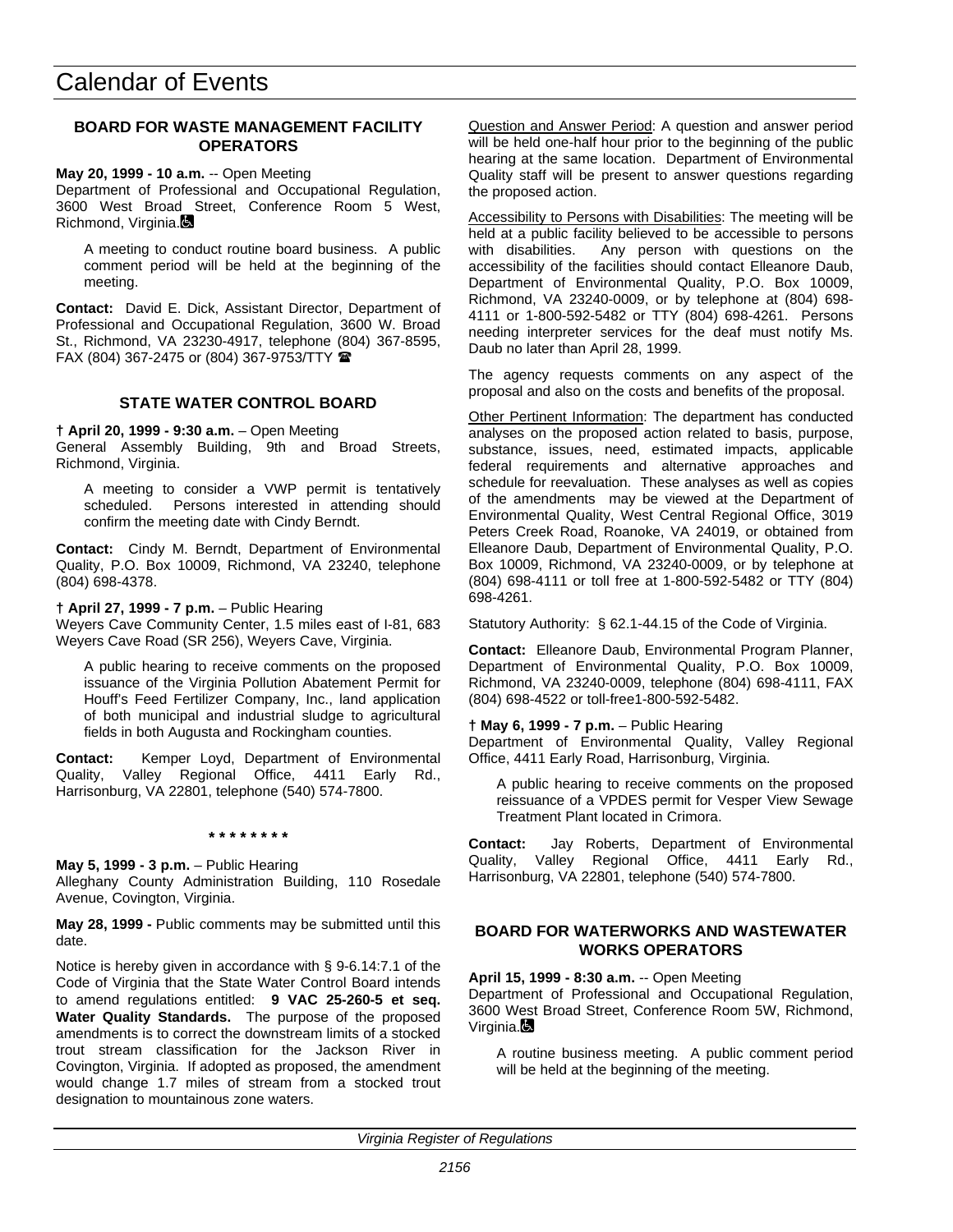<span id="page-60-0"></span>**Contact:** David E. Dick, Assistant Director, Department of Professional and Occupational Regulation, 3600 W. Broad St., Richmond, VA, telephone (804) 367-8505, FAX (804) 367-2475 or (804) 367-9753/TTY (

## **COLLEGE OF WILLIAM AND MARY**

**April 29, 1999 - Noon** -- Open Meeting **April 30, 1999 - 8 a.m.** -- Open Meeting Blow Memorial Hall, Richmond Road, Williamsburg, Virginia. (Interpreter for the deaf provided upon request)

A regularly scheduled meeting of the Board of Visitors to approve the budgets and fees of the College of William and Mary and Richard Bland College, to receive reports from several committees of the board, and to act on those resolutions that are presented by the administrations of the College of William and Mary and Richard Bland College. An informational release will be available four days prior to the board meeting for those individuals and organizations who request it.

**Contact:** William T. Walker, Jr., Director, Office of University Relations, College of William and Mary, 312 Jamestown Rd., P.O. Box 8795, Williamsburg, VA 23187- 8795, telephone (757) 221-2624.

## **LEGISLATIVE**

## **VIRGINIA CODE COMMISSION**

**† June 21, 1999 - 10 a.m.** -- Open Meeting General Assembly Building, 9th and Broad Streets, Richmond, Virginia. $\blacksquare$  (Interpreter for the deaf provided upon request)

A meeting to (i) receive 1999 legislative update, (ii) receive a working draft of the title revision (Titles 2.1 and 9), (iii) receive a report from the Administrative Law Advisory Committee, (iv) consider possible replacement volumes to the Virginia Administrative Code, and (v) conduct any other business that may come before the commission. A 15-minute public comment period is scheduled at the beginning of the meeting.

**Contact:** Jane Chaffin, Registrar of Regulations, General Assembly Bldg., 9th and Broad Streets, 2nd Floor, Richmond, VA 23219, telephone (804) 786-3591, FAX (804) 692-0625 or e-mail jchaffin@leg.state.va.us.

#### **JOINT LEGISLATIVE AUDIT AND REVIEW COMMISSION**

#### **April 12, 1999 - 10 a.m.** – Open Meeting

General Assembly Building, 9th and Broad Streets, Senate Room B, Richmond, Virginia.

A staff briefing on the 1999 workplan.

**Contact:** Philip A. Leone, Director, Joint Legislative Audit and Review Commission, General Assembly Bldg., Suite 1100, Richmond, VA 23219, telephone (804) 786-1258.

## **CHRONOLOGICAL LIST**

## **OPEN MEETINGS**

### **April 12**

Agriculture and Consumer Services, Department of - Virginia Horse Industry Board

Barbers, Board for

Chesapeake Bay Local Assistance Board

- † Economic Development Partnership, Virginia Search Committee
- † Intergovernmental Regulations, Virginia Advisory Commission on
	- Visual Quality Committee

Legislative Audit and Review Commission, Joint

#### **April 13**

Auctioneers Board Corrections, Board of - Correctional Services Committee † Nursing, Board of

- Special Conference Committee

Pharmacy, Board of

Visually Handicapped, Board for the

## **April 14**

- Corrections, Board of
- Administration Committee
- Funeral Directors and Embalmers, Board of
- Independent Living Council, Statewide
- Juvenile Justice, State Board of
- Mines, Minerals and Energy, Department of - Abandoned Mine Land Advisory Committee
- Museum of Fine Arts, Virginia
	- Planning and Executive Committees
- † Social Services, State Board of
- Transportation Board, Commonwealth

## **April 15**

Agriculture and Consumer Services, Department of - Pesticide Control Board Compensation Board Medicine, Board of - Informal Conference Committee † Public Broadcasting Board, Virginia

Real Estate Board

† Social Services, State Board of

Transportation Board, Commonwealth

Waterworks and Wastewater Works Operators, Board for

## **April 16**

Building Code Technical Review Board, State Compensation Board † Dentistry, Board of - Special Conference Committee Real Estate Board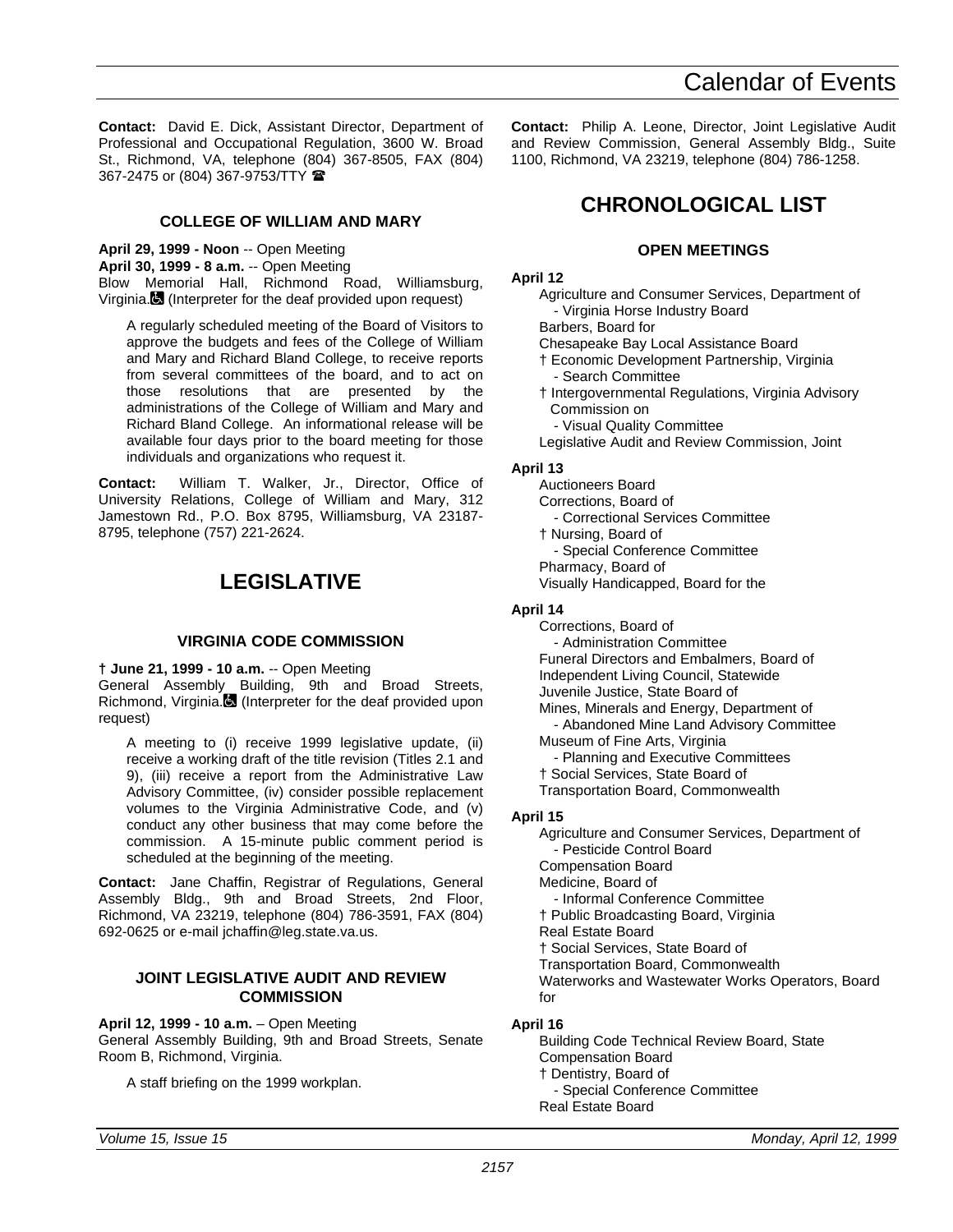## **April 19**

- Cosmetology, Board for
- † Health Professions, Board of
	- Enforcement Committee
	- Executive Committee
	- Ad Hoc Committee on Establishing Independent Boards
- † Nursing, Board of
- Special Conference Committee
- Waste Management Board, Virginia
- Technical Advisory Committee

## **April 20**

- † Aviation Board, Virginia
- † Health Professions, Board of
	- Education Committee
	- Practitioner Self-Referral Committee
	- Regulatory Research Committee
- † Housing Development Authority, Virginia
	- Board of Commissioners
- Job Training Coordinating Council, Governor's
- † Nursing, Board of
- Special Conference Committee
- Real Estate Appraiser Board
- † Resources Authority, Virginia
	- Board of Directors
- † Water Control Board, State

## **April 21**

- † Aviation Board, Virginia
- † Conservation and Recreation, Department of
	- Chippokes Plantation Farm Foundation
- Rappahannock Scenic River Advisory Board
- Intergovernmental Relations, Virginia Advisory Commission on
- † Pharmacy, Board of
- Racing Commission, Virginia
- † Real Estate Board
- Time-Share Advisory Committee Treasury Board

## **April 22**

- Compensation Board
- † Longwood College
- Executive Committee
- † Science Museum of Virginia

## **April 23**

- † Longwood College
	- Academic Affairs Committee
	- Facilities/Services Committee
	- Finance Committee
	- Student Affairs Committee
- Richmond Hospital Authority
- Board of Commissioners
- † Rights of Virginians with Disabilities, Department for Development Disabilities
- † Social Work, Board of

## **April 24**

- † Longwood College
- Board of Visitors

Museum of Natural History, Virginia - Board of Trustees

#### **April 26**

Accountancy, Board for Conservation and Recreation, Board of

### **April 27**

- † Economic Development Partnership, Virginia - Board of Directors
- Marine Resources Commission
- † Small Business Financing Authority, Virginia - Loan Committee

## **April 28**

- † Architects, Professional Engineers, Land Surveyors, Certified Interior Designers, and Landscape Architects, Board for
- Architect Section
- Medicine, Board of
- Informal Conference Committee
- † Tourism Corporation, Virginia
	- Marketing Development Committee

## **April 29**

- † Aging, Commonwealth Council on
- † Dentistry, Board of
- † Hammond Commission
- Health, State Board of
- † Tourism Corporation, Virginia
- Board of Directors
- William and Mary, College of
- Board of Visitors

## **April 30**

- Comprehensive Services for At-Risk Youth and Their Families - State Executive Council
- † Dentistry, Board of
- Legislative/Regulatory Committee
- Health, State Board of
- Medicine, Board of
- Informal Conference Committee
- † Tourism Corporation, Virginia
- Board of Directors
- William and Mary, College of
- Board of Visitors

## **May 3**

† Branch Pilots, Board for

## **May 4**

- † Branch Pilots, Board for
- † Hopewell Industrial Safety Council
- † Transportation Safety Board
- **May 5**

- † Architects, Professional Engineers, Land Surveyors, Certified Interior Designers, and Landscape Architects, Board for
	- Professional Engineer Section
- † Medicine, Board of
	- Advisory Committee on Acupuncturists
	- Advisory Committee on Radiologic Technologists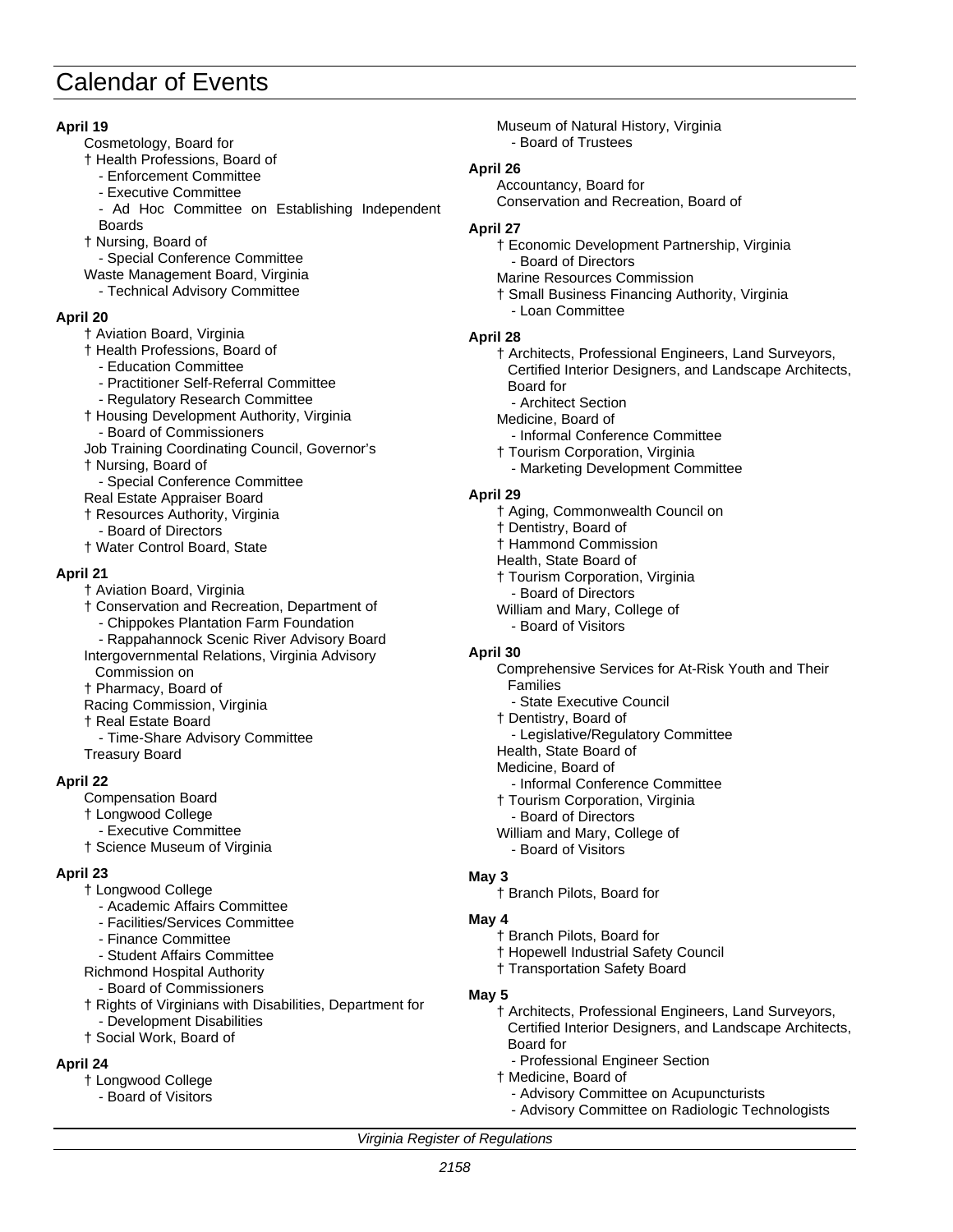<span id="page-62-0"></span>**May 6**

- Game and Inland Fisheries, Board of
- † Medicine, Board of
	- Informal Conference Committee
	- Advisory Board on Occupational Therapy
	- Advisory Board on Respiratory Care
- † Social Work, Board of

## **May 7**

Emergency Medical Services Advisory Board, State Game and Inland Fisheries, Board of

† Medicine, Board of

- Advisory Committee on Physician Assistants
- Advisory Board on Physical Therapy

† Social Work, Board of

## **May 8**

† Military Institute, Virginia - Board of Visitors

## **May 10**

† Rehabilitation Council, State

## **May 11**

Air Pollution Control Board, State Hearing Aid Specialists, Board for Medical Assistance Services, Board of † Resources Authority, Virginia

- Board of Directors

## **May 12**

- Agriculture and Consumer Services, Board of
- † Architects, Professional Engineers, Land Surveyors, Certified Interior Designers, and Landscape Architects, Board for
- Land Surveyor Section
- † Community Colleges, State Board for
- Facilities Committee
- Personnel Committee
- † Juvenile Justice, State Board of

## **May 13**

Asbestos and Lead, Virginia Board for † Community Colleges, State Board for

## **May 14**

† Information Management, Council on

**May 17** † Labor and Industry, Department of

- Safety and Health Codes Board

## **May 18**

† Environmental Quality, Department of Virginia Ground Water Protection Steering **Committee** 

## **May 19**

- † Architects, Professional Engineers, Land Surveyors, Certified Interior Designers, and Landscape Architects, Board for
	- Landscape Architect Section

## **May 20**

† Manufactured Housing Board, Virginia

Waste Management Facility Operators, Board for

## **May 21**

- Comprehensive Services for At-Risk Youth and Their Families
	- State Executive Council

## **May 25**

Marine Resources Commission

## **May 26**

- † Architects, Professional Engineers, Land Surveyors, Certified Interior Designers, and Landscape Architects, Board for Certified Interior Designers Section
- † Pollution Prevention Advisory Committee, Virginia

## **May 28**

Richmond Hospital Authority - Board of Commissioners

## **June 1**

† Hopewell Industrial Safety Council

## **June 10**

† Rehabilitative Services, Board of

**June 15**

† Polygraph Examiners Advisory Board

## **June 21**

† Code Commission, Virginia

## **June 22**

Marine Resources Commission

## **June 25**

Comprehensive Services for At-Risk Youth and Their Families

- State Executive Council

## **June 28**

† Conservation and Recreation, Department of - Chippokes Plantation Farm Foundation

## **PUBLIC HEARINGS**

## **April 12**

Environmental Quality, Department of

## **April 13**

Environmental Quality, Department of

## **April 16**

† Environmental Quality, Department of

## **April 17**

Visually Handicapped, Department for the - Vocational Rehabilitation Services

## **April 21**

Rights of Virginians with Disabilities, Department for

## **April 27**

Visually Handicapped, Department for the - Vocational Rehabilitation Services